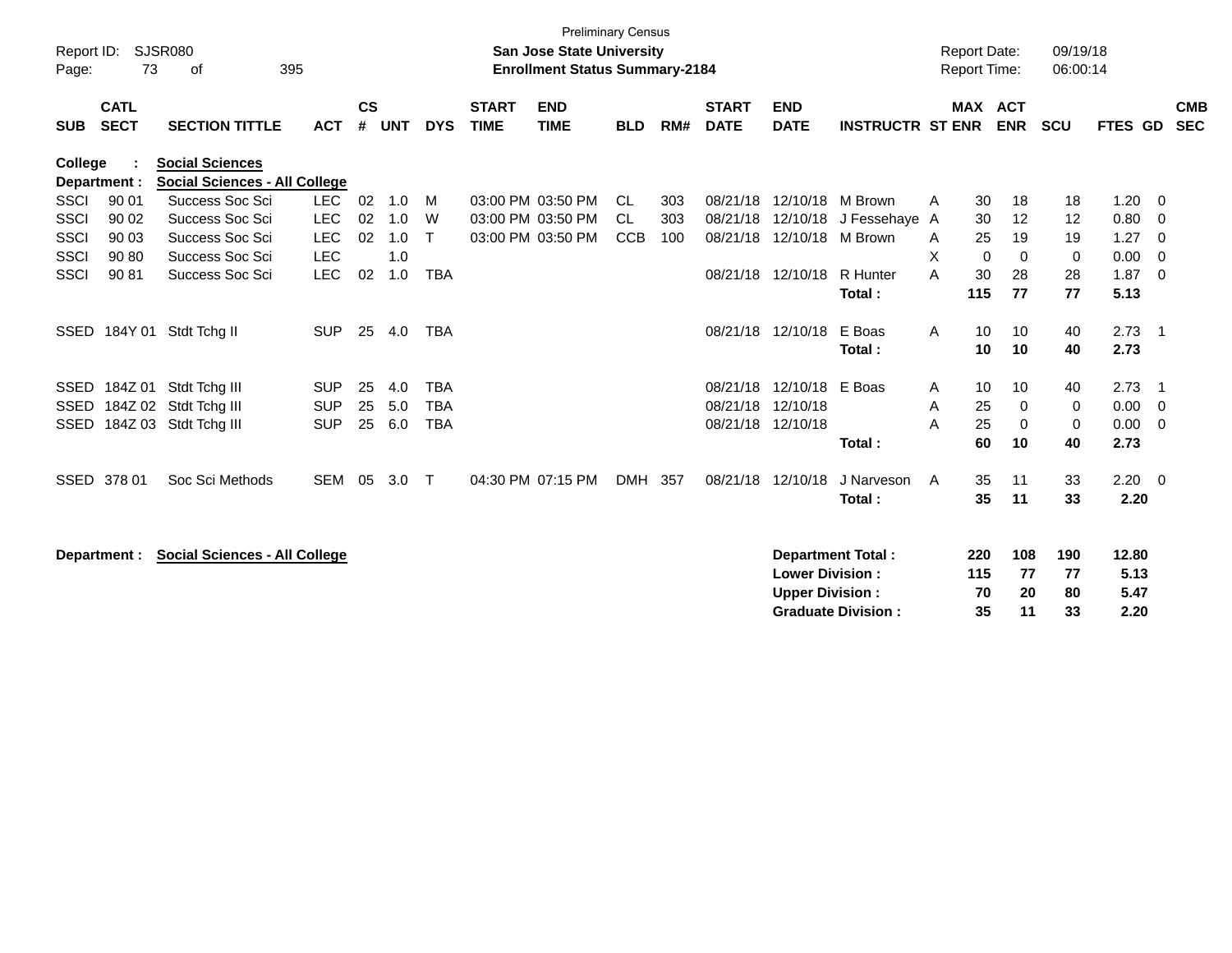| Report ID:<br>Page: | 74                         | <b>SJSR080</b><br>395<br>of   |            |                    |            |            |                             | San Jose State University<br><b>Enrollment Status Summary-2184</b> | Preliminary Census |     |                             |                           |                                  |   | <b>Report Date:</b><br><b>Report Time:</b> |                | 09/19/18<br>06:00:14 |                |                         |                          |
|---------------------|----------------------------|-------------------------------|------------|--------------------|------------|------------|-----------------------------|--------------------------------------------------------------------|--------------------|-----|-----------------------------|---------------------------|----------------------------------|---|--------------------------------------------|----------------|----------------------|----------------|-------------------------|--------------------------|
| <b>SUB</b>          | <b>CATL</b><br><b>SECT</b> | <b>SECTION TITTLE</b>         | <b>ACT</b> | $\mathsf{cs}$<br># | <b>UNT</b> | <b>DYS</b> | <b>START</b><br><b>TIME</b> | <b>END</b><br><b>TIME</b>                                          | <b>BLD</b>         | RM# | <b>START</b><br><b>DATE</b> | <b>END</b><br><b>DATE</b> | <b>INSTRUCTR ST ENR</b>          |   | MAX ACT                                    | <b>ENR</b>     | <b>SCU</b>           | <b>FTES GD</b> |                         | <b>CMB</b><br><b>SEC</b> |
| <b>College</b>      |                            | <b>Social Sciences</b>        |            |                    |            |            |                             |                                                                    |                    |     |                             |                           |                                  |   |                                            |                |                      |                |                         |                          |
|                     | Department :               | <b>Anthropology</b>           |            |                    |            |            |                             |                                                                    |                    |     |                             |                           |                                  |   |                                            |                |                      |                |                         |                          |
|                     | ANTH 11 01                 | <b>Cultural Anthro</b>        | LEC        | 02                 | 3.0        | МW         |                             | 09:00 AM 10:15 AM                                                  | CL                 | 202 |                             | 08/21/18 12/10/18         | J Anderson                       | A | 40                                         | 38             | 114                  | 7.60           | $\overline{\mathbf{0}}$ |                          |
| ANTH                | 11 02                      | Cultural Anthro               | <b>LEC</b> | 02                 | 3.0        | TR         |                             | 10:30 AM 11:45 AM                                                  | <b>WSQ</b>         | 004 |                             | 08/21/18 12/10/18         | J Gamboa                         | A | 40                                         | 41             | 123                  | 8.20           | $\overline{0}$          |                          |
| ANTH                | 11 03                      | <b>Cultural Anthro</b>        | <b>LEC</b> | 02                 | 3.0        | <b>TR</b>  |                             | 03:00 PM 04:15 PM                                                  | CL                 | 202 |                             |                           | 08/21/18 12/10/18 N Conand       | A | 40                                         | 36             | 108                  | 7.20           | $\overline{0}$          |                          |
| ANTH                | 11 04                      | <b>Cultural Anthro</b>        | <b>LEC</b> |                    | 3.0        |            |                             |                                                                    |                    |     |                             |                           |                                  | Х | 0                                          | 0              | 0                    | 0.00           | 0                       |                          |
| ANTH                | 11 05                      | <b>Cultural Anthro</b>        | <b>LEC</b> | 02                 | 3.0        | <b>MW</b>  |                             | 12:00 PM 01:15 PM                                                  | <b>SH</b>          | 313 |                             | 08/21/18 12/10/18 SOu     |                                  | Α | 40                                         | 41             | 123                  | 8.20           | 0                       |                          |
| ANTH                | 11 99                      | <b>Cultural Anthro</b>        | <b>LEC</b> | 02                 | 3.0        | TBA        |                             |                                                                    |                    |     |                             | 08/21/18 12/10/18         | J Anderson                       | A | 35                                         | 34             | 102                  | 6.80           | 0                       |                          |
|                     |                            |                               |            |                    |            |            |                             |                                                                    |                    |     |                             |                           | Total :                          |   | 195                                        | 190            | 570                  | 38.00          |                         |                          |
| ANTH                | 12 01                      | Intro to Human Evol           | <b>LEC</b> | 02                 | 3.0        | MW         |                             | 10:30 AM 11:45 AM                                                  | CL                 | 204 |                             | 08/21/18 12/10/18         | V Sanchez-ChA                    |   | 40                                         | 40             | 120                  | 8.00           | $\overline{\mathbf{0}}$ |                          |
| ANTH                | 12 02                      | Intro to Human Evol           | <b>LEC</b> | 02                 | 3.0        | TR         |                             | 12:00 PM 01:15 PM                                                  | CL.                | 202 |                             |                           | 08/21/18 12/10/18 V Sanchez-ChA  |   | 40                                         | 41             | 123                  | 8.20           | 0                       |                          |
| <b>ANTH</b>         | 12 03                      | Intro to Human Evol           | <b>LEC</b> | 02                 | 3.0        | <b>TR</b>  |                             | 09:00 AM 10:15 AM                                                  | CL.                | 202 |                             |                           | 08/21/18 12/10/18 A Feldman      | A | 40                                         | 40             | 120                  | 8.00           | 0                       |                          |
| ANTH                | 12 04                      | Intro to Human Evol           | <b>LEC</b> | 02                 | 3.0        | МW         |                             | 12:00 PM 01:15 PM                                                  | <b>CCB</b>         | 101 |                             |                           | 08/21/18 12/10/18 G Flores San A |   | 40                                         | 39             | 117                  | 7.80           | 0                       |                          |
| ANTH                | 12 05                      | Intro to Human Evol           | <b>LEC</b> | 02                 | 3.0        | TR         | 10:30 AM 11:45 AM           |                                                                    | <b>DMH</b>         | 165 |                             |                           | 08/21/18 12/10/18 A Feldman      | A | 40                                         | 41             | 123                  | 8.20           | 0                       |                          |
| ANTH                | 12 06                      | Intro to Human Evol           | <b>LEC</b> | 02                 | 3.0        | МW         |                             | 01:30 PM 02:45 PM                                                  | <b>BBC</b>         | 324 |                             |                           | 08/21/18 12/10/18 G Flores San A |   | 40                                         | 39             | 117                  | 7.80           | 0                       |                          |
| ANTH                | 12 07                      | Intro to Human Evol           | <b>LEC</b> | 02                 | 3.0        | MW         |                             | 04:30 PM 05:45 PM                                                  | WSQ 004            |     |                             |                           | 08/21/18 12/10/18 A Feldman      | A | 40                                         | 36             | 108                  | 7.20           | 0                       |                          |
|                     |                            |                               |            |                    |            |            |                             |                                                                    |                    |     |                             |                           | Total :                          |   | 280                                        | 276            | 828                  | 55.20          |                         |                          |
|                     |                            |                               |            |                    |            |            |                             |                                                                    |                    |     |                             |                           |                                  |   |                                            |                |                      |                |                         |                          |
|                     | ANTH 1301                  | Archaeology                   | <b>LEC</b> | 02                 | 3.0        | TR         |                             | 01:30 PM 02:45 PM                                                  | <b>CL</b>          | 202 |                             | 08/21/18 12/10/18         | V Sanchez-ChA                    |   | 30                                         | 22             | 66                   | $4.40 \quad 0$ |                         |                          |
|                     |                            |                               |            |                    |            |            |                             |                                                                    |                    |     |                             |                           | Total :                          |   | 30                                         | 22             | 66                   | 4.40           |                         |                          |
|                     |                            |                               |            |                    |            |            |                             |                                                                    |                    |     |                             |                           |                                  |   |                                            |                |                      |                |                         |                          |
| ANTH                | 25 01                      | <b>Human Life Context</b>     | <b>LEC</b> | 02                 | 3.0        | МW         |                             | 03:00 PM 04:15 PM                                                  | CL.                | 202 |                             | 08/21/18 12/10/18         | J Anderson                       | A | 40                                         | 40             | 120                  | 8.00           | $\overline{\mathbf{0}}$ |                          |
| ANTH                | 25 02                      | Human Life Context            | <b>LEC</b> | $02\,$             | 3.0        | TR         |                             | 12:00 PM 01:15 PM                                                  | <b>ENG</b>         | 301 |                             | 08/21/18 12/10/18 SOu     |                                  | A | 40                                         | 38             | 114                  | 7.60           | $\overline{\mathbf{0}}$ |                          |
| ANTH                | 25 03                      | Human Life Context            | <b>LEC</b> | 02                 | 3.0        | TR         |                             | 09:00 AM 10:15 AM                                                  | WSQ                | 004 |                             | 08/21/18 12/10/18         | S Ou                             | A | 40                                         | 38             | 114                  | 7.60           | 0                       |                          |
|                     |                            |                               |            |                    |            |            |                             |                                                                    |                    |     |                             |                           | Total :                          |   | 120                                        | 116            | 348                  | 23.20          |                         |                          |
|                     |                            |                               |            |                    |            |            |                             |                                                                    |                    |     |                             |                           |                                  |   |                                            |                |                      |                |                         |                          |
|                     |                            | ANTH 100W 01 Writing Workshop | SEM        | 05                 | 3.0        | МW         |                             | 01:30 PM 02:45 PM                                                  | <b>CL</b>          | 202 |                             | 08/21/18 12/10/18         | J Anderson                       | Α | 25                                         | 18             | 54                   | $3.60 \ 0$     |                         |                          |
|                     |                            |                               |            |                    |            |            |                             |                                                                    |                    |     |                             |                           | Total :                          |   | 25                                         | 18             | 54                   | 3.60           |                         |                          |
|                     |                            |                               |            |                    |            |            |                             |                                                                    |                    |     |                             |                           |                                  |   |                                            |                |                      |                |                         |                          |
|                     | ANTH 108 01                | <b>Medical Anthro</b>         | LEC        |                    | 02 3.0 TR  |            |                             | 03:00 PM 04:15 PM                                                  | .CL                | 204 |                             |                           | 08/21/18 12/10/18 J Marlovits    | A | 35                                         | 19             | 57                   | $3.85$ 1       |                         |                          |
|                     |                            |                               |            |                    |            |            |                             |                                                                    |                    |     |                             |                           | Total:                           |   | 35                                         | 19             | 57                   | 3.85           |                         |                          |
|                     | ANTH 115 01                | <b>Global Culture</b>         | LEC.       |                    | 02 3.0 T   |            |                             | 06:00 PM 08:45 PM                                                  | CL.                | 204 |                             |                           | 08/21/18 12/10/18 Q McCrary      | A | 40                                         | 16             | 48                   | 3.20 0 C       |                         |                          |
|                     | ASIA 115 01                | <b>Global Culture</b>         | <b>LEC</b> | 02                 | 3.0        | $\top$     |                             | 06:00 PM 08:45 PM                                                  | CL.                | 204 |                             |                           | 08/21/18 12/10/18 Q McCrary      | A | 0                                          | $\overline{2}$ | 6                    | 0.40 0 C       |                         |                          |
|                     | ANTH 115 02                | <b>Global Culture</b>         | <b>LEC</b> |                    | 3.0        |            |                             |                                                                    |                    |     |                             |                           |                                  | Χ | 0                                          | 0              | 0                    | $0.00 \t 0$    |                         |                          |
|                     | ASIA 115 02                | <b>Global Culture</b>         | <b>LEC</b> |                    | 3.0        |            |                             |                                                                    |                    |     |                             |                           |                                  | X | 0                                          | 0              | 0                    | $0.00 \t 0$    |                         |                          |
|                     | ANTH 115 03                | <b>Global Culture</b>         | <b>LEC</b> |                    | 02 3.0     | МW         |                             | 10:30 AM 11:45 AM                                                  | CL.                | 202 |                             | 08/21/18 12/10/18 SOu     |                                  | Α | 40                                         | 17             | 51                   | 3.40 0 C       |                         |                          |
|                     | ASIA 115 03                | <b>Global Culture</b>         | LEC        |                    | 02 3.0     | MW         |                             | 10:30 AM 11:45 AM                                                  | CL                 | 202 |                             | 08/21/18 12/10/18 SOu     |                                  | A | 0                                          | $\mathbf{1}$   | 3                    | $0.20 \t 0 C$  |                         |                          |
|                     |                            |                               |            |                    |            |            |                             |                                                                    |                    |     |                             |                           |                                  |   |                                            |                |                      |                |                         |                          |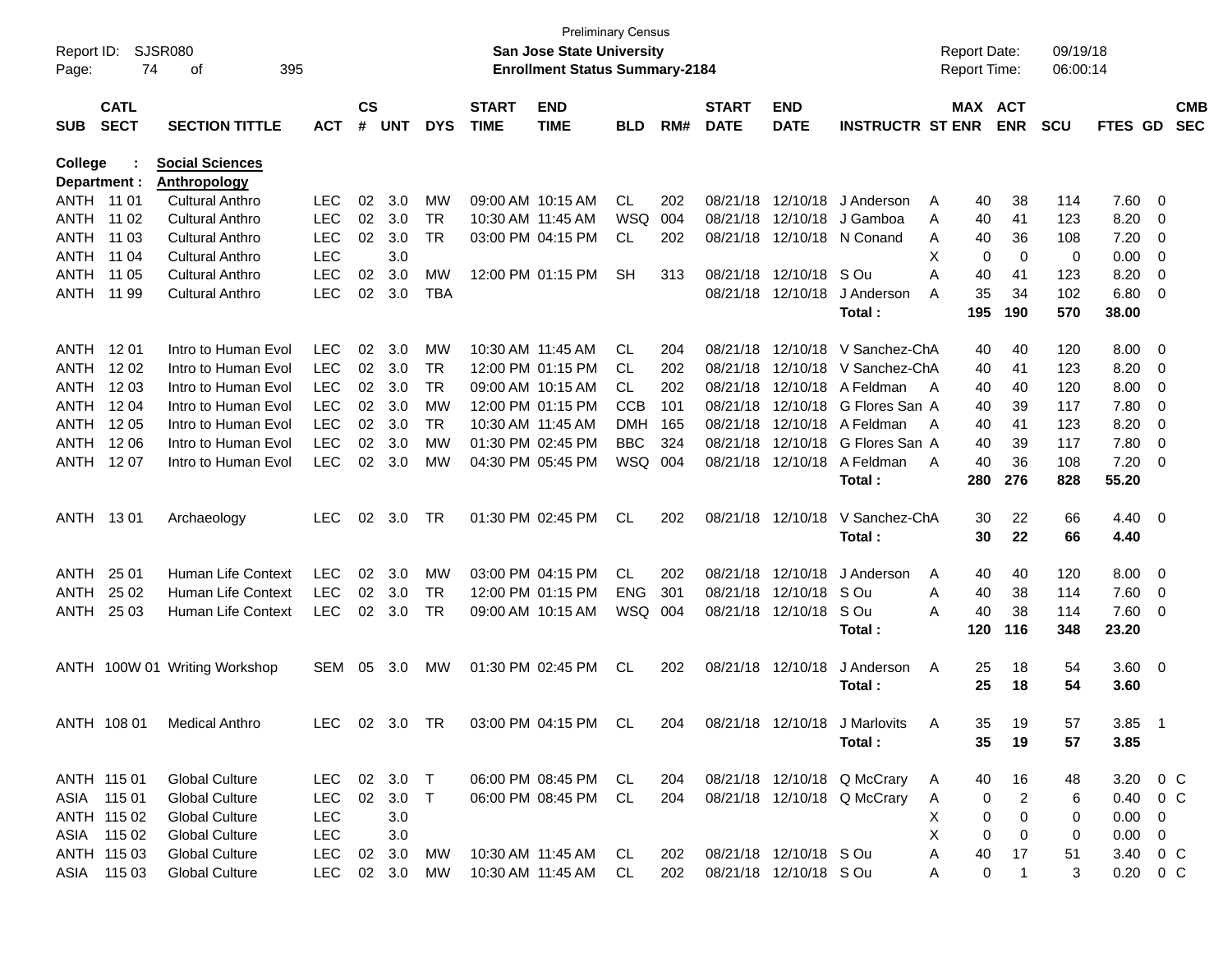| Report ID:<br>Page: | 75                         | <b>SJSR080</b><br>395<br>οf                               |            |                    |            |            |                             | <b>Preliminary Census</b><br>San Jose State University<br><b>Enrollment Status Summary-2184</b> |            |     |                             |                           |                                | <b>Report Date:</b><br><b>Report Time:</b> |     |                              | 09/19/18<br>06:00:14 |             |                          |                          |
|---------------------|----------------------------|-----------------------------------------------------------|------------|--------------------|------------|------------|-----------------------------|-------------------------------------------------------------------------------------------------|------------|-----|-----------------------------|---------------------------|--------------------------------|--------------------------------------------|-----|------------------------------|----------------------|-------------|--------------------------|--------------------------|
| <b>SUB</b>          | <b>CATL</b><br><b>SECT</b> | <b>SECTION TITTLE</b>                                     | <b>ACT</b> | $\mathsf{cs}$<br># | <b>UNT</b> | <b>DYS</b> | <b>START</b><br><b>TIME</b> | <b>END</b><br><b>TIME</b>                                                                       | <b>BLD</b> | RM# | <b>START</b><br><b>DATE</b> | <b>END</b><br><b>DATE</b> | <b>INSTRUCTR ST ENR</b>        |                                            |     | <b>MAX ACT</b><br><b>ENR</b> | <b>SCU</b>           | FTES GD     |                          | <b>CMB</b><br><b>SEC</b> |
|                     | ANTH 115 04                | <b>Global Culture</b>                                     | <b>LEC</b> | 02                 | 3.0        | TR         |                             | 10:30 AM 11:45 AM                                                                               | CL.        | 202 | 08/21/18                    | 12/10/18                  | S Ou                           | Α                                          | 40  | 21                           | 63                   | 4.20        | 0 <sup>o</sup>           |                          |
| ASIA                | 115 04                     | <b>Global Culture</b>                                     | <b>LEC</b> | 02                 | 3.0        | <b>TR</b>  |                             | 10:30 AM 11:45 AM                                                                               | CL         | 202 | 08/21/18                    | 12/10/18 S Ou             |                                | Α                                          | 0   | 0                            | 0                    | 0.00        | 0 <sup>o</sup>           |                          |
| ANTH                | 115 05                     | <b>Global Culture</b>                                     | <b>LEC</b> |                    | 3.0        |            |                             |                                                                                                 |            |     |                             |                           |                                | Χ                                          | 0   | 0                            | 0                    | 0.00        | $\mathbf 0$              |                          |
| ASIA                | 115 05                     | <b>Global Culture</b>                                     | <b>LEC</b> |                    | 3.0        |            |                             |                                                                                                 |            |     |                             |                           |                                | X                                          | 0   | 0                            | 0                    | 0.00        | $\overline{0}$           |                          |
| ANTH                | 11580                      | <b>Global Culture</b>                                     | <b>LEC</b> | 02                 | 3.0        | <b>TBA</b> |                             |                                                                                                 |            |     | 08/21/18                    | 12/10/18                  | Q McCrary                      | Α                                          | 40  | 35                           | 105                  | 7.00        | $0\,C$                   |                          |
| ASIA                | 11580                      | <b>Global Culture</b>                                     | <b>LEC</b> | 02                 | 3.0        | <b>TBA</b> |                             |                                                                                                 |            |     |                             | 08/21/18 12/10/18         | Q McCrary                      | Α                                          | 0   | $\overline{4}$               | 12                   | 0.80        | 0 <sup>o</sup>           |                          |
|                     |                            |                                                           |            |                    |            |            |                             |                                                                                                 |            |     |                             |                           | Total:                         |                                            | 160 | 96                           | 288                  | 19.20       |                          |                          |
|                     | ANTH 130 01                | Kin, Kith, Community                                      | <b>LEC</b> | 02                 | 3.0        | TR         |                             | 12:00 PM 01:15 PM                                                                               | CL         | 204 | 08/21/18                    | 12/10/18                  | G Bousquet A                   |                                            | 25  | 24                           | 72                   | 4.85        | - 1                      |                          |
|                     |                            |                                                           |            |                    |            |            |                             |                                                                                                 |            |     |                             |                           | Total:                         |                                            | 25  | 24                           | 72                   | 4.85        |                          |                          |
|                     | ANTH 131 01                | Theories of Cult                                          | <b>SEM</b> | 05                 | 3.0        | TR         |                             | 10:30 AM 11:45 AM                                                                               | CL         | 204 | 08/21/18                    | 12/10/18                  | J Marlovits                    | Α                                          | 35  | 34                           | 102                  | $6.80$ 0    |                          |                          |
|                     |                            |                                                           |            |                    |            |            |                             |                                                                                                 |            |     |                             |                           | Total:                         |                                            | 35  | 34                           | 102                  | 6.80        |                          |                          |
|                     | ANTH 140 01                | <b>Human Sexuality</b>                                    | <b>LEC</b> | 01                 | 3.0        | <b>TR</b>  |                             | 01:30 PM 02:45 PM                                                                               | CL         | 204 | 08/21/18                    | 12/10/18                  | J Marlovits                    | Α                                          | 40  | 23                           | 69                   | 4.60        | $0\,$ C                  |                          |
| HS                  | 140 01                     | <b>Human Sexuality</b>                                    | <b>LEC</b> | 01                 | 3.0        | <b>TR</b>  |                             | 01:30 PM 02:45 PM                                                                               | CL         | 204 | 08/21/18                    | 12/10/18                  | J Marlovits                    | Α                                          | 0   | 6                            | 18                   | 1.20        | 0 <sup>o</sup>           |                          |
| <b>BIOL</b>         | 140 01                     | <b>Human Sexuality</b>                                    | <b>LEC</b> | 01                 | 3.0        | <b>TR</b>  |                             | 01:30 PM 02:45 PM                                                                               | CL         | 204 | 08/21/18                    | 12/10/18                  | J Marlovits                    | Α                                          | 0   | 11                           | 33                   | 2.20        | $0\,C$                   |                          |
| ANTH                | 140 02                     | <b>Human Sexuality</b>                                    | <b>LEC</b> | 01                 | 3.0        | <b>TR</b>  |                             | 04:30 PM 05:45 PM                                                                               | CL         | 204 | 08/21/18                    | 12/10/18                  | J Marlovits                    | Α                                          | 40  | 22                           | 66                   | 4.40        | $0\,C$                   |                          |
| HS                  | 140 02                     | <b>Human Sexuality</b>                                    | <b>LEC</b> | 01                 | 3.0        | <b>TR</b>  |                             | 04:30 PM 05:45 PM                                                                               | <b>CL</b>  | 204 | 08/21/18                    | 12/10/18                  | J Marlovits                    | Α                                          | 0   | 9                            | 27                   | 1.80        | $0\,C$                   |                          |
| <b>BIOL</b>         | 140 02                     | <b>Human Sexuality</b>                                    | <b>LEC</b> | 01                 | 3.0        | <b>TR</b>  |                             | 04:30 PM 05:45 PM                                                                               | CL         | 204 | 08/21/18                    | 12/10/18                  | J Marlovits                    | Α                                          | 0   | 9                            | 27                   | 1.80        | 0 <sup>o</sup>           |                          |
|                     | ANTH 140 03                | <b>Human Sexuality</b>                                    | <b>LEC</b> | 01                 | 3.0        | <b>MW</b>  |                             | 03:00 PM 04:15 PM                                                                               | DH         | 351 | 08/21/18                    | 12/10/18                  | J McDaniel                     | Α                                          | 40  | 21                           | 63                   | 4.20        | 0 <sup>o</sup>           |                          |
| HS                  | 140 03                     | <b>Human Sexuality</b>                                    | <b>LEC</b> | 01                 | 3.0        | <b>MW</b>  |                             | 03:00 PM 04:15 PM                                                                               | DH         | 351 | 08/21/18                    | 12/10/18                  | J McDaniel                     | Α                                          | 0   | 6                            | 18                   | 1.20        | 0 <sup>o</sup>           |                          |
| <b>BIOL</b>         | 140 03                     | <b>Human Sexuality</b>                                    | <b>LEC</b> | 01                 | 3.0        | MW         |                             | 03:00 PM 04:15 PM                                                                               | DH         | 351 |                             | 08/21/18 12/10/18         | J McDaniel                     | Α                                          | 0   | 13                           | 39                   | 2.60        | 0 <sup>o</sup>           |                          |
|                     |                            |                                                           |            |                    |            |            |                             |                                                                                                 |            |     |                             |                           | Total:                         |                                            | 120 | 120                          | 360                  | 24.00       |                          |                          |
|                     | ANTH 143 01                | Cult & Adaptation                                         | <b>LEC</b> | 02                 | 3.0        | MW         |                             | 12:00 PM 01:15 PM                                                                               | WSQ 004    |     | 08/21/18                    | 12/10/18                  | M Meniketti                    | A                                          | 25  | 17                           | 51                   | 3.55        | $\overline{\mathbf{3}}$  |                          |
|                     |                            |                                                           |            |                    |            |            |                             |                                                                                                 |            |     |                             |                           | Total:                         |                                            | 25  | 17                           | 51                   | 3.55        |                          |                          |
|                     | ANTH 146 01                | <b>Culture &amp; Conflict</b>                             | <b>LEC</b> | 02                 | 3.0        | TR         |                             | 09:00 AM 10:15 AM                                                                               | CL         | 204 | 08/21/18                    | 12/10/18                  | G Bousquet A                   |                                            | 40  | 39                           | 117                  | 7.80        | $\overline{\phantom{0}}$ |                          |
|                     | ANTH 146 02                | Culture & Conflict                                        | <b>LEC</b> | 02                 | 3.0        | <b>TR</b>  |                             | 03:00 PM 04:15 PM                                                                               | WSQ 004    |     |                             |                           | 08/21/18 12/10/18 G Bousquet A |                                            | 40  | 31                           | 93                   | 6.20        | $\overline{\mathbf{0}}$  |                          |
|                     |                            |                                                           |            |                    |            |            |                             |                                                                                                 |            |     |                             |                           | Total:                         |                                            | 80  | 70                           | 210                  | 14.00       |                          |                          |
|                     | ANTH 149 01                | Ethnographic Meth LEC 02 3.0 MW 10:30 AM 11:45 AM WSQ 004 |            |                    |            |            |                             |                                                                                                 |            |     |                             | 08/21/18 12/10/18 A Faas  |                                | A                                          | 40  | 39                           | 117                  | 8.15 7      |                          |                          |
|                     |                            |                                                           |            |                    |            |            |                             |                                                                                                 |            |     |                             |                           | Total:                         |                                            | 40  | 39                           | 117                  | 8.15        |                          |                          |
|                     | ANTH 154 01                | Monkeys Apes Human LEC 02 3.0 MW 12:00 PM 01:15 PM CL 204 |            |                    |            |            |                             |                                                                                                 |            |     |                             | 08/21/18 12/10/18 J Karpf |                                | A                                          | 25  | 8                            | 24                   | $1.60 \t 0$ |                          |                          |
|                     |                            |                                                           |            |                    |            |            |                             |                                                                                                 |            |     |                             |                           | Total:                         |                                            | 25  | $\bf8$                       | 24                   | 1.60        |                          |                          |
|                     | ANTH 155 01                | Human Osteology                                           |            |                    |            |            |                             | LEC 04 3.0 MW 03:00 PM 04:15 PM WSQ 004                                                         |            |     |                             | 08/21/18 12/10/18 J Karpf |                                | A                                          | 25  | 15                           | 45                   | $3.05$ 1    |                          |                          |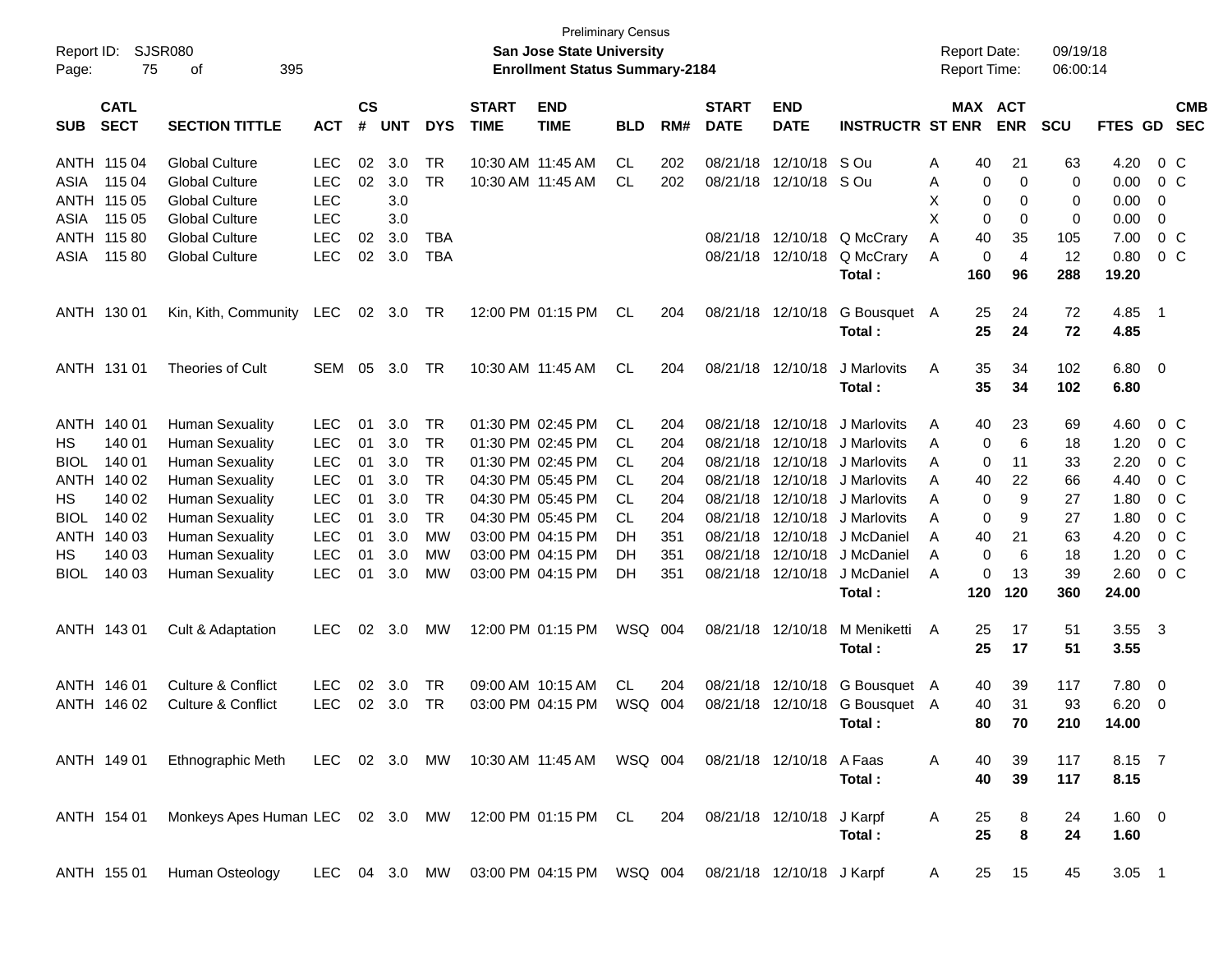| Page:       | <b>SJSR080</b><br>Report ID:<br>76<br>395<br>οf<br><b>CATL</b> |                                            |                |                    |                |            |                             | <b>Preliminary Census</b><br><b>San Jose State University</b><br><b>Enrollment Status Summary-2184</b> |            |     |                             |                           |                                                                  | <b>Report Date:</b><br>Report Time: |                      | 09/19/18<br>06:00:14 |                |                          |                          |
|-------------|----------------------------------------------------------------|--------------------------------------------|----------------|--------------------|----------------|------------|-----------------------------|--------------------------------------------------------------------------------------------------------|------------|-----|-----------------------------|---------------------------|------------------------------------------------------------------|-------------------------------------|----------------------|----------------------|----------------|--------------------------|--------------------------|
| <b>SUB</b>  | <b>SECT</b>                                                    | <b>SECTION TITTLE</b>                      | <b>ACT</b>     | $\mathsf{cs}$<br># | <b>UNT</b>     | <b>DYS</b> | <b>START</b><br><b>TIME</b> | <b>END</b><br><b>TIME</b>                                                                              | <b>BLD</b> | RM# | <b>START</b><br><b>DATE</b> | <b>END</b><br><b>DATE</b> | <b>INSTRUCTR ST ENR</b>                                          | MAX ACT                             | <b>ENR</b>           | <b>SCU</b>           | <b>FTES GD</b> |                          | <b>CMB</b><br><b>SEC</b> |
|             |                                                                |                                            |                |                    |                |            |                             |                                                                                                        |            |     |                             |                           | Total:                                                           | 25                                  | 15                   | 45                   | 3.05           |                          |                          |
|             | ANTH 160 01                                                    | <b>Recon Lost Civs</b>                     | <b>LEC</b>     | 02                 | 3.0            | MW         |                             | 09:00 AM 10:15 AM                                                                                      | CL         | 204 |                             | 08/21/18 12/10/18         | V Sanchez-ChA                                                    | 40                                  | 40                   | 120                  | $8.00 \quad 0$ |                          |                          |
|             | ANTH 160 02                                                    | Recon Lost Civs                            | <b>LEC</b>     | 02                 | 3.0            | <b>TR</b>  |                             | 12:00 PM 01:15 PM                                                                                      | WSQ        | 004 |                             | 08/21/18 12/10/18         | C Sunseri                                                        | 40<br>A                             | 38                   | 114                  | 7.60           | $\overline{\phantom{0}}$ |                          |
|             | ANTH 160 03                                                    | <b>Recon Lost Civs</b>                     | <b>LEC</b>     |                    | 02 3.0         | МW         |                             | 03:00 PM 04:15 PM                                                                                      | CL         | 204 |                             | 08/21/18 12/10/18         | V Sanchez-ChA                                                    | 40                                  | 27                   | 81                   | 5.40           | - 0                      |                          |
|             |                                                                |                                            |                |                    |                |            |                             |                                                                                                        |            |     |                             |                           | Total:                                                           | 120                                 | 105                  | 315                  | 21.00          |                          |                          |
|             | ANTH 161 01                                                    | Old World Civiliz                          | <b>LEC</b>     | 02                 | 3.0            | МW         |                             | 01:30 PM 02:45 PM                                                                                      | WSQ 004    |     |                             | 08/21/18 12/10/18         | M Meniketti                                                      | A<br>25                             | 10                   | 30                   | $2.00 \t 0$    |                          |                          |
|             |                                                                |                                            |                |                    |                |            |                             |                                                                                                        |            |     |                             |                           | Total:                                                           | 25                                  | 10                   | 30                   | 2.00           |                          |                          |
|             | ANTH 165 01                                                    | <b>Historical Archaeolo</b>                | <b>LEC</b>     |                    | $02 \quad 3.0$ | MW         |                             | 09:00 AM 10:15 AM                                                                                      | WSQ 004    |     |                             | 08/21/18 12/10/18         | M Meniketti                                                      | A<br>25                             | 20                   | 60                   | $4.05$ 1       |                          |                          |
|             |                                                                |                                            |                |                    |                |            |                             |                                                                                                        |            |     |                             |                           | Total:                                                           | 25                                  | 20                   | 60                   | 4.05           |                          |                          |
|             | ANTH 176 01                                                    | Indians California                         | <b>LEC</b>     |                    | 02 3.0         | TR         |                             | 01:30 PM 02:45 PM                                                                                      | WSQ 004    |     |                             | 08/21/18 12/10/18         | C Sunseri                                                        | Α<br>25                             | 19                   | 57                   | $3.90$ 2       |                          |                          |
|             |                                                                |                                            |                |                    |                |            |                             |                                                                                                        |            |     |                             |                           | Total:                                                           | 25                                  | 19                   | 57                   | 3.90           |                          |                          |
|             | ANTH 180 01                                                    | <b>Individual Studies</b>                  | <b>SUP</b>     | 36                 | 1.0            | <b>TBA</b> |                             |                                                                                                        |            |     |                             | 08/21/18 12/10/18         | J English-Lu A                                                   | 3                                   | 0                    | 0                    | $0.00 \quad 0$ |                          |                          |
|             | ANTH 180 02                                                    | <b>Individual Studies</b>                  | <b>SUP</b>     | 36                 | 3.0            | <b>TBA</b> |                             |                                                                                                        |            |     |                             | 08/21/18 12/10/18         | M Meniketti                                                      | 3<br>A                              | 1                    | 3                    | 0.25           | $\overline{\phantom{1}}$ |                          |
|             | ANTH 180 03                                                    | <b>Individual Studies</b>                  | <b>SUP</b>     | 36                 | 3.0            | <b>TBA</b> |                             |                                                                                                        |            |     |                             | 08/21/18 12/10/18         | J English-Lu A                                                   | 1                                   | 0                    | 0                    | 0.00           | $\overline{\mathbf{0}}$  |                          |
|             | ANTH 180 04                                                    | <b>Individual Studies</b>                  | <b>SUP</b>     | 36                 | 3.0            | <b>TBA</b> |                             |                                                                                                        |            |     |                             | 08/21/18 12/10/18         |                                                                  | Α<br>3                              | 0                    | 0                    | 0.00           | $\overline{\phantom{0}}$ |                          |
|             |                                                                |                                            |                |                    |                |            |                             |                                                                                                        |            |     |                             |                           | Total:                                                           | 10                                  | 1                    | 3                    | 0.25           |                          |                          |
|             | ANTH 184 01                                                    | Directed Reading                           | <b>SUP</b>     |                    | 36 3.0         | TBA        |                             |                                                                                                        |            |     |                             | 08/21/18 12/10/18         | J English-Lu A                                                   | 5                                   | 1                    | 3                    | $0.25$ 1       |                          |                          |
|             |                                                                |                                            |                |                    |                |            |                             |                                                                                                        |            |     |                             |                           | Total:                                                           | 5                                   | 1                    | 3                    | 0.25           |                          |                          |
|             | ANTH 193 01                                                    | <b>Beh Science in Pract</b>                | LEC            |                    | 02 3.0         | MW         |                             | 12:00 PM 01:15 PM                                                                                      | CL.        | 202 |                             | 08/21/18 12/10/18         | J Anderson                                                       | A<br>40                             | 13                   | 39                   | 2.60           | $0\,$ C                  |                          |
| <b>PSYC</b> | 19301                                                          | <b>Beh Science in Pract</b>                | LEC            |                    | 02 3.0         | MW         |                             | 12:00 PM 01:15 PM                                                                                      | CL.        | 202 |                             | 08/21/18 12/10/18         | J Anderson                                                       | 0<br>A                              | 6                    | 18                   | 1.20           | 0 C                      |                          |
| SOCI        | 19301                                                          | Beh Science in Pract                       | LEC            |                    | 02 3.0         | MW         |                             | 12:00 PM 01:15 PM                                                                                      | CL         | 202 |                             | 08/21/18 12/10/18         | J Anderson                                                       | A<br>0                              | $\overline{7}$       | 21                   | 1.40           | $0\,$ C                  |                          |
|             |                                                                |                                            |                |                    |                |            |                             |                                                                                                        |            |     |                             |                           | Total:                                                           | 40                                  | 26                   | 78                   | 5.20           |                          |                          |
|             | ANTH 195 01                                                    | Anthro Practicum                           | <b>SUP</b>     |                    | 3.0            |            |                             |                                                                                                        |            |     |                             |                           |                                                                  | X                                   | $\Omega$<br>$\Omega$ | $\Omega$             | $0.00 \quad 0$ |                          |                          |
|             | ANTH 195 02                                                    | Anthro Practicum                           | SUP 36 3.0 TBA |                    |                |            |                             |                                                                                                        |            |     |                             |                           | 08/21/18 12/10/18 M Meniketti A                                  | 5                                   |                      | 3                    | $0.25$ 1       |                          |                          |
|             |                                                                | ANTH 195 03 Anthro Practicum               | SUP 36 3.0 TBA |                    |                |            |                             |                                                                                                        |            |     |                             |                           | 08/21/18 12/10/18 A Leventhal A                                  | 3                                   | $\overline{1}$       | 3                    | $0.25$ 1       |                          |                          |
|             |                                                                |                                            |                |                    |                |            |                             |                                                                                                        |            |     |                             |                           | Total:                                                           | 8                                   | $\overline{2}$       | 6                    | 0.50           |                          |                          |
|             |                                                                | ANTH 230 01 Theory in Practice             | SEM 05 3.0 M   |                    |                |            |                             | 06:00 PM 08:45 PM CL 204 08/21/18 12/10/18 A Faas                                                      |            |     |                             |                           |                                                                  | A<br>20                             | 16                   | 48                   | 4.00 16        |                          |                          |
|             |                                                                |                                            |                |                    |                |            |                             |                                                                                                        |            |     |                             |                           | Total:                                                           | 20                                  | 16                   | 48                   | 4.00           |                          |                          |
|             |                                                                | ANTH 231 01 Applications Core SEM 04 3.0 T |                |                    |                |            |                             |                                                                                                        |            |     |                             |                           | 06:00 PM 08:45 PM WSQ 004 08/21/18 12/10/18 J English-Lu A 20 15 |                                     |                      | 45                   | 3.75 15        |                          |                          |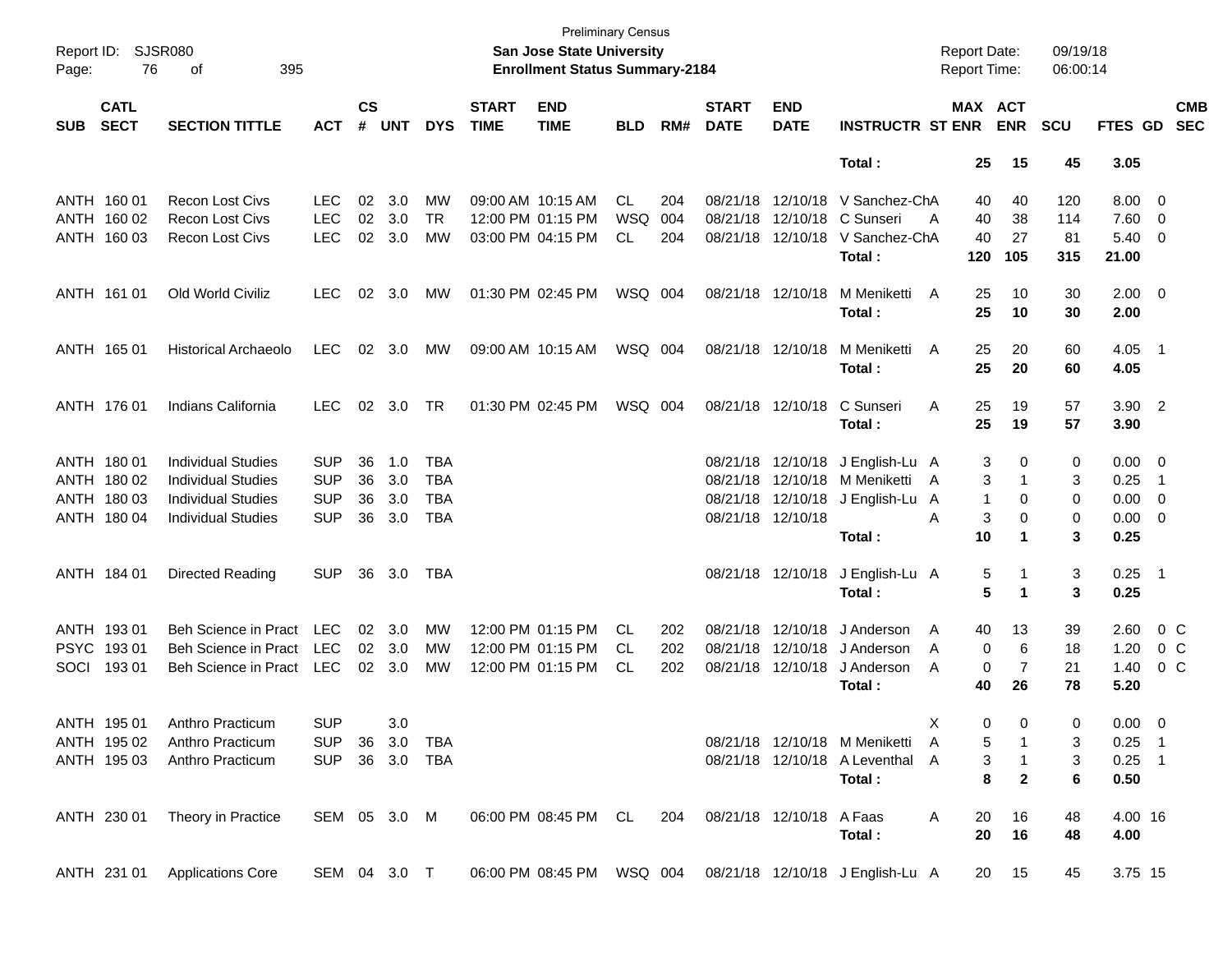| Page:      | Report ID: SJSR080<br>77                  | 395<br>of                                                                           |                                        |                |                   |                                        |                             | <b>Preliminary Census</b><br><b>San Jose State University</b><br><b>Enrollment Status Summary-2184</b> |            |     |                             |                                                             |                                                           |             | <b>Report Date:</b><br><b>Report Time:</b> |                                               | 09/19/18<br>06:00:14          |                                      |                                                     |            |
|------------|-------------------------------------------|-------------------------------------------------------------------------------------|----------------------------------------|----------------|-------------------|----------------------------------------|-----------------------------|--------------------------------------------------------------------------------------------------------|------------|-----|-----------------------------|-------------------------------------------------------------|-----------------------------------------------------------|-------------|--------------------------------------------|-----------------------------------------------|-------------------------------|--------------------------------------|-----------------------------------------------------|------------|
| <b>SUB</b> | <b>CATL</b><br><b>SECT</b>                | <b>SECTION TITTLE</b>                                                               | <b>ACT</b>                             | <b>CS</b><br># | <b>UNT</b>        | <b>DYS</b>                             | <b>START</b><br><b>TIME</b> | <b>END</b><br><b>TIME</b>                                                                              | <b>BLD</b> | RM# | <b>START</b><br><b>DATE</b> | <b>END</b><br><b>DATE</b>                                   | <b>INSTRUCTR ST ENR</b>                                   |             |                                            | MAX ACT<br><b>ENR</b>                         | <b>SCU</b>                    | FTES GD SEC                          |                                                     | <b>CMB</b> |
|            |                                           |                                                                                     |                                        |                |                   |                                        |                             |                                                                                                        |            |     |                             |                                                             | Total:                                                    |             | 20                                         | 15                                            | 45                            | 3.75                                 |                                                     |            |
|            | ANTH 233 01                               | <b>Fields Application</b>                                                           | SEM                                    |                | 04 3.0            | R                                      |                             | 06:00 PM 08:45 PM                                                                                      | CL.        | 204 |                             | 08/21/18 12/10/18                                           | C Sunseri<br>Total:                                       | A           | 20<br>20                                   | 13<br>13                                      | 39<br>39                      | 3.25 13<br>3.25                      |                                                     |            |
|            | ANTH 280 01<br>ANTH 280 02<br>ANTH 280 03 | <b>Individual Studies</b><br><b>Individual Studies</b><br><b>Individual Studies</b> | <b>SUP</b><br><b>SUP</b><br><b>SUP</b> | 25<br>25<br>25 | 3.0<br>3.0<br>3.0 | <b>TBA</b><br><b>TBA</b><br><b>TBA</b> |                             |                                                                                                        |            |     |                             | 08/21/18 12/10/18<br>08/21/18 12/10/18 A Faas               | J English-Lu A<br>08/21/18 12/10/18 M Meniketti<br>Total: | A<br>A      | 3<br>$\mathbf{3}$<br>5<br>11               | 2<br>$\mathbf{1}$<br>$\overline{2}$<br>5      | 6<br>3<br>6<br>15             | $0.50$ 2<br>0.25<br>$0.50$ 2<br>1.25 | $\overline{1}$                                      |            |
|            | ANTH 287 01                               | <b>Special Topics</b>                                                               |                                        |                | SEM 04 3.0        | <b>TBA</b>                             |                             |                                                                                                        |            |     |                             |                                                             | 08/21/18 12/10/18 J English-Lu A<br>Total:                |             | $\mathbf{1}$<br>$\mathbf{1}$               | 1<br>$\blacktriangleleft$                     | $\overline{1}$<br>$\mathbf 1$ | $0.25$ 1<br>0.25                     |                                                     |            |
|            | ANTH 298 01<br>ANTH 298 02<br>ANTH 298 03 | Anth Project<br>Anth Project<br>Anth Project                                        | <b>SUP</b><br><b>SUP</b><br><b>SUP</b> | 25<br>25<br>25 | 3.0<br>3.0<br>3.0 | TBA<br><b>TBA</b><br><b>TBA</b>        |                             |                                                                                                        |            |     |                             | 08/21/18 12/10/18<br>08/21/18 12/10/18<br>08/21/18 12/10/18 | Total:                                                    | A<br>Α<br>A | 3<br>3<br>5<br>11                          | 0<br>0<br>0<br>$\bf{0}$                       | 0<br>0<br>0<br>$\bf{0}$       | $0.00 \t 0$<br>0.00<br>0.00<br>0.00  | $\overline{\mathbf{0}}$<br>$\overline{0}$           |            |
|            | ANTH 299 01<br>ANTH 299 02                | Master's Thesis<br><b>Master's Thesis</b>                                           | <b>SUP</b><br><b>SUP</b>               | 25<br>25       | 3.0<br>3.0        | <b>TBA</b><br><b>TBA</b>               |                             |                                                                                                        |            |     |                             | 08/21/18 12/10/18<br>08/21/18 12/10/18                      | J English-Lu A<br>Total:                                  | A           | 3<br>5<br>8                                | $\overline{c}$<br>$\mathbf 0$<br>$\mathbf{2}$ | 6<br>$\mathbf 0$<br>6         | 0.50<br>0.00<br>0.50                 | $\overline{\phantom{a}}$<br>$\overline{\mathbf{0}}$ |            |
|            | ORGS 101 01                               | People/Organzation                                                                  | LEC                                    | 03             | 3.0               | <b>MW</b>                              |                             | 01:30 PM 02:45 PM                                                                                      | CL         | 204 |                             | 08/21/18 12/10/18                                           | A Rogers<br>Total:                                        | A           | 25<br>25                                   | 10<br>10                                      | 30<br>30                      | 2.05<br>2.05                         | $\overline{\phantom{0}}$ 1                          |            |
|            | Department :                              | <b>Anthropology</b>                                                                 |                                        |                |                   |                                        |                             |                                                                                                        |            |     |                             | <b>Lower Division:</b><br><b>Upper Division:</b>            | <b>Department Total:</b><br><b>Graduate Division:</b>     |             | 1594<br>625<br>878<br>91                   | 1310<br>604<br>654<br>52                      | 3928<br>1812<br>1962<br>154   | 265.65<br>120.80<br>131.85<br>13.00  |                                                     |            |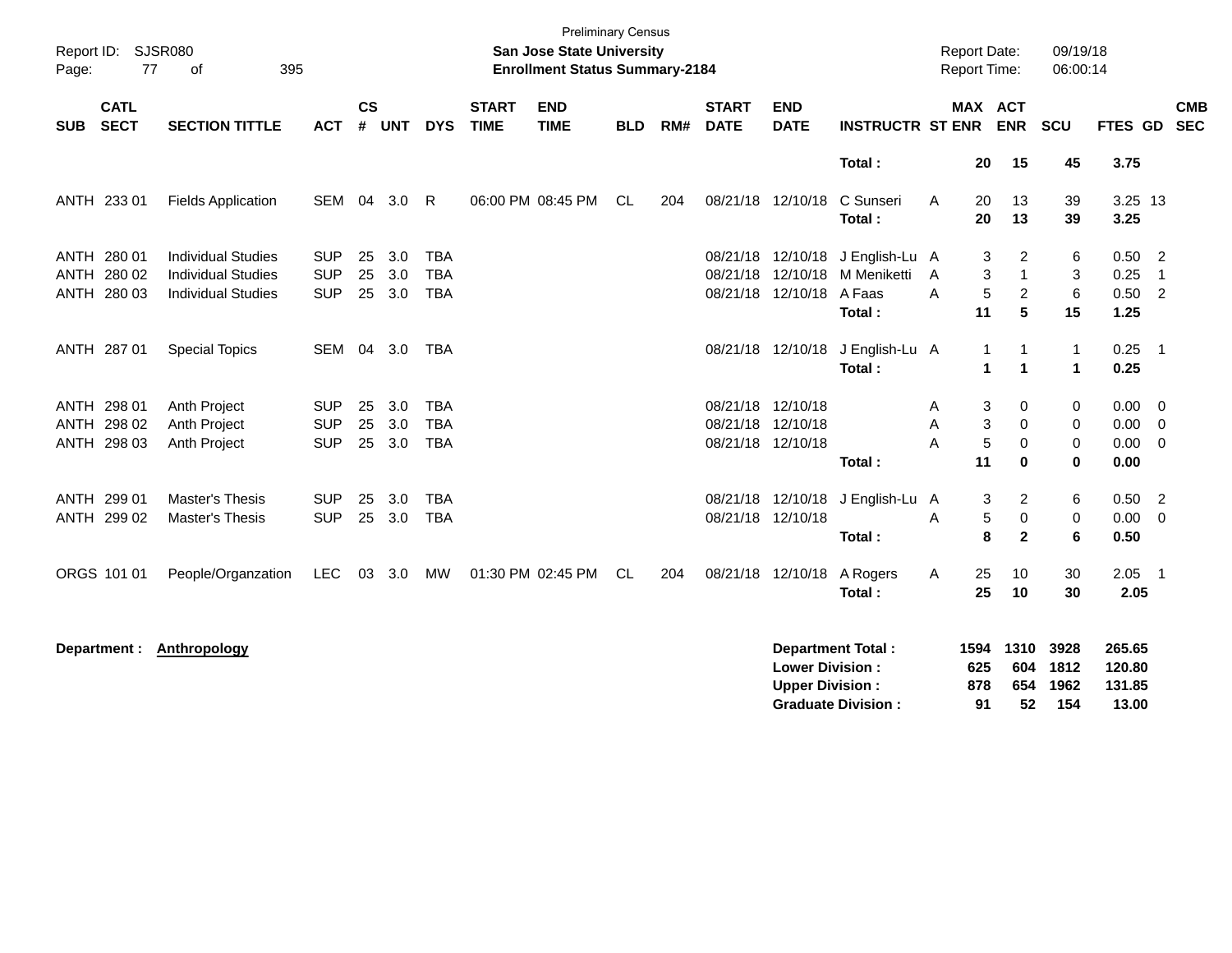| Report ID:<br>Page: | 78                         | SJSR080<br>395<br>0f                                      |                |                    |            |            |                             | <b>Preliminary Census</b><br>San Jose State University<br><b>Enrollment Status Summary-2184</b> |            |     |                             |                           |                         | <b>Report Date:</b><br>Report Time: |                              | 09/19/18<br>06:00:14 |                     |                          |                          |
|---------------------|----------------------------|-----------------------------------------------------------|----------------|--------------------|------------|------------|-----------------------------|-------------------------------------------------------------------------------------------------|------------|-----|-----------------------------|---------------------------|-------------------------|-------------------------------------|------------------------------|----------------------|---------------------|--------------------------|--------------------------|
| <b>SUB</b>          | <b>CATL</b><br><b>SECT</b> | <b>SECTION TITTLE</b>                                     | <b>ACT</b>     | $\mathsf{cs}$<br># | <b>UNT</b> | <b>DYS</b> | <b>START</b><br><b>TIME</b> | <b>END</b><br><b>TIME</b>                                                                       | <b>BLD</b> | RM# | <b>START</b><br><b>DATE</b> | <b>END</b><br><b>DATE</b> | <b>INSTRUCTR ST ENR</b> | MAX ACT                             | <b>ENR</b>                   | <b>SCU</b>           | FTES GD             |                          | <b>CMB</b><br><b>SEC</b> |
| <b>College</b>      | Department :               | <b>Social Sciences</b><br><b>African American Studies</b> |                |                    |            |            |                             |                                                                                                 |            |     |                             |                           |                         |                                     |                              |                      |                     |                          |                          |
| AFAM                | 2A 01                      | AfAm & Dev Am His/GvLEC                                   |                | 02                 | 3.0        | MW         |                             | 09:00 AM 10:15 AM                                                                               | CL         | 243 | 08/21/18                    | 12/10/18                  | M Tran                  | 25<br>Α                             | 27                           | 81                   | 5.40                | $\overline{\mathbf{0}}$  |                          |
| AFAM                | 2A 02                      | AfAm & Dev Am His/GvLEC                                   |                |                    | 02 3.0     | TR         |                             | 10:30 AM 11:45 AM                                                                               | CL         | 243 | 08/21/18                    | 12/10/18                  | W Thompson TA           | 25                                  | 29                           | 87                   | 5.80                | $\overline{\mathbf{0}}$  |                          |
| AFAM                | 2A 03                      | AfAm & Dev Am His/GvLEC                                   |                | 02                 | 3.0        | W          |                             | 06:00 PM 08:45 PM                                                                               | DMH        | 150 | 08/21/18                    | 12/10/18                  | S Millner               | 60<br>Α                             | 60                           | 180                  | 12.00               | - 0                      |                          |
| AFAM                | 2A 04                      | AfAm & Dev Am His/GvLEC                                   |                |                    | 02 3.0     | <b>TR</b>  |                             | 01:30 PM 02:45 PM                                                                               | CL         | 316 | 08/21/18                    | 12/10/18                  | W Thompson TA<br>Total: | 25<br>135                           | 21<br>137                    | 63<br>411            | 4.20<br>27.40       | $\overline{\mathbf{0}}$  |                          |
|                     | AFAM 102 01                | Afro-Amer Music                                           | <b>LEC</b>     | 02                 | 3.0        | M          |                             | 06:00 PM 08:45 PM                                                                               | CL         | 308 | 08/21/18 12/10/18           |                           | S Millner<br>Total:     | 20<br>A<br>20                       | 9<br>9                       | 27<br>27             | $1.80 \ 0$<br>1.80  |                          |                          |
|                     | AFAM 105 01                | Hith Iss AfAm Com                                         | <b>LEC</b>     | 02                 | 3.0        | TR         |                             | 03:00 PM 04:15 PM                                                                               | DMH 163    |     |                             | 08/21/18 12/10/18         | W Thompson TA           | 15                                  | 12                           | 36                   | $2.45$ 1            |                          |                          |
|                     |                            |                                                           |                |                    |            |            |                             |                                                                                                 |            |     |                             |                           | Total:                  | 15                                  | 12                           | 36                   | 2.45                |                          |                          |
|                     | AFAM 110 01                | Educ of Blk Child                                         | <b>LEC</b>     | 02                 | 3.0        | MW         |                             | 12:00 PM 01:15 PM                                                                               | CL         | 243 |                             | 08/21/18 12/10/18         | T Berry                 | 15<br>A                             | 8                            | 24                   | $1.60 \t 0$         |                          |                          |
|                     |                            |                                                           |                |                    |            |            |                             |                                                                                                 |            |     |                             |                           | Total:                  | 15                                  | 8                            | 24                   | 1.60                |                          |                          |
|                     | AFAM 115 01                | Blk Comm Past/Prsnt LEC                                   |                |                    | 3.0        |            |                             |                                                                                                 |            |     |                             |                           |                         | X<br>0                              | 0                            | 0                    | $0.00 \quad 0$      |                          |                          |
|                     |                            |                                                           |                |                    |            |            |                             |                                                                                                 |            |     |                             |                           | Total:                  | $\mathbf 0$                         | $\mathbf 0$                  | $\bf{0}$             | 0.00                |                          |                          |
|                     | AFAM 120 01                | Soc Black Comm                                            | <b>LEC</b>     | 02                 | 3.0        | TR         |                             | 12:00 PM 01:15 PM                                                                               | CL         | 243 |                             | 08/21/18 12/10/18         | F Ortega Gon A          | 15                                  | 15                           | 45                   | $3.00 \ 0$          |                          |                          |
|                     |                            |                                                           |                |                    |            |            |                             |                                                                                                 |            |     |                             |                           | Total:                  | 15                                  | 15                           | 45                   | 3.00                |                          |                          |
|                     | AFAM 130 01                | Psych Black Comm                                          | <b>LEC</b>     |                    | 3.0        |            |                             |                                                                                                 |            |     |                             |                           |                         | X<br>0                              | 0                            | 0                    | $0.00 \quad 0$      |                          |                          |
|                     |                            |                                                           |                |                    |            |            |                             |                                                                                                 |            |     |                             |                           | Total:                  | $\mathbf 0$                         | $\mathbf 0$                  | $\bf{0}$             | 0.00                |                          |                          |
|                     | AFAM 142 01                | Race Ethnicity Law                                        | <b>LEC</b>     | 02                 | 3.0        | MW         |                             | 01:30 PM 02:45 PM                                                                               | CL         | 243 | 08/21/18 12/10/18           |                           | T Berry                 | 15<br>A                             | 8                            | 24                   | $1.60 \ 0$          |                          |                          |
|                     |                            |                                                           |                |                    |            |            |                             |                                                                                                 |            |     |                             |                           | Total:                  | 15                                  | 8                            | 24                   | 1.60                |                          |                          |
|                     | AFAM 151 01                | Race Poverty Env                                          | <b>LEC</b>     |                    | 3.0        |            |                             |                                                                                                 |            |     |                             |                           |                         | Χ<br>0                              | 0                            | 0                    | 0.00                | $\overline{\phantom{0}}$ |                          |
|                     |                            | ENVS 151 01 Race Poverty Env                              | LEC            |                    | 3.0        |            |                             |                                                                                                 |            |     |                             |                           |                         | $\times$                            | $\mathbf{0}$<br>$\mathbf{0}$ | $\Omega$             | $0.00 \t 0$         |                          |                          |
|                     |                            |                                                           |                |                    |            |            |                             |                                                                                                 |            |     |                             |                           | Total:                  | $\mathbf 0$                         | 0                            | 0                    | 0.00                |                          |                          |
|                     |                            | AFAM 180 01 Individual Studies                            | SUP 36 3.0 TBA |                    |            |            |                             |                                                                                                 |            |     |                             | 08/21/18 12/10/18 T Berry |                         | $\mathsf{A}$<br>10                  | $\overline{2}$               | 6                    | $0.40 \ 0$          |                          |                          |
|                     |                            |                                                           |                |                    |            |            |                             |                                                                                                 |            |     |                             |                           | Total:                  | 10                                  | $\mathbf{2}$                 | 6                    | 0.40                |                          |                          |
|                     |                            | AFAM 198 01 Senior Sem AFAM St SEM 05 3.0 TBA             |                |                    |            |            |                             |                                                                                                 |            |     |                             | 08/21/18 12/10/18 T Berry | Total:                  | A<br>5<br>5                         | $\mathbf{1}$<br>$\mathbf{1}$ | 3<br>3               | $0.20 \t 0$<br>0.20 |                          |                          |
|                     |                            |                                                           |                |                    |            |            |                             |                                                                                                 |            |     |                             |                           |                         |                                     |                              |                      |                     |                          |                          |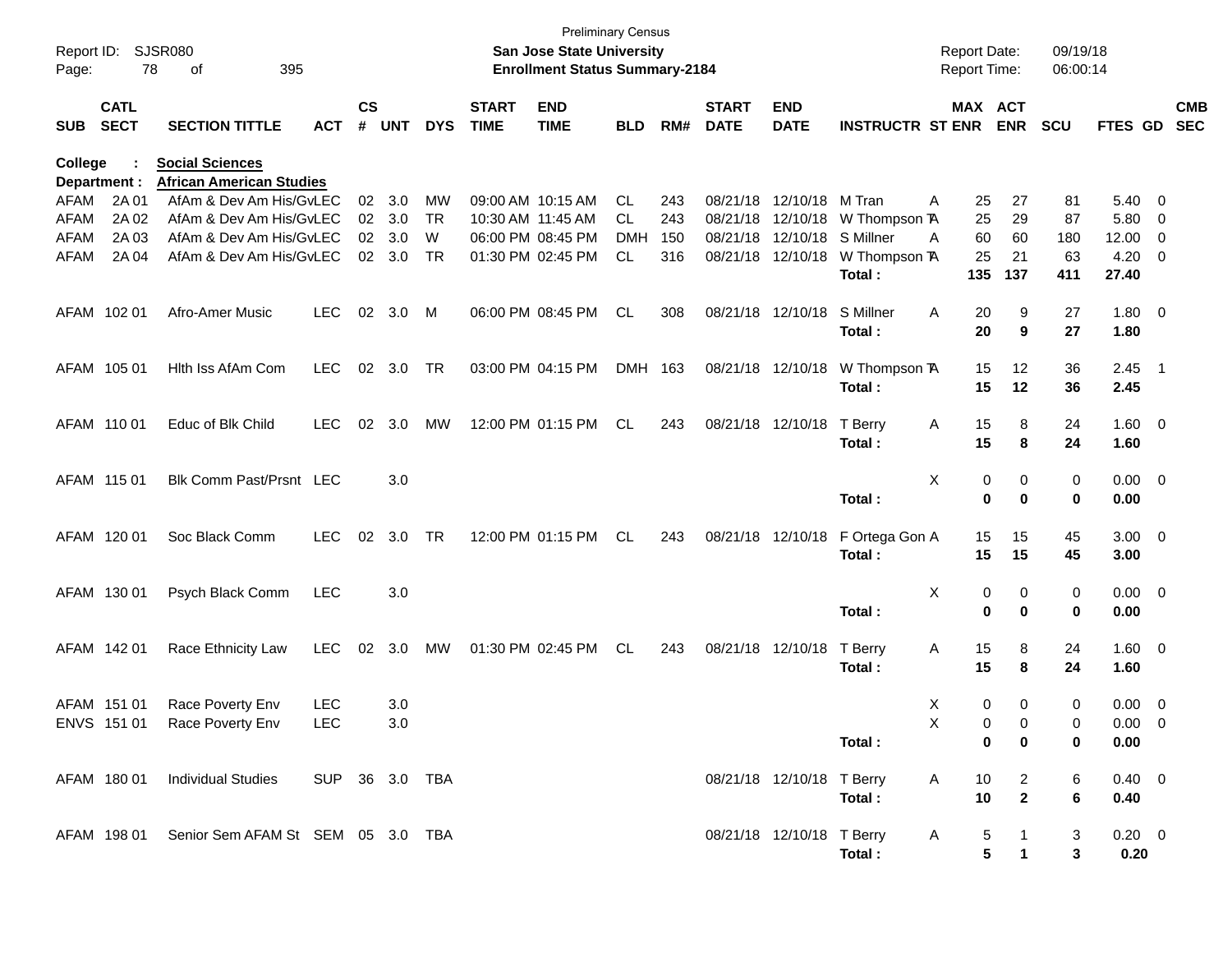|                                          |                                 |            |                |            |                      |                                       | <b>Preliminary Census</b> |     |                             |                           |                                                                       |                  |                          |                   |                         |                          |
|------------------------------------------|---------------------------------|------------|----------------|------------|----------------------|---------------------------------------|---------------------------|-----|-----------------------------|---------------------------|-----------------------------------------------------------------------|------------------|--------------------------|-------------------|-------------------------|--------------------------|
| Report ID:                               | SJSR080                         |            |                |            |                      | <b>San Jose State University</b>      |                           |     |                             |                           |                                                                       | Report Date:     |                          | 09/19/18          |                         |                          |
| 79<br>Page:                              | 0f                              | 395        |                |            |                      | <b>Enrollment Status Summary-2184</b> |                           |     |                             |                           |                                                                       | Report Time:     |                          | 06:00:14          |                         |                          |
| <b>CATL</b><br><b>SECT</b><br><b>SUB</b> | <b>SECTION TITTLE</b>           | <b>ACT</b> | CS<br>#<br>UNT | <b>DYS</b> | <b>START</b><br>TIME | <b>END</b><br>TIME                    | <b>BLD</b>                | RM# | <b>START</b><br><b>DATE</b> | <b>END</b><br><b>DATE</b> | <b>INSTRUCTR ST ENR</b>                                               | MAX              | <b>ACT</b><br><b>ENR</b> | <b>SCU</b>        | <b>FTES GD</b>          | <b>CMB</b><br><b>SEC</b> |
| Department :                             | <b>African American Studies</b> |            |                |            |                      |                                       |                           |     |                             |                           | Department Total:<br><b>Lower Division:</b><br><b>Upper Division:</b> | 230<br>135<br>95 | 192<br>137<br>55         | 576<br>411<br>165 | 38.45<br>27.40<br>11.05 |                          |
|                                          |                                 |            |                |            |                      |                                       |                           |     |                             |                           | <b>Graduate Division:</b>                                             | 0                | 0                        | $\bf{0}$          | 0.00                    |                          |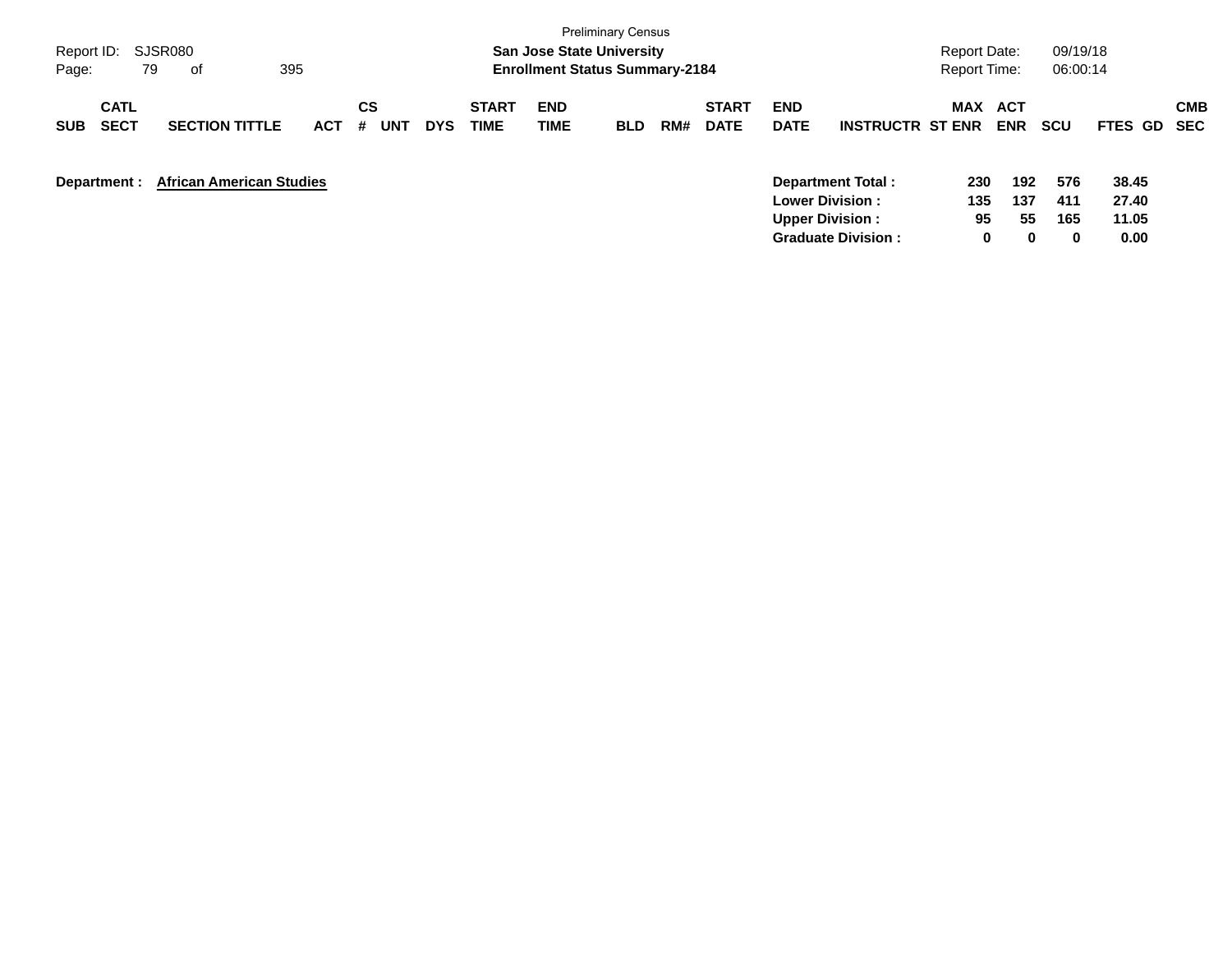| Report ID:<br>Page: | 80                         | SJSR080<br>395<br>оf   |                |                |        |            | San Jose State University<br><b>Enrollment Status Summary-2184</b> | <b>Preliminary Census</b> |     |                             |                            |                         | <b>Report Date:</b><br><b>Report Time:</b> |                       | 09/19/18<br>06:00:14 |                |   |                          |
|---------------------|----------------------------|------------------------|----------------|----------------|--------|------------|--------------------------------------------------------------------|---------------------------|-----|-----------------------------|----------------------------|-------------------------|--------------------------------------------|-----------------------|----------------------|----------------|---|--------------------------|
| <b>SUB</b>          | <b>CATL</b><br><b>SECT</b> | <b>SECTION TITTLE</b>  | <b>ACT</b>     | <b>CS</b><br># | UNT    | <b>DYS</b> | <b>START</b><br><b>END</b><br><b>TIME</b><br><b>TIME</b>           | <b>BLD</b>                | RM# | <b>START</b><br><b>DATE</b> | END<br><b>DATE</b>         | <b>INSTRUCTR ST ENR</b> |                                            | MAX ACT<br><b>ENR</b> | <b>SCU</b>           | <b>FTES GD</b> |   | <b>CMB</b><br><b>SEC</b> |
| College             |                            | <b>Social Sciences</b> |                |                |        |            |                                                                    |                           |     |                             |                            |                         |                                            |                       |                      |                |   |                          |
| Department :        |                            | <b>Economics</b>       |                |                |        |            |                                                                    |                           |     |                             |                            |                         |                                            |                       |                      |                |   |                          |
| <b>ECON</b>         | 1A 01                      | Prin of Econ           | <b>LEC</b>     | 02             | 4.0    | <b>TBA</b> |                                                                    |                           |     | 08/21/18                    | 12/10/18                   |                         | 45<br>A                                    | 48                    | 192                  | 12.80          | 0 |                          |
| <b>ECON</b>         | 1A 02                      | Prin of Econ           | <b>LEC</b>     | 02             | 4.0    | <b>TBA</b> |                                                                    |                           |     | 08/21/18                    | 12/10/18                   |                         | 45<br>A                                    | 43                    | 172                  | 11.47          | 0 |                          |
| <b>ECON</b>         | 1A 03                      | Prin of Econ           | <b>LEC</b>     |                | 02 4.0 | <b>TBA</b> |                                                                    |                           |     | 08/21/18                    | 12/10/18                   |                         | 45<br>A                                    | 48                    | 192                  | 12.80          | 0 |                          |
| <b>ECON</b>         | 1A 04                      | Prin of Econ           | <b>LEC</b>     | 02             | - 4.0  | <b>TBA</b> |                                                                    |                           |     | 08/21/18                    | 12/10/18                   |                         | 50<br>Α                                    | 63                    | 252                  | 16.80          | 0 |                          |
| <b>ECON</b>         | 1A 05                      | Prin of Econ           | <b>LEC</b>     | 02             | - 4.0  | <b>TBA</b> |                                                                    |                           |     | 08/21/18                    | 12/10/18                   |                         | 50<br>Α                                    | 53                    | 212                  | 14.13          | 0 |                          |
| <b>ECON</b>         | 1A60                       | Prin of Econ           | <b>LEC</b>     | 02             | - 4.0  | <b>TBA</b> |                                                                    |                           |     | 08/21/18                    | 12/10/18                   |                         | 45<br>Α                                    | 47                    | 188                  | 12.53          | 0 |                          |
| <b>ECON</b>         | 1A 61                      | Prin of Econ           | <b>LEC</b>     |                | 02 4.0 | <b>TBA</b> |                                                                    |                           |     | 08/21/18                    | 12/10/18                   |                         | 45<br>Α                                    | 44                    | 176                  | 11.73          | 0 |                          |
| <b>ECON</b>         | 1A 62                      | Prin of Econ           | <b>LEC</b>     | 02             | - 4.0  | <b>TBA</b> |                                                                    |                           |     | 08/21/18                    | 12/10/18                   |                         | 119<br>Α                                   | 113                   | 452                  | 30.13          | 0 |                          |
| <b>ECON</b>         | 1A63                       | Prin of Econ           | <b>LEC</b>     | 02             | 4.0    | <b>TBA</b> |                                                                    |                           |     | 08/21/18                    | 12/10/18                   |                         | 30<br>Α                                    | $\mathbf 0$           | 0                    | 0.00           | 0 |                          |
| <b>ECON</b>         | 1A 64                      | Prin of Econ           | <b>LEC</b>     | 02             | 4.0    | <b>TBA</b> |                                                                    |                           |     |                             | 08/21/18 12/10/18          |                         | 45<br>Α                                    | 34                    | 136                  | 9.07           | 0 |                          |
|                     |                            |                        |                |                |        |            |                                                                    |                           |     |                             |                            | Total:                  | 519                                        | 493                   | 1972                 | 131.47         |   |                          |
|                     |                            |                        |                |                |        |            |                                                                    |                           |     |                             |                            |                         |                                            |                       |                      |                |   |                          |
| <b>ECON</b>         | 1B 01                      | Prin of Econ           | <b>LEC</b>     | 02             | 4.0    | <b>TBA</b> |                                                                    |                           |     | 08/21/18                    | 12/10/18                   |                         | 40<br>A                                    | 38                    | 152                  | 10.13          | 0 |                          |
| <b>ECON</b>         | 1B 02                      | Prin of Econ           | <b>LEC</b>     | 02             | 4.0    | <b>TBA</b> |                                                                    |                           |     | 08/21/18                    | 12/10/18                   |                         | 40<br>A                                    | 42                    | 168                  | 11.20          | 0 |                          |
| <b>ECON</b>         | 1B 03                      | Prin of Econ           | <b>LEC</b>     |                | 02 4.0 | <b>TBA</b> |                                                                    |                           |     | 08/21/18                    | 12/10/18                   |                         | 40<br>Α                                    | 46                    | 184                  | 12.27          | 0 |                          |
| <b>ECON</b>         | 1B 04                      | Prin of Econ           | <b>LEC</b>     | 02             | - 4.0  | TBA        |                                                                    |                           |     | 08/21/18                    | 12/10/18                   |                         | 40<br>Α                                    | 46                    | 184                  | 12.27          | 0 |                          |
| <b>ECON</b>         | 1B 05                      | Prin of Econ           | <b>LEC</b>     | 02             | - 4.0  | <b>TBA</b> |                                                                    |                           |     | 08/21/18                    | 12/10/18                   |                         | 40<br>Α                                    | 35                    | 140                  | 9.33           | 0 |                          |
| <b>ECON</b>         | 1B 06                      | Prin of Econ           | <b>LEC</b>     | 02             | - 4.0  | <b>TBA</b> |                                                                    |                           |     | 08/21/18                    | 12/10/18                   |                         | 40<br>Α                                    | 40                    | 160                  | 10.67          | 0 |                          |
| <b>ECON</b>         | 1B 60                      | Prin of Econ           | <b>LEC</b>     |                | 02 4.0 | TBA        |                                                                    |                           |     | 08/21/18                    | 12/10/18                   |                         | 120<br>Α                                   | 115                   | 460                  | 30.67          | 0 |                          |
| <b>ECON</b>         | 1B 61                      | Prin of Econ           | <b>LEC</b>     | 02             | - 4.0  | TBA        |                                                                    |                           |     | 08/21/18                    | 12/10/18                   |                         | 40<br>Α                                    | 32                    | 128                  | 8.53           | 0 |                          |
| <b>ECON</b>         | 1B 62                      | Prin of Econ           | <b>LEC</b>     | 02             | - 4.0  | <b>TBA</b> |                                                                    |                           |     | 08/21/18                    | 12/10/18                   |                         | 40<br>Α                                    | 37                    | 148                  | 9.87           | 0 |                          |
| <b>ECON</b>         | 1B 63                      | Prin of Econ           | <b>LEC</b>     | 02             | - 4.0  | <b>TBA</b> |                                                                    |                           |     | 08/21/18                    | 12/10/18                   |                         | 30<br>Α                                    | 0                     | 0                    | 0.00           | 0 |                          |
| <b>ECON</b>         | 1B 64                      | Prin of Econ           | <b>LEC</b>     |                | 02 4.0 | <b>TBA</b> |                                                                    |                           |     | 08/21/18                    | 12/10/18                   |                         | 35<br>Α                                    | 40                    | 160                  | 10.67          | 0 |                          |
| <b>ECON</b>         | 1B 98                      | Prin of Econ           | <b>LEC</b>     | 02             | 4.0    | <b>TBA</b> |                                                                    |                           |     | 08/21/18                    | 12/10/18                   | N Norton                | 40<br>A                                    | 41                    | 164                  | 10.93          | 0 |                          |
| <b>ECON</b>         | 1B 99                      | Prin of Econ           | <b>LEC</b>     | 02             | 4.0    | <b>TBA</b> |                                                                    |                           |     | 08/21/18                    | 12/10/18                   | N Norton                | 40<br>A                                    | 39                    | 156                  | 10.40          | 0 |                          |
|                     |                            |                        |                |                |        |            |                                                                    |                           |     |                             |                            | Total:                  | 585                                        | 551                   | 2204                 | 146.93         |   |                          |
| <b>ECON</b>         | 2A 80                      | Macro Online Lab       | ACT            |                | 08 1.0 | TBA        |                                                                    |                           |     |                             | 08/21/18 12/10/18 J Estill |                         | 50<br>A                                    | 55                    | 55                   | 3.67           | 0 |                          |
|                     |                            |                        |                |                |        |            |                                                                    |                           |     |                             |                            | Total:                  |                                            | 50<br>55              | 55                   | 3.67           |   |                          |
|                     |                            |                        |                |                |        |            |                                                                    |                           |     |                             |                            |                         |                                            |                       |                      |                |   |                          |
|                     | ECON 2B80                  | Micro Online Lab       | ACT 08 1.0 TBA |                |        |            |                                                                    |                           |     |                             | 08/21/18 12/10/18 J Estill |                         | A<br>50                                    | 52                    | 52                   | $3.47 \ 0$     |   |                          |
|                     |                            |                        |                |                |        |            |                                                                    |                           |     |                             |                            | Total:                  | 50                                         | 52                    | 52                   | 3.47           |   |                          |
|                     |                            |                        |                |                |        |            |                                                                    |                           |     |                             |                            |                         |                                            |                       |                      |                |   |                          |
|                     |                            | ECON 2C 80 Stats Lab   | LAB 15 1.0 TBA |                |        |            |                                                                    |                           |     |                             | 08/21/18 12/10/18 M Holian |                         | A<br>30                                    | 21                    | 21                   | $1.40 \ 0$     |   |                          |
|                     |                            |                        |                |                |        |            |                                                                    |                           |     |                             |                            | Total:                  | 30                                         | 21                    | 21                   | 1.40           |   |                          |
|                     |                            |                        |                |                |        |            |                                                                    |                           |     |                             |                            |                         |                                            |                       |                      |                |   |                          |
| ECON 301            |                            | <b>Econ Statistics</b> | SEM 05 4.0 T   |                |        |            | 06:30 PM 09:15 PM DMH 166                                          |                           |     | 08/21/18 12/10/18 G Hanle   |                            |                         | 40<br>A                                    | 32                    | 96                   | 8.53 0         |   |                          |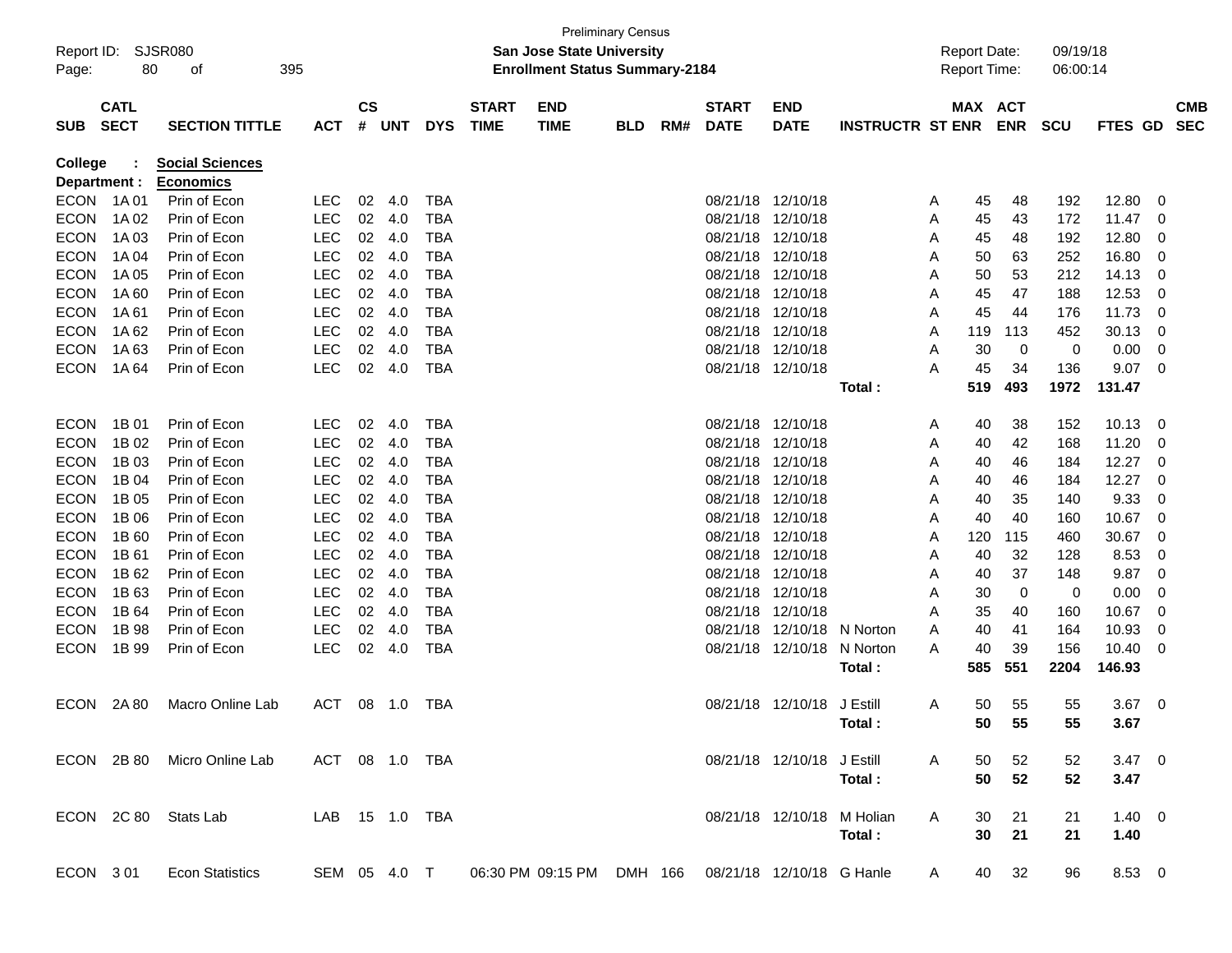| Page:      | Report ID: SJSR080<br>81   | 395<br>of                                                                                                                       |                              |                    |               |                                        |                             | <b>Preliminary Census</b><br>San Jose State University<br><b>Enrollment Status Summary-2184</b> |            |     |                                           |                               |                          | <b>Report Date:</b> |                      | <b>Report Time:</b>        | 09/19/18<br>06:00:14   |                               |                                        |                          |
|------------|----------------------------|---------------------------------------------------------------------------------------------------------------------------------|------------------------------|--------------------|---------------|----------------------------------------|-----------------------------|-------------------------------------------------------------------------------------------------|------------|-----|-------------------------------------------|-------------------------------|--------------------------|---------------------|----------------------|----------------------------|------------------------|-------------------------------|----------------------------------------|--------------------------|
| <b>SUB</b> | <b>CATL</b><br><b>SECT</b> | <b>SECTION TITTLE</b>                                                                                                           | <b>ACT</b>                   | $\mathsf{cs}$<br># | <b>UNT</b>    | <b>DYS</b>                             | <b>START</b><br><b>TIME</b> | <b>END</b><br><b>TIME</b>                                                                       | <b>BLD</b> | RM# | <b>START</b><br><b>DATE</b>               | <b>END</b><br><b>DATE</b>     | <b>INSTRUCTR ST ENR</b>  |                     |                      | MAX ACT<br><b>ENR</b>      | <b>SCU</b>             | <b>FTES GD</b>                |                                        | <b>CMB</b><br><b>SEC</b> |
| ECON 302   |                            | <b>Econ Statistics</b>                                                                                                          | LAB                          |                    | 15 0.0        | TBA                                    |                             |                                                                                                 |            |     |                                           | 08/21/18 12/10/18             | G Hanle<br>Total:        | Α                   | 40<br>80             | 32<br>64                   | 32<br>128              | 0.00<br>8.53                  | $\overline{\phantom{0}}$               |                          |
|            |                            | ECON 100W 01 Wrtg Wsh/Econ Reps SEM 04 4.0<br>ECON 100W 02 Wrtg Wsh/Econ Reps SEM<br>ECON 100W 03 Wrtg Wsh/Econ Reps SEM 04 4.0 |                              |                    | 04 4.0        | <b>TBA</b><br><b>TBA</b><br><b>TBA</b> |                             |                                                                                                 |            |     | 08/21/18<br>08/21/18<br>08/21/18 12/10/18 | 12/10/18<br>12/10/18          | Total:                   | A<br>Α<br>A         | 25<br>25<br>25<br>75 | 25<br>20<br>19<br>64       | 100<br>80<br>76<br>256 | 6.67<br>5.33<br>5.07<br>17.07 | - 0<br>- 0<br>$\overline{\phantom{0}}$ |                          |
|            | ECON 101 01<br>ECON 101 02 | Micr-Econ Analysis<br>Micr-Econ Analysis                                                                                        | SEM<br>SEM                   | 05                 | 4.0<br>05 4.0 | <b>TBA</b><br><b>TBA</b>               |                             |                                                                                                 |            |     | 08/21/18 12/10/18<br>08/21/18 12/10/18    |                               | Total:                   | A<br>A              | 50<br>40<br>90       | 57<br>33<br>90             | 228<br>132<br>360      | 15.20<br>8.87<br>24.07        | - 0<br>$\overline{\phantom{1}}$        |                          |
|            | ECON 102 01                | Macr-Econ Analysis                                                                                                              | SEM 05 4.0                   |                    |               | TBA                                    |                             |                                                                                                 |            |     | 08/21/18 12/10/18                         |                               | Total:                   | Α                   | 50<br>50             | 56<br>56                   | 224<br>224             | 15.00 1<br>15.00              |                                        |                          |
|            | ECON 103 01<br>ECON 103 82 | Intro Econometrics<br>Intro Econometrics                                                                                        | <b>SEM</b><br><b>ACT</b>     | 04                 | 4.0<br>13 0.0 | <b>MW</b><br><b>TBA</b>                |                             | 01:30 PM 02:45 PM                                                                               | DMH 348    |     | 08/21/18                                  | 12/10/18<br>08/21/18 12/10/18 | R Liu<br>R Liu<br>Total: | A<br>A              | 45<br>45<br>90       | 47<br>47<br>94             | 141<br>47<br>188       | 12.53<br>0.00<br>12.53        | - 0<br>- 0                             |                          |
|            | ECON 104 01                | Math Meth for Econ                                                                                                              | SEM 05 4.0                   |                    |               | TBA                                    |                             |                                                                                                 |            |     | 08/21/18 12/10/18                         |                               | Total:                   | Α                   | 45<br>45             | 50<br>50                   | 200<br>200             | 13.73 6<br>13.73              |                                        |                          |
|            | ECON 108 01<br>ENVS 108 01 | Cost-Benefit Analy<br><b>Cost-Benefit Analy</b>                                                                                 | <b>SEM</b><br>SEM            | 05<br>05           | 4.0<br>4.0    | <b>TBA</b><br><b>TBA</b>               |                             |                                                                                                 |            |     | 08/21/18 12/10/18<br>08/21/18 12/10/18    |                               | Total:                   | A<br>A              | 40<br>0<br>40        | 33<br>$\overline{2}$<br>35 | 132<br>8<br>140        | 8.87<br>0.53<br>9.40          | 1 C<br>$0\,$ C                         |                          |
|            | ECON 112 01                | Econ Development                                                                                                                | SEM 05 4.0                   |                    |               | TBA                                    |                             |                                                                                                 |            |     | 08/21/18 12/10/18                         |                               | Total:                   | Α                   | 45<br>45             | 43<br>43                   | 172<br>172             | $11.47 \t 0$<br>11.47         |                                        |                          |
|            |                            | ECON 113B 01 Econ Hist Europe<br>HIST 113B 01 Econ Hist Europe                                                                  | SEM 05 4.0<br>SEM 05 4.0 TBA |                    |               | TBA                                    |                             |                                                                                                 |            |     | 08/21/18 12/10/18<br>08/21/18 12/10/18    |                               | Total:                   | A<br>A              | 40<br>0<br>40        | 41<br>42                   | 164<br>168             | 10.93<br>0.27 0 C<br>11.20    | $0\,$ C                                |                          |
|            |                            | ECON 121 01 Indus Organization                                                                                                  | SEM 05 4.0 TBA               |                    |               |                                        |                             |                                                                                                 |            |     |                                           | 08/21/18 12/10/18             | Total:                   | $\mathsf{A}$        | 50<br>50             | 50<br>50                   | 200<br>200             | 13.33 0<br>13.33              |                                        |                          |
|            |                            | ECON 132 01 Public Finance                                                                                                      | SEM 05 4.0 TBA               |                    |               |                                        |                             |                                                                                                 |            |     |                                           | 08/21/18 12/10/18             | Total:                   | A                   | 40<br>40             | 41<br>41                   | 164<br>164             | 10.93 0<br>10.93              |                                        |                          |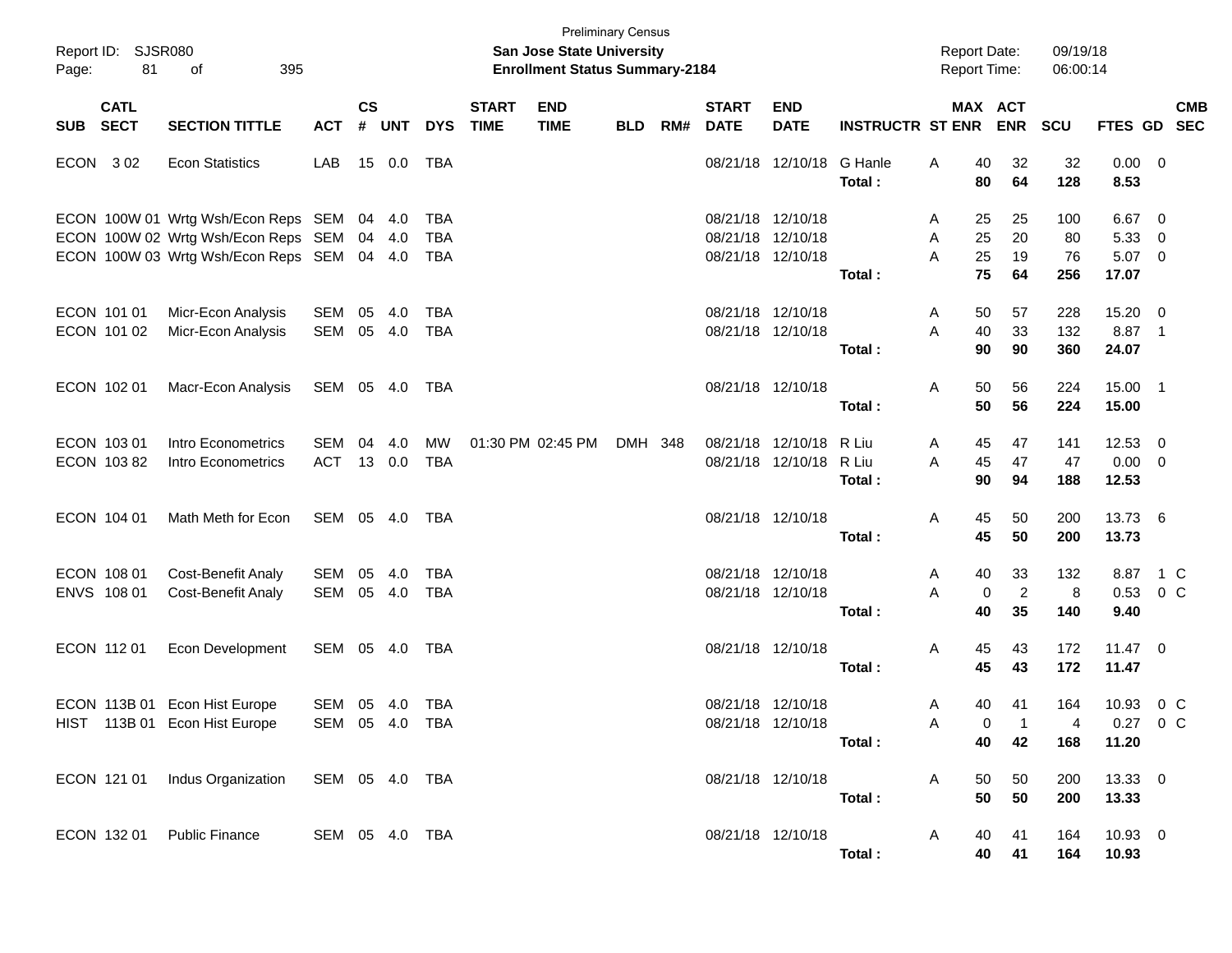| Page:    | Report ID: SJSR080<br>82                                 | 395<br>of                                                                                    |                                                      |                             |                          |                                                      |                             | <b>Preliminary Census</b><br><b>San Jose State University</b><br><b>Enrollment Status Summary-2184</b> |            |     |                                        |                                                                                                                   |                          | <b>Report Date:</b><br><b>Report Time:</b> |                                                                                | 09/19/18<br>06:00:14                        |                                                             |                         |            |
|----------|----------------------------------------------------------|----------------------------------------------------------------------------------------------|------------------------------------------------------|-----------------------------|--------------------------|------------------------------------------------------|-----------------------------|--------------------------------------------------------------------------------------------------------|------------|-----|----------------------------------------|-------------------------------------------------------------------------------------------------------------------|--------------------------|--------------------------------------------|--------------------------------------------------------------------------------|---------------------------------------------|-------------------------------------------------------------|-------------------------|------------|
| SUB SECT | <b>CATL</b>                                              | <b>SECTION TITTLE</b>                                                                        | <b>ACT</b>                                           | $\mathsf{cs}$<br>$\pmb{\#}$ | <b>UNT</b>               | <b>DYS</b>                                           | <b>START</b><br><b>TIME</b> | <b>END</b><br><b>TIME</b>                                                                              | <b>BLD</b> | RM# | <b>START</b><br><b>DATE</b>            | <b>END</b><br><b>DATE</b>                                                                                         | <b>INSTRUCTR ST ENR</b>  |                                            | MAX ACT<br><b>ENR</b>                                                          | SCU                                         | FTES GD SEC                                                 |                         | <b>CMB</b> |
|          | ECON 135 01                                              | Money & Banking                                                                              | SEM 05 4.0                                           |                             |                          | TBA                                                  |                             |                                                                                                        |            |     | 08/21/18 12/10/18                      |                                                                                                                   | Total:                   | A<br>50<br>50                              | 51<br>51                                                                       | 204<br>204                                  | 13.60 0<br>13.60                                            |                         |            |
|          | ECON 136 01<br>ECON 136 02                               | Internatl Econ<br>Internatl Econ                                                             | SEM<br>SEM                                           | 05                          | 4.0<br>05 4.0            | <b>TBA</b><br><b>TBA</b>                             |                             |                                                                                                        |            |     | 08/21/18 12/10/18<br>08/21/18 12/10/18 |                                                                                                                   | Total:                   | 50<br>A<br>50<br>A<br>100                  | 52<br>53<br>105                                                                | 208<br>212<br>420                           | 13.87 0<br>14.13 0<br>28.00                                 |                         |            |
|          |                                                          | ECON 137A 01 Fund Corp Finance                                                               | SEM 05 4.0                                           |                             |                          | TBA                                                  |                             |                                                                                                        |            |     | 08/21/18 12/10/18                      |                                                                                                                   | Total:                   | Α<br>45<br>45                              | 45<br>45                                                                       | 180<br>180                                  | 12.07 1<br>12.07                                            |                         |            |
|          | ECON 151 01                                              | Labor Econ                                                                                   | SEM 05 4.0                                           |                             |                          | TBA                                                  |                             |                                                                                                        |            |     | 08/21/18 12/10/18                      |                                                                                                                   | Total:                   | 45<br>A<br>45                              | 28<br>28                                                                       | 112<br>112                                  | 7.60 2<br>7.60                                              |                         |            |
|          | ECON 166 01                                              | Urban Economics                                                                              | SEM 05 4.0                                           |                             |                          | TBA                                                  |                             |                                                                                                        |            |     | 08/21/18 12/10/18                      |                                                                                                                   | Total:                   | 50<br>A<br>50                              | 55<br>55                                                                       | 220<br>220                                  | 14.80 2<br>14.80                                            |                         |            |
|          | ECON 180 01<br>ECON 180 02<br>ECON 180 03<br>ECON 180 04 | <b>Indiv Studies</b><br><b>Indiv Studies</b><br><b>Indiv Studies</b><br><b>Indiv Studies</b> | <b>SUP</b><br><b>SUP</b><br><b>SUP</b><br><b>SUP</b> | 36<br>36<br>36<br>36        | 1.0<br>1.0<br>1.0<br>3.0 | <b>TBA</b><br><b>TBA</b><br><b>TBA</b><br><b>TBA</b> |                             |                                                                                                        |            |     |                                        | 08/21/18 12/10/18 J Rietz<br>08/21/18 12/10/18 C Haight<br>08/21/18 12/10/18 M Brady<br>08/21/18 12/10/18 J Rietz | Total:                   | A<br>Α<br>Α<br>A<br>15                     | 2<br>3<br>6<br>$\overline{4}$<br>3<br>0<br>3<br>$\mathbf{1}$<br>$\overline{7}$ | 2<br>$\overline{\mathbf{4}}$<br>0<br>0<br>6 | $0.13 \quad 0$<br>0.27<br>$0.00 \t 0$<br>$0.20 \ 0$<br>0.60 | $\overline{\mathbf{0}}$ |            |
|          | ECON 185 01                                              | Appld Econ Intrn                                                                             | <b>SUP</b>                                           |                             | 36 3.0                   | TBA                                                  |                             |                                                                                                        |            |     |                                        | 08/21/18 12/10/18                                                                                                 | J Rietz<br>Total:        | A                                          | $\overline{c}$<br>0<br>$\mathbf{2}$<br>$\bf{0}$                                | 0<br>0                                      | $0.00 \t 0$<br>0.00                                         |                         |            |
|          | ECON 190 01                                              | Hist Econ Thought                                                                            | SEM 05 4.0                                           |                             |                          | TBA                                                  |                             |                                                                                                        |            |     | 08/21/18 12/10/18                      |                                                                                                                   | Total:                   | 45<br>A<br>45                              | 46<br>46                                                                       | 184<br>184                                  | 12.27 0<br>12.27                                            |                         |            |
|          | ECON 201 01                                              | Sem Micro-Econ Ana SEM 05 3.0 M                                                              |                                                      |                             |                          |                                                      |                             | 06:30 PM 09:15 PM                                                                                      | DMH 166    |     |                                        | 08/21/18 12/10/18                                                                                                 | A Hajikhamen A<br>Total: | 18<br>18                                   | 18<br>18                                                                       | 54<br>54                                    | 4.50 18<br>4.50                                             |                         |            |
|          | ECON 202 01                                              | Macro Analysis                                                                               | SEM 05 3.0 R                                         |                             |                          |                                                      |                             | 06:30 PM 09:15 PM DMH 358 08/21/18 12/10/18 J Rietz                                                    |            |     |                                        |                                                                                                                   | Total:                   | A<br>18<br>18                              | 14<br>14                                                                       | 42<br>42                                    | 3.50 14<br>3.50                                             |                         |            |
|          |                                                          | ECON 203A 01 Econ Res Meth                                                                   | SEM 05 3.0 T                                         |                             |                          |                                                      |                             | 06:30 PM 09:15 PM CCB 100                                                                              |            |     | 08/21/18 12/10/18                      |                                                                                                                   | M Holian<br>Total:       | 18<br>A<br>18                              | 15<br>15                                                                       | 45<br>45                                    | 3.75 15<br>3.75                                             |                         |            |
|          | ECON 232 01                                              | Sem Pub Finance                                                                              | SEM 05 3.0 W                                         |                             |                          |                                                      |                             | 06:30 PM 09:15 PM DMH 166 08/21/18 12/10/18 F Foldvary                                                 |            |     |                                        |                                                                                                                   | Total:                   | A<br>15<br>15                              | 8<br>8                                                                         | 24<br>24                                    | 2.00 8<br>2.00                                              |                         |            |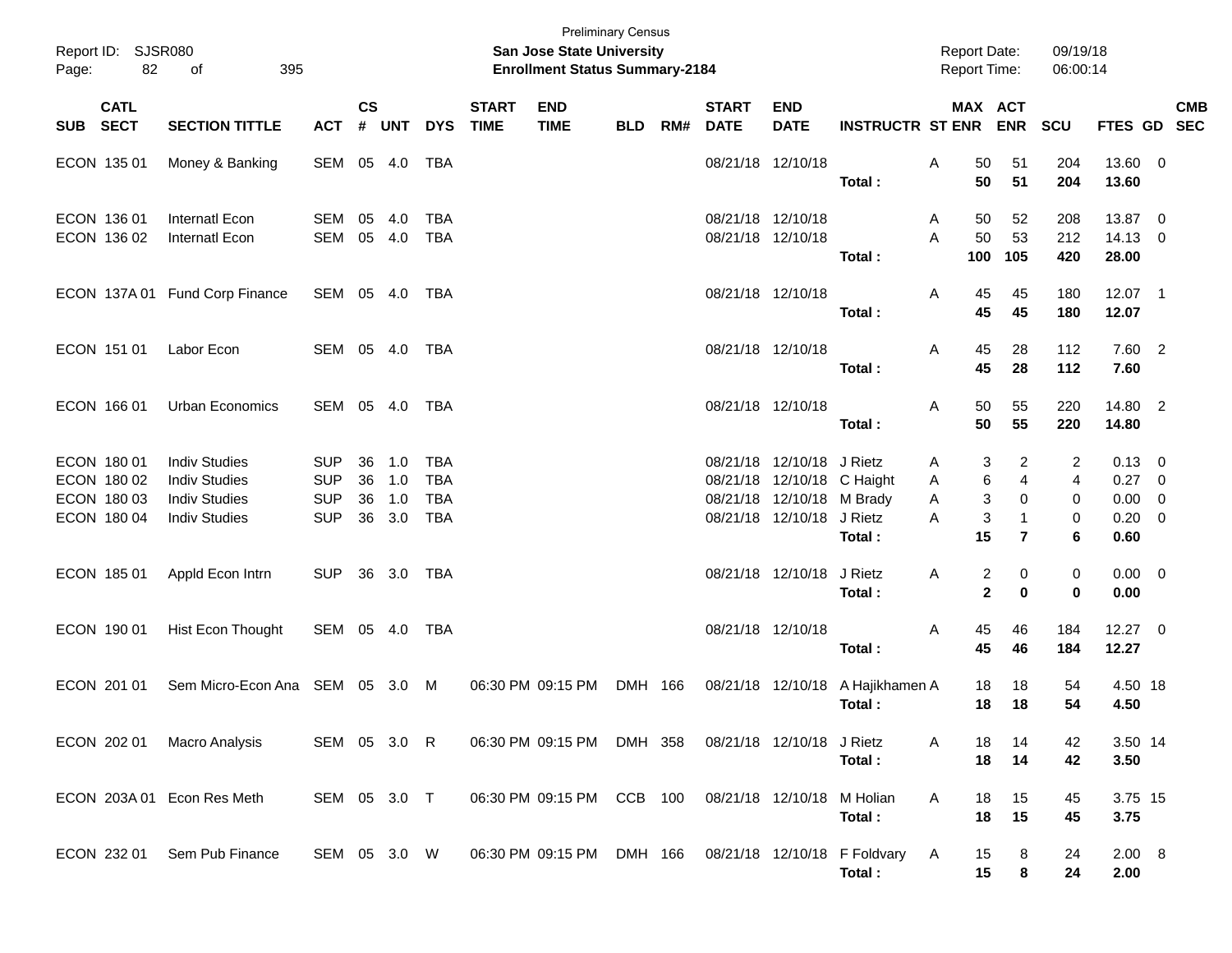| Report ID:<br>Page:                      | <b>SJSR080</b><br>83<br>395<br>of |            |                    |            |            |                             | <b>Preliminary Census</b><br><b>San Jose State University</b><br><b>Enrollment Status Summary-2184</b> |            |     |                             |                                                  |                                                       | <b>Report Date:</b><br><b>Report Time:</b> |                                   | 09/19/18<br>06:00:14            |                                     |                            |                          |
|------------------------------------------|-----------------------------------|------------|--------------------|------------|------------|-----------------------------|--------------------------------------------------------------------------------------------------------|------------|-----|-----------------------------|--------------------------------------------------|-------------------------------------------------------|--------------------------------------------|-----------------------------------|---------------------------------|-------------------------------------|----------------------------|--------------------------|
| <b>CATL</b><br><b>SECT</b><br><b>SUB</b> | <b>SECTION TITTLE</b>             | <b>ACT</b> | $\mathsf{cs}$<br># | <b>UNT</b> | <b>DYS</b> | <b>START</b><br><b>TIME</b> | <b>END</b><br><b>TIME</b>                                                                              | <b>BLD</b> | RM# | <b>START</b><br><b>DATE</b> | <b>END</b><br><b>DATE</b>                        | <b>INSTRUCTR ST ENR</b>                               |                                            | <b>MAX ACT</b><br><b>ENR</b>      | <b>SCU</b>                      | FTES GD                             |                            | <b>CMB</b><br><b>SEC</b> |
| ECON 241 01                              | Sem Law and Econ                  | <b>SEM</b> |                    | 3.0        |            |                             |                                                                                                        |            |     |                             |                                                  | Total:                                                | X                                          | 0<br>0<br>$\bf{0}$<br>$\mathbf 0$ | 0<br>$\mathbf 0$                | $0.00 \t 0$<br>0.00                 |                            |                          |
| ECON 281 01                              | Adv Econ Topics                   | SEM        | 05                 | 3.0        | W          |                             | 06:30 PM 09:15 PM                                                                                      | DMH        | 358 |                             | 08/21/18 12/10/18                                | R Liu<br>Total:                                       | A                                          | 15<br>11<br>11<br>15              | 33<br>33                        | 2.75 11<br>2.75                     |                            |                          |
| ECON 285 01                              | Applied Econ Intrn                | <b>SUP</b> | 25                 | 4.0        | <b>TBA</b> |                             |                                                                                                        |            |     |                             | 08/21/18 12/10/18                                | C Haight<br>Total:                                    | A                                          | 3<br>3<br>$\mathbf{1}$            | 0<br>$\mathbf{0}$               | 0.33<br>0.33                        | $\overline{\phantom{0}}$ 1 |                          |
| ECON 298 01                              | <b>Spec Study</b>                 | <b>SUP</b> |                    | 25 3.0     | <b>TBA</b> |                             |                                                                                                        |            |     |                             | 08/21/18 12/10/18                                | F Foldvary<br>Total:                                  | A                                          | 3<br>3<br>3<br>$\mathbf{3}$       | 9<br>9                          | $0.75$ 3<br>0.75                    |                            |                          |
| ECON 298E 01                             | Comp Exam                         | <b>SUP</b> |                    | 25 1.0     | <b>TBA</b> |                             |                                                                                                        |            |     |                             | 08/21/18 12/10/18                                | R Liu<br>Total:                                       | Α                                          | 30<br>9<br>30<br>9                | 9<br>9                          | $0.75$ 9<br>0.75                    |                            |                          |
| ECON 299 02                              | <b>MA Thesis Project</b>          | <b>SUP</b> | 25                 | 6.0        | <b>TBA</b> |                             |                                                                                                        |            |     |                             | 08/21/18 12/10/18                                | Total:                                                | Α                                          | 0<br>1<br>$\bf{0}$                | $\boldsymbol{0}$<br>$\mathbf 0$ | $0.00 \quad 0$<br>0.00              |                            |                          |
| Department :                             | <b>Economics</b>                  |            |                    |            |            |                             |                                                                                                        |            |     |                             | <b>Lower Division:</b><br><b>Upper Division:</b> | <b>Department Total:</b><br><b>Graduate Division:</b> | 1314<br>917<br>121                         | 2352 2217<br>1236<br>902<br>79    | 8046<br>4432<br>3398<br>216     | 541.47<br>295.47<br>227.67<br>18.33 |                            |                          |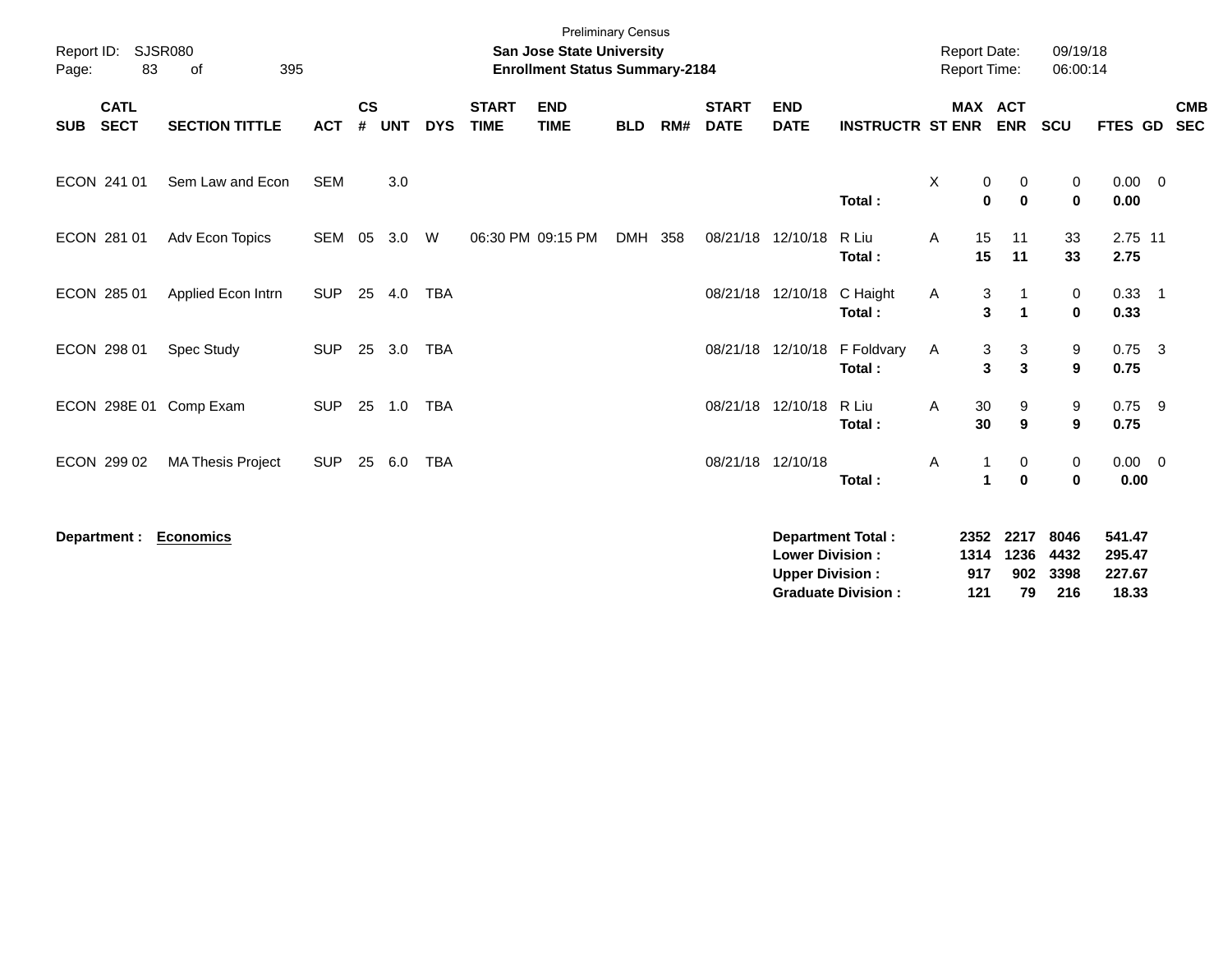| Page:       | <b>SJSR080</b><br>Report ID:<br>84<br>395<br>οf |                                                        |               |                    |        |            |                             | <b>San Jose State University</b><br><b>Enrollment Status Summary-2184</b> | <b>Preliminary Census</b> |     |                             |                            |                                  | <b>Report Date:</b><br><b>Report Time:</b> |             |                       | 09/19/18<br>06:00:14 |               |                          |                          |
|-------------|-------------------------------------------------|--------------------------------------------------------|---------------|--------------------|--------|------------|-----------------------------|---------------------------------------------------------------------------|---------------------------|-----|-----------------------------|----------------------------|----------------------------------|--------------------------------------------|-------------|-----------------------|----------------------|---------------|--------------------------|--------------------------|
| <b>SUB</b>  | <b>CATL</b><br><b>SECT</b>                      | <b>SECTION TITTLE</b>                                  | <b>ACT</b>    | $\mathsf{cs}$<br># | UNT    | <b>DYS</b> | <b>START</b><br><b>TIME</b> | <b>END</b><br><b>TIME</b>                                                 | <b>BLD</b>                | RM# | <b>START</b><br><b>DATE</b> | <b>END</b><br><b>DATE</b>  | <b>INSTRUCTR ST ENR</b>          |                                            |             | MAX ACT<br><b>ENR</b> | <b>SCU</b>           | FTES GD       |                          | <b>CMB</b><br><b>SEC</b> |
|             |                                                 |                                                        |               |                    |        |            |                             |                                                                           |                           |     |                             |                            |                                  |                                            |             |                       |                      |               |                          |                          |
| College     | Department :                                    | <b>Social Sciences</b><br><b>Environmental Studies</b> |               |                    |        |            |                             |                                                                           |                           |     |                             |                            |                                  |                                            |             |                       |                      |               |                          |                          |
| <b>ENVS</b> | 1 0 1                                           | Intro Environ Iss                                      | <b>LEC</b>    | 01                 | 3.0    | TR         |                             | 09:00 AM 10:15 AM                                                         | <b>DMH</b>                | 165 |                             | 08/21/18 12/10/18 C Prado  |                                  | A                                          | 40          | 39                    | 117                  | 7.80          | - 0                      |                          |
| <b>ENVS</b> | 1 0 2                                           | Intro Environ Iss                                      | <b>LEC</b>    | 01                 | 3.0    | <b>TR</b>  |                             | 10:30 AM 11:45 AM                                                         | CL                        | 226 |                             | 08/21/18 12/10/18 C Prado  |                                  | A                                          | 40          | 40                    | 120                  | 8.00          | - 0                      |                          |
| <b>ENVS</b> | 180                                             | Intro Environ Iss                                      | <b>LEC</b>    | 01                 | 3.0    | <b>TBA</b> |                             |                                                                           |                           |     |                             | 08/21/18 12/10/18          | <b>B Olszewski</b>               | A                                          | 35          | 35                    | 105                  | 7.00          | $\overline{\mathbf{0}}$  |                          |
|             |                                                 |                                                        |               |                    |        |            |                             |                                                                           |                           |     |                             |                            | Total:                           |                                            | 115         | 114                   | 342                  | 22.80         |                          |                          |
| <b>ENVS</b> | 10 02                                           | Life Chang Planet                                      | <b>LEC</b>    | 01                 | 3.0    | MW         |                             | 09:00 AM 10:15 AM                                                         | CL                        | 303 |                             | 08/21/18 12/10/18 C Siegel |                                  | A                                          | 40          | 39                    | 117                  | 7.80          | - 0                      |                          |
| <b>ENVS</b> | 10 03                                           | Life Chang Planet                                      | <b>LEC</b>    |                    | 3.0    |            |                             |                                                                           |                           |     |                             |                            |                                  | X                                          | 0           | $\overline{0}$        | 0                    | 0.00          | - 0                      |                          |
| <b>ENVS</b> | 10 04                                           | Life Chang Planet                                      | <b>LEC</b>    | 01                 | 3.0    | TR         |                             | 01:30 PM 02:45 PM                                                         | <b>DMH</b>                | 356 |                             |                            | 08/21/18 12/10/18 R Lazzeri-Ae A |                                            | 40          | 36                    | 108                  | 7.20          | $\overline{0}$           |                          |
| <b>ENVS</b> | 10 05                                           | Life Chang Planet                                      | <b>LEC</b>    | 01                 | 3.0    | MW         |                             | 12:00 PM 01:15 PM                                                         | <b>BBC</b>                | 105 |                             | 08/21/18 12/10/18 C Low    |                                  | Α                                          | 50          | 49                    | 147                  | 9.80          | 0                        |                          |
| <b>ENVS</b> | 10 06                                           | Life Chang Planet                                      | <b>LEC</b>    | 01                 | 3.0    | TR         |                             | 09:00 AM 10:15 AM                                                         | <b>DMH</b>                | 357 |                             |                            | 08/21/18 12/10/18 R Lazzeri-Ae A |                                            | 40          | 28                    | 84                   | 5.60          | $\overline{\mathbf{0}}$  |                          |
|             |                                                 |                                                        |               |                    |        |            |                             |                                                                           |                           |     |                             |                            | Total:                           |                                            | 170         | 152                   | 456                  | 30.40         |                          |                          |
| <b>ENVS</b> |                                                 | 100W 01 Env Res and Writ                               | <b>SEM</b>    |                    | 3.0    |            |                             |                                                                           |                           |     |                             |                            |                                  | Χ                                          | 0           | 0                     | 0                    | 0.00          | $\overline{\phantom{0}}$ |                          |
| <b>ENVS</b> |                                                 | 100W 02 Env Res and Writ                               | <b>SEM</b>    | 04                 | 3.0    | TR         |                             | 09:00 AM 10:15 AM                                                         | DMH 234                   |     |                             | 08/21/18 12/10/18          | S Bane                           | A                                          | 24          | 27                    | 81                   | 5.40          | - 0                      |                          |
|             |                                                 |                                                        |               |                    |        |            |                             |                                                                           |                           |     |                             |                            | Total:                           |                                            | 24          | 27                    | 81                   | 5.40          |                          |                          |
|             | ENVS 107 01                                     | Env Econ & Policy                                      | <b>LEC</b>    | 01                 | 3.0    | TR         |                             | 09:00 AM 10:15 AM                                                         | DMH 164                   |     |                             | 08/21/18 12/10/18          | C Su                             | A                                          | 35          | 21                    | 63                   | 4.20          |                          | $0\,$ C                  |
|             | ECON 107 01                                     | Env Econ & Policy                                      | LEC           | 01                 | 3.0    | <b>TR</b>  |                             | 09:00 AM 10:15 AM                                                         | DMH 164                   |     |                             | 08/21/18 12/10/18 C Su     |                                  | A                                          | 0           | 11                    | 33                   | 2.20          |                          | $0\,$ C                  |
|             | ENVS 107 02                                     | Env Econ & Policy                                      | <b>LEC</b>    | 01                 | 3.0    | <b>TR</b>  |                             | 10:30 AM 11:45 AM                                                         | DMH 164                   |     |                             | 08/21/18 12/10/18 C Su     |                                  | A                                          | 35          | 30                    | 90                   | 6.05          |                          | 1 C                      |
|             | ECON 107 02                                     | Env Econ & Policy                                      | <b>LEC</b>    | 01                 | 3.0    | TR.        |                             | 10:30 AM 11:45 AM                                                         | DMH 164                   |     |                             | 08/21/18 12/10/18          | C Su                             | A                                          | 0           | 4                     | 12                   | 0.80          |                          | $0\,C$                   |
|             |                                                 |                                                        |               |                    |        |            |                             |                                                                           |                           |     |                             |                            | Total:                           |                                            | 70          | 66                    | 198                  | 13.25         |                          |                          |
|             | ENVS 110 01                                     | Resource Analysis                                      | <b>LEC</b>    |                    | 4.0    |            |                             |                                                                           |                           |     |                             |                            |                                  | X                                          | 0           | 0                     | 0                    | 0.00          | - 0                      |                          |
|             | ENVS 110 02                                     | Resource Analysis                                      | LEC           | 02                 | 4.0    | M          |                             | 03:00 PM 05:45 PM                                                         | <b>CL</b>                 | 226 |                             |                            | 08/21/18 12/10/18 R Lazzeri-Ae A |                                            | 60          | 34                    | 102                  | 9.27          | 3                        |                          |
|             | ENVS 110 10                                     | Resource Analysis                                      | LAB           |                    | 0.0    |            |                             |                                                                           |                           |     |                             |                            |                                  | X                                          | 0           | 0                     | 0                    | 0.00          | 0                        |                          |
|             | ENVS 110 11                                     | Resource Analysis                                      | LAB           |                    | 0.0    |            |                             |                                                                           |                           |     |                             |                            |                                  | Χ                                          | 0           | 0                     | 0                    | 0.00          | 0                        |                          |
|             | ENVS 110 14                                     | Resource Analysis                                      | LAB           |                    | 0.0    |            |                             |                                                                           |                           |     |                             |                            |                                  | X                                          | $\mathbf 0$ | 0                     | 0                    | 0.00          | 0                        |                          |
|             | ENVS 110 15                                     | Resource Analysis                                      | LAB           | 16                 | 0.0    | TR         |                             | 10:30 AM 11:45 AM                                                         | WSQ 113                   |     |                             |                            | 08/21/18 12/10/18 R Lazzeri-Ae A |                                            | 20          | 13                    | 13                   | 0.00          | 0                        |                          |
|             | ENVS 110 16                                     | Resource Analysis                                      | LAB           |                    | 16 0.0 | M          |                             | 12:00 PM 02:45 PM                                                         | WSQ 113                   |     |                             |                            | 08/21/18 12/10/18 R Lazzeri-Ae A |                                            | 20          | 21                    | 21                   | 0.00          | 3                        |                          |
|             |                                                 |                                                        |               |                    |        |            |                             |                                                                           |                           |     |                             |                            | Total:                           |                                            | 100         | 68                    | 136                  | 9.27          |                          |                          |
|             | ENVS 116 01                                     | Solar Energy Analysi LEC 02 3.0 TR                     |               |                    |        |            |                             | 12:00 PM 01:15 PM CL                                                      |                           | 238 |                             |                            | 08/21/18 12/10/18 D Mulvaney A   |                                            | 25          | 25                    | 75                   | 5.05          | 1 C                      |                          |
|             | DSIT 116 01                                     | Solar Energy Analysi LEC 02 3.0 TR                     |               |                    |        |            |                             | 12:00 PM 01:15 PM CL                                                      |                           | 238 |                             |                            | 08/21/18 12/10/18 D Mulvaney A   |                                            | $\mathbf 0$ | $\mathbf 0$           | 0                    | $0.00 \t 0 C$ |                          |                          |
|             |                                                 |                                                        |               |                    |        |            |                             |                                                                           |                           |     |                             |                            | Total:                           |                                            | 25          | 25                    | 75                   | 5.05          |                          |                          |
|             | ENVS 117 01                                     | Human Ecology                                          | SEM 05 3.0 TR |                    |        |            |                             | 09:00 AM 10:15 AM                                                         | CL                        | 306 |                             | 08/21/18 12/10/18 M Davis  |                                  | A                                          | 25          | 23                    | 69                   | $4.65$ 1      |                          |                          |
|             | ENVS 117 02                                     | Human Ecology                                          | SEM 05 3.0 F  |                    |        |            |                             | 08:00 AM 10:45 AM                                                         | WSQ 111                   |     |                             | 08/21/18 12/10/18 G Klee   |                                  | A                                          | 20          | 14                    | 42                   | $2.85$ 1      |                          |                          |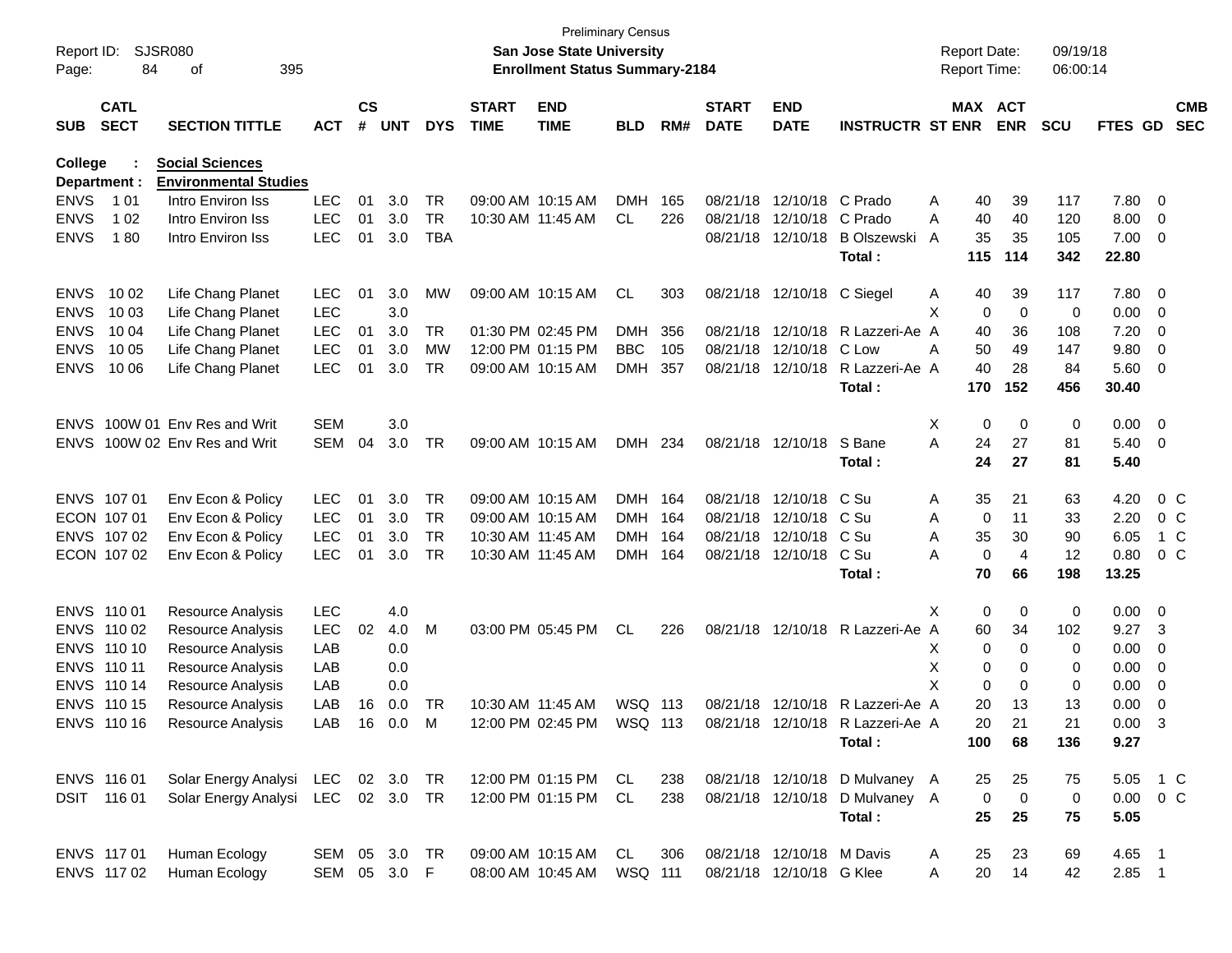| Page:       | <b>SJSR080</b><br>Report ID:<br>85<br>395<br>of<br><b>CATL</b> |                           |            |                    |            |            |                             | <b>Preliminary Census</b><br>San Jose State University<br><b>Enrollment Status Summary-2184</b> |            |     |                             |                           |                                 | <b>Report Date:</b><br><b>Report Time:</b> |                       | 09/19/18<br>06:00:14 |                |                          |                          |
|-------------|----------------------------------------------------------------|---------------------------|------------|--------------------|------------|------------|-----------------------------|-------------------------------------------------------------------------------------------------|------------|-----|-----------------------------|---------------------------|---------------------------------|--------------------------------------------|-----------------------|----------------------|----------------|--------------------------|--------------------------|
| <b>SUB</b>  | <b>SECT</b>                                                    | <b>SECTION TITTLE</b>     | <b>ACT</b> | $\mathsf{cs}$<br># | <b>UNT</b> | <b>DYS</b> | <b>START</b><br><b>TIME</b> | <b>END</b><br><b>TIME</b>                                                                       | <b>BLD</b> | RM# | <b>START</b><br><b>DATE</b> | <b>END</b><br><b>DATE</b> | <b>INSTRUCTR ST ENR</b>         |                                            | MAX ACT<br><b>ENR</b> | <b>SCU</b>           | <b>FTES GD</b> |                          | <b>CMB</b><br><b>SEC</b> |
|             |                                                                |                           |            |                    |            |            |                             |                                                                                                 |            |     |                             |                           | Total:                          |                                            | 45<br>37              | 111                  | 7.50           |                          |                          |
|             | ENVS 11901                                                     | Energy & Environ          | <b>LEC</b> | 02                 | 3.0        | TR         |                             | 09:00 AM 10:15 AM                                                                               | CL.        | 224 | 08/21/18                    | 12/10/18                  | D Mulvaney A                    | 40                                         | 35                    | 105                  | 7.00           | 0 C                      |                          |
|             | ENGR 119 01                                                    | Energy & Environ          | <b>LEC</b> | 02                 | 3.0        | TR         |                             | 09:00 AM 10:15 AM                                                                               | CL.        | 224 | 08/21/18                    | 12/10/18                  | D Mulvaney A                    |                                            | 3<br>0                | 9                    | 0.60           | $0\,$ C                  |                          |
|             | ENVS 119 02                                                    | Energy & Environ          | <b>LEC</b> | 02                 | 3.0        | TR         |                             | 01:30 PM 02:45 PM                                                                               | CL.        | 224 | 08/21/18                    | 12/10/18                  | D Mulvaney A                    | 40                                         | 36                    | 108                  | 7.20           | $0\,C$                   |                          |
|             | ENGR 119 02                                                    | Energy & Environ          | <b>LEC</b> | 02                 | 3.0        | <b>TR</b>  |                             | 01:30 PM 02:45 PM                                                                               | <b>CL</b>  | 224 | 08/21/18                    | 12/10/18                  | D Mulvaney A                    |                                            | 6<br>0                | 18                   | 1.20           | $0\,$ C                  |                          |
|             | ENVS 119 03                                                    | Energy & Environ          | <b>LEC</b> | 02                 | 3.0        | <b>MW</b>  |                             | 09:00 AM 10:15 AM                                                                               | <b>DMH</b> | 164 | 08/21/18                    | 12/10/18                  | <b>B</b> Delaveau               | 40<br>A                                    | 20                    | 60                   | 4.05           | 1 C                      |                          |
|             | ENGR 119 03                                                    | Energy & Environ          | <b>LEC</b> | 02                 | 3.0        | MW         |                             | 09:00 AM 10:15 AM                                                                               | <b>DMH</b> | 164 | 08/21/18                    | 12/10/18                  | <b>B</b> Delaveau               | A                                          | 0<br>4                | 12                   | 0.80           | 0 <sup>o</sup>           |                          |
|             | ENVS 119 04                                                    | Energy & Environ          | <b>LEC</b> | 02                 | 3.0        | MW         | 10:30 AM 11:45 AM           |                                                                                                 | <b>DMH</b> | 164 | 08/21/18                    | 12/10/18                  | <b>B</b> Delaveau               | Α<br>40                                    | 25                    | 75                   | 5.00           | $0\,C$                   |                          |
|             | ENGR 119 04                                                    | Energy & Environ          | <b>LEC</b> | 02                 | 3.0        | MW         | 10:30 AM 11:45 AM           |                                                                                                 | <b>DMH</b> | 164 | 08/21/18                    | 12/10/18                  | <b>B</b> Delaveau               | A                                          | 8<br>0                | 24                   | 1.60           | 0 C                      |                          |
|             |                                                                |                           |            |                    |            |            |                             |                                                                                                 |            |     |                             |                           | Total:                          | 160                                        | 137                   | 411                  | 27.45          |                          |                          |
|             | ENVS 124 01                                                    | Intro Env Law             | <b>LEC</b> | 01                 | 3.0        | <b>MW</b>  |                             | 01:30 PM 02:45 PM                                                                               | <b>DMH</b> | 359 | 08/21/18                    | 12/10/18                  | T Trumbull                      | 33<br>A                                    | 27                    | 81                   | 5.40           | 0 C                      |                          |
|             | POLS 124 01                                                    | Intro Env Law             | <b>LEC</b> | 01                 | 3.0        | MW         |                             | 01:30 PM 02:45 PM                                                                               | <b>DMH</b> | 359 | 08/21/18                    | 12/10/18                  | T Trumbull                      | A                                          | 0<br>5                | 15                   | 1.00           | 0 C                      |                          |
|             | ENVS 124 02                                                    | Intro Env Law             | <b>LEC</b> | 01                 | 3.0        | W          |                             | 03:00 PM 05:45 PM                                                                               | CL.        | 226 | 08/21/18                    | 12/10/18                  | T Trumbull                      | Α<br>40                                    | 15                    | 45                   | 3.10           | 2 C                      |                          |
|             | POLS 124 02                                                    | Intro Env Law             | <b>LEC</b> | 01                 | 3.0        | W          |                             | 03:00 PM 05:45 PM                                                                               | CL.        | 226 |                             | 08/21/18 12/10/18         | T Trumbull                      | A                                          | 6<br>$\mathbf 0$      | 18                   | 1.25           | 1 C                      |                          |
|             |                                                                |                           |            |                    |            |            |                             |                                                                                                 |            |     |                             |                           | Total:                          | 73                                         | 53                    | 159                  | 10.75          |                          |                          |
|             | ENVS 128 01                                                    | Water Res Mgt             | <b>LEC</b> | 02                 | 3.0        | МW         |                             | 10:30 AM 11:45 AM                                                                               | CL.        | 224 |                             | 08/21/18 12/10/18         | P Ferraro                       | Α<br>25                                    | 14                    | 42                   | 2.85           | $\overline{\phantom{1}}$ |                          |
|             |                                                                |                           |            |                    |            |            |                             |                                                                                                 |            |     |                             |                           | Total:                          | 25                                         | 14                    | 42                   | 2.85           |                          |                          |
|             | ENVS 129 01                                                    | Water Policy in the       | <b>LEC</b> |                    | 3.0        |            |                             |                                                                                                 |            |     |                             |                           |                                 | Х                                          | 0<br>0                | 0                    | $0.00 \t 0$    |                          |                          |
|             | ENVS 129 02                                                    | Water Policy in the       | <b>LEC</b> | 02                 | 3.0        | TR         |                             | 03:00 PM 04:15 PM                                                                               | DMH 357    |     |                             | 08/21/18 12/10/18         | C Rampini                       | A<br>30                                    | 20                    | 60                   | 4.00           | $\overline{\phantom{0}}$ |                          |
|             |                                                                |                           |            |                    |            |            |                             |                                                                                                 |            |     |                             |                           | Total:                          | 30                                         | 20                    | 60                   | 4.00           |                          |                          |
|             | ENVS 130 01                                                    | <b>Energy Policy Anal</b> | LEC.       | 03                 | 3.0        | M          |                             | 03:00 PM 05:45 PM                                                                               | DMH 359    |     |                             | 08/21/18 12/10/18         | T Trumbull                      | Α<br>26                                    | 26                    | 78                   | $5.20 \ 0$     |                          |                          |
|             |                                                                |                           |            |                    |            |            |                             |                                                                                                 |            |     |                             |                           | Total:                          | 26                                         | 26                    | 78                   | 5.20           |                          |                          |
|             | ENVS 132 01                                                    | Solar Home Design         | <b>LEC</b> | 02                 | 3.0        | W          |                             | 01:30 PM 04:15 PM                                                                               | DMH 164    |     | 08/21/18                    | 12/10/18                  | <b>B</b> Delaveau               | A                                          | 11<br>20              | 33                   | 2.20           | $0\,$ C                  |                          |
| <b>DSIT</b> | 132 01                                                         | Solar Home Design         | <b>LEC</b> | 02                 | 3.0        | W          |                             | 01:30 PM 04:15 PM                                                                               | <b>DMH</b> | 164 | 08/21/18                    | 12/10/18                  | <b>B</b> Delaveau               | A                                          | 0<br>$\mathbf 0$      | 0                    | 0.00           | 0 C                      |                          |
|             |                                                                |                           |            |                    |            |            |                             |                                                                                                 |            |     |                             |                           | Total:                          |                                            | 20<br>11              | 33                   | 2.20           |                          |                          |
|             | ENVS 150 01                                                    | Intro Env Thought         | SEM        | 05                 | 3.0        | M          |                             | 03:00 PM 05:45 PM                                                                               | DMH 347    |     |                             | 08/21/18 12/10/18 M Davis |                                 | 25<br>A                                    | 16                    | 48                   | $3.20 \ 0$     |                          |                          |
|             | ENVS 150 02                                                    | Intro Env Thought         | <b>SEM</b> | 05                 | 3.0        | $\top$     | 03:00 PM 05:45 PM           |                                                                                                 | <b>BBC</b> | 021 |                             | 08/21/18 12/10/18         | M Davis                         | 25<br>Α                                    | 21                    | 63                   | 4.20           | $\overline{\phantom{0}}$ |                          |
|             | ENVS 150 03                                                    | Intro Env Thought         | <b>SEM</b> |                    | 3.0        |            |                             |                                                                                                 |            |     |                             |                           |                                 | Х                                          | 0<br>0                | 0                    | $0.00 \t 0$    |                          |                          |
|             | ENVS 150 04                                                    | Intro Env Thought         | <b>SEM</b> |                    | $3.0\,$    |            |                             |                                                                                                 |            |     |                             |                           |                                 | X                                          | 0<br>0                | 0                    | $0.00 \t 0$    |                          |                          |
|             |                                                                |                           |            |                    |            |            |                             |                                                                                                 |            |     |                             |                           | Total:                          | 50                                         | 37                    | 111                  | 7.40           |                          |                          |
|             | ENVS 152 80                                                    | <b>Global Environment</b> | LEC        |                    | 02 3.0 TBA |            |                             |                                                                                                 |            |     |                             |                           | 08/21/18 12/10/18 B Olszewski A |                                            | 34<br>35              | 102                  | 6.80 0 C       |                          |                          |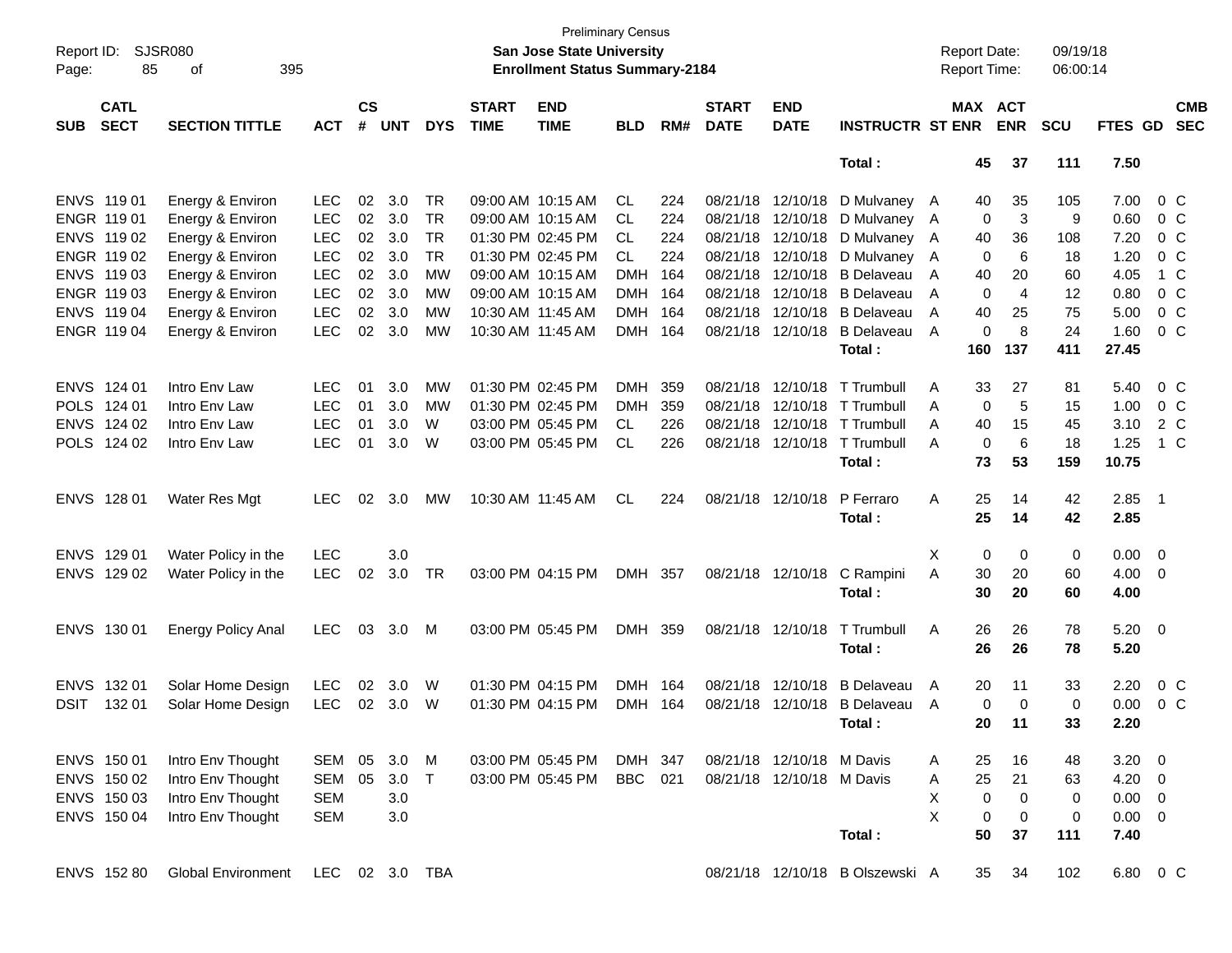| Page:      | Report ID:<br><b>SJSR080</b><br>395<br>86<br>οf<br><b>CATL</b>                                        |                                                                                                                                                               |                                                                                                |                                |                                                     |                                                                   |                             | <b>Preliminary Census</b><br><b>San Jose State University</b><br><b>Enrollment Status Summary-2184</b>                     |                                                                |                   |                             |                                                             |                                                                                                                                                                                                                       | <b>Report Date:</b><br><b>Report Time:</b>         |                                                                            | 09/19/18<br>06:00:14                      |                                                      |                                                            |                          |
|------------|-------------------------------------------------------------------------------------------------------|---------------------------------------------------------------------------------------------------------------------------------------------------------------|------------------------------------------------------------------------------------------------|--------------------------------|-----------------------------------------------------|-------------------------------------------------------------------|-----------------------------|----------------------------------------------------------------------------------------------------------------------------|----------------------------------------------------------------|-------------------|-----------------------------|-------------------------------------------------------------|-----------------------------------------------------------------------------------------------------------------------------------------------------------------------------------------------------------------------|----------------------------------------------------|----------------------------------------------------------------------------|-------------------------------------------|------------------------------------------------------|------------------------------------------------------------|--------------------------|
| <b>SUB</b> | <b>SECT</b><br><b>SECTION TITTLE</b><br><b>ACT</b>                                                    |                                                                                                                                                               |                                                                                                | $\mathsf{cs}$<br>#             | <b>UNT</b>                                          | <b>DYS</b>                                                        | <b>START</b><br><b>TIME</b> | <b>END</b><br><b>TIME</b>                                                                                                  | <b>BLD</b>                                                     | RM#               | <b>START</b><br><b>DATE</b> | <b>END</b><br><b>DATE</b>                                   | <b>INSTRUCTR ST ENR</b>                                                                                                                                                                                               |                                                    | MAX ACT<br><b>ENR</b>                                                      | <b>SCU</b>                                | FTES GD                                              |                                                            | <b>CMB</b><br><b>SEC</b> |
| <b>PKG</b> | 152 80                                                                                                | <b>Global Environment</b>                                                                                                                                     | <b>LEC</b>                                                                                     | 02                             | 3.0                                                 | TBA                                                               |                             |                                                                                                                            |                                                                |                   |                             | 08/21/18 12/10/18                                           | B Olszewski A<br>Total :                                                                                                                                                                                              | 35                                                 | 8<br>0<br>42                                                               | 24<br>126                                 | 1.60<br>8.40                                         | 0 <sup>o</sup>                                             |                          |
|            | ENVS 154 01<br>ENVS 154 10                                                                            | Sustainable Agricult<br>Sustainable Agricult                                                                                                                  | <b>LEC</b><br><b>ACT</b>                                                                       | 03<br>07                       | 4.0<br>0.0                                          | TR<br>R                                                           |                             | 01:30 PM 02:45 PM<br>03:00 PM 05:45 PM                                                                                     | DMH 357<br><b>WSQ 115</b>                                      |                   |                             | 08/21/18 12/10/18<br>08/21/18 12/10/18                      | R O'Malley<br>R O'Malley<br>Total:                                                                                                                                                                                    | A<br>A<br>40                                       | 21<br>20<br>21<br>20<br>42                                                 | 63<br>21<br>84                            | 5.67<br>0.00<br>5.67                                 | $\overline{\phantom{1}}$<br>$\overline{\phantom{0}}$       |                          |
|            | ENVS 158 01<br>ENVS 158 02<br>ENVS 158 03<br>ENVS 158 04<br>ENVS 158 05                               | <b>Environmental Educat LEC</b><br><b>Environmental Educat LEC</b><br>Environmental Educat LEC<br><b>Environmental Educat LEC</b><br>Environmental Educat LEC |                                                                                                | 02<br>02<br>02                 | 3.0<br>3.0<br>3.0<br>3.0<br>3.0                     | <b>MW</b><br><b>TR</b><br><b>MW</b>                               |                             | 01:30 PM 02:45 PM<br>03:00 PM 04:15 PM<br>12:00 PM 01:15 PM                                                                | <b>DMH</b><br><b>DMH</b><br><b>BBC</b>                         | 166<br>166<br>003 | 08/21/18                    | 12/10/18<br>08/21/18 12/10/18                               | T Grudin<br>08/21/18 12/10/18 R Lazzeri-Ae<br>T Grudin<br>Total :                                                                                                                                                     | X<br>25<br>Α<br>A<br>X<br>25<br>Α<br>75            | $\mathbf 0$<br>0<br>20<br>27<br>25<br>$\mathbf 0$<br>0<br>25<br>72         | 0<br>60<br>81<br>$\mathbf 0$<br>75<br>216 | 0.00<br>4.00<br>5.40<br>0.00<br>5.05<br>14.45        | $\overline{\mathbf{0}}$<br>0<br>0<br>$\overline{0}$<br>- 1 |                          |
|            | ENVS 161 01<br>ENVS 161 10                                                                            | California Wildlands<br>California Wildlands                                                                                                                  | <b>SEM</b><br><b>ACT</b>                                                                       | 05<br>08                       | 4.0<br>0.0                                          | F<br><b>TBA</b>                                                   |                             | 01:00 PM 02:45 PM                                                                                                          | WSQ 111                                                        |                   |                             | 08/21/18 12/10/18<br>08/21/18 12/10/18                      | G Klee<br>G Klee<br>Total :                                                                                                                                                                                           | 20<br>A<br>20<br>A<br>40                           | 11<br>11<br>22                                                             | 33<br>11<br>44                            | 2.93<br>0.00<br>2.93                                 | $\overline{0}$<br>$\overline{0}$                           |                          |
|            | ENVS 166 01<br>ENVS 166 10                                                                            | Nature Photography<br>Nature Photography                                                                                                                      | <b>LEC</b><br><b>ACT</b>                                                                       | 02<br>13                       | 4.0<br>0.0                                          | F<br><b>TBA</b>                                                   |                             | 11:00 AM 12:45 PM                                                                                                          | WSQ 111                                                        |                   |                             | 08/21/18 12/10/18<br>08/21/18 12/10/18                      | G Klee<br>G Klee<br>Total :                                                                                                                                                                                           | Α<br>20<br>20<br>A<br>40                           | 15<br>15<br>30                                                             | 30<br>30<br>60                            | 4.13<br>0.00<br>4.13                                 | $\overline{\phantom{0}}$<br>$\overline{2}$                 |                          |
|            | ENVS 173 01<br>ENVS 173 10                                                                            | <b>Forest Ecol</b><br><b>Forest Ecol</b>                                                                                                                      | <b>LEC</b><br><b>ACT</b>                                                                       | 02<br>07                       | 4.0<br>0.0                                          | F<br>-F                                                           |                             | 10:30 AM 01:15 PM<br>01:30 PM 04:15 PM                                                                                     | DMH 162<br><b>WSQ 115</b>                                      |                   |                             | 08/21/18 12/10/18<br>08/21/18 12/10/18                      | W Russell<br>W Russell<br>Total:                                                                                                                                                                                      | Α<br>20<br>20<br>A<br>40                           | 21<br>21<br>42                                                             | 63<br>21<br>84                            | 5.73<br>0.00<br>5.73                                 | $\overline{2}$<br>$\overline{\phantom{0}}$                 |                          |
|            | ENVS 181 01<br>ENVS 181 02<br>ENVS 181 03                                                             | <b>Envir Res Center</b><br><b>Envir Res Center</b><br><b>Envir Res Center</b>                                                                                 | <b>SUP</b><br><b>SUP</b><br><b>SUP</b>                                                         | 25<br>25<br>25                 | 1.0<br>2.0<br>3.0                                   | <b>TR</b><br><b>TR</b><br><b>TR</b>                               |                             | 12:00 PM 01:15 PM<br>12:00 PM 01:15 PM<br>12:00 PM 01:15 PM                                                                | <b>WSQ 111</b><br><b>WSQ 111</b><br><b>WSQ 111</b>             |                   |                             | 08/21/18 12/10/18<br>08/21/18 12/10/18<br>08/21/18 12/10/18 | W Russell<br>W Russell<br>W Russell<br>Total :                                                                                                                                                                        | A<br>A<br>10<br>10<br>A                            | 5<br>10<br>3<br>9<br>17<br>30                                              | 5<br>6<br>27<br>38                        | 0.33<br>0.40<br>1.80<br>2.53                         | $\overline{\mathbf{0}}$<br>0<br>0                          |                          |
|            | ENVS 185 01<br>URBP 185 01<br>ENVS 185 02<br>URBP 185 02<br>ENVS 185 03<br>URBP 185 03<br>ENVS 185 10 | Envir Impact Anal<br>Envir Impact Anal<br>Envir Impact Anal<br>Envir Impact Anal<br>Envir Impact Anal<br>Envir Impact Anal                                    | <b>LEC</b><br><b>LEC</b><br><b>LEC</b><br><b>LEC</b><br><b>LEC</b><br><b>LEC</b><br><b>ACT</b> | 02<br>02<br>$02\,$<br>02<br>13 | 4.0<br>4.0<br>02 4.0<br>02 4.0<br>4.0<br>4.0<br>0.0 | TR<br><b>TR</b><br><b>TR</b><br><b>TR</b><br>F<br>F<br><b>TBA</b> |                             | 12:00 PM 01:15 PM<br>12:00 PM 01:15 PM<br>01:30 PM 02:45 PM<br>01:30 PM 02:45 PM<br>10:00 AM 12:45 PM<br>10:00 AM 12:45 PM | DMH 164<br>DMH 164<br>DMH 164<br>DMH 164<br>DMH 164<br>DMH 164 |                   |                             |                                                             | 08/21/18 12/10/18 A Marquez<br>08/21/18 12/10/18 A Marquez<br>08/21/18 12/10/18 A Marquez<br>08/21/18 12/10/18 A Marquez<br>08/21/18 12/10/18 A Marquez<br>08/21/18 12/10/18 A Marquez<br>08/21/18 12/10/18 A Marquez | 22<br>A<br>Α<br>22<br>A<br>Α<br>22<br>A<br>Α<br>22 | 19<br>0<br>-1<br>23<br>0<br>$\mathbf 0$<br>12<br>$\overline{2}$<br>0<br>21 | 57<br>3<br>69<br>0<br>36<br>6<br>21       | 5.07<br>0.33<br>6.13<br>0.00<br>3.33<br>0.67<br>0.00 | 0 <sup>o</sup><br>0 <sup>o</sup><br>2 C<br>2 C<br>$0\,C$   | $1\,C$<br>0 <sup>C</sup> |
|            | URBP 185 10                                                                                           | Envir Impact Anal<br>Envir Impact Anal                                                                                                                        | ACT                                                                                            |                                | 13 0.0                                              | <b>TBA</b>                                                        |                             |                                                                                                                            |                                                                |                   |                             |                                                             | 08/21/18 12/10/18 A Marquez                                                                                                                                                                                           | Α<br>Α                                             | 0<br>1                                                                     | $\mathbf{1}$                              | 0.00                                                 | $1\,C$                                                     |                          |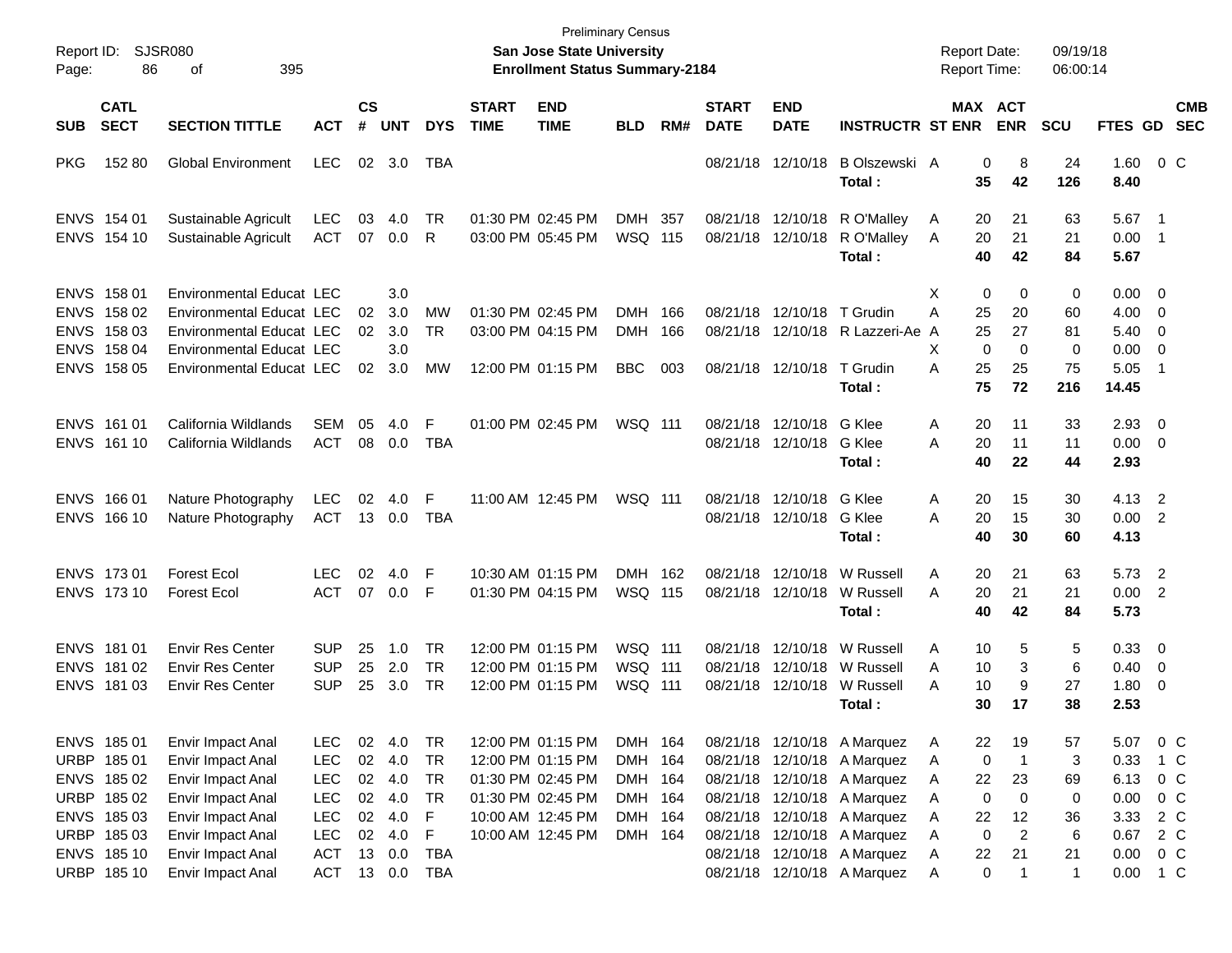| Report ID:<br>Page: | 87                         | SJSR080<br>395<br>οf      |                         |            |            |                             |                           | <b>San Jose State University</b><br><b>Enrollment Status Summary-2184</b> | <b>Preliminary Census</b> |                             |                           |                         |                              |         | <b>Report Date:</b><br>Report Time: |                | 09/19/18<br>06:00:14 |             |                          |         |
|---------------------|----------------------------|---------------------------|-------------------------|------------|------------|-----------------------------|---------------------------|---------------------------------------------------------------------------|---------------------------|-----------------------------|---------------------------|-------------------------|------------------------------|---------|-------------------------------------|----------------|----------------------|-------------|--------------------------|---------|
| <b>SUB</b>          | <b>CATL</b><br><b>SECT</b> | <b>ACT</b>                | <b>CS</b><br>$\pmb{\#}$ | <b>UNT</b> | <b>DYS</b> | <b>START</b><br><b>TIME</b> | <b>END</b><br><b>TIME</b> | <b>BLD</b>                                                                | RM#                       | <b>START</b><br><b>DATE</b> | <b>END</b><br><b>DATE</b> | <b>INSTRUCTR ST ENR</b> |                              | MAX ACT | <b>ENR</b>                          | <b>SCU</b>     | <b>FTES GD</b>       |             | <b>CMB</b><br><b>SEC</b> |         |
| <b>ENVS</b>         | 185 11                     | Envir Impact Anal         | <b>ACT</b>              | 13         | 0.0        | <b>TBA</b>                  |                           |                                                                           |                           |                             | 08/21/18                  | 12/10/18                | A Marquez                    | A       | 22                                  | 21             | 21                   | 0.00        |                          | $0\,$ C |
| <b>URBP</b>         | 185 11                     | Envir Impact Anal         | <b>ACT</b>              | 13         | 0.0        | <b>TBA</b>                  |                           |                                                                           |                           |                             | 08/21/18                  | 12/10/18                | A Marquez                    | A       | 0                                   | $\mathbf{1}$   | $\overline{1}$       | 0.00        |                          | 1 C     |
| <b>ENVS</b>         | 185 12                     | Envir Impact Anal         | <b>ACT</b>              | 13         | 0.0        | <b>TBA</b>                  |                           |                                                                           |                           |                             | 08/21/18                  | 12/10/18                | A Marquez                    | Α       | 22                                  | 12             | 12                   | 0.00        |                          | 2 C     |
| <b>URBP</b>         | 185 12                     | Envir Impact Anal         | <b>ACT</b>              | 13         | 0.0        | <b>TBA</b>                  |                           |                                                                           |                           |                             |                           | 08/21/18 12/10/18       | A Marquez                    | Α       | 0                                   | $\overline{1}$ | $\overline{1}$       | 0.00        |                          | 1 C     |
|                     |                            |                           |                         |            |            |                             |                           |                                                                           |                           |                             |                           |                         | Total:                       |         | 132                                 | 114            | 228                  | 15.53       |                          |         |
| <b>ENVS</b>         | 18701                      | <b>Environ Restor</b>     | <b>LEC</b>              | 02         | 4.0        | MW                          |                           | 12:00 PM 01:15 PM                                                         | <b>SH</b>                 | 315                         | 08/21/18                  | 12/10/18                | C Siegel                     | A       | 20                                  | 22             | 66                   | 5.87        | $\overline{\mathbf{0}}$  |         |
| ENVS 187 10         |                            | <b>Environ Restor</b>     | <b>ACT</b>              | 13         | 0.0        | м                           |                           | 01:30 PM 04:15 PM                                                         | WSQ 115                   |                             |                           | 08/21/18 12/10/18       | C Siegel                     | A       | 20                                  | 22             | 22                   | 0.00        | $\overline{\mathbf{0}}$  |         |
|                     |                            |                           |                         |            |            |                             |                           |                                                                           |                           |                             |                           |                         | Total:                       |         | 40                                  | 44             | 88                   | 5.87        |                          |         |
| <b>ENVS</b>         | 19301                      | Supr Proj & Res           | <b>SUP</b>              | 36         | 1.0        | W                           |                           | 07:30 AM 08:45 AM                                                         | WSQ 115                   |                             | 08/21/18                  | 12/10/18                | B Olszewski A                |         | 5                                   | 3              | 3                    | 0.20        | $\overline{\mathbf{0}}$  |         |
| <b>ENVS</b>         | 193 02                     | Supr Proj & Res           | <b>SUP</b>              | 36         | 2.0        | W                           |                           | 07:30 AM 08:45 AM                                                         | WSQ 115                   |                             | 08/21/18                  | 12/10/18                | B Olszewski A                |         | 5                                   | 3              | 6                    | 0.40        | 0                        |         |
| <b>ENVS</b>         | 193 03                     | Supr Proj & Res           | <b>SUP</b>              | 36         | 3.0        | W                           |                           | 07:30 AM 08:45 AM                                                         | WSQ 115                   |                             | 08/21/18                  | 12/10/18                | B Olszewski A                |         | 5                                   | 8              | 24                   | 1.60        | 0                        |         |
| <b>ENVS</b>         | 193 04                     | Supr Proj & Res           | <b>SUP</b>              | 36         | 4.0        | W                           |                           | 07:30 AM 08:45 AM                                                         | WSQ 115                   |                             | 08/21/18                  | 12/10/18                | B Olszewski A                |         | 5                                   | 6              | 24                   | 1.60        | 0                        |         |
| <b>ENVS</b>         | 193 05                     | Supr Proj & Res           | <b>SUP</b>              | 36         | 5.0        | W                           |                           | 07:30 AM 08:45 AM                                                         | <b>WSQ 115</b>            |                             | 08/21/18                  | 12/10/18                | <b>B Olszewski</b>           | A       | 5                                   | 1              | 5                    | 0.33        | 0                        |         |
| <b>ENVS</b>         | 193 06                     | Supr Proj & Res           | <b>SUP</b>              | 36         | 6.0        | W                           |                           | 07:30 AM 08:45 AM                                                         | WSQ 115                   |                             | 08/21/18                  | 12/10/18                | B Olszewski A                |         | 5                                   | $\overline{c}$ | 12                   | 0.80        | 0                        |         |
|                     |                            |                           |                         |            |            |                             |                           |                                                                           |                           |                             |                           |                         | Total:                       |         | 30                                  | 23             | 74                   | 4.93        |                          |         |
| <b>ENVS</b>         | 194 01                     | <b>Environment Intern</b> | <b>SUP</b>              | 36         | 1.0        | F                           |                           | 03:00 PM 04:00 PM                                                         | WSQ 111                   |                             | 08/21/18                  | 12/10/18                | G Klee                       | Α       | 5                                   | 6              | 6                    | 0.40        | 0                        |         |
| <b>ENVS</b>         | 194 02                     | Environment Intern        | <b>SUP</b>              | 36         | 2.0        | F                           |                           | 03:00 PM 04:00 PM                                                         | WSQ 111                   |                             | 08/21/18                  | 12/10/18                | G Klee                       | Α       | 5                                   | 5              | 10                   | 0.67        | - 0                      |         |
| <b>ENVS</b>         | 194 03                     | <b>Environment Intern</b> | <b>SUP</b>              | 36         | 3.0        | F                           |                           | 03:00 PM 04:00 PM                                                         | <b>WSQ 111</b>            |                             | 08/21/18                  | 12/10/18                | G Klee                       | Α       | 5                                   | 6              | 18                   | 1.20        | 0                        |         |
| <b>ENVS</b>         | 194 04                     | Environment Intern        | <b>SUP</b>              | 36         | 4.0        | F                           |                           | 03:00 PM 04:00 PM                                                         | WSQ 111                   |                             | 08/21/18                  | 12/10/18                | G Klee                       | Α       | 5                                   | 4              | 16                   | 1.07        | 0                        |         |
| <b>ENVS</b>         | 194 05                     | <b>Environment Intern</b> | <b>SUP</b>              | 36         | 5.0        | F                           |                           | 03:00 PM 04:00 PM                                                         | WSQ 111                   |                             | 08/21/18                  | 12/10/18                | G Klee                       | Α       | 5                                   | 2              | 10                   | 0.67        | 0                        |         |
| <b>ENVS</b>         | 194 06                     | Environment Intern        | <b>SUP</b>              | 36         | 6.0        | т                           |                           | 07:30 AM 08:45 AM                                                         | <b>WSQ 111</b>            |                             | 08/21/18                  | 12/10/18                | D Mulvaney                   | A       | 6                                   | 6              | 36                   | 2.40        | 0                        |         |
| <b>ENVS</b>         | 194 07                     | Environment Intern        | <b>SUP</b>              | 36         | 7.0        | Т                           |                           | 07:30 AM 08:45 AM                                                         | WSQ 111                   |                             | 08/21/18                  | 12/10/18                | D Mulvaney                   | A       | 6                                   | 1              | 7                    | 0.47        | 0                        |         |
| <b>ENVS</b>         | 194 08                     | Environment Intern        | <b>SUP</b>              | 36         | 8.0        | т                           |                           | 07:30 AM 08:45 AM                                                         | WSQ 111                   |                             | 08/21/18                  | 12/10/18                | D Mulvaney                   | A       | 6                                   | $\mathbf 1$    | 8                    | 0.53        | 0                        |         |
| <b>ENVS</b>         | 194 09                     | Environment Intern        | <b>SUP</b>              | 36         | 9.0        | $\mathsf{T}$                |                           | 07:30 AM 08:45 AM                                                         | <b>WSQ 111</b>            |                             |                           | 08/21/18 12/10/18       | D Mulvaney                   | A       | 6                                   | 0              | 0                    | 0.00        | 0                        |         |
|                     |                            |                           |                         |            |            |                             |                           |                                                                           |                           |                             |                           |                         | Total:                       |         | 49                                  | 31             | 111                  | 7.40        |                          |         |
| ENVS 195 01         |                            | Inst Asst Env Stud        | <b>SUP</b>              | 36         | 3.0        | TBA                         |                           |                                                                           |                           |                             |                           | 08/21/18 12/10/18       | W Russell                    | A       | 5                                   | -1             | 3                    | 0.20        | - 0                      |         |
|                     |                            |                           |                         |            |            |                             |                           |                                                                           |                           |                             |                           |                         | Total:                       |         | 5.                                  | 1              | 3.                   | 0.20        |                          |         |
| ENVS 198 01         |                            | Sr Sem                    | SEM                     | 05         | 3.0 T      |                             |                           | 03:00 PM 05:45 PM WSQ 113                                                 |                           |                             |                           |                         | 08/21/18 12/10/18 R O'Malley | A       | 15                                  | 15             | 45                   | $3.00 \ 0$  |                          |         |
| ENVS 198 02         |                            | Sr Sem                    | <b>SEM</b>              |            | 3.0        |                             |                           |                                                                           |                           |                             |                           |                         |                              | Χ       | $\mathbf 0$                         | $\mathbf 0$    | 0                    | $0.00 \t 0$ |                          |         |
| ENVS 198 03         |                            | Sr Sem                    | SEM                     | 05         | 3.0        | $\top$                      |                           | 06:00 PM 08:45 PM                                                         | CL                        | 205                         |                           |                         | 08/21/18 12/10/18 R O'Malley | A       | 15                                  | 13             | 39                   | 2.60 0      |                          |         |
|                     |                            |                           |                         |            |            |                             |                           |                                                                           |                           |                             |                           |                         | Total:                       |         | 30                                  | 28             | 84                   | 5.60        |                          |         |
| ENVS 210 01         |                            | <b>Environ Topics</b>     | <b>SUP</b>              |            | 25 1.0     | W                           |                           | 01:30 PM 02:45 PM                                                         | <b>WSQ 111</b>            |                             |                           |                         | 08/21/18 12/10/18 W Russell  | A       | 4                                   | $\mathbf{1}$   | $\mathbf{1}$         | $0.08$ 1    |                          |         |
| ENVS 210 02         |                            | <b>Environ Topics</b>     | <b>SUP</b>              |            | 25 2.0     | W                           |                           | 01:30 PM 02:45 PM                                                         | WSQ 111                   |                             |                           |                         | 08/21/18 12/10/18 W Russell  | A       | 4                                   | $\overline{c}$ | 4                    | 0.33 2      |                          |         |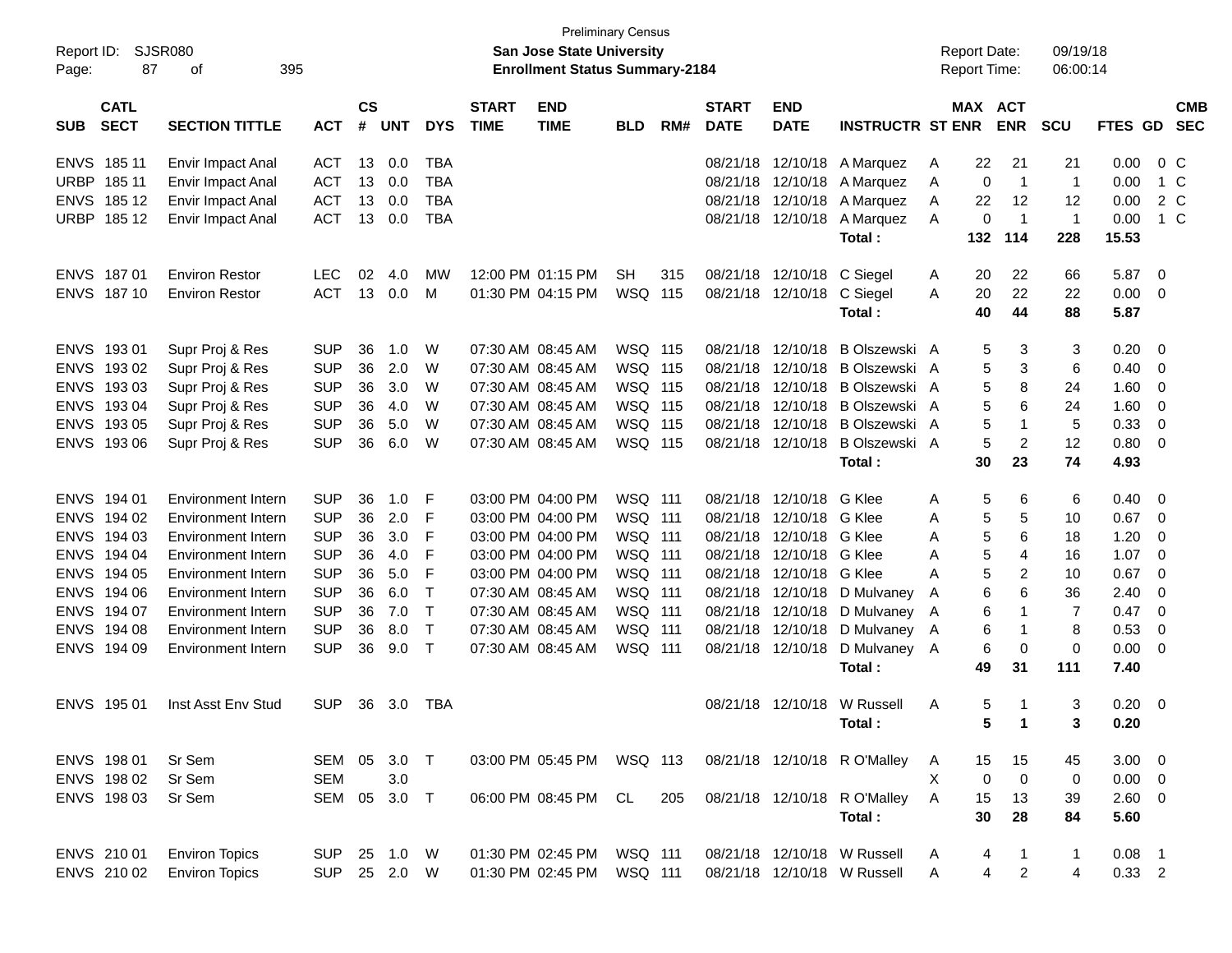| Page:      | Report ID: SJSR080<br>88   | 395<br>0f                                     |                          |                |            |                          |                             | <b>San Jose State University</b><br><b>Enrollment Status Summary-2184</b> | <b>Preliminary Census</b> |     |                             |                                                  |                                                       |        |                            | <b>Report Date:</b><br>Report Time: | 09/19/18<br>06:00:14       |                                    |                            |            |
|------------|----------------------------|-----------------------------------------------|--------------------------|----------------|------------|--------------------------|-----------------------------|---------------------------------------------------------------------------|---------------------------|-----|-----------------------------|--------------------------------------------------|-------------------------------------------------------|--------|----------------------------|-------------------------------------|----------------------------|------------------------------------|----------------------------|------------|
| <b>SUB</b> | <b>CATL</b><br><b>SECT</b> | <b>SECTION TITTLE</b>                         | <b>ACT</b>               | <b>CS</b><br># | <b>UNT</b> | <b>DYS</b>               | <b>START</b><br><b>TIME</b> | <b>END</b><br><b>TIME</b>                                                 | <b>BLD</b>                | RM# | <b>START</b><br><b>DATE</b> | <b>END</b><br><b>DATE</b>                        | <b>INSTRUCTR ST ENR</b>                               |        |                            | MAX ACT<br><b>ENR</b>               | <b>SCU</b>                 | FTES GD SEC                        |                            | <b>CMB</b> |
|            | ENVS 21003                 | <b>Environ Topics</b>                         | <b>SUP</b>               | 25             | 3.0        | W                        |                             | 01:30 PM 02:45 PM                                                         | WSQ 111                   |     |                             | 08/21/18 12/10/18                                | W Russell                                             | A      | 4                          | 5                                   | 15                         | 1.25                               | - 5                        |            |
|            | ENVS 210 04                | <b>Environ Topics</b>                         | <b>SUP</b>               |                | 25 1.0     | W                        |                             | 01:30 PM 03:45 PM                                                         |                           |     |                             | 08/21/18 12/10/18                                | R O'Malley<br>Total:                                  | Α      | 20<br>32                   | 3<br>11                             | $\mathbf{3}$<br>23         | 0.20<br>1.87                       | $\overline{0}$             |            |
|            | ENVS 250 01                | <b>Environ Thought</b>                        | SEM                      | 05             | 3.0        |                          |                             |                                                                           |                           |     |                             | 08/21/18 12/10/18                                |                                                       | X      | $\Omega$                   | $\Omega$                            | $\mathbf 0$                | 0.00                               | $\overline{\mathbf{0}}$    |            |
|            | ENVS 250 02                | <b>Environ Thought</b>                        | <b>SEM</b>               | 05             | 3.0        | W                        |                             | 06:00 PM 08:45 PM                                                         | WSQ 111                   |     |                             | 08/21/18 12/10/18                                | C Prado<br>Total:                                     | A      | 15<br>15                   | 12<br>12                            | 36<br>36                   | 3.00 12<br>3.00                    |                            |            |
|            | ENVS 270 01                | <b>Field Studies Watr</b>                     | <b>SEM</b>               |                | 4.0        |                          |                             |                                                                           |                           |     |                             |                                                  |                                                       | X      | 0                          | 0                                   | 0                          | 0.00                               | 0                          |            |
|            | ENVS 270 02                | <b>Field Studies Watr</b>                     | ACT                      |                | 0.0        |                          |                             |                                                                           |                           |     |                             |                                                  | Total:                                                | X      | $\mathsf 0$<br>$\mathbf 0$ | $\mathbf 0$<br>$\bf{0}$             | $\mathbf 0$<br>$\bf{0}$    | 0.00<br>0.00                       | $\overline{\mathbf{0}}$    |            |
|            | ENVS 285 03                | Grad Internship                               | <b>SUP</b>               | 25             | 3.0        | TBA                      |                             |                                                                           |                           |     |                             | 08/21/18 12/10/18                                | W Russell<br>Total:                                   | A      | 15<br>15                   | 5<br>5                              | 15<br>15                   | 1.25<br>1.25                       | 5                          |            |
|            | ENVS 295 01                | <b>Grad Teach Asst</b>                        | <b>SUP</b>               |                | 25 3.0     | TBA                      |                             |                                                                           |                           |     |                             | 08/21/18 12/10/18                                | W Russell<br>Total:                                   | A      | 5<br>$5\phantom{.0}$       | 2<br>$\mathbf{2}$                   | $\,6$<br>6                 | 0.50<br>0.50                       | $\overline{2}$             |            |
|            | ENVS 297 01                | Research & Proposals SEM 05 3.0 W             |                          |                |            |                          |                             | 10:30 AM 01:15 PM                                                         | WSQ 111                   |     |                             | 08/21/18 12/10/18                                | W Russell<br>Total:                                   | A      | 15<br>15                   | 10<br>10                            | 30<br>30                   | 2.40<br>2.40                       | - 8                        |            |
|            | ENVS 299 01                | <b>MS Thesis/Project</b>                      | <b>SUP</b>               | 25             | 1.0        | <b>TBA</b>               |                             |                                                                           |                           |     |                             |                                                  | 08/21/18 12/10/18 W Russell                           | Α      | 3                          | 0                                   | 0                          | 0.00                               | 0                          |            |
|            | ENVS 299 02                | <b>MS Thesis/Project</b>                      | <b>SUP</b>               | 25             | 2.0        | <b>TBA</b>               |                             |                                                                           |                           |     |                             |                                                  | 08/21/18 12/10/18 W Russell                           | A      | 3                          | 0                                   | $\mathbf 0$                | 0.00                               | $\mathbf{0}$               |            |
|            | ENVS 299 03                | <b>MS Thesis/Project</b>                      | <b>SUP</b>               | 25             | 3.0        | <b>TBA</b>               |                             |                                                                           |                           |     |                             |                                                  | 08/21/18 12/10/18 W Russell                           | A      | 3                          | $\overline{c}$                      | 6                          | 0.50                               | $\overline{2}$             |            |
|            | ENVS 299 04<br>ENVS 299 05 | MS Thesis/Project<br><b>MS Thesis/Project</b> | <b>SUP</b><br><b>SUP</b> | 25<br>25       | 4.0<br>5.0 | <b>TBA</b><br><b>TBA</b> |                             |                                                                           |                           |     |                             | 08/21/18 12/10/18                                | W Russell<br>08/21/18 12/10/18 W Russell              | Α<br>A | 3<br>3                     | $\Omega$<br>$\mathbf 0$             | $\mathbf 0$<br>$\mathbf 0$ | 0.00<br>0.00                       | $\mathbf 0$<br>$\mathbf 0$ |            |
|            | ENVS 299 06                | MS Thesis/Project                             | <b>SUP</b>               | 25             | 6.0        | <b>TBA</b>               |                             |                                                                           |                           |     |                             |                                                  | 08/21/18 12/10/18 W Russell                           | A      | 3                          | 3                                   | 18                         | 1.50                               | 3                          |            |
|            |                            |                                               |                          |                |            |                          |                             |                                                                           |                           |     |                             |                                                  | Total:                                                |        | 18                         | 5                                   | 24                         | 2.00                               |                            |            |
|            |                            | ENVS 1290R 01 Culm Exp Supervis               | <b>SUP</b>               |                | 1.0        |                          |                             |                                                                           |                           |     |                             |                                                  | Total:                                                | Χ      | 0<br>$\mathbf 0$           | 0<br>$\bf{0}$                       | 0<br>$\mathbf 0$           | $0.00\,$<br>0.00                   | - 0                        |            |
|            |                            | Department : Environmental Studies            |                          |                |            |                          |                             |                                                                           |                           |     |                             | <b>Lower Division:</b><br><b>Upper Division:</b> | <b>Department Total:</b><br><b>Graduate Division:</b> |        | 1619<br>285<br>1234<br>100 | 1340<br>266<br>1029<br>45           | 3667<br>798<br>2735<br>134 | 247.92<br>53.20<br>183.70<br>11.02 |                            |            |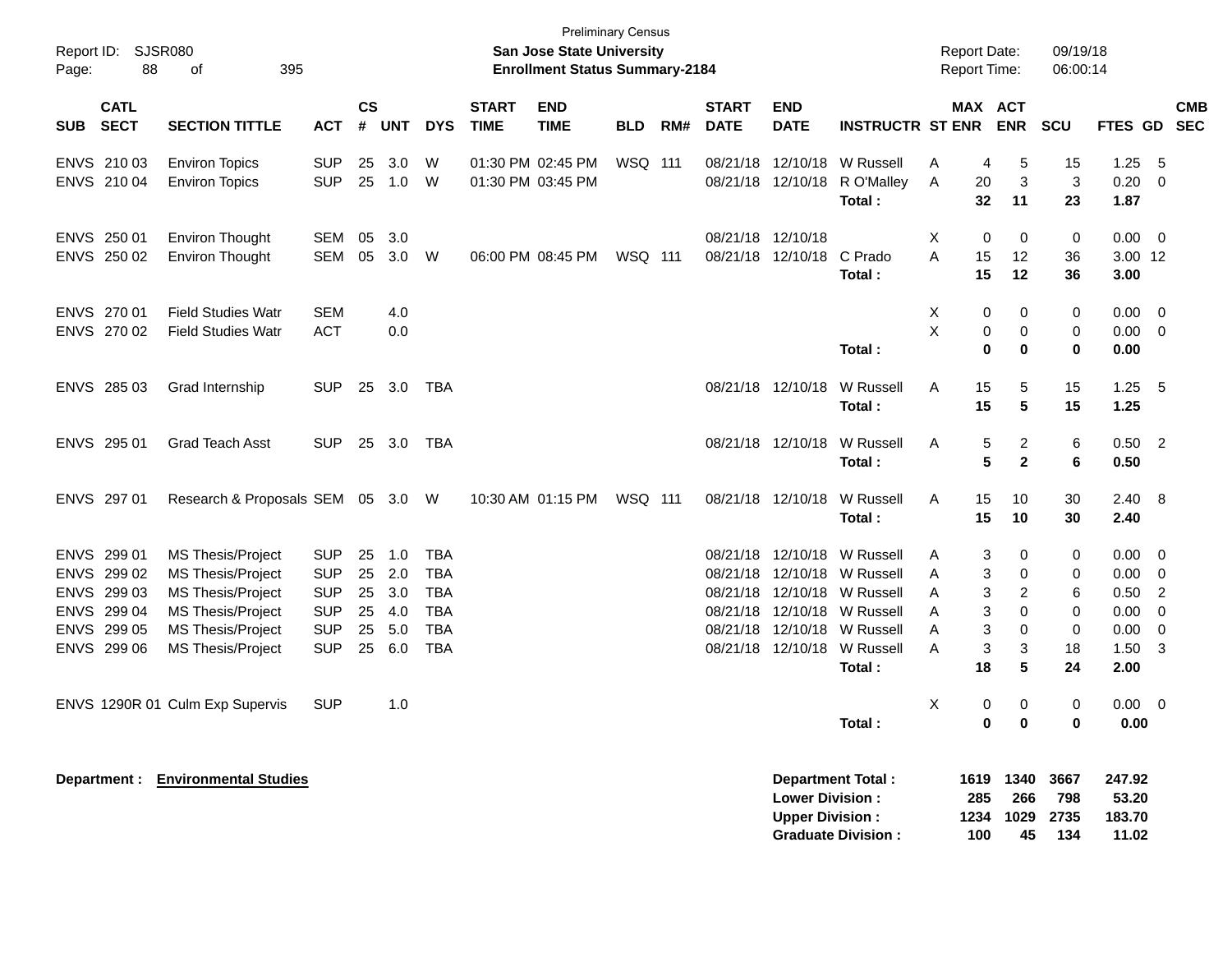| Report ID:<br>Page: | 89                         | <b>SJSR080</b><br>395<br>οf          |                |                    |            |            |                             | <b>Preliminary Census</b><br>San Jose State University<br><b>Enrollment Status Summary-2184</b> |            |     |                             |                            |                                 |        | <b>Report Date:</b><br><b>Report Time:</b> |            | 09/19/18<br>06:00:14 |             |                            |            |
|---------------------|----------------------------|--------------------------------------|----------------|--------------------|------------|------------|-----------------------------|-------------------------------------------------------------------------------------------------|------------|-----|-----------------------------|----------------------------|---------------------------------|--------|--------------------------------------------|------------|----------------------|-------------|----------------------------|------------|
| <b>SUB</b>          | <b>CATL</b><br><b>SECT</b> | <b>SECTION TITTLE</b>                | <b>ACT</b>     | $\mathsf{cs}$<br># | <b>UNT</b> | <b>DYS</b> | <b>START</b><br><b>TIME</b> | <b>END</b><br><b>TIME</b>                                                                       | <b>BLD</b> | RM# | <b>START</b><br><b>DATE</b> | <b>END</b><br><b>DATE</b>  | <b>INSTRUCTR ST ENR</b>         |        | MAX ACT                                    | <b>ENR</b> | <b>SCU</b>           | FTES GD SEC |                            | <b>CMB</b> |
| College             |                            | <b>Social Sciences</b>               |                |                    |            |            |                             |                                                                                                 |            |     |                             |                            |                                 |        |                                            |            |                      |             |                            |            |
| GEOG 101            | Department :               | Geography                            | <b>LEC</b>     |                    | 3.0        |            |                             |                                                                                                 |            |     |                             |                            |                                 |        |                                            |            |                      | 0.00        | - 0                        |            |
| <b>GEOG</b>         | 1 0 2                      | Geog Natural Env<br>Geog Natural Env | <b>LEC</b>     |                    | 3.0        |            |                             |                                                                                                 |            |     |                             |                            |                                 | Х<br>X | 0<br>0                                     | 0<br>0     | 0<br>0               | 0.00        | 0                          |            |
| <b>GEOG</b>         | 180                        | Geog Natural Env                     | <b>LEC</b>     | 02                 | 3.0        | TBA        |                             |                                                                                                 |            |     |                             |                            | 08/21/18 12/10/18 G Pereira     | A      | 30                                         | 29         | 87                   | 5.80        | 0                          |            |
| <b>GEOG</b>         | 181                        | Geog Natural Env                     | <b>LEC</b>     | 02                 | 3.0        | <b>TBA</b> |                             |                                                                                                 |            |     |                             |                            | 08/21/18 12/10/18 G Pereira     | A      | 30                                         | 30         | 90                   | 6.00        | - 0                        |            |
| GEOG                | 182                        | Geog Natural Env                     | <b>LEC</b>     | 02                 | 3.0        | <b>TBA</b> |                             |                                                                                                 |            |     |                             | 08/21/18 12/10/18 E Pena   |                                 | A      | 30                                         | 28         | 84                   | 5.60        | $\overline{\mathbf{0}}$    |            |
|                     |                            |                                      |                |                    |            |            |                             |                                                                                                 |            |     |                             |                            | Total:                          |        | 90                                         | 87         | 261                  | 17.40       |                            |            |
|                     |                            |                                      |                |                    |            |            |                             |                                                                                                 |            |     |                             |                            |                                 |        |                                            |            |                      |             |                            |            |
| GEOG 1080           |                            | <b>Cultural Geography</b>            | <b>LEC</b>     | 02                 | 3.0        | TBA        |                             |                                                                                                 |            |     |                             | 08/21/18 12/10/18 E Pena   |                                 | A      | 30                                         | 30         | 90                   | 6.05        | $\overline{\phantom{0}}$ 1 |            |
| GEOG 1081           |                            | <b>Cultural Geography</b>            | <b>LEC</b>     | 02                 | 3.0        | <b>TBA</b> |                             |                                                                                                 |            |     |                             | 08/21/18 12/10/18          | K Richardson A                  |        | 30                                         | 26         | 78                   | 5.20        | $\overline{\mathbf{0}}$    |            |
|                     |                            |                                      |                |                    |            |            |                             |                                                                                                 |            |     |                             |                            | Total:                          |        | 60                                         | 56         | 168                  | 11.25       |                            |            |
|                     |                            |                                      |                |                    |            |            |                             |                                                                                                 |            |     |                             |                            |                                 |        |                                            |            |                      |             |                            |            |
| GEOG 1201           |                            | Global Geography                     | <b>LEC</b>     | 01                 | 3.0        | TR.        |                             | 10:30 AM 11:45 AM                                                                               | CL         | 224 |                             | 08/21/18 12/10/18          | J Hasty                         | A      | 40                                         | 37         | 111                  | 7.40        | - 0                        |            |
|                     | GEOG 1202                  | Global Geography                     | <b>LEC</b>     | 01                 | 3.0        | <b>TR</b>  |                             | 12:00 PM 01:15 PM                                                                               | CL         | 224 |                             | 08/21/18 12/10/18          | J Hasty                         | Α      | 40                                         | 36         | 108                  | 7.20        | - 0                        |            |
|                     | GEOG 1280                  | Global Geography                     | <b>LEC</b>     | 01                 | 3.0        | <b>TBA</b> |                             |                                                                                                 |            |     |                             | 08/21/18 12/10/18          | G Pereira                       | A      | 30                                         | 29         | 87                   | 5.80        | $\overline{\mathbf{0}}$    |            |
|                     |                            |                                      |                |                    |            |            |                             |                                                                                                 |            |     |                             |                            | Total:                          |        | 110                                        | 102        | 306                  | 20.40       |                            |            |
|                     |                            |                                      |                |                    |            |            |                             |                                                                                                 |            |     |                             |                            |                                 |        |                                            |            |                      |             |                            |            |
|                     |                            | GEOG 100W 01 Writing Workshop        | <b>SEM</b>     | 05                 | 3.0        | <b>TR</b>  |                             | 03:00 PM 04:15 PM                                                                               | CL.        | 303 |                             | 08/21/18 12/10/18          | A Rohatgi                       | A      | 24                                         | 5          | 15                   | 1.00        | 0 <sup>o</sup>             |            |
|                     |                            | GLST 100W 01 Writing Workshop        | <b>SEM</b>     | 05                 | 3.0        | <b>TR</b>  |                             | 03:00 PM 04:15 PM                                                                               | CL.        | 303 |                             | 08/21/18 12/10/18          | A Rohatgi                       | A      | 0                                          | 19         | 57                   | 3.80        | 0 <sup>o</sup>             |            |
|                     |                            |                                      |                |                    |            |            |                             |                                                                                                 |            |     |                             |                            | Total:                          |        | 24                                         | 24         | 72                   | 4.80        |                            |            |
|                     | GEOG 105 01                | Urban Geog                           | <b>LEC</b>     |                    | 3.0        |            |                             |                                                                                                 |            |     |                             |                            |                                 | Χ      | 0                                          | 0          | 0                    | 0.00        | $\overline{\mathbf{0}}$    |            |
|                     | GEOG 105 02                | Urban Geog                           | <b>LEC</b>     | 02                 | 3.0        | <b>TBA</b> |                             |                                                                                                 |            |     | 08/21/18 12/10/18           |                            |                                 | A      | 30                                         | 18         | 54                   | 3.60 0      |                            |            |
|                     |                            |                                      |                |                    |            |            |                             |                                                                                                 |            |     |                             |                            | Total:                          |        | 30                                         | 18         | 54                   | 3.60        |                            |            |
|                     |                            |                                      |                |                    |            |            |                             |                                                                                                 |            |     |                             |                            |                                 |        |                                            |            |                      |             |                            |            |
|                     | GEOG 107 80                | Mapping the World                    | <b>LEC</b>     | 02                 | 3.0        | TBA        |                             |                                                                                                 |            |     |                             | 08/21/18 12/10/18          | K Rohrmeier A                   |        | 35                                         | 21         | 63                   | $4.20 \ 0$  |                            |            |
|                     |                            |                                      |                |                    |            |            |                             |                                                                                                 |            |     |                             |                            | Total:                          |        | 35                                         | 21         | 63                   | 4.20        |                            |            |
|                     |                            |                                      |                |                    |            |            |                             |                                                                                                 |            |     |                             |                            |                                 |        |                                            |            |                      |             |                            |            |
|                     | GEOG 112 01                | Nat Cult Terr Disp                   | LEC            |                    | 02 3.0     | MW         |                             | 12:00 PM 01:15 PM                                                                               | CL         | 224 |                             | 08/21/18 12/10/18 M Kelley |                                 | A      | 40                                         | 41         | 123                  | 8.20        | $\overline{\mathbf{0}}$    |            |
|                     | GEOG 112 02                | Nat Cult Terr Disp                   | <b>LEC</b>     |                    | 02 3.0     | MW         |                             | 03:00 PM 04:15 PM CL                                                                            |            | 224 |                             | 08/21/18 12/10/18 M Kelley |                                 | Α      | 40                                         | 35         | 105                  | 7.00        | $\overline{\mathbf{0}}$    |            |
|                     | GEOG 112 80                | Nat Cult Terr Disp                   | <b>LEC</b>     |                    | 02 3.0     | TBA        |                             |                                                                                                 |            |     |                             |                            | 08/21/18 12/10/18 K Rohrmeier A |        | 30                                         | 28         | 84                   | 5.60 0      |                            |            |
|                     | GEOG 112 81                | Nat Cult Terr Disp                   | <b>LEC</b>     |                    | 02 3.0     | TBA        |                             |                                                                                                 |            |     |                             |                            | 08/21/18 12/10/18 K Rohrmeier A |        | 30                                         | 28         | 84                   | $5.60$ 0    |                            |            |
|                     | GEOG 112 82                | Nat Cult Terr Disp                   | <b>LEC</b>     |                    | 02 3.0 TBA |            |                             |                                                                                                 |            |     |                             |                            | 08/21/18 12/10/18 K Rohrmeier A |        | 30                                         | 30         | 90                   | $6.00 \t 0$ |                            |            |
|                     |                            |                                      |                |                    |            |            |                             |                                                                                                 |            |     |                             |                            | Total:                          |        | 170                                        | 162        | 486                  | 32.40       |                            |            |
|                     |                            |                                      |                |                    |            |            |                             |                                                                                                 |            |     |                             |                            |                                 |        |                                            |            |                      |             |                            |            |
|                     | GEOG 120 80                | Food Suppl Agr Sys                   | LEC 02 3.0 TBA |                    |            |            |                             |                                                                                                 |            |     |                             |                            | 08/21/18 12/10/18 G Pereira     | A      | 30                                         | 11         | 33                   | $2.20 \t 0$ |                            |            |
|                     |                            |                                      |                |                    |            |            |                             |                                                                                                 |            |     |                             |                            | Total:                          |        | 30                                         | 11         | 33                   | 2.20        |                            |            |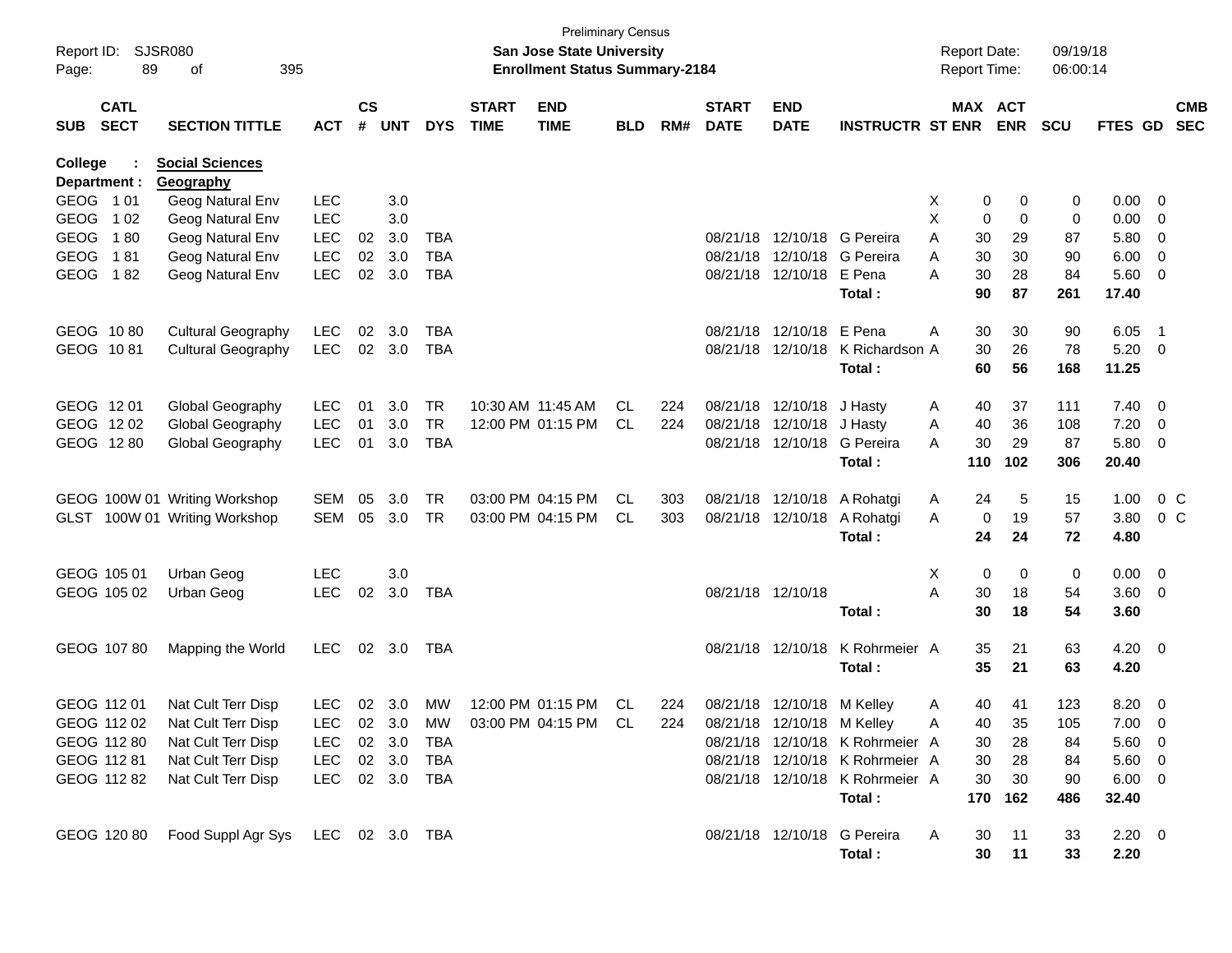| Report ID: SJSR080<br>Page:               | 90                         | 395<br>of                                             |                                        |                |                   |                                        |                             | <b>Preliminary Census</b><br>San Jose State University<br><b>Enrollment Status Summary-2184</b> |                    |     |                             |                                        |                                                                                                                 | <b>Report Date:</b><br>Report Time: |                                                                       | 09/19/18<br>06:00:14            |                                 |                                                         |            |
|-------------------------------------------|----------------------------|-------------------------------------------------------|----------------------------------------|----------------|-------------------|----------------------------------------|-----------------------------|-------------------------------------------------------------------------------------------------|--------------------|-----|-----------------------------|----------------------------------------|-----------------------------------------------------------------------------------------------------------------|-------------------------------------|-----------------------------------------------------------------------|---------------------------------|---------------------------------|---------------------------------------------------------|------------|
| SUB                                       | <b>CATL</b><br><b>SECT</b> | <b>SECTION TITTLE</b>                                 | <b>ACT</b>                             | <b>CS</b><br># | <b>UNT</b>        | <b>DYS</b>                             | <b>START</b><br><b>TIME</b> | <b>END</b><br><b>TIME</b>                                                                       | <b>BLD</b>         | RM# | <b>START</b><br><b>DATE</b> | <b>END</b><br><b>DATE</b>              | <b>INSTRUCTR ST ENR ENR</b>                                                                                     |                                     | MAX ACT                                                               | <b>SCU</b>                      | FTES GD SEC                     |                                                         | <b>CMB</b> |
| GEOG 123 01<br>GEOG 123 02                |                            | Geog K-12 Teachers<br>Geog K-12 Teachers              | LEC<br>LEC                             |                | 3.0<br>3.0        |                                        |                             |                                                                                                 |                    |     |                             |                                        | Total:                                                                                                          | х<br>X                              | 0<br>0<br>0<br>0<br>$\bf{0}$<br>0                                     | 0<br>0<br>$\mathbf 0$           | 0.00<br>0.00<br>0.00            | $\overline{0}$<br>$\overline{\mathbf{0}}$               |            |
| GEOG 124 80                               |                            | <b>Topics Physcl Geog</b>                             | LEC                                    |                | 02 3.0            | TBA                                    |                             |                                                                                                 |                    |     |                             | 08/21/18 12/10/18                      | K Rohrmeier A<br>Total:                                                                                         | 35<br>35                            | 17<br>17                                                              | 51<br>51                        | $3.40 \ 0$<br>3.40              |                                                         |            |
| GEOG 170 01<br>GEOG 170 02                |                            | Intro Map & GIS<br>Intro Map & GIS                    | <b>LEC</b><br>LAB                      | 02<br>15       | 3.0<br>0.0        | R<br>R                                 |                             | 05:00 PM 06:45 PM<br>07:00 PM 09:45 PM                                                          | WSQ 113<br>WSQ 113 |     |                             | 08/21/18 12/10/18<br>08/21/18 12/10/18 | W Harmon<br>W Harmon<br>Total:                                                                                  | 19<br>A<br>A<br>19<br>38            | 17<br>17<br>34                                                        | 34<br>17<br>51                  | 3.50<br>0.00<br>3.50            | $\overline{2}$<br>$\overline{\phantom{0}}$              |            |
| GEOG 180 01<br>GEOG 180 02                |                            | <b>Indiv Studies</b><br><b>Indiv Studies</b>          | <b>SUP</b><br><b>SUP</b>               | 36<br>36       | 3.0<br>4.0        | <b>TBA</b><br><b>TBA</b>               |                             |                                                                                                 |                    |     |                             | 08/21/18 12/10/18                      | 08/21/18 12/10/18 K Rohrmeier A<br>K Rohrmeier A<br>Total:                                                      |                                     | 2<br>$\Omega$<br>1<br>0<br>3<br>0                                     | $\mathbf 0$<br>0<br>$\mathbf 0$ | 0.00<br>0.00<br>0.00            | $\overline{\mathbf{0}}$<br>$\overline{\mathbf{0}}$      |            |
| GEOG 195 01                               |                            | <b>Spatial Analysis</b>                               | <b>LEC</b>                             |                | $02 \quad 3.0$    | M                                      |                             | 05:00 PM 07:45 PM                                                                               | WSQ 113            |     |                             | 08/21/18 12/10/18                      | M Kelley<br>Total:                                                                                              | 20<br>A<br>20                       | 7<br>$\overline{7}$                                                   | 21<br>21                        | $1.40 \ 0$<br>1.40              |                                                         |            |
| GEOG 197 01<br>GEOG 197 02<br>GEOG 197 03 |                            | Geog Internship<br>Geog Internship<br>Geog Internship | <b>SUP</b><br><b>SUP</b><br><b>SUP</b> | 36<br>36<br>36 | 1.0<br>2.0<br>3.0 | <b>TBA</b><br><b>TBA</b><br><b>TBA</b> |                             |                                                                                                 |                    |     |                             |                                        | 08/21/18 12/10/18 K Rohrmeier A<br>08/21/18 12/10/18 K Rohrmeier A<br>08/21/18 12/10/18 K Rohrmeier A<br>Total: |                                     | -1<br>0<br>$\mathbf{1}$<br>$\mathbf 0$<br>$\mathbf{1}$<br>0<br>3<br>0 | 0<br>0<br>0<br>0                | 0.00<br>0.00<br>0.00<br>0.00    | $\overline{\mathbf{0}}$<br>0<br>$\overline{\mathbf{0}}$ |            |
| GEOG 199 01                               |                            | Senior Seminar                                        | SEM                                    | 05             | 3.0               | $\top$                                 |                             | 06:00 PM 08:45 PM                                                                               | WSQ 111            |     |                             | 08/21/18 12/10/18                      | K Richardson A<br>Total:                                                                                        | 20<br>20                            | 9<br>9                                                                | 27<br>27                        | $1.80 \ 0$<br>1.80              |                                                         |            |
| GEOG 239 01                               |                            | Sem: Geog Info Tech                                   | SEM 05 3.0                             |                |                   | M                                      |                             | 05:00 PM 07:45 PM                                                                               | WSQ 113            |     |                             | 08/21/18 12/10/18                      | M Kelley<br>Total:                                                                                              | 15<br>Α<br>15                       | 2<br>$\mathbf{2}$                                                     | 6<br>6                          | $0.45$ 1<br>0.45                |                                                         |            |
| GEOG 240 01                               |                            | Qual Res Meth                                         | <b>SEM</b>                             |                | 3.0               |                                        |                             |                                                                                                 |                    |     |                             |                                        | Total:                                                                                                          | X                                   | 0<br>$\mathbf 0$<br>0<br>0                                            | 0<br>0                          | $0.00 \t 0$<br>0.00             |                                                         |            |
| GEOG 290 01                               |                            | Sem: Res Design GIS SEM                               |                                        |                | 3.0               |                                        |                             |                                                                                                 |                    |     |                             |                                        | Total:                                                                                                          | X                                   | $\boldsymbol{0}$<br>0<br>$\mathbf 0$<br>$\mathbf 0$                   | 0<br>0                          | $0.00 \t 0$<br>0.00             |                                                         |            |
| GEOG 298 01<br>GEOG 298 02                |                            | <b>Special Study</b><br><b>Special Study</b>          | SUP<br><b>SUP</b>                      |                | 25 3.0<br>25 4.0  | TBA<br>TBA                             |                             |                                                                                                 |                    |     |                             |                                        | 08/21/18 12/10/18 K Richardson A<br>08/21/18 12/10/18 K Richardson A<br>Total:                                  |                                     | 3<br>$\pmb{0}$<br>1<br>$\mathbf 2$<br>3                               | 9<br>$\pmb{0}$<br>9             | $0.75$ 3<br>$0.00 \t 0$<br>0.75 |                                                         |            |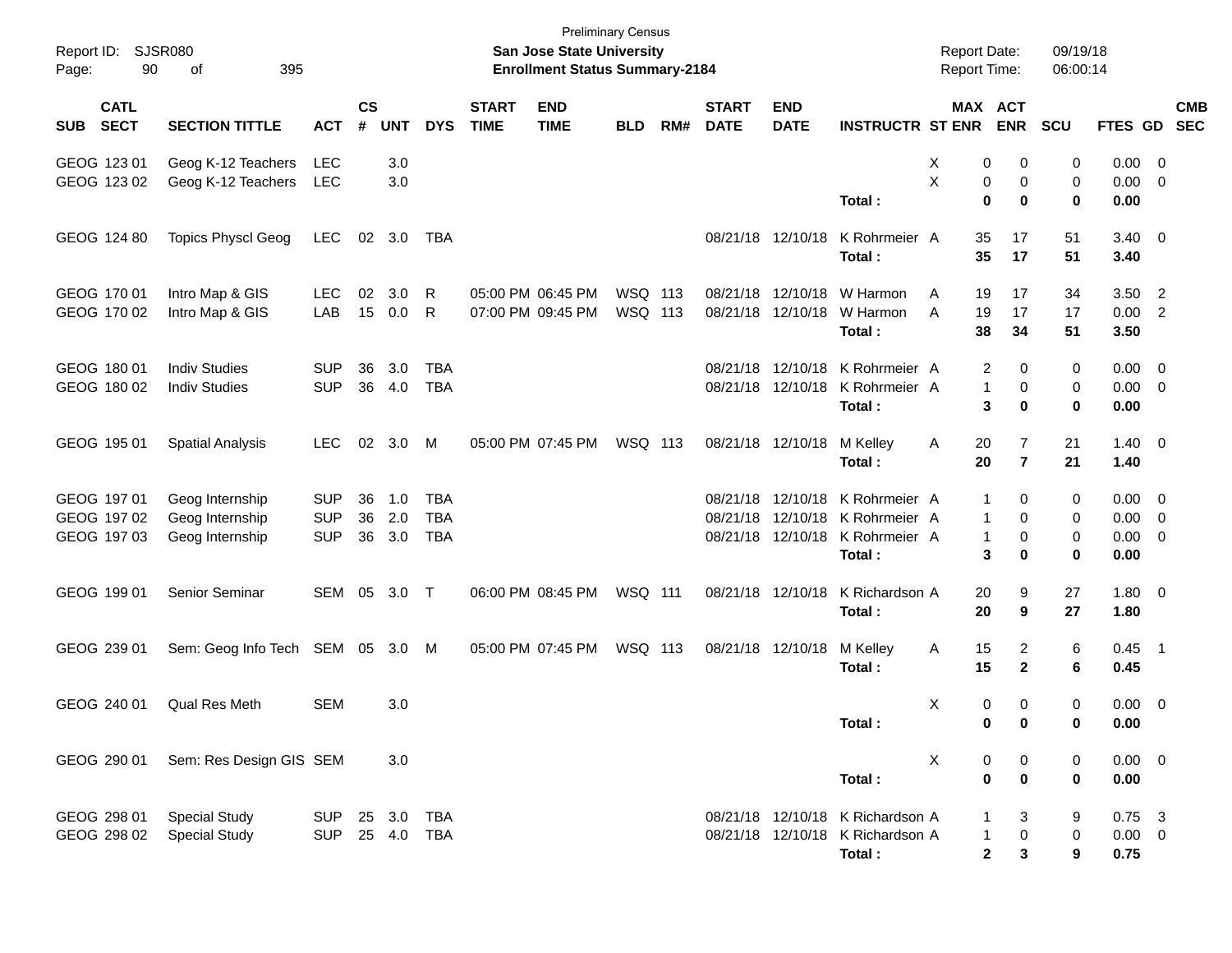|             |                            |                          |            |                |            |            |                             |                    | <b>Preliminary Census</b>             |     |                             |                           |                           |                      |                |              |                 |                          |
|-------------|----------------------------|--------------------------|------------|----------------|------------|------------|-----------------------------|--------------------|---------------------------------------|-----|-----------------------------|---------------------------|---------------------------|----------------------|----------------|--------------|-----------------|--------------------------|
| Report ID:  |                            | SJSR080                  |            |                |            |            |                             |                    | <b>San Jose State University</b>      |     |                             |                           |                           | <b>Report Date:</b>  |                | 09/19/18     |                 |                          |
| Page:       | 91                         | 395<br>оf                |            |                |            |            |                             |                    | <b>Enrollment Status Summary-2184</b> |     |                             |                           |                           | <b>Report Time:</b>  |                | 06:00:14     |                 |                          |
| <b>SUB</b>  | <b>CATL</b><br><b>SECT</b> | <b>SECTION TITTLE</b>    | ACT        | <b>CS</b><br># | <b>UNT</b> | <b>DYS</b> | <b>START</b><br><b>TIME</b> | <b>END</b><br>TIME | <b>BLD</b>                            | RM# | <b>START</b><br><b>DATE</b> | <b>END</b><br><b>DATE</b> | <b>INSTRUCTR ST ENR</b>   | MAX ACT              | <b>ENR</b>     | <b>SCU</b>   | FTES GD         | <b>CMB</b><br><b>SEC</b> |
| GEOG 299 01 |                            | <b>MA Thesis/Project</b> | <b>SUP</b> | 25             | 3.0        | <b>TBA</b> |                             |                    |                                       |     | 08/21/18                    | 12/10/18                  | K Richardson A            | $\mathbf{2}^{\circ}$ |                | 3            | 0.25            | -1                       |
|             | GEOG 299 02                | <b>MA Thesis/Project</b> | <b>SUP</b> | 25             | 6.0        | TBA        |                             |                    |                                       |     | 08/21/18                    | 12/10/18                  | K Richardson A            | $\mathbf{2}$         | $\overline{0}$ | $\mathbf{0}$ | 0.00            | - 0                      |
|             |                            |                          |            |                |            |            |                             |                    |                                       |     |                             |                           | Total:                    | 4                    |                | 3            | 0.25            |                          |
|             | Department :               | <b>Geography</b>         |            |                |            |            |                             |                    |                                       |     |                             | <b>Lower Division:</b>    | <b>Department Total:</b>  | 689<br>260           | 554<br>245     | 1611<br>735  | 107.80<br>49.05 |                          |
|             |                            |                          |            |                |            |            |                             |                    |                                       |     |                             | <b>Upper Division:</b>    |                           | 408                  | 303            | 858          | 57.30           |                          |
|             |                            |                          |            |                |            |            |                             |                    |                                       |     |                             |                           | <b>Graduate Division:</b> | 21                   | 6              | 18           | 1.45            |                          |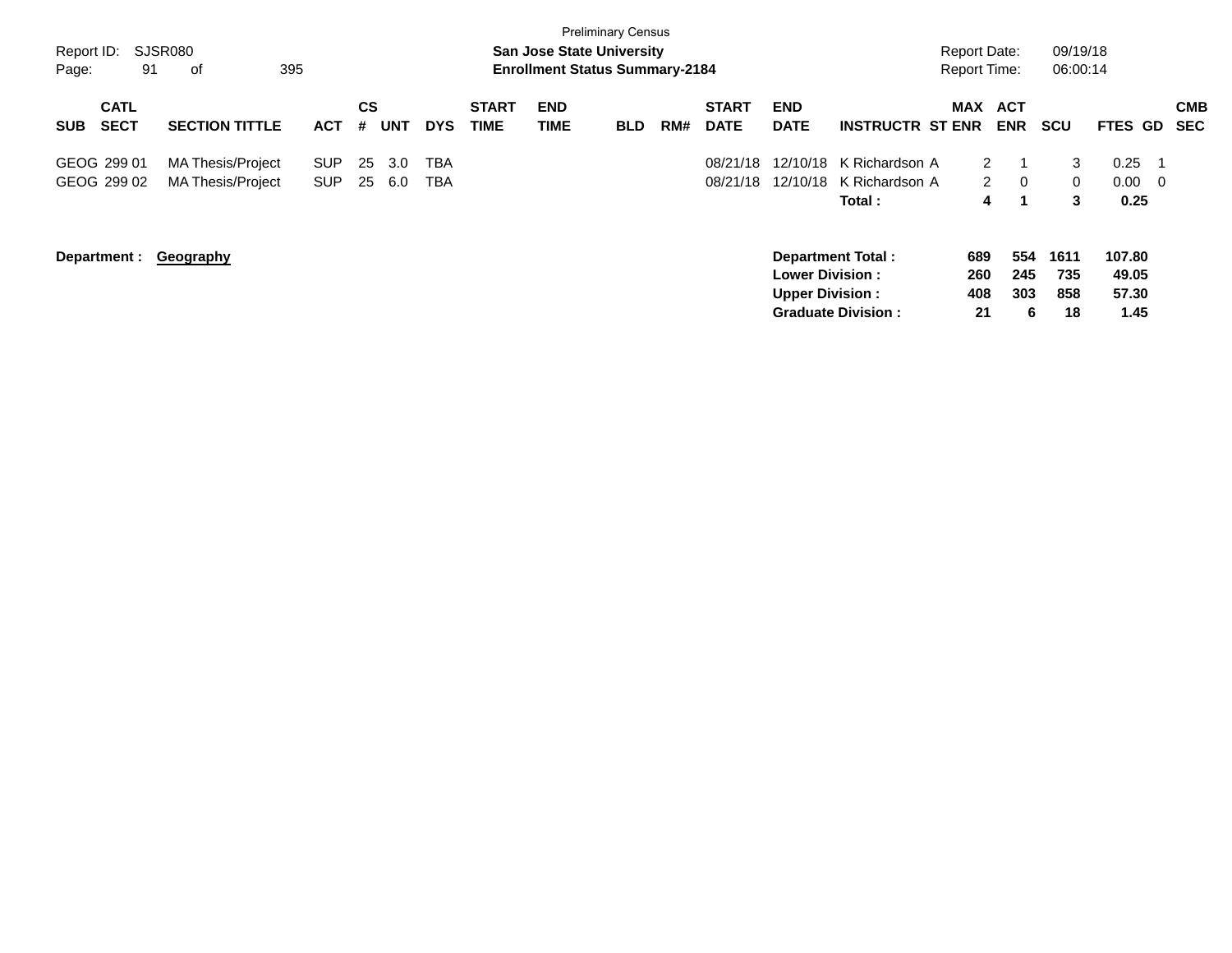| Report ID:<br>Page:                                                                                                                           | 92                                                                                                      | SJSR080<br>395<br>of                                                                                                                                                                                                                                |                                                                                                                                                                      |                                                                      |                                                                                  |                                                                                                   |                             | <b>San Jose State University</b><br><b>Enrollment Status Summary-2184</b>                                                                                                                                      | <b>Preliminary Census</b>                                                                                  |                                   |                             |                                                                                                                                                                                 |                                                                                                                                                                                           |                                                          | <b>Report Date:</b><br>Report Time:                                    |                                                                        | 09/19/18<br>06:00:14                                                             |                                                                                                       |                                                                                                                                                                                                                                                                      |                          |
|-----------------------------------------------------------------------------------------------------------------------------------------------|---------------------------------------------------------------------------------------------------------|-----------------------------------------------------------------------------------------------------------------------------------------------------------------------------------------------------------------------------------------------------|----------------------------------------------------------------------------------------------------------------------------------------------------------------------|----------------------------------------------------------------------|----------------------------------------------------------------------------------|---------------------------------------------------------------------------------------------------|-----------------------------|----------------------------------------------------------------------------------------------------------------------------------------------------------------------------------------------------------------|------------------------------------------------------------------------------------------------------------|-----------------------------------|-----------------------------|---------------------------------------------------------------------------------------------------------------------------------------------------------------------------------|-------------------------------------------------------------------------------------------------------------------------------------------------------------------------------------------|----------------------------------------------------------|------------------------------------------------------------------------|------------------------------------------------------------------------|----------------------------------------------------------------------------------|-------------------------------------------------------------------------------------------------------|----------------------------------------------------------------------------------------------------------------------------------------------------------------------------------------------------------------------------------------------------------------------|--------------------------|
| <b>SUB</b>                                                                                                                                    | <b>CATL</b><br><b>SECT</b>                                                                              | <b>SECTION TITTLE</b>                                                                                                                                                                                                                               | <b>ACT</b>                                                                                                                                                           | $\mathsf{cs}$<br>#                                                   | <b>UNT</b>                                                                       | <b>DYS</b>                                                                                        | <b>START</b><br><b>TIME</b> | <b>END</b><br><b>TIME</b>                                                                                                                                                                                      | <b>BLD</b>                                                                                                 | RM#                               | <b>START</b><br><b>DATE</b> | <b>END</b><br><b>DATE</b>                                                                                                                                                       | <b>INSTRUCTR ST ENR</b>                                                                                                                                                                   |                                                          |                                                                        | MAX ACT<br><b>ENR</b>                                                  | <b>SCU</b>                                                                       | FTES GD                                                                                               |                                                                                                                                                                                                                                                                      | <b>CMB</b><br><b>SEC</b> |
| <b>College</b>                                                                                                                                | Department :                                                                                            | <b>Social Sciences</b><br><b>History</b>                                                                                                                                                                                                            |                                                                                                                                                                      |                                                                      |                                                                                  |                                                                                                   |                             |                                                                                                                                                                                                                |                                                                                                            |                                   |                             |                                                                                                                                                                                 |                                                                                                                                                                                           |                                                          |                                                                        |                                                                        |                                                                                  |                                                                                                       |                                                                                                                                                                                                                                                                      |                          |
| HIST                                                                                                                                          | 1A 01                                                                                                   | World History to 150                                                                                                                                                                                                                                | <b>LEC</b>                                                                                                                                                           |                                                                      | 02 3.0                                                                           | МW                                                                                                |                             | 01:30 PM 02:45 PM                                                                                                                                                                                              | DMH 165                                                                                                    |                                   |                             | 08/21/18 12/10/18                                                                                                                                                               | A Katsev<br>Total :                                                                                                                                                                       | Α                                                        | 25<br>25                                                               | 25<br>25                                                               | 75<br>75                                                                         | $5.00 \t 0$<br>5.00                                                                                   |                                                                                                                                                                                                                                                                      |                          |
| <b>HIST</b>                                                                                                                                   | 1B 01                                                                                                   | World History from 1                                                                                                                                                                                                                                | <b>LEC</b>                                                                                                                                                           | 02                                                                   | 3.0                                                                              | <b>MW</b>                                                                                         |                             | 10:30 AM 11:45 AM                                                                                                                                                                                              | DMH 163                                                                                                    |                                   |                             | 08/21/18 12/10/18                                                                                                                                                               | M Wilson<br>Total :                                                                                                                                                                       | Α                                                        | 25<br>25                                                               | 13<br>13                                                               | 39<br>39                                                                         | 2.60 0<br>2.60                                                                                        |                                                                                                                                                                                                                                                                      |                          |
| <b>HIST</b><br>HIST                                                                                                                           | 10A 01<br>10A 02                                                                                        | <b>Western Civilizatn</b><br><b>Western Civilizatn</b>                                                                                                                                                                                              | <b>LEC</b><br><b>LEC</b>                                                                                                                                             | 02<br>02                                                             | 3.0<br>3.0                                                                       | MW<br>TR                                                                                          |                             | 10:30 AM 11:45 AM<br>10:30 AM 11:45 AM                                                                                                                                                                         | DMH<br>DMH                                                                                                 | 165<br>163                        |                             | 08/21/18 12/10/18<br>08/21/18 12/10/18                                                                                                                                          | A Katsev<br>M Wilson<br>Total :                                                                                                                                                           | Α<br>Α                                                   | 25<br>25<br>50                                                         | 26<br>22<br>48                                                         | 78<br>66<br>144                                                                  | 5.20<br>$4.40 \ 0$<br>9.60                                                                            | $\overline{\phantom{0}}$                                                                                                                                                                                                                                             |                          |
| HIST                                                                                                                                          | 10B 01                                                                                                  | <b>Western Civilizatn</b>                                                                                                                                                                                                                           | <b>LEC</b>                                                                                                                                                           | 02                                                                   | 3.0                                                                              | TR                                                                                                |                             | 01:30 PM 02:45 PM                                                                                                                                                                                              | DMH 231                                                                                                    |                                   |                             | 08/21/18 12/10/18                                                                                                                                                               | R Ciriviller<br>Total :                                                                                                                                                                   | Α                                                        | 25<br>25                                                               | 19<br>19                                                               | 57<br>57                                                                         | $3.80\ 0$<br>3.80                                                                                     |                                                                                                                                                                                                                                                                      |                          |
| <b>HIST</b><br><b>HIST</b><br><b>HIST</b><br>HIST<br>HIST<br><b>HIST</b><br>HIST<br><b>HIST</b><br><b>HIST</b><br><b>HIST</b><br>HIST<br>HIST | 15 01<br>15 02<br>15 03<br>15 04<br>15 05<br>15 06<br>15 07<br>15 08<br>15 09<br>15 10<br>15 11<br>1580 | <b>Esntl US History</b><br>Esntl US History<br>Esntl US History<br>Esntl US History<br>Esntl US History<br>Esntl US History<br>Esntl US History<br>Esntl US History<br>Esntl US History<br>Esntl US History<br>Esntl US History<br>Esntl US History | <b>LEC</b><br><b>LEC</b><br><b>LEC</b><br><b>LEC</b><br><b>LEC</b><br><b>LEC</b><br><b>LEC</b><br><b>LEC</b><br><b>LEC</b><br><b>LEC</b><br><b>LEC</b><br><b>LEC</b> | 01<br>01<br>01<br>01<br>01<br>01<br>01<br>01<br>01<br>01<br>01<br>01 | 3.0<br>3.0<br>3.0<br>3.0<br>3.0<br>3.0<br>3.0<br>3.0<br>3.0<br>3.0<br>3.0<br>3.0 | MW<br>TR<br>TR<br>TR<br>TR<br>TR<br>TR<br><b>TR</b><br><b>TBA</b><br>т<br><b>MW</b><br><b>TBA</b> |                             | 03:00 PM 04:15 PM<br>03:00 PM 04:15 PM<br>07:30 AM 08:45 AM<br>09:00 AM 10:15 AM<br>10:30 AM 11:45 AM<br>12:00 PM 01:15 PM<br>01:30 PM 02:45 PM<br>04:30 PM 05:45 PM<br>06:00 PM 08:45 PM<br>04:30 PM 05:45 PM | <b>SH</b><br>WSQ<br>DMH 150<br>DMH 150<br>DMH 150<br>DMH 150<br>DMH 150<br><b>DMH</b><br><b>BBC</b><br>DH. | 100<br>207<br>- 150<br>107<br>250 |                             | 08/21/18 12/10/18 R Buyco<br>08/21/18 12/10/18 R Buyco<br>08/21/18 12/10/18 R Buyco<br>08/21/18 12/10/18 R Buyco<br>08/21/18 12/10/18<br>08/21/18 12/10/18<br>08/21/18 12/10/18 | 08/21/18 12/10/18 M McBane<br>08/21/18 12/10/18 R Ciriviller<br>08/21/18 12/10/18 R Ciriviller<br>08/21/18 12/10/18 R Ciriviller<br>G Vasquez<br>08/21/18 12/10/18 M McBane<br>L Guardino | Α<br>Α<br>A<br>A<br>Α<br>Α<br>Α<br>Α<br>A<br>Α<br>A<br>Α | 125<br>125<br>48<br>48<br>48<br>48<br>48<br>48<br>48<br>48<br>48<br>48 | 126<br>122<br>47<br>49<br>53<br>53<br>53<br>58<br>50<br>43<br>47<br>48 | 378<br>366<br>141<br>147<br>159<br>159<br>159<br>174<br>150<br>129<br>141<br>144 | 25.20<br>24.40<br>9.40<br>9.80<br>10.60<br>10.60<br>10.60<br>11.60<br>10.00<br>8.60<br>9.40<br>9.60 0 | $\overline{\phantom{0}}$<br>$\overline{\phantom{0}}$<br>$\overline{\phantom{0}}$<br>- 0<br>- 0<br>$\overline{\phantom{0}}$<br>$\overline{\phantom{0}}$<br>$\overline{\phantom{0}}$<br>$\overline{\phantom{0}}$<br>$\overline{\mathbf{0}}$<br>$\overline{\mathbf{0}}$ |                          |
| <b>HIST</b>                                                                                                                                   | 20A 01                                                                                                  | Hist of Amer Peopl                                                                                                                                                                                                                                  | <b>LEC</b>                                                                                                                                                           | 02                                                                   | 3.0                                                                              | TR                                                                                                |                             | 12:00 PM 01:15 PM                                                                                                                                                                                              | DMH 165                                                                                                    |                                   |                             | 08/21/18 12/10/18                                                                                                                                                               | Total :<br>M Wilson<br>Total:                                                                                                                                                             | Α                                                        | 730<br>25<br>25                                                        | 749<br>27<br>27                                                        | 2247<br>81<br>81                                                                 | 149.80<br>$5.40 \ 0$<br>5.40                                                                          |                                                                                                                                                                                                                                                                      |                          |
| HIST                                                                                                                                          |                                                                                                         | 20B 80 Hist of Amer Peopl LEC 02 3.0 TBA                                                                                                                                                                                                            |                                                                                                                                                                      |                                                                      |                                                                                  |                                                                                                   |                             |                                                                                                                                                                                                                |                                                                                                            |                                   |                             |                                                                                                                                                                                 | 08/21/18 12/10/18 L Guardino A<br>Total:                                                                                                                                                  |                                                          | 25<br>25                                                               | 25<br>25                                                               | 75<br>75                                                                         | $5.00 \t 0$<br>5.00                                                                                   |                                                                                                                                                                                                                                                                      |                          |
| HIST                                                                                                                                          | 50 01                                                                                                   | <b>Historical Process</b>                                                                                                                                                                                                                           | SEM 04 3.0 W                                                                                                                                                         |                                                                      |                                                                                  |                                                                                                   |                             | 06:00 PM 08:45 PM DMH 167                                                                                                                                                                                      |                                                                                                            |                                   |                             |                                                                                                                                                                                 | 08/21/18 12/10/18 E Narveson A<br>Total:                                                                                                                                                  |                                                          | 25<br>25                                                               | 24<br>24                                                               | 72<br>72                                                                         | 4.80 0<br>4.80                                                                                        |                                                                                                                                                                                                                                                                      |                          |
| HIST                                                                                                                                          | 99 01                                                                                                   | History Fundamentals SEM                                                                                                                                                                                                                            |                                                                                                                                                                      |                                                                      | 3.0                                                                              |                                                                                                   |                             |                                                                                                                                                                                                                |                                                                                                            |                                   |                             |                                                                                                                                                                                 |                                                                                                                                                                                           | X                                                        | $\overline{0}$                                                         | $\mathbf 0$                                                            | 0                                                                                | $0.00 \t 0$                                                                                           |                                                                                                                                                                                                                                                                      |                          |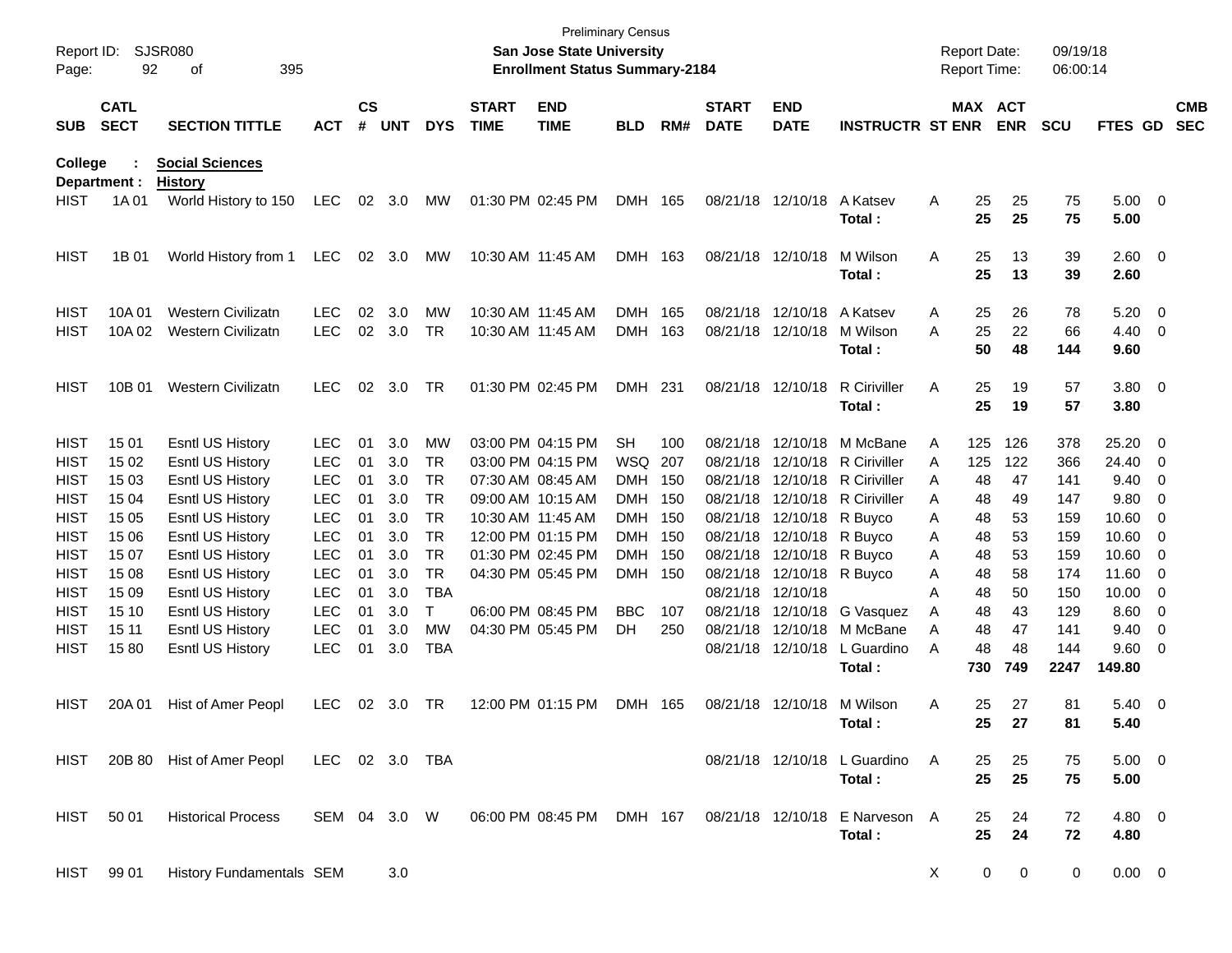| Page:                      | Report ID: SJSR080<br>93   | 395<br>of                                        |                          |                             |                  |                          |                             | San Jose State University<br><b>Enrollment Status Summary-2184</b> | <b>Preliminary Census</b> |     |                             |                                                          |                         | <b>Report Date:</b><br><b>Report Time:</b> |                                              | 09/19/18<br>06:00:14 |                                    |                           |
|----------------------------|----------------------------|--------------------------------------------------|--------------------------|-----------------------------|------------------|--------------------------|-----------------------------|--------------------------------------------------------------------|---------------------------|-----|-----------------------------|----------------------------------------------------------|-------------------------|--------------------------------------------|----------------------------------------------|----------------------|------------------------------------|---------------------------|
| <b>SUB</b>                 | <b>CATL</b><br><b>SECT</b> | <b>SECTION TITTLE</b>                            | <b>ACT</b>               | $\mathsf{cs}$<br>$\pmb{\#}$ | <b>UNT</b>       | <b>DYS</b>               | <b>START</b><br><b>TIME</b> | <b>END</b><br><b>TIME</b>                                          | <b>BLD</b>                | RM# | <b>START</b><br><b>DATE</b> | <b>END</b><br><b>DATE</b>                                | <b>INSTRUCTR ST ENR</b> |                                            | MAX ACT<br><b>ENR</b>                        | SCU                  |                                    | <b>CMB</b><br>FTES GD SEC |
| <b>HIST</b>                | 99 02                      | History Fundamentals SEM 05 3.0                  |                          |                             |                  | TBA                      |                             |                                                                    |                           |     |                             | 08/21/18 12/10/18                                        | Total:                  | 25<br>Α<br>25                              | 29<br>29                                     | 87<br>87             | 5.80 0<br>5.80                     |                           |
| HIST                       |                            | 100W 01 History Writers' Wo                      | SEM 04 3.0               |                             |                  | MW                       |                             | 12:00 PM 01:15 PM                                                  | DMH 163                   |     |                             | 08/21/18 12/10/18                                        | M Wilson<br>Total:      | 25<br>A<br>25                              | 23<br>23                                     | 69<br>69             | $4.60 \ 0$<br>4.60                 |                           |
| HIST                       | 102 01                     | Historiography                                   | <b>LEC</b>               |                             | 02 4.0           | TBA                      |                             |                                                                    |                           |     |                             | 08/21/18 12/10/18                                        | Total:                  | 25<br>Α<br>25                              | 18<br>18                                     | 72<br>72             | 4.93 2<br>4.93                     |                           |
| HIST<br>ASIA               | 109A 01<br>109A 01         | Hist China to 1800<br>Hist China to 1800         | <b>LEC</b><br><b>LEC</b> | 02<br>02                    | 4.0<br>4.0       | <b>TR</b><br><b>TR</b>   |                             | 12:00 PM 01:15 PM<br>12:00 PM 01:15 PM                             | DMH 167<br>DMH 167        |     | 08/21/18                    | 12/10/18 X Hou<br>08/21/18 12/10/18 X Hou                | Total:                  | 25<br>A<br>A<br>$\mathbf 0$<br>25          | 24<br>$\overline{2}$<br>26                   | 96<br>8<br>104       | 6.53<br>0.53<br>7.07               | 2 C<br>$0\,$ C            |
| <b>HIST</b><br>ASIA        | 110B 01                    | 110B 01 Hist Japan Fr 1750<br>Hist Japan Fr 1750 | <b>LEC</b><br><b>LEC</b> | 02                          | 4.0<br>02 4.0    | <b>TR</b><br><b>TR</b>   |                             | 10:30 AM 11:45 AM<br>10:30 AM 11:45 AM                             | DMH 167<br>DMH 167        |     | 08/21/18                    | 12/10/18 X Hou<br>08/21/18 12/10/18 X Hou                | Total:                  | 25<br>A<br>A<br>$\mathbf 0$<br>25          | 22<br>$\overline{2}$<br>24                   | 88<br>8<br>96        | 5.87<br>0.53<br>6.40               | 0 C<br>$0\,$ C            |
|                            | HIST 11201                 | <b>Ancient West</b>                              | LEC.                     |                             | 02 4.0           | TBA                      |                             |                                                                    |                           |     |                             | 08/21/18 12/10/18                                        | Total:                  | 25<br>A<br>25                              | 21<br>21                                     | 84<br>84             | $5.60 \quad 0$<br>5.60             |                           |
| <b>HIST</b>                |                            | 121B 01 Med. Worlds 11-15c                       | LEC                      |                             | 02 4.0 M         |                          |                             | 03:00 PM 05:45 PM                                                  |                           |     | DMH 226A 08/21/18 12/10/18  |                                                          | K Olson<br>Total:       | 25<br>A<br>25                              | 24<br>24                                     | 96<br>96             | 6.53 2<br>6.53                     |                           |
| HIST                       | 124 01                     | Early Modern Europe LEC                          |                          |                             | 02 4.0           | МW                       |                             | 12:00 PM 01:15 PM                                                  |                           |     | DMH 226A 08/21/18 12/10/18  |                                                          | K Olson<br>Total:       | 25<br>A<br>25                              | 27<br>27                                     | 108<br>108           | $7.20 \t 0$<br>7.20                |                           |
| <b>HIST</b><br><b>HIST</b> | 132 01<br>132 02           | Adv Top World Hist<br>Adv Top World Hist         | <b>LEC</b><br><b>LEC</b> | 02                          | 4.0<br>02 4.0    | <b>TBA</b><br><b>TBA</b> |                             |                                                                    |                           |     |                             | 08/21/18 12/10/18<br>08/21/18 12/10/18                   | Total :                 | 25<br>A<br>25<br>A<br>50                   | 25<br>17<br>42                               | 100<br>68<br>168     | $6.67$ 0<br>4.60 1<br>11.27        |                           |
|                            |                            | HIST 143 01 Europe, 1750-1900                    |                          |                             |                  |                          |                             | LEC 02 4.0 TR  01:30 PM  02:45 PM  DMH  165  08/21/18  12/10/18    |                           |     |                             |                                                          | M Pickering A<br>Total: | 25<br>25                                   | $18$<br>18                                   | 72<br>72             | 4.80 0<br>4.80                     |                           |
|                            | HIST 146 01<br>HIST 146 02 | Adv Topic Euro Hist<br>Adv Topic Euro Hist       | <b>LEC</b><br><b>LEC</b> |                             | 4.0<br>4.0       |                          |                             |                                                                    |                           |     |                             |                                                          | Total:                  | X<br>$\mathsf{x}$<br>$\bf{0}$              | 0<br>0<br>$\pmb{0}$<br>$\pmb{0}$<br>$\bf{0}$ | 0<br>0<br>0          | $0.00 \t 0$<br>$0.00 \t 0$<br>0.00 |                           |
| <b>HIST</b>                | HIST 155 01<br>155 02      | 20th Century World<br>20th Century World         | <b>LEC</b><br><b>LEC</b> |                             | 02 3.0<br>02 3.0 | МW<br>MW                 |                             | 09:00 AM 10:15 AM<br>03:00 PM 04:15 PM                             | DMH 165<br>DMH 165        |     |                             | 08/21/18 12/10/18 A Katsev<br>08/21/18 12/10/18 A Katsev |                         | 25<br>A<br>25<br>Α                         | 27<br>24                                     | 81<br>72             | 5.40 0<br>4.85 1                   |                           |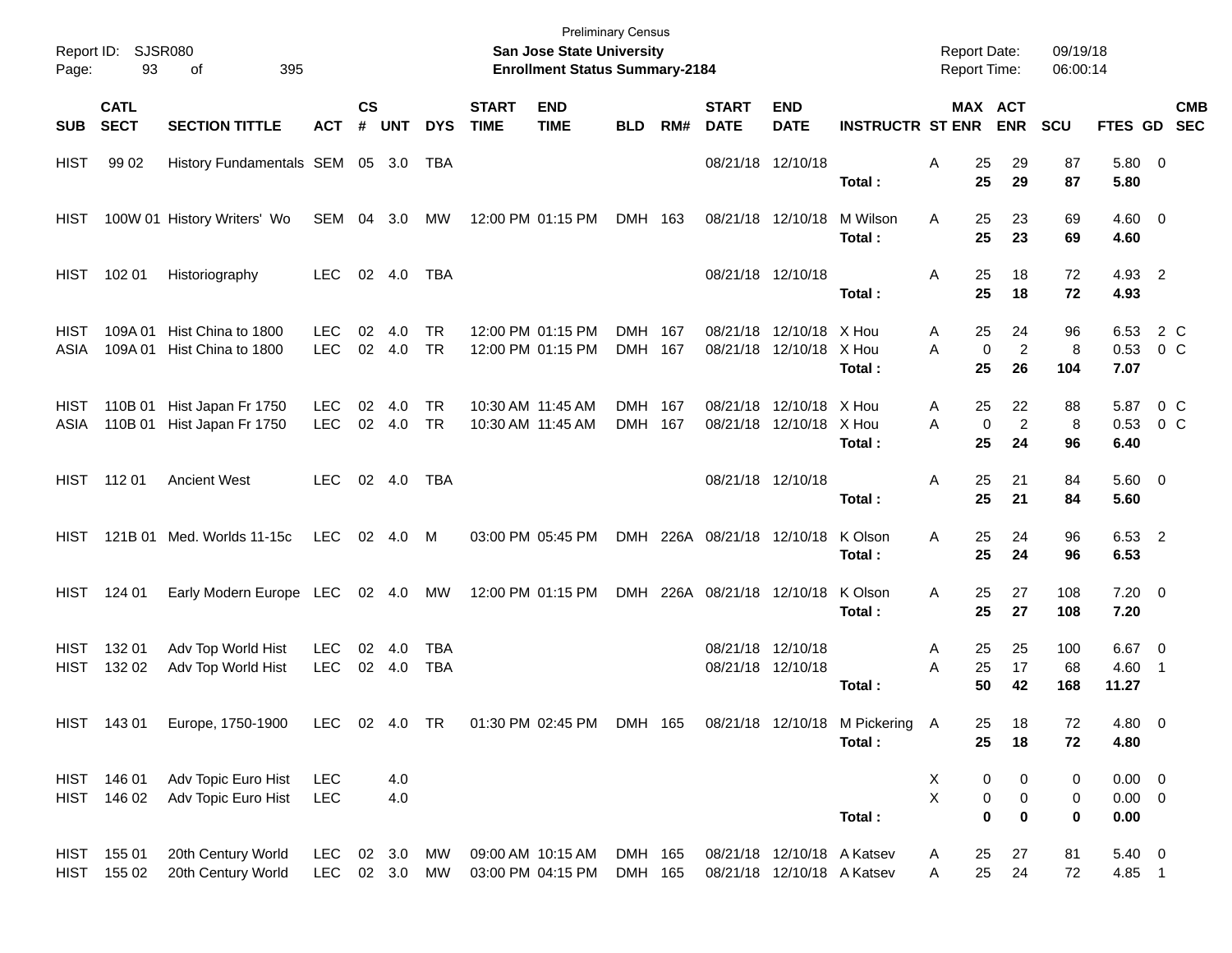| Report ID:<br>Page:                 | <b>SJSR080</b><br>94       | 395<br>οf                                                                                                       |                                                      |                    |                          |                                       |                             | <b>Preliminary Census</b><br>San Jose State University<br><b>Enrollment Status Summary-2184</b> |                    |     |                             |                                                                                 |                                           | <b>Report Date:</b><br>Report Time:                     |                           | 09/19/18<br>06:00:14       |                                                           |                          |                          |
|-------------------------------------|----------------------------|-----------------------------------------------------------------------------------------------------------------|------------------------------------------------------|--------------------|--------------------------|---------------------------------------|-----------------------------|-------------------------------------------------------------------------------------------------|--------------------|-----|-----------------------------|---------------------------------------------------------------------------------|-------------------------------------------|---------------------------------------------------------|---------------------------|----------------------------|-----------------------------------------------------------|--------------------------|--------------------------|
| <b>SUB</b>                          | <b>CATL</b><br><b>SECT</b> | <b>SECTION TITTLE</b>                                                                                           | <b>ACT</b>                                           | $\mathsf{cs}$<br># | <b>UNT</b>               | <b>DYS</b>                            | <b>START</b><br><b>TIME</b> | <b>END</b><br><b>TIME</b>                                                                       | <b>BLD</b>         | RM# | <b>START</b><br><b>DATE</b> | <b>END</b><br><b>DATE</b>                                                       | <b>INSTRUCTR ST ENR</b>                   | MAX ACT                                                 | <b>ENR</b>                | <b>SCU</b>                 | <b>FTES GD</b>                                            |                          | <b>CMB</b><br><b>SEC</b> |
|                                     |                            |                                                                                                                 |                                                      |                    |                          |                                       |                             |                                                                                                 |                    |     |                             |                                                                                 | Total:                                    | 50                                                      | 51                        | 153                        | 10.25                                                     |                          |                          |
| HIST                                | 16701                      | Topics Lat Am Hist                                                                                              | <b>LEC</b>                                           | 02                 | 4.0                      | MW                                    |                             | 10:30 AM 11:45 AM                                                                               | DMH 167            |     |                             | 08/21/18 12/10/18                                                               | A Garcia<br>Total:                        | Α<br>25<br>25                                           | 20<br>20                  | 80<br>80                   | 5.33 0<br>5.33                                            |                          |                          |
| HIST<br>HIST                        | 170 01<br>17080            | <b>Topics Amer Hist</b><br><b>Topics Amer Hist</b>                                                              | <b>LEC</b><br><b>LEC</b>                             | 02<br>02           | 3.0<br>3.0               | MW<br><b>TBA</b>                      |                             | 12:00 PM 01:15 PM                                                                               | DMH 166            |     |                             | 08/21/18 12/10/18<br>08/21/18 12/10/18                                          | M McBane<br>R Chopra<br>Total:            | 28<br>Α<br>A<br>28<br>56                                | 25<br>27<br>52            | 75<br>81<br>156            | $5.00 \t 0$<br>$5.40 \ 0$<br>10.40                        |                          |                          |
| <b>HIST</b><br>HIST<br>HIST<br>HIST | 170S 01                    | <b>Topics Am History</b><br>170S 02 Topics Am History<br>170S 80 Topics Am History<br>170S 81 Topics Am History | <b>LEC</b><br><b>LEC</b><br><b>LEC</b><br><b>LEC</b> | 03<br>03<br>03     | 3.0<br>3.0<br>3.0<br>3.0 | <b>TR</b><br><b>TBA</b><br><b>TBA</b> |                             | 01:30 PM 02:45 PM                                                                               | DMH 163            |     |                             | 08/21/18 12/10/18<br>08/21/18 12/10/18 K Chilton<br>08/21/18 12/10/18 K Chilton | P Hill<br>Total:                          | $\mathbf 0$<br>х<br>A<br>28<br>28<br>A<br>28<br>А<br>84 | 0<br>29<br>28<br>27<br>84 | 0<br>87<br>84<br>81<br>252 | $0.00 \quad 0$<br>5.80 0<br>5.60 0<br>$5.40 \ 0$<br>16.80 |                          |                          |
| HIST                                | 174 80                     | Col & Rev America                                                                                               | <b>LEC</b>                                           |                    | $02 \quad 4.0$           | TBA                                   |                             |                                                                                                 |                    |     |                             | 08/21/18 12/10/18                                                               | R Chopra<br>Total:                        | Α<br>25<br>25                                           | 17<br>17                  | 68<br>68                   | 4.67 2<br>4.67                                            |                          |                          |
| HIST                                | 175 01                     | Invent America 1800- LEC                                                                                        |                                                      |                    | $02 \quad 4.0$           | TBA                                   |                             |                                                                                                 |                    |     | 08/21/18 12/10/18           |                                                                                 | Total:                                    | Α<br>25<br>25                                           | 11<br>11                  | 44<br>44                   | $2.93$ 0<br>2.93                                          |                          |                          |
| <b>HIST</b><br>HIST                 | 181 01<br>181 02           | Adv Topics Am Hist<br>Adv Topics Am Hist                                                                        | <b>LEC</b><br><b>LEC</b>                             | 02                 | 4.0<br>02 4.0            | MW<br><b>TR</b>                       |                             | 01:30 PM 02:45 PM<br>12:00 PM 01:15 PM                                                          | DMH 167<br>DMH 163 |     |                             | 08/21/18 12/10/18 A Garcia<br>08/21/18 12/10/18                                 | P Hill<br>Total:                          | 25<br>Α<br>A<br>25<br>50                                | 22<br>20<br>42            | 88<br>80<br>168            | 5.87<br>5.47 2<br>11.33                                   | $\overline{\phantom{0}}$ |                          |
| HIST                                | 18801                      | Hist Women in U.S.                                                                                              | <b>LEC</b>                                           |                    | $02 \quad 3.0$           | TBA                                   |                             |                                                                                                 |                    |     | 08/21/18 12/10/18           |                                                                                 | Total:                                    | Α<br>25<br>25                                           | 14<br>14                  | 42<br>42                   | $2.80 \t 0$<br>2.80                                       |                          |                          |
| HIST                                | 189A 01                    | Ca Hist to 1900                                                                                                 | <b>LEC</b>                                           | 02                 | -4.0                     | TBA                                   |                             |                                                                                                 |                    |     | 08/21/18 12/10/18           |                                                                                 | Total:                                    | 25<br>Α<br>25                                           | 26<br>26                  | 104<br>104                 | $7.00$ 1<br>7.00                                          |                          |                          |
|                                     |                            | HIST 210A 01 Colloq Colon Am                                                                                    | SEM 05 4.0 T                                         |                    |                          |                                       |                             | 06:00 PM 08:45 PM DMH 165 08/21/18 12/10/18 R Chopra                                            |                    |     |                             |                                                                                 | Total:                                    | 15<br>Α<br>15                                           | 10<br>10                  | 40<br>40                   | 3.33 10<br>3.33                                           |                          |                          |
|                                     | HIST 220 01                | Colloq World Hist                                                                                               | SEM 05 4.0 M                                         |                    |                          |                                       |                             | 06:00 PM 08:45 PM                                                                               | DMH 163            |     | 08/21/18 12/10/18           |                                                                                 | J Roth<br>Total:                          | Α<br>15<br>15                                           | 9<br>9                    | 36<br>36                   | $3.00$ 9<br>3.00                                          |                          |                          |
|                                     | HIST 240 01                | Sem Pre 20C Europe SEM 05 4.0 R                                                                                 |                                                      |                    |                          |                                       |                             | 06:00 PM 08:45 PM DMH 167                                                                       |                    |     |                             |                                                                                 | 08/21/18 12/10/18 M Pickering A<br>Total: | 15<br>15                                                | 11<br>11                  | 44<br>44                   | 3.67 11<br>3.67                                           |                          |                          |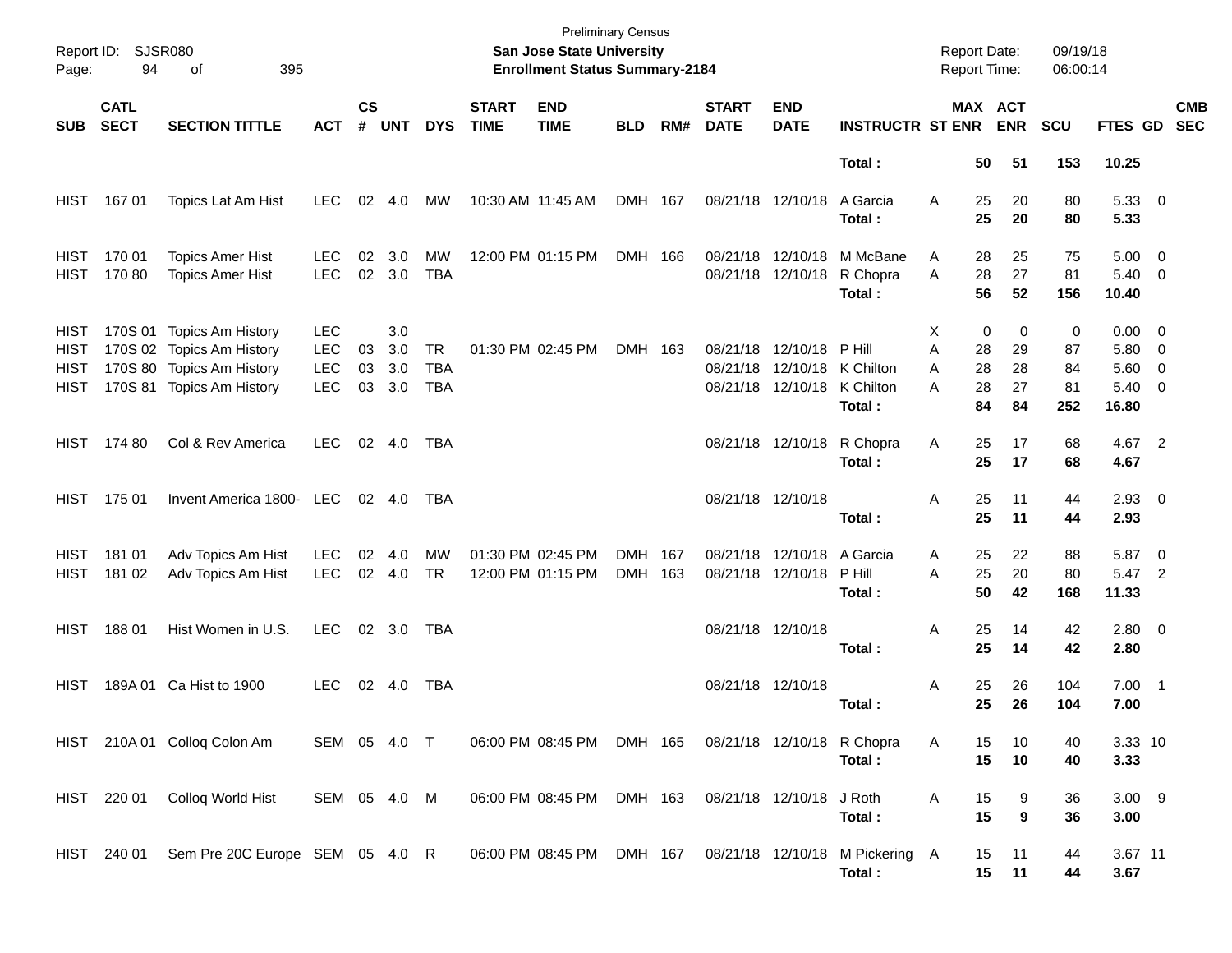| Report ID:<br>Page:                       | 95                         | <b>SJSR080</b><br>395<br>0f                                       |                                        |                    |                   |                               |                             | <b>Preliminary Census</b><br><b>San Jose State University</b><br><b>Enrollment Status Summary-2184</b> |            |     |                                  |                                                  |                                                       | <b>Report Date:</b> | <b>Report Time:</b>      |                          | 09/19/18<br>06:00:14          |                                     |     |                          |
|-------------------------------------------|----------------------------|-------------------------------------------------------------------|----------------------------------------|--------------------|-------------------|-------------------------------|-----------------------------|--------------------------------------------------------------------------------------------------------|------------|-----|----------------------------------|--------------------------------------------------|-------------------------------------------------------|---------------------|--------------------------|--------------------------|-------------------------------|-------------------------------------|-----|--------------------------|
| <b>SUB</b>                                | <b>CATL</b><br><b>SECT</b> | <b>SECTION TITTLE</b>                                             | <b>ACT</b>                             | $\mathsf{cs}$<br># | <b>UNT</b>        | <b>DYS</b>                    | <b>START</b><br><b>TIME</b> | <b>END</b><br><b>TIME</b>                                                                              | <b>BLD</b> | RM# | <b>START</b><br><b>DATE</b>      | <b>END</b><br><b>DATE</b>                        | <b>INSTRUCTR ST ENR</b>                               | MAX                 | <b>ACT</b><br><b>ENR</b> |                          | <b>SCU</b>                    | FTES GD                             |     | <b>CMB</b><br><b>SEC</b> |
| <b>HIST</b>                               | 274 01                     | US Soc/Cul Seminar                                                | SEM                                    | 05                 | 4.0               | W                             |                             | 06:00 PM 08:45 PM                                                                                      | <b>DMH</b> | 165 | 08/21/18                         | 12/10/18                                         | L Hilde<br>Total:                                     | A                   | 15<br>15                 | 13<br>13                 | 52<br>52                      | 4.33 13<br>4.33                     |     |                          |
| <b>HIST</b><br><b>HIST</b><br><b>HIST</b> | 298 01<br>298 02<br>298 03 | <b>Spec Studies</b><br><b>Spec Studies</b><br><b>Spec Studies</b> | <b>SUP</b><br><b>SUP</b><br><b>SUP</b> | 25<br>25<br>25     | 2.0<br>1.0<br>2.0 | M<br><b>TBA</b><br><b>TBA</b> |                             | 06:00 PM 08:45 PM                                                                                      |            |     | 08/21/18<br>08/21/18<br>08/21/18 | 12/10/18<br>12/10/18<br>12/10/18                 | L Hilde<br>L Hilde<br>K Olson<br>Total:               | A<br>A<br>A         | 15<br>17                 | 11<br>-1<br>13           | 22<br>$\mathbf{1}$<br>0<br>23 | 1.83 11<br>0.08<br>0.17<br>2.08     | - 1 |                          |
|                                           | Department :               | <b>History</b>                                                    |                                        |                    |                   |                               |                             |                                                                                                        |            |     |                                  | <b>Lower Division:</b><br><b>Upper Division:</b> | <b>Department Total:</b><br><b>Graduate Division:</b> | 1647                | 955<br>615<br>77         | 1555<br>959<br>540<br>56 | 5008<br>2877<br>1936<br>195   | 338.13<br>191.80<br>129.92<br>16.42 |     |                          |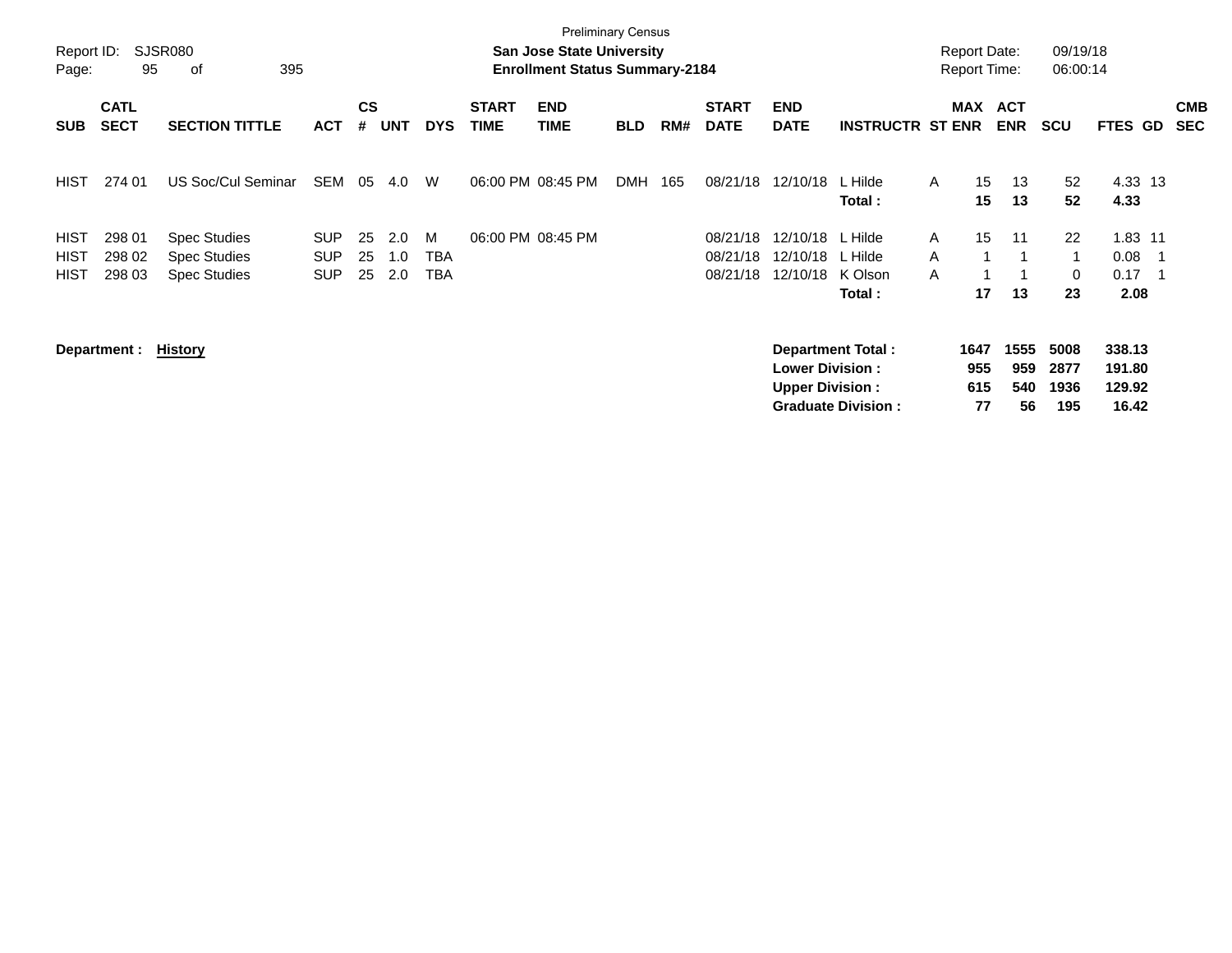| Report ID:<br>Page:                    | 96                         | SJSR080<br>395<br>οf                                                          |            |                    |            |            |                             | <b>Preliminary Census</b><br><b>San Jose State University</b><br><b>Enrollment Status Summary-2184</b> |            |     |                             |                                                  |                                                       |   | <b>Report Date:</b><br><b>Report Time:</b> |                             | 09/19/18<br>06:00:14  |                                |                          |                          |
|----------------------------------------|----------------------------|-------------------------------------------------------------------------------|------------|--------------------|------------|------------|-----------------------------|--------------------------------------------------------------------------------------------------------|------------|-----|-----------------------------|--------------------------------------------------|-------------------------------------------------------|---|--------------------------------------------|-----------------------------|-----------------------|--------------------------------|--------------------------|--------------------------|
| <b>SUB</b>                             | <b>CATL</b><br><b>SECT</b> | <b>SECTION TITTLE</b>                                                         | <b>ACT</b> | $\mathsf{cs}$<br># | <b>UNT</b> | <b>DYS</b> | <b>START</b><br><b>TIME</b> | <b>END</b><br><b>TIME</b>                                                                              | <b>BLD</b> | RM# | <b>START</b><br><b>DATE</b> | <b>END</b><br><b>DATE</b>                        | <b>INSTRUCTR ST ENR</b>                               |   | <b>MAX</b>                                 | <b>ACT</b><br><b>ENR</b>    | <b>SCU</b>            | FTES GD                        |                          | <b>CMB</b><br><b>SEC</b> |
| College<br>Department :<br><b>GLST</b> | 1A 01                      | <b>Social Sciences</b><br><b>Int'l Global Studies</b><br>Intro to Global Stud | LEC.       | 03                 | 3.0        | <b>TR</b>  |                             | 10:30 AM 11:45 AM                                                                                      | <b>ENG</b> | 401 | 08/21/18                    | 12/10/18                                         | C Cox<br>Total:                                       | A | 40<br>40                                   | 32<br>32                    | 96<br>96              | $6.40\quad 0$<br>6.40          |                          |                          |
| <b>GLST</b>                            | 143 01                     | Gender, Power, Intnl                                                          | LEC        | 02                 | 3.0        | <b>TR</b>  |                             | 04:30 PM 05:45 PM                                                                                      | CL         | 303 | 08/21/18                    | 12/10/18                                         | T Bakhru<br>Total:                                    | A | 35<br>35                                   | 40<br>40                    | 120<br>120            | 8.00<br>8.00                   | $\overline{\phantom{0}}$ |                          |
| <b>GLST</b>                            | 16701                      | <b>Changing Ecologies</b>                                                     | LEC        | 04                 | 3.0        | <b>TR</b>  |                             | 12:00 PM 01:15 PM                                                                                      | <b>DMH</b> | 160 | 08/21/18                    | 12/10/18                                         | M Davis<br>Total:                                     | A | 35<br>35                                   | 34<br>34                    | 102<br>102            | $6.80\quad 0$<br>6.80          |                          |                          |
|                                        | Department :               | <b>Int'l Global Studies</b>                                                   |            |                    |            |            |                             |                                                                                                        |            |     |                             | <b>Lower Division:</b><br><b>Upper Division:</b> | <b>Department Total:</b><br><b>Graduate Division:</b> |   | 110<br>40<br>70<br>0                       | 106<br>32<br>74<br>$\bf{0}$ | 318<br>96<br>222<br>0 | 21.20<br>6.40<br>14.80<br>0.00 |                          |                          |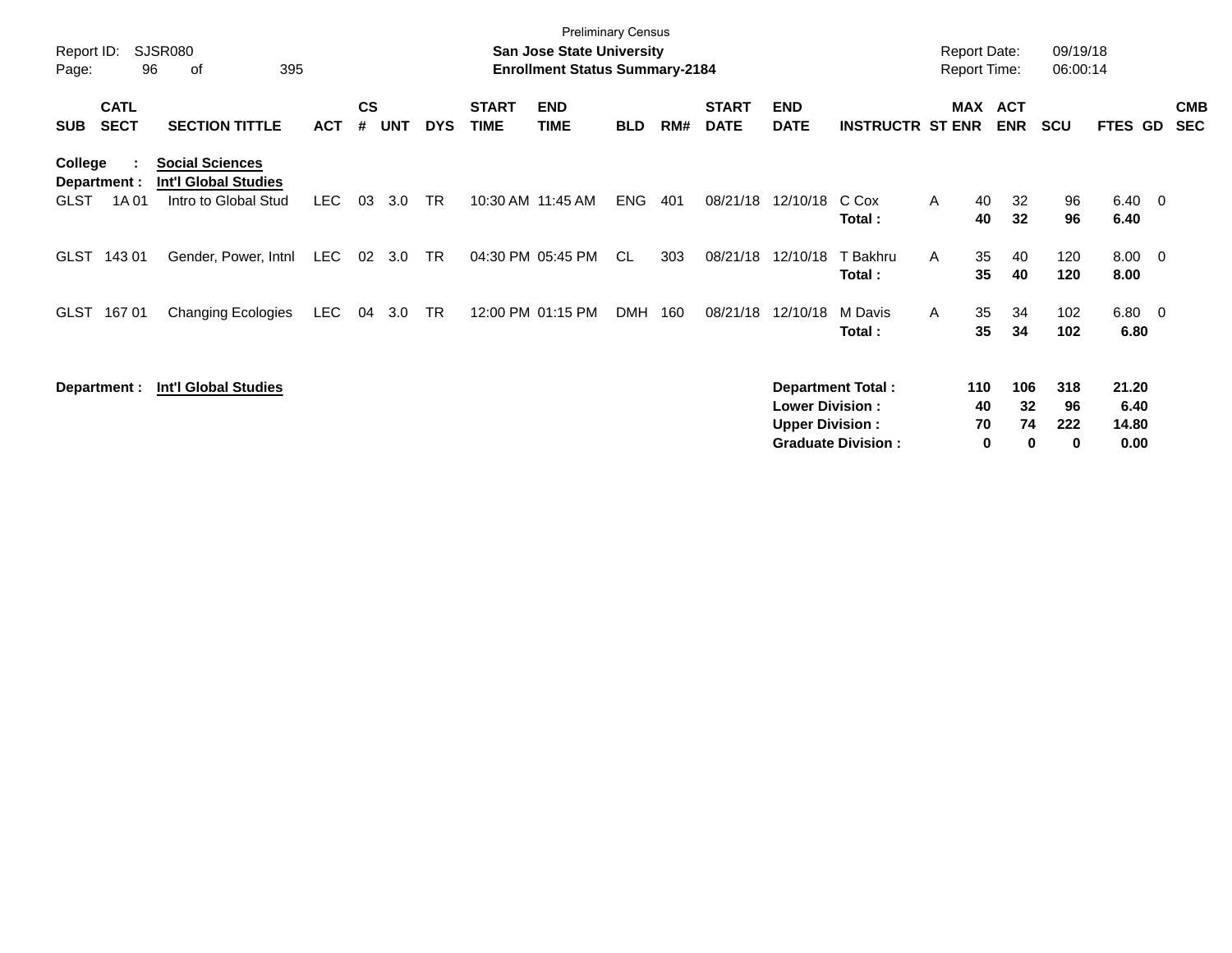|              |             |                                    |            |               |            |            |              | <b>Preliminary Census</b>             |                |     |              |                           |                                  |   |                     |            |            |                |                          |            |
|--------------|-------------|------------------------------------|------------|---------------|------------|------------|--------------|---------------------------------------|----------------|-----|--------------|---------------------------|----------------------------------|---|---------------------|------------|------------|----------------|--------------------------|------------|
| Report ID:   |             | SJSR080                            |            |               |            |            |              | <b>San Jose State University</b>      |                |     |              |                           |                                  |   | <b>Report Date:</b> |            | 09/19/18   |                |                          |            |
| Page:        | 97          | 395<br>οf                          |            |               |            |            |              | <b>Enrollment Status Summary-2184</b> |                |     |              |                           |                                  |   | <b>Report Time:</b> |            | 06:00:14   |                |                          |            |
|              |             |                                    |            |               |            |            |              |                                       |                |     |              |                           |                                  |   |                     |            |            |                |                          |            |
|              | <b>CATL</b> |                                    |            | $\mathsf{cs}$ |            |            | <b>START</b> | <b>END</b>                            |                |     | <b>START</b> | <b>END</b>                |                                  |   | MAX ACT             |            |            |                |                          | <b>CMB</b> |
| <b>SUB</b>   | <b>SECT</b> | <b>SECTION TITTLE</b>              | <b>ACT</b> | #             | <b>UNT</b> | <b>DYS</b> | <b>TIME</b>  | <b>TIME</b>                           | BLD            | RM# | <b>DATE</b>  | <b>DATE</b>               | <b>INSTRUCTR ST ENR</b>          |   |                     | <b>ENR</b> | <b>SCU</b> | <b>FTES GD</b> |                          | <b>SEC</b> |
| College      |             | <b>Social Sciences</b>             |            |               |            |            |              |                                       |                |     |              |                           |                                  |   |                     |            |            |                |                          |            |
| Department : |             | <b>Chicana and Chicano Studies</b> |            |               |            |            |              |                                       |                |     |              |                           |                                  |   |                     |            |            |                |                          |            |
| MAS          | 10A 01      | Mex Am US Hist/Gov                 | <b>LEC</b> | 02            | 3.0        | <b>MW</b>  |              | 07:30 AM 08:45 AM                     | CL             | 226 | 08/21/18     | 12/10/18                  | J Covarrubia A                   |   | 36                  | 35         | 105        | 7.00           | 0                        |            |
| <b>MAS</b>   | 10A 02      | Mex Am US Hist/Gov                 | <b>LEC</b> | 02            | 3.0        | <b>MW</b>  |              | 07:30 AM 08:45 AM                     | CL             | 226 | 08/21/18     | 12/10/18                  | J Gamboa                         | A | 36                  | 33         | 99         | 6.60           | 0                        |            |
| <b>MAS</b>   | 10A03       | Mex Am US Hist/Gov                 | <b>LEC</b> | 02            | 3.0        | МW         |              | 09:00 AM 10:15 AM                     | CL             | 226 | 08/21/18     | 12/10/18                  | J Covarrubia A                   |   | 36                  | 39         | 117        | 7.80           | 0                        |            |
| <b>MAS</b>   | 10A 04      | Mex Am US Hist/Gov                 | <b>LEC</b> | 02            | 3.0        | МW         |              | 09:00 AM 10:15 AM                     | CL             | 226 | 08/21/18     | 12/10/18                  | J Gamboa                         | A | 36                  | 36         | 108        | 7.20           | 0                        |            |
| <b>MAS</b>   | 10A 05      | Mex Am US Hist/Gov                 | <b>LEC</b> | 02            | 3.0        | МW         |              | 10:30 AM 11:45 AM                     | CL             | 226 | 08/21/18     | 12/10/18                  | J Covarrubia A                   |   | 36                  | 37         | 111        | 7.40           | 0                        |            |
| <b>MAS</b>   | 10A 06      | Mex Am US Hist/Gov                 | <b>LEC</b> | 02            | 3.0        | МW         |              | 10:30 AM 11:45 AM                     | <b>CL</b>      | 226 | 08/21/18     | 12/10/18                  | A Rodriguez A                    |   | 36                  | 36         | 108        | 7.20           | 0                        |            |
| <b>MAS</b>   | 10A 07      | Mex Am US Hist/Gov                 | <b>LEC</b> | 02            | 3.0        | МW         |              | 12:00 PM 01:15 PM                     | <b>ENG</b>     | 303 | 08/21/18     | 12/10/18                  | S Azcona                         | A | 40                  | 40         | 120        | 8.00           | 0                        |            |
| <b>MAS</b>   | 10A 08      | Mex Am US Hist/Gov                 | <b>LEC</b> | 02            | 3.0        | МW         |              | 01:30 PM 02:45 PM                     | <b>CL</b>      | 224 | 08/21/18     | 12/10/18                  | S Azcona                         | A | 40                  | 41         | 123        | 8.20           | 0                        |            |
| <b>MAS</b>   | 10A 09      | Mex Am US Hist/Gov                 | <b>LEC</b> | 02            | 3.0        | <b>TR</b>  |              | 09:00 AM 10:15 AM                     | <b>DMH</b>     | 227 | 08/21/18     | 12/10/18                  | G Mora-Torre A                   |   | 36                  | 36         | 108        | 7.20           | 0                        |            |
| <b>MAS</b>   | 10A 10      | Mex Am US Hist/Gov                 | <b>LEC</b> | 02            | 3.0        | <b>TR</b>  |              | 09:00 AM 10:15 AM                     | <b>DMH</b>     | 227 | 08/21/18     | 12/10/18                  | G Mora-Torre A                   |   | 36                  | 33         | 99         | 6.60           | 0                        |            |
| <b>MAS</b>   | 10A 11      | Mex Am US Hist/Gov                 | <b>LEC</b> | 02            | 3.0        | <b>TR</b>  |              | 10:30 AM 11:45 AM                     | <b>DMH</b>     | 227 | 08/21/18     | 12/10/18                  | M Ortiz Fran A                   |   | 36                  | 35         | 105        | 7.00           | 0                        |            |
| <b>MAS</b>   | 10A 12      | Mex Am US Hist/Gov                 | <b>LEC</b> | 02            | 3.0        | <b>TR</b>  |              | 10:30 AM 11:45 AM                     | <b>DMH</b>     | 227 | 08/21/18     | 12/10/18                  | G Mora-Torre A                   |   | 40                  | 40         | 120        | 8.00           | 0                        |            |
| <b>MAS</b>   | 10A 13      | Mex Am US Hist/Gov                 | <b>LEC</b> | 02            | 3.0        | <b>TR</b>  |              | 12:00 PM 01:15 PM                     | <b>DMH</b>     | 234 | 08/21/18     | 12/10/18                  | F Ponce                          | A | 36                  | 50         | 150        | 10.00          | 0                        |            |
| <b>MAS</b>   | 10A 14      | Mex Am US Hist/Gov                 | <b>LEC</b> | 02            | 3.0        | <b>TR</b>  |              | 01:30 PM 02:45 PM                     | <b>DMH</b>     | 355 | 08/21/18     | 12/10/18                  | F Ponce                          | A | 40                  | 44         | 132        | 8.80           | 0                        |            |
| <b>MAS</b>   | 10A 15      | Mex Am US Hist/Gov                 | <b>LEC</b> | 02            | 3.0        | <b>TR</b>  |              | 07:30 AM 08:45 AM                     | <b>CL</b>      | 234 | 08/21/18     | 12/10/18                  | J Mercado                        | A | 40                  | 36         | 108        | 7.20           | 0                        |            |
|              |             |                                    |            |               |            |            |              |                                       |                |     |              |                           | Total:                           |   | 560                 | 571        | 1713       | 114.20         |                          |            |
| MAS          | 25 01       | <b>Changing Majority</b>           | <b>LEC</b> | 02            | 3.0        | <b>TR</b>  |              | 09:00 AM 10:15 AM                     | <b>CL</b>      | 243 | 08/21/18     | 12/10/18                  | M Tran                           | Α | 25                  | 9          | 27         | 1.80           | 0 <sup>C</sup>           |            |
| AAS          | 25 01       | <b>Changing Majority</b>           | <b>LEC</b> | 02            | 3.0        | <b>TR</b>  |              | 09:00 AM 10:15 AM                     | <b>CL</b>      | 243 | 08/21/18     | 12/10/18                  | M Tran                           | A | 0                   | 12         | 36         | 2.40           | 0 <sup>C</sup>           |            |
| AFAM         | 25 01       | <b>Changing Majority</b>           | <b>LEC</b> | 02            | 3.0        | <b>TR</b>  |              | 09:00 AM 10:15 AM                     | <b>CL</b>      | 243 |              | 08/21/18 12/10/18         | M Tran                           | A | 0                   | 5          | 15         | 1.00           | 0 <sup>C</sup>           |            |
|              |             |                                    |            |               |            |            |              |                                       |                |     |              |                           | Total:                           |   | 25                  | 26         | 78         | 5.20           |                          |            |
|              |             |                                    |            |               |            |            |              |                                       |                |     |              |                           |                                  |   |                     |            |            |                |                          |            |
| MAS          | 30 01       | Race and Ethnicity                 | <b>SEM</b> | 05            | 3.0        | MW         |              | 10:30 AM 11:45 AM                     | MН             | 235 | 08/21/18     | 12/10/18                  | J Gomez                          | A | 30                  | 29         | 87         | 5.80           | - 0                      |            |
| MAS          | 30 02       | Race and Ethnicity                 | <b>SEM</b> | 05            | 3.0        | <b>MW</b>  |              | 12:00 PM 01:15 PM                     | <b>SH</b>      | 239 | 08/21/18     | 12/10/18                  | J Gomez                          | A | 30                  | 28         | 84         | 5.60           | 0                        |            |
| MAS          | 30 03       | Race and Ethnicity                 | <b>SEM</b> | 05            | 3.0        | <b>TR</b>  |              | 10:30 AM 11:45 AM                     | <b>CL</b>      | 238 | 08/21/18     | 12/10/18                  | J Curry-Rodr                     | A | 30                  | 30         | 90         | 6.00           | 0                        |            |
| <b>MAS</b>   | 30 04       | Race and Ethnicity                 | <b>SEM</b> | 05            | 3.0        | <b>TR</b>  |              | 01:30 PM 02:45 PM                     | <b>CL</b>      | 111 |              | 08/21/18 12/10/18         | R Alvarez                        | A | 30                  | 31         | 93         | 6.20           | 0                        |            |
|              |             |                                    |            |               |            |            |              |                                       |                |     |              |                           | Total:                           |   | 120                 | 118        | 354        | 23.60          |                          |            |
|              |             |                                    |            |               |            |            |              |                                       |                |     |              |                           |                                  |   |                     |            |            |                |                          |            |
| MAS          | 74 01       | <b>Public Address</b>              | SEM        |               | 04 3.0     | MW         |              | 09:00 AM 10:15 AM                     | <b>HGH 124</b> |     |              |                           | 08/21/18 12/10/18 V Duarte-Vas A |   | 25                  | 23         | 69         | $4.60$ 0       |                          |            |
| MAS          | 74 02       | <b>Public Address</b>              | SEM        | 04            | 3.0        | МW         |              | 09:00 AM 10:15 AM                     | DMH 234        |     |              | 08/21/18 12/10/18 A Casas |                                  | A | 25                  | 23         | 69         | 4.60           | - 0                      |            |
| MAS          | 74 03       | <b>Public Address</b>              | SEM        | 04            | 3.0        | МW         |              | 10:30 AM 11:45 AM                     | CCB 100        |     |              |                           | 08/21/18 12/10/18 V Duarte-Vas A |   | 25                  | 24         | 72         | 4.80           | $\overline{\phantom{0}}$ |            |
| MAS          | 74 04       | <b>Public Address</b>              | SEM        | 04            | 3.0        | МW         |              | 10:30 AM 11:45 AM                     | DMH 234        |     |              | 08/21/18 12/10/18 A Casas |                                  | A | 25                  | 24         | 72         | 4.80           | $\overline{\phantom{0}}$ |            |
| MAS          | 74 05       | <b>Public Address</b>              | SEM        | 04            | 3.0        | MW         |              | 12:00 PM 01:15 PM                     | MH.            | 424 |              | 08/21/18 12/10/18 A Casas |                                  | A | 25                  | 25         | 75         | 5.00           | $\overline{\phantom{0}}$ |            |
| MAS          | 74 06       | <b>Public Address</b>              | SEM        | 04            | 3.0        | MW         |              | 01:30 PM 02:45 PM                     | CCB 100        |     |              | 08/21/18 12/10/18 A Casas |                                  | A | 25                  | 25         | 75         | 5.00           | $\overline{\phantom{0}}$ |            |
| MAS          | 74 07       | <b>Public Address</b>              | SEM        | 04            | 3.0        | TR         |              | 09:00 AM 10:15 AM                     | MH             | 234 |              | 08/21/18 12/10/18 F Ponce |                                  | A | 25                  | 25         | 75         | 5.00           | $\overline{\phantom{0}}$ |            |
| MAS          | 74 08       | <b>Public Address</b>              | SEM 04     |               | 3.0        | TR         |              | 10:30 AM 11:45 AM                     | CCB 100        |     |              | 08/21/18 12/10/18 F Ponce |                                  | A | 25                  | 24         | 72         | 4.80 0         |                          |            |
|              |             |                                    |            |               |            |            |              |                                       |                |     |              |                           | Total:                           |   | 200                 | 193        | 579        | 38.60          |                          |            |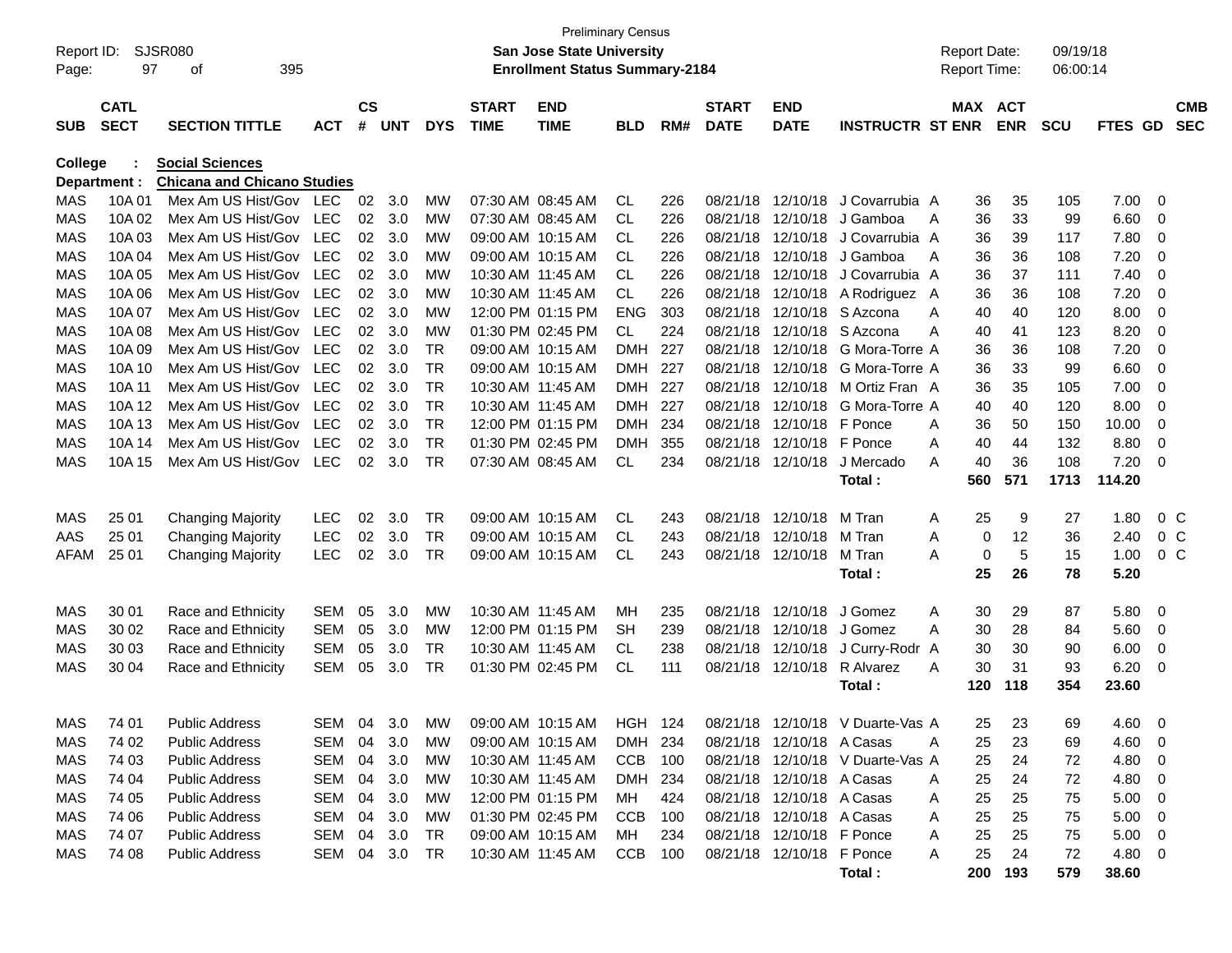| Report ID:<br>Page: | 98                         | SJSR080<br>395<br>οf                                                 |                                        |                    |                   |                          |                             | <b>Preliminary Census</b><br>San Jose State University<br><b>Enrollment Status Summary-2184</b> |                          |            |                                  |                               |                                                          | <b>Report Date:</b><br><b>Report Time:</b> |                         | 09/19/18<br>06:00:14 |                                     |                                                      |                          |
|---------------------|----------------------------|----------------------------------------------------------------------|----------------------------------------|--------------------|-------------------|--------------------------|-----------------------------|-------------------------------------------------------------------------------------------------|--------------------------|------------|----------------------------------|-------------------------------|----------------------------------------------------------|--------------------------------------------|-------------------------|----------------------|-------------------------------------|------------------------------------------------------|--------------------------|
| <b>SUB</b>          | <b>CATL</b><br><b>SECT</b> | <b>SECTION TITTLE</b>                                                | <b>ACT</b>                             | $\mathsf{cs}$<br># | <b>UNT</b>        | <b>DYS</b>               | <b>START</b><br><b>TIME</b> | <b>END</b><br><b>TIME</b>                                                                       | <b>BLD</b>               | RM#        | <b>START</b><br><b>DATE</b>      | <b>END</b><br><b>DATE</b>     | <b>INSTRUCTR ST ENR</b>                                  |                                            | MAX ACT<br><b>ENR</b>   | <b>SCU</b>           | <b>FTES GD</b>                      |                                                      | <b>CMB</b><br><b>SEC</b> |
| MAS                 | 105 01                     | Chicn: US/Mex Relt                                                   | <b>LEC</b>                             |                    | 02 3.0            | МW                       |                             | 09:00 AM 10:15 AM                                                                               | DMH 231                  |            |                                  | 08/21/18 12/10/18             | G Mora-Torre A<br>Total:                                 | 30<br>30                                   | 23<br>23                | 69<br>69             | $4.60 \quad 0$<br>4.60              |                                                      |                          |
| MAS                 | 120 01                     | Pol Econ & Chic CommLEC                                              |                                        |                    | 02 3.0            | МW                       |                             | 01:30 PM 02:45 PM                                                                               | DMH 234                  |            |                                  | 08/21/18 12/10/18             | J Gomez<br>Total:                                        | A<br>30<br>30                              | 25<br>25                | 75<br>75             | $5.00 \t 0$<br>5.00                 |                                                      |                          |
| MAS<br>MAS          | 130 01<br>130 02           | Chicna/o Amer Soc<br>Chicna/o Amer Soc                               | <b>LEC</b><br><b>LEC</b>               | 02                 | 3.0<br>02 3.0     | TR<br>TR                 |                             | 09:00 AM 10:15 AM<br>01:30 PM 02:45 PM                                                          | <b>DMH</b><br>CL         | 163<br>324 | 08/21/18<br>08/21/18             | 12/10/18<br>12/10/18          | J Troncoso<br>J Troncoso<br>Total:                       | A<br>30<br>A<br>30<br>60                   | 23<br>23<br>46          | 69<br>69<br>138      | 4.65<br>$4.60$ 0<br>9.25            | - 1                                                  |                          |
| MAS                 | 135 01                     | Con Chicana/o Iss                                                    | LEC.                                   | 01                 | 3.0               | MW                       |                             | 12:00 PM 01:15 PM                                                                               | CL                       | 226        |                                  | 08/21/18 12/10/18             | M Pizarro<br>Total:                                      | Α<br>30<br>30                              | 32<br>32                | 96<br>96             | $6.40 \quad 0$<br>6.40              |                                                      |                          |
| MAS<br>MAS          | 160 01<br>160 02           | Gender and Sexuality LEC<br>Gender and Sexuality LEC                 |                                        | 02                 | 3.0<br>02 3.0 TR  | TR                       |                             | 10:30 AM 11:45 AM<br>12:00 PM 01:15 PM                                                          | <b>DMH</b><br><b>DMH</b> | 234<br>161 | 08/21/18                         | 12/10/18<br>08/21/18 12/10/18 | M Burciaga<br>M Burciaga<br>Total:                       | 30<br>A<br>30<br>A<br>60                   | 30<br>27<br>57          | 90<br>81<br>171      | 6.00<br>5.40<br>11.40               | $\overline{\phantom{0}}$<br>$\overline{\phantom{0}}$ |                          |
| MAS                 | 170 01                     | Hollywoods Latino                                                    | LEC.                                   |                    | 02 3.0            | M                        |                             | 03:00 PM 05:45 PM                                                                               | CL.                      | 238        |                                  | 08/21/18 12/10/18             | M Barrera<br>Total:                                      | Α<br>30<br>30                              | 29<br>29                | 87<br>87             | 5.90 2<br>5.90                      |                                                      |                          |
| MAS<br>MAS<br>MAS   | 180 01<br>180 02<br>180 03 | <b>Indiv Studies</b><br><b>Indiv Studies</b><br><b>Indiv Studies</b> | <b>SUP</b><br><b>SUP</b><br><b>SUP</b> | 36<br>36<br>36     | 3.0<br>3.0<br>1.0 | TBA<br><b>TBA</b><br>TBA |                             |                                                                                                 |                          |            | 08/21/18<br>08/21/18<br>08/21/18 | 12/10/18<br>12/10/18          | S Azcona<br>12/10/18 S Azcona<br>M ColmenarezA<br>Total: | A<br>A<br>20<br>35<br>55                   | 0<br>0<br>0<br>25<br>25 | 0<br>0<br>25<br>25   | $0.00 \t 0$<br>0.00<br>1.67<br>1.67 | $\overline{\mathbf{0}}$<br>$\overline{\mathbf{0}}$   |                          |
| MAS                 | 200 01                     | Ideology & Ch Exp                                                    | SEM                                    | 05                 | 3.0               | W                        |                             | 06:00 PM 08:45 PM                                                                               | DMH 162                  |            |                                  | 08/21/18 12/10/18             | M Barrera<br>Total:                                      | Α<br>15<br>15                              | 14<br>14                | 42<br>42             | 3.45 13<br>3.45                     |                                                      |                          |
| MAS                 | 205 01                     | Chicana/o History                                                    | SEM                                    | 05                 | 3.0               | $\top$                   |                             | 06:00 PM 08:45 PM                                                                               | CL.                      | 318        | 08/21/18                         | 12/10/18                      | G Mora-Torre A<br>Total:                                 | 15                                         | 14<br>15<br>14          | 42<br>42             | 3.50 14<br>3.50                     |                                                      |                          |
|                     | MAS 210 01                 | Foundatns in Ch St                                                   | SEM 05 3.0 S                           |                    |                   |                          |                             | 10:30 AM 03:00 PM CL                                                                            |                          | 234        |                                  |                               | 08/21/18 12/10/18 J Curry-Rodr A<br>Total:               | 15                                         | 15<br>11<br>11          | 33<br>33             | 2.75 11<br>2.75                     |                                                      |                          |
| MAS                 | 230 01                     | <b>Policy Analysis</b>                                               | SEM 05 3.0 R                           |                    |                   |                          |                             | 06:00 PM 08:45 PM DMH 162                                                                       |                          |            |                                  | 08/21/18 12/10/18             | J Troncoso<br>Total:                                     | A<br>15<br>15                              | 6<br>6                  | 18<br>18             | 1.50 6<br>1.50                      |                                                      |                          |
|                     | MAS 240 01                 | Applied CS Seminar SEM 05 3.0 M                                      |                                        |                    |                   |                          |                             | 06:00 PM 08:45 PM CL                                                                            |                          | 318        |                                  |                               | 08/21/18 12/10/18 M Pizarro                              | 15<br>A                                    | 9                       | 27                   | $2.25$ 9                            |                                                      |                          |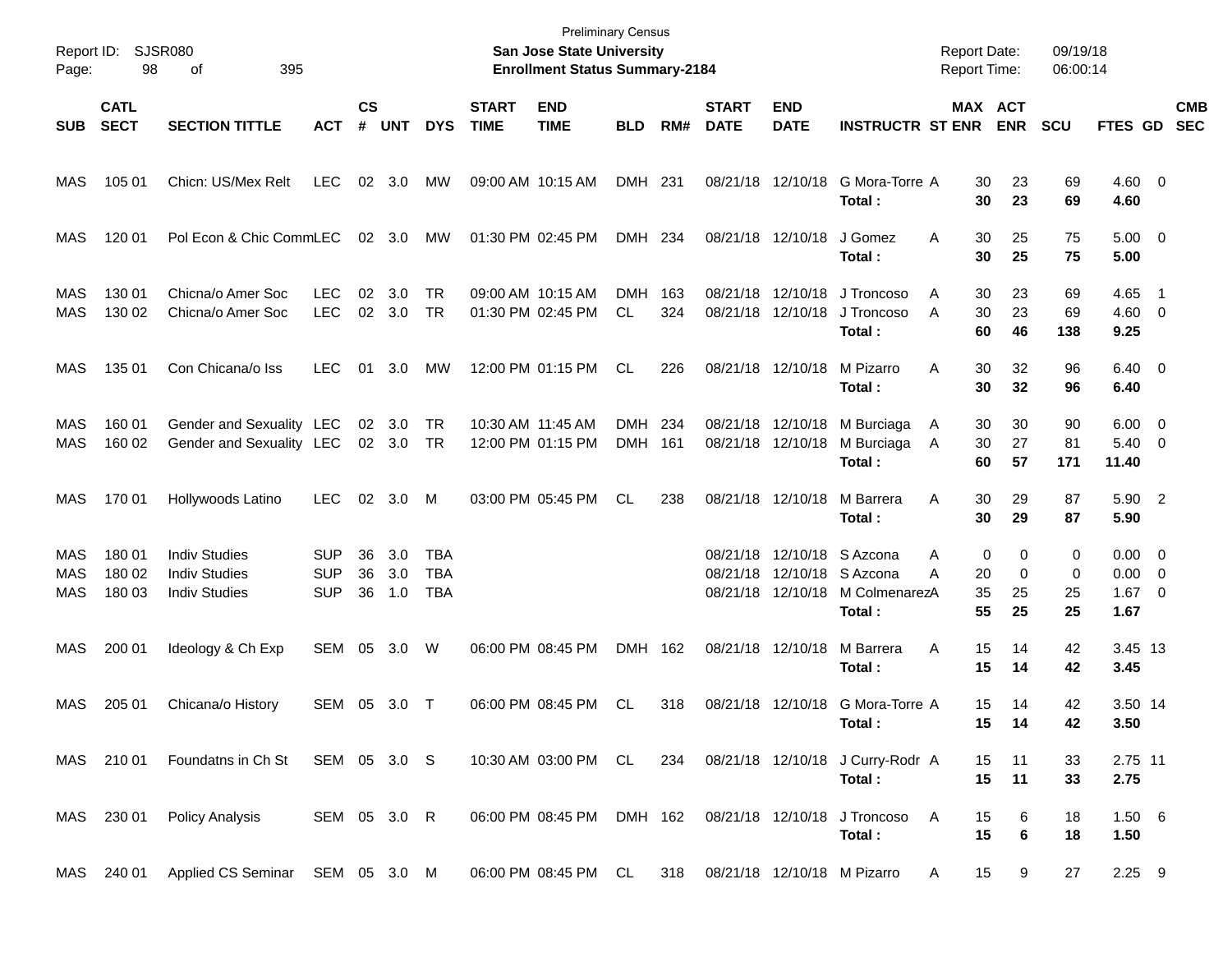| Report ID: |                            | <b>SJSR080</b>                     |            |                |            |            |                             | <b>San Jose State University</b>      | <b>Preliminary Census</b> |     |                             |                           |                           |              | <b>Report Date:</b> |                   | 09/19/18   |             |                          |                          |
|------------|----------------------------|------------------------------------|------------|----------------|------------|------------|-----------------------------|---------------------------------------|---------------------------|-----|-----------------------------|---------------------------|---------------------------|--------------|---------------------|-------------------|------------|-------------|--------------------------|--------------------------|
| Page:      | 99                         | 395<br>of                          |            |                |            |            |                             | <b>Enrollment Status Summary-2184</b> |                           |     |                             |                           |                           |              | <b>Report Time:</b> |                   | 06:00:14   |             |                          |                          |
| <b>SUB</b> | <b>CATL</b><br><b>SECT</b> | <b>SECTION TITTLE</b>              | <b>ACT</b> | <b>CS</b><br># | <b>UNT</b> | <b>DYS</b> | <b>START</b><br><b>TIME</b> | <b>END</b><br><b>TIME</b>             | <b>BLD</b>                | RM# | <b>START</b><br><b>DATE</b> | <b>END</b><br><b>DATE</b> | <b>INSTRUCTR ST ENR</b>   |              | MAX                 | ACT<br><b>ENR</b> | <b>SCU</b> | FTES GD     |                          | <b>CMB</b><br><b>SEC</b> |
|            |                            |                                    |            |                |            |            |                             |                                       |                           |     |                             |                           | Total:                    |              | 15                  | 9                 | 27         | 2.25        |                          |                          |
| MAS        | 298 01                     | <b>Special Studies</b>             | <b>SUP</b> | 25             | 6.0        | <b>TBA</b> |                             |                                       |                           |     | 08/21/18                    | 12/10/18                  | S Azcona                  | A            | 0                   | 0                 | 0          | 0.00        | $\overline{\phantom{0}}$ |                          |
| MAS        | 298 02                     | <b>Special Studies</b>             | <b>SUP</b> | 25             | 3.0        | <b>TBA</b> |                             |                                       |                           |     | 08/21/18                    | 12/10/18                  | S Azcona                  | A            | 10                  | $\overline{7}$    | 21         | 1.75        | - 7                      |                          |
|            |                            |                                    |            |                |            |            |                             |                                       |                           |     |                             |                           | Total:                    |              | 10                  | $\overline{7}$    | 21         | 1.75        |                          |                          |
| MAS        | 299 01                     | <b>MA Thesis</b>                   | <b>SUP</b> | 25             | 6.0        | TBA        |                             |                                       |                           |     | 08/21/18                    | 12/10/18                  | S Azcona                  | A            | 0                   | 0                 | 0          | $0.00 \t 0$ |                          |                          |
| MAS        | 299 02                     | <b>MA Thesis</b>                   | <b>SUP</b> | 25             | 3.0        | TBA        |                             |                                       |                           |     | 08/21/18                    | 12/10/18                  | S Azcona                  | $\mathsf{A}$ | 5                   | 0                 | 0          | 0.00        | - 0                      |                          |
|            |                            |                                    |            |                |            |            |                             |                                       |                           |     |                             |                           | Total:                    |              | 5                   | 0                 | 0          | 0.00        |                          |                          |
|            | Department :               | <b>Chicana and Chicano Studies</b> |            |                |            |            |                             |                                       |                           |     |                             |                           | <b>Department Total:</b>  |              | 1290                | 1206              | 3568       | 241.02      |                          |                          |
|            |                            |                                    |            |                |            |            |                             |                                       |                           |     |                             | <b>Lower Division :</b>   |                           |              | 905                 | 908               | 2724       | 181.60      |                          |                          |
|            |                            |                                    |            |                |            |            |                             |                                       |                           |     |                             | <b>Upper Division:</b>    |                           |              | 310                 | 251               | 703        | 47.67       |                          |                          |
|            |                            |                                    |            |                |            |            |                             |                                       |                           |     |                             |                           | <b>Graduate Division:</b> |              | 75                  | 47                | 141        | 11.75       |                          |                          |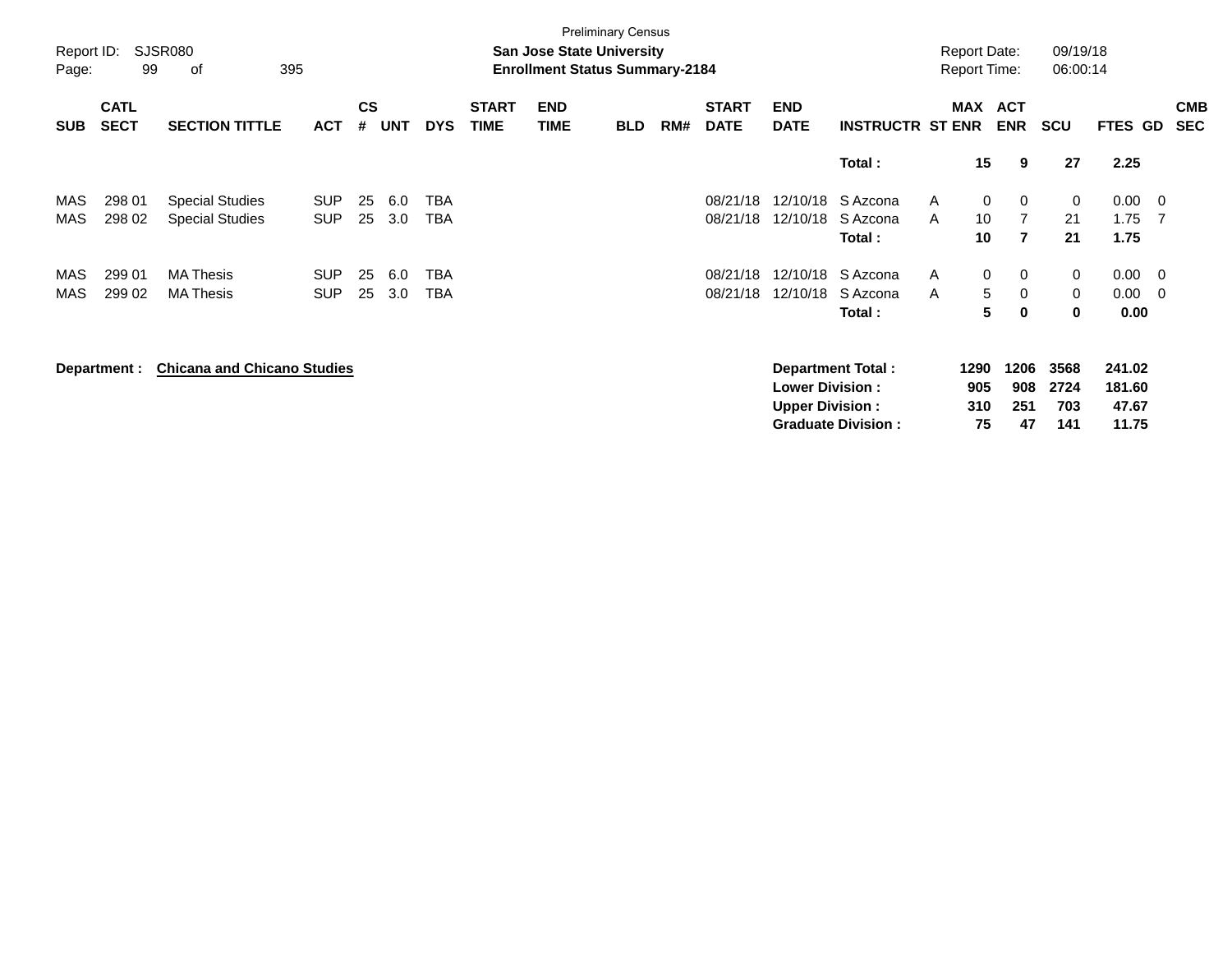| Page:          | Report ID: SJSR080<br>100   | 395<br>οf                                                             |                             |                    |            |            |                                        | <b>Preliminary Census</b><br>San Jose State University<br><b>Enrollment Status Summary-2184</b> |            |            |                                    |                           |                                            | <b>Report Date:</b><br><b>Report Time:</b> |                               | 09/19/18<br>06:00:14 |                                  |                          |  |
|----------------|-----------------------------|-----------------------------------------------------------------------|-----------------------------|--------------------|------------|------------|----------------------------------------|-------------------------------------------------------------------------------------------------|------------|------------|------------------------------------|---------------------------|--------------------------------------------|--------------------------------------------|-------------------------------|----------------------|----------------------------------|--------------------------|--|
| <b>SUB</b>     | <b>CATL</b><br><b>SECT</b>  | <b>SECTION TITTLE</b>                                                 | <b>ACT</b>                  | $\mathsf{cs}$<br># | <b>UNT</b> | <b>DYS</b> | <b>START</b><br><b>TIME</b>            | <b>END</b><br><b>TIME</b>                                                                       | <b>BLD</b> | RM#        | <b>START</b><br><b>DATE</b>        | <b>END</b><br><b>DATE</b> | <b>INSTRUCTR ST ENR</b>                    |                                            | MAX ACT<br><b>ENR</b>         | <b>SCU</b>           | FTES GD                          | <b>CMB</b><br><b>SEC</b> |  |
| <b>College</b> | Department :<br>PADM 210 01 | <b>Social Sciences</b><br><b>Political Science</b><br>Intro Pub Admin | SEM                         | 05                 | 3.0        | $\top$     | 06:00 PM 08:45 PM                      |                                                                                                 | CL         | 306        |                                    | 08/21/18 12/10/18         | F Edwards<br>Total:                        | 20<br>Α<br>20                              | 19<br>19                      | 57<br>57             | 4.75 19<br>4.75                  |                          |  |
|                | PADM 212 01                 | Admin Research                                                        | SEM                         | 05                 | 3.0        | M          | 06:00 PM 08:45 PM                      |                                                                                                 |            |            | DMH 149A 08/21/18 12/10/18         |                           | M Record<br>Total:                         | 20<br>Α<br>20                              | 20<br>20                      | 60<br>60             | 5.00 20<br>5.00                  |                          |  |
|                | PADM 213 01                 | Pol Analysis & Eval                                                   | SEM                         | 05                 | 3.0        | W          | 06:00 PM 08:45 PM                      |                                                                                                 |            |            | DMH 149A 08/21/18 12/10/18         |                           | M Record<br>Total:                         | 20<br>Α<br>20                              | 16<br>16                      | 48<br>48             | 4.00 16<br>4.00                  |                          |  |
|                | PADM 214 01<br>URBP 214 01  | Intro to Public Mana<br>Intro to Public Mana                          | <b>SEM</b><br>SEM           | 05<br>05           | 3.0<br>3.0 | R<br>R     | 06:00 PM 08:45 PM<br>06:00 PM 08:45 PM |                                                                                                 | CL<br>CL   | 306<br>306 | 08/21/18 12/10/18                  | 08/21/18 12/10/18         | L Lira<br>L Lira<br>Total :                | 20<br>Α<br>0<br>A<br>20                    | 19<br>$\mathbf{1}$<br>20      | 57<br>3<br>60        | 0.25<br>5.00                     | 4.75 19 C<br>1 C         |  |
|                | PADM 215 01                 | Public Pers Admin                                                     | SEM                         | 05                 | 3.0        | R          | 06:00 PM 08:45 PM                      |                                                                                                 |            |            | DMH 149A 08/21/18 12/10/18         |                           | E Ramones<br>Total:                        | A<br>20<br>20                              | 22<br>22                      | 66<br>66             | 5.50 22<br>5.50                  |                          |  |
|                | PADM 218 01                 | <b>Public Budgeting</b>                                               | SEM                         | 05                 | 3.0        | $\top$     | 06:00 PM 08:45 PM                      |                                                                                                 |            |            | DMH 149A 08/21/18 12/10/18         |                           | L Lira<br>Total:                           | 20<br>Α<br>20                              | 9<br>9                        | 27<br>27             | $2.25$ 9<br>2.25                 |                          |  |
|                | PADM 281 01                 | Pub Adm Internship                                                    | <b>SUP</b>                  |                    | 25 3.0     | TBA        |                                        |                                                                                                 | <b>HGH</b> | 116        | 08/21/18 12/10/18                  |                           | <b>G</b> Percival<br>Total:                | Α                                          | 7<br>5<br>5<br>$\overline{7}$ | 21<br>21             | $1.75$ 7<br>1.75                 |                          |  |
|                | PADM 284 01                 | Directed Reading                                                      | <b>SUP</b>                  |                    | 25 3.0     | TBA        |                                        |                                                                                                 |            |            |                                    | 08/21/18 12/10/18         | F Edwards<br>Total:                        | Α<br>10<br>10                              | 3<br>3                        | 9<br>9               | $0.75$ 3<br>0.75                 |                          |  |
|                | PADM 295 01                 | Topics Public Admn                                                    | SEM                         | 05                 | 3.0        | W          | 06:00 PM 08:45 PM                      |                                                                                                 | <b>CL</b>  | 306        |                                    | 08/21/18 12/10/18         | F Edwards<br>Total :                       | Α<br>20<br>20                              | 19<br>19                      | 57<br>57             | 4.75 19<br>4.75                  |                          |  |
|                | PADM 297 01                 | <b>Advanced Seminar</b>                                               | SEM 05 3.0 M                |                    |            |            |                                        | 06:00 PM 08:45 PM                                                                               | .CL        | 306        |                                    | 08/21/18 12/10/18         | F Edwards<br>Total:                        | 20<br>A<br>20                              | 20<br>20                      | 60<br>60             | 5.00 20<br>5.00                  |                          |  |
|                | POLS 160                    | Amer Govt                                                             | LEC 02 3.0 TBA              |                    |            |            |                                        |                                                                                                 |            |            |                                    |                           | 08/21/18 12/10/18 G Percival<br>Total:     | A<br>40<br>40                              | 35<br>35                      | 105<br>105           | $7.00 \t 0$<br>7.00              |                          |  |
|                | POLS 201<br>POLS 280        | Intro Comp Pol<br>Intro Comp Pol                                      | LEC 02 3.0 TR<br><b>LEC</b> |                    | 02 3.0 TBA |            |                                        | 10:30 AM 11:45 AM                                                                               |            |            | DMH 149A 08/21/18 12/10/18 R Ovetz |                           | 08/21/18 12/10/18 S Bejar Lope A<br>Total: | 45<br>A<br>45<br>90                        | 43<br>37<br>80                | 129<br>111<br>240    | $8.60\ 0$<br>$7.40 \ 0$<br>16.00 |                          |  |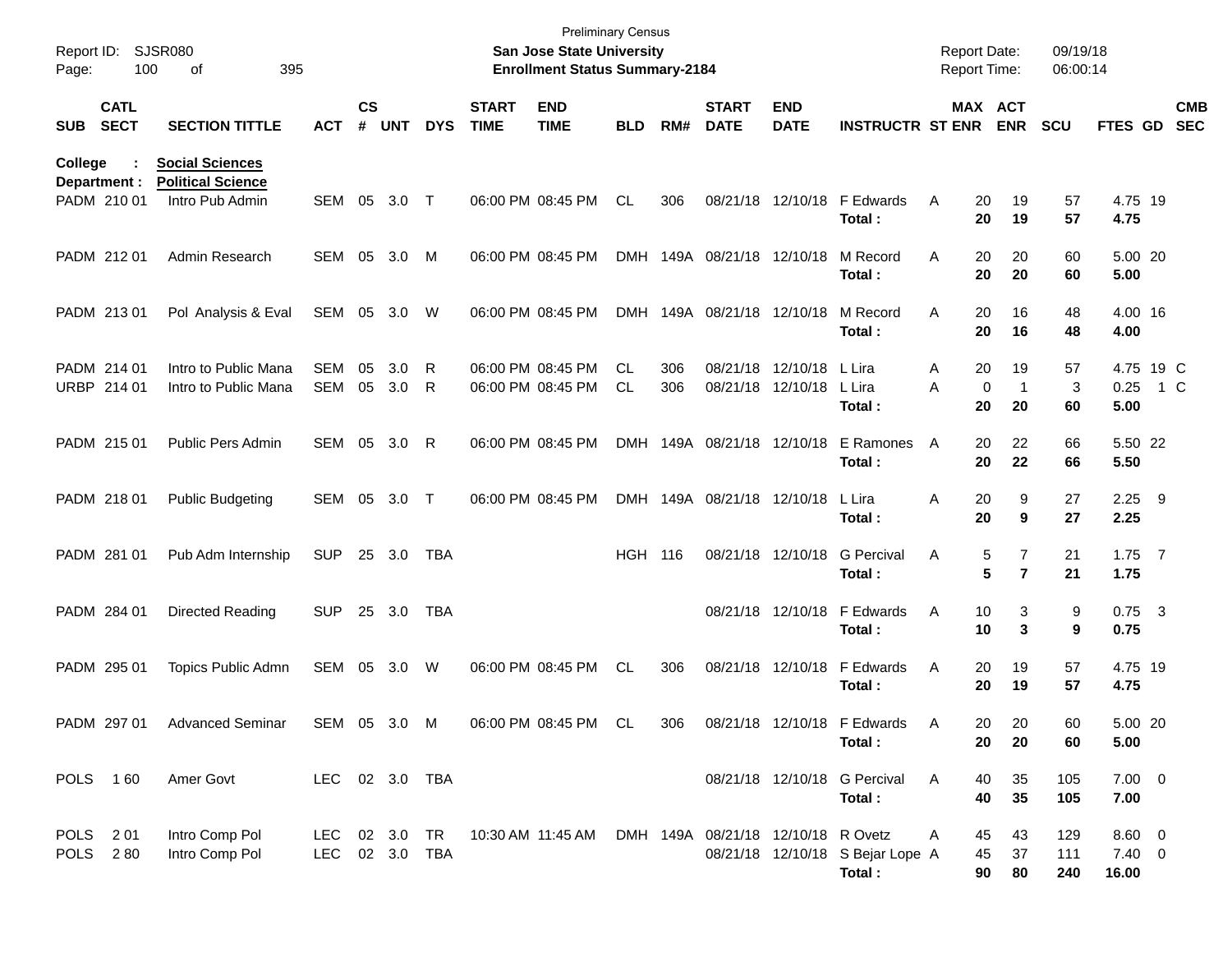| Report ID:  | <b>SJSR080</b> |                               |                |           |            |            |                                       | <b>San Jose State University</b>                                    | <b>Preliminary Census</b> |      |                            |                   |                         | <b>Report Date:</b> |            | 09/19/18   |                |                         |            |
|-------------|----------------|-------------------------------|----------------|-----------|------------|------------|---------------------------------------|---------------------------------------------------------------------|---------------------------|------|----------------------------|-------------------|-------------------------|---------------------|------------|------------|----------------|-------------------------|------------|
| Page:       | 101            |                               |                |           |            |            | <b>Enrollment Status Summary-2184</b> |                                                                     |                           |      |                            |                   | Report Time:            |                     | 06:00:14   |            |                |                         |            |
|             | <b>CATL</b>    |                               |                | <b>CS</b> |            |            | <b>START</b>                          | <b>END</b>                                                          |                           |      | <b>START</b>               | <b>END</b>        |                         |                     | MAX ACT    |            |                |                         | <b>CMB</b> |
| <b>SUB</b>  | <b>SECT</b>    | <b>SECTION TITTLE</b>         | <b>ACT</b>     | #         | <b>UNT</b> | <b>DYS</b> | <b>TIME</b>                           | <b>TIME</b>                                                         | <b>BLD</b>                | RM#  | <b>DATE</b>                | <b>DATE</b>       | <b>INSTRUCTR ST ENR</b> |                     | <b>ENR</b> | <b>SCU</b> | FTES GD        |                         | <b>SEC</b> |
|             |                |                               |                |           |            |            |                                       |                                                                     |                           |      |                            |                   |                         |                     |            |            |                |                         |            |
| <b>POLS</b> | 301            | Intro Pol Thought             | <b>LEC</b>     | 03        | 3.0        | TR         |                                       | 07:30 AM 08:45 AM                                                   | <b>DMH</b>                | 160  | 08/21/18                   | 12/10/18          | L Quill                 | 45<br>Α             | 36         | 108        | 7.20           | - 0                     |            |
| <b>POLS</b> | 302            | Intro Pol Thought             | LEC            | 03        | 3.0        | <b>TR</b>  |                                       | 10:30 AM 11:45 AM                                                   | <b>DMH</b>                | 160  | 08/21/18                   | 12/10/18          | L Quill                 | 45<br>Α             | 44         | 132        | 8.80           | 0                       |            |
| <b>POLS</b> | 303            | Intro Pol Thought             | <b>LEC</b>     | 03        | 3.0        | <b>MW</b>  |                                       | 12:00 PM 01:15 PM                                                   | <b>DMH</b>                | 160  | 08/21/18                   | 12/10/18          | A Schendan              | 45<br>A             | 44         | 132        | 8.80           | $\overline{\mathbf{0}}$ |            |
|             |                |                               |                |           |            |            |                                       |                                                                     |                           |      |                            |                   | Total:                  | 135                 | 124        | 372        | 24.80          |                         |            |
| <b>POLS</b> | 401            | Intro Intl Rel                | <b>LEC</b>     | 02        | 3.0        | MW         |                                       | 01:30 PM 02:45 PM                                                   | <b>DMH</b>                | 160  | 08/21/18                   | 12/10/18          | S Pinnell               | 45<br>A             | 43         | 129        | 8.60           | $\overline{\mathbf{0}}$ |            |
| <b>POLS</b> | 4 0 2          | Intro Intl Rel                | <b>LEC</b>     | 02        | 3.0        | <b>TR</b>  |                                       | 01:30 PM 02:45 PM                                                   | <b>DMH</b>                | 149A | 08/21/18                   | 12/10/18          | L Lira                  | 45<br>Α             | 39         | 117        | 7.80           | $\overline{\mathbf{0}}$ |            |
|             |                |                               |                |           |            |            |                                       |                                                                     |                           |      |                            |                   | Total:                  | 90                  | 82         | 246        | 16.40          |                         |            |
| <b>POLS</b> | 15 01          | US & CA Government LEC        |                | 03        | 3.0        | МW         |                                       | 10:30 AM 11:45 AM                                                   | WSQ                       | 207  | 08/21/18                   | 12/10/18          | A Schendan A            | 120                 | 123        | 369        | 24.60          | 0                       |            |
| <b>POLS</b> | 15 02          | US & CA Government LEC        |                | 03        | 3.0        | <b>TR</b>  |                                       | 09:00 AM 10:15 AM                                                   | WSQ                       | 207  | 08/21/18                   | 12/10/18          | J Abrams                | 120<br>A            | 118        | 354        | 23.60          | 0                       |            |
| <b>POLS</b> | 15 03          | US & CA Government LEC        |                | 03        | 3.0        | <b>TR</b>  |                                       | 12:00 PM 01:15 PM                                                   | <b>WSQ</b>                | 207  | 08/21/18                   | 12/10/18          | R Ovetz                 | 120<br>Α            | 124        | 372        | 24.80          | 0                       |            |
| <b>POLS</b> | 15 04          | US & CA Government LEC        |                | 03        | 3.0        | <b>MW</b>  |                                       | 09:00 AM 10:15 AM                                                   | <b>BBC</b>                | 004  | 08/21/18                   |                   | 12/10/18 S Pinnell      | 110<br>A            | 106        | 318        | 21.20          | 0                       |            |
| <b>POLS</b> | 15 07          | US & CA Government LEC        |                | 03        | 3.0        | <b>MW</b>  |                                       | 03:00 PM 04:15 PM                                                   | <b>DMH</b>                | 160  | 08/21/18                   | 12/10/18          | M Record                | 45<br>A             | 45         | 135        | 9.00           | 0                       |            |
| <b>POLS</b> | 15 08          | US & CA Government LEC        |                | 03        | 3.0        | M          |                                       | 06:00 PM 08:45 PM                                                   | <b>WSQ</b>                | 207  | 08/21/18                   | 12/10/18          | M Jackson               | 120<br>A            | 120        | 360        | 24.05          | $\overline{\mathbf{1}}$ |            |
| <b>POLS</b> | 15 09          | US & CA Government LEC        |                | 03        | 3.0        | <b>TR</b>  |                                       | 03:00 PM 04:15 PM                                                   | <b>HGH</b>                | 116  | 08/21/18                   | 12/10/18          | M Currin-Per A          | 45                  | 45         | 135        | 9.00           | 0                       |            |
| <b>POLS</b> | 15 10          | US & CA Government LEC        |                | 03        | 3.0        | <b>MW</b>  |                                       | 01:30 PM 02:45 PM                                                   | <b>HGH</b>                | 225  | 08/21/18                   | 12/10/18          | A Schendan A            | 42                  | 42         | 126        | 8.40           | 0                       |            |
| <b>POLS</b> | 15 11          | US & CA Government LEC        |                | 03        | 3.0        | T          |                                       | 06:00 PM 08:45 PM                                                   | SCI                       | 253  | 08/21/18                   | 12/10/18          | <b>B</b> Field          | 45<br>Α             | 40         | 120        | 8.00           | 0                       |            |
| <b>POLS</b> | 15 12          | US & CA Government LEC        |                | 03        | 3.0        | <b>MW</b>  |                                       | 01:30 PM 02:45 PM                                                   | <b>CL</b>                 | 303  | 08/21/18                   | 12/10/18          | L Sokoloff              | 45<br>A             | 29         | 87         | 5.80           | 0                       |            |
| <b>POLS</b> | 1580           | US & CA Government LEC        |                | 03        | 3.0        | <b>TBA</b> |                                       |                                                                     |                           |      | 08/21/18                   | 12/10/18          | J Brent                 | 45<br>A             | 43         | 129        | 8.60           | 0                       |            |
| <b>POLS</b> | 1582           | US & CA Government LEC        |                | 03        | 3.0        | <b>TBA</b> |                                       |                                                                     |                           |      | 08/21/18                   | 12/10/18          | J Abrams                | 45<br>A             | 45         | 135        | 9.00           | 0                       |            |
| <b>POLS</b> | 1583           | US & CA Government LEC        |                | 03        | 3.0        | <b>TBA</b> |                                       |                                                                     |                           |      | 08/21/18                   | 12/10/18          | J Abrams                | 45<br>Α             | 44         | 132        | 8.80           | 0                       |            |
| <b>POLS</b> | 15 99          | US & CA Government LEC        |                | 03        | 3.0        | <b>TBA</b> |                                       |                                                                     |                           |      |                            | 08/21/18 12/10/18 | J Brent                 | 45<br>Α             | 42         | 126        | 8.40           | 0                       |            |
|             |                |                               |                |           |            |            |                                       |                                                                     |                           |      |                            |                   | Total:                  | 992                 | 966        | 2898       | 193.25         |                         |            |
| <b>POLS</b> | 20 01          | Controv Legal Iss             | <b>LEC</b>     | 03        | 3.0        | MW         |                                       | 07:30 AM 08:45 AM                                                   | <b>DMH</b>                | 149A | 08/21/18                   | 12/10/18          | S Benson                | 25<br>A             | 24         | 72         | 4.80           | 0                       |            |
| <b>POLS</b> | 20 02          | Controv Legal Iss             | <b>LEC</b>     | 03        | 3.0        | MW         |                                       | 09:00 AM 10:15 AM                                                   |                           |      | DMH 149A 08/21/18 12/10/18 |                   | S Benson                | 25<br>Α             | 25         | 75         | 5.00           | $\overline{\mathbf{0}}$ |            |
|             |                |                               |                |           |            |            |                                       |                                                                     |                           |      |                            |                   | Total:                  | 50                  | 49         | 147        | 9.80           |                         |            |
|             |                | POLS 100W 01 Writing Workshop |                |           |            |            |                                       | SEM 04 3.0 TR  01:30 PM 02:45 PM  DMH  160                          |                           |      | 08/21/18 12/10/18 L Quill  |                   |                         | 25<br>$\mathsf{A}$  | 23         | 69         | 4.60 0         |                         |            |
|             |                | POLS 100W 02 Writing Workshop |                |           |            |            |                                       | SEM 04 3.0 MW 12:00 PM 01:15 PM DMH 149A 08/21/18 12/10/18 S Benson |                           |      |                            |                   |                         | A<br>25             | 25         | 75         | $5.00 \quad 0$ |                         |            |
|             |                |                               |                |           |            |            |                                       |                                                                     |                           |      |                            |                   | Total:                  | 50                  | 48         | 144        | 9.60           |                         |            |
|             |                | POLS 101 01 Teaching US Govt. |                |           |            |            |                                       |                                                                     |                           |      |                            |                   |                         | A<br>35             | 18         | 54         | $3.60 \quad 0$ |                         |            |
|             |                |                               |                |           |            |            |                                       |                                                                     |                           |      |                            |                   | Total:                  | 35                  | 18         | 54         | 3.60           |                         |            |
|             |                | POLS 102 01 State Politics    | LEC 02 4.0 TBA |           |            |            |                                       |                                                                     |                           |      |                            | 08/21/18 12/10/18 |                         | A<br>40             | 41         | 164        | 11.00 1        |                         |            |
|             |                |                               |                |           |            |            |                                       |                                                                     |                           |      |                            |                   | Total:                  | 40                  | 41         | 164        | 11.00          |                         |            |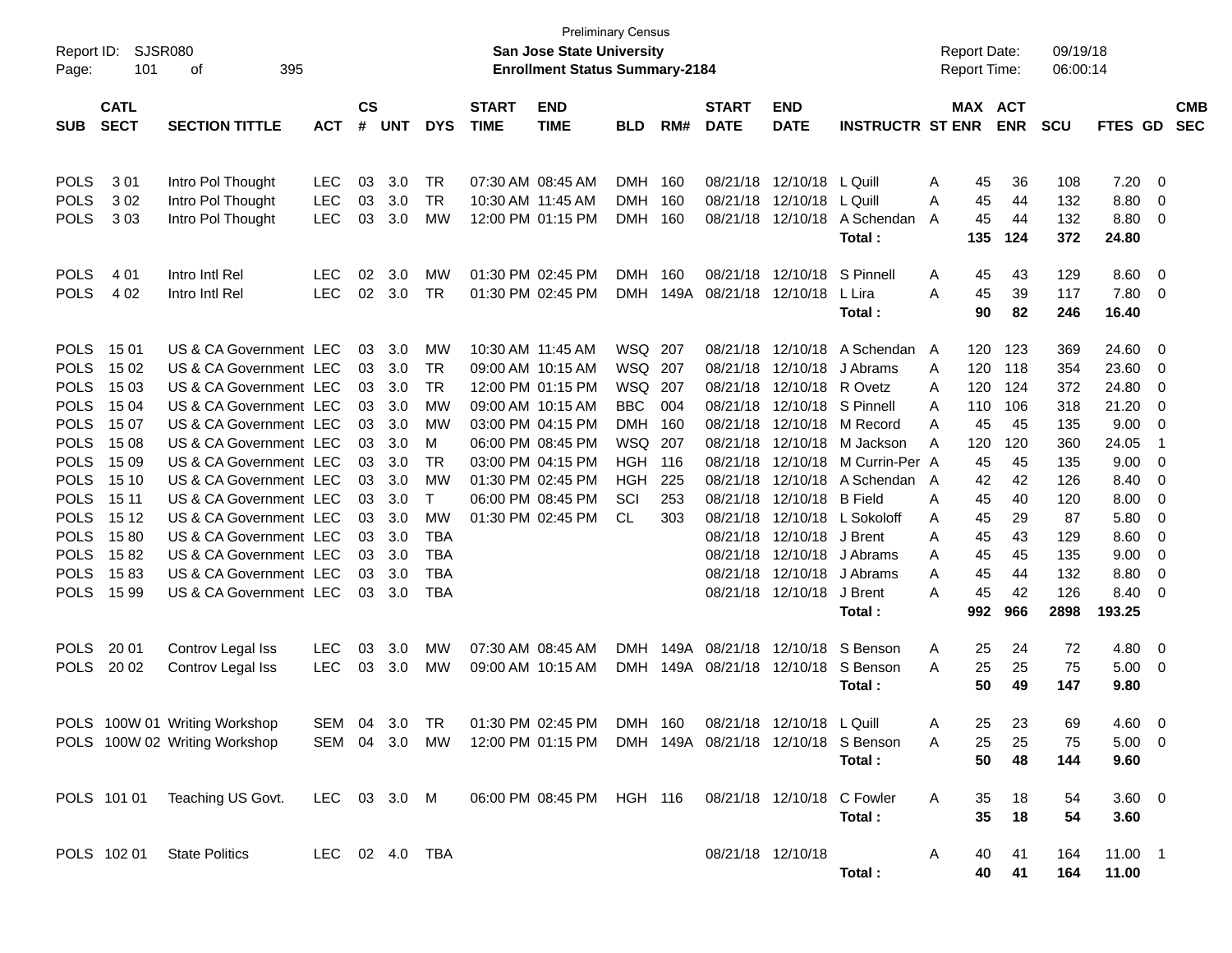| Page:    | Report ID: SJSR080<br>102  | 395<br>οf                                                                                         |                          |                    |                  |                          |                             | <b>Preliminary Census</b><br><b>San Jose State University</b><br><b>Enrollment Status Summary-2184</b> |            |     |                             |                                        |                         | <b>Report Date:</b><br><b>Report Time:</b> |                          | 09/19/18<br>06:00:14    |                                     |                           |
|----------|----------------------------|---------------------------------------------------------------------------------------------------|--------------------------|--------------------|------------------|--------------------------|-----------------------------|--------------------------------------------------------------------------------------------------------|------------|-----|-----------------------------|----------------------------------------|-------------------------|--------------------------------------------|--------------------------|-------------------------|-------------------------------------|---------------------------|
| SUB SECT | <b>CATL</b>                | <b>SECTION TITTLE</b>                                                                             | <b>ACT</b>               | $\mathsf{cs}$<br># | <b>UNT</b>       | <b>DYS</b>               | <b>START</b><br><b>TIME</b> | <b>END</b><br><b>TIME</b>                                                                              | <b>BLD</b> | RM# | <b>START</b><br><b>DATE</b> | <b>END</b><br><b>DATE</b>              | <b>INSTRUCTR ST ENR</b> |                                            | MAX ACT<br><b>ENR</b>    | <b>SCU</b>              |                                     | <b>CMB</b><br>FTES GD SEC |
|          | POLS 103 01<br>URBP 103 01 | <b>Local Politics</b><br><b>Local Politics</b>                                                    | <b>LEC</b><br><b>LEC</b> | 02                 | 4.0<br>02 4.0    | <b>TBA</b><br><b>TBA</b> |                             |                                                                                                        |            |     |                             | 08/21/18 12/10/18<br>08/21/18 12/10/18 | Total:                  | A<br>40<br>0<br>A<br>40                    | 38<br>$\mathbf 0$<br>38  | 152<br>$\pmb{0}$<br>152 | 10.13 0 C<br>$0.00 \t 0 C$<br>10.13 |                           |
|          | POLS 108 01                | Poli Participation                                                                                | LEC.                     |                    | 02 4.0           | TBA                      |                             |                                                                                                        |            |     |                             | 08/21/18 12/10/18                      | Total:                  | 40<br>A<br>40                              | 22<br>22                 | 88<br>88                | 5.87 0<br>5.87                      |                           |
|          | POLS 114 01                | Intro Pub Admin                                                                                   | LEC.                     |                    | 02 4.0           | TBA                      |                             |                                                                                                        |            |     |                             | 08/21/18 12/10/18                      | Total:                  | 40<br>A<br>40                              | 23<br>23                 | 92<br>92                | $6.13$ 0<br>6.13                    |                           |
|          | POLS 120 01                | U S Law and Society LEC 02 3.0 MW 01:30 PM 02:45 PM                                               |                          |                    |                  |                          |                             |                                                                                                        |            |     | DMH 149A 08/21/18 12/10/18  |                                        | S Benson<br>Total:      | Α<br>40<br>40                              | 41<br>41                 | 123<br>123              | 8.20 0<br>8.20                      |                           |
|          | POLS 122 01                | <b>Judicial Politics</b>                                                                          | LEC.                     |                    | 02 4.0           | TBA                      |                             |                                                                                                        |            |     |                             | 08/21/18 12/10/18                      | Total:                  | 40<br>A<br>40                              | 31<br>31                 | 124<br>124              | 8.27 0<br>8.27                      |                           |
|          | POLS 140 01                | European Union                                                                                    | LEC.                     |                    | 02 4.0           | TBA                      |                             |                                                                                                        |            |     |                             | 08/21/18 12/10/18                      | Total:                  | 40<br>A<br>40                              | 38<br>38                 | 152<br>152              | $10.13$ 0<br>10.13                  |                           |
|          | POLS 145 01<br>ASIA 145 01 | <b>Asian Politics</b><br><b>Asian Politics</b>                                                    | <b>LEC</b><br><b>LEC</b> |                    | 02 4.0<br>02 4.0 | <b>TBA</b><br><b>TBA</b> |                             |                                                                                                        |            |     |                             | 08/21/18 12/10/18<br>08/21/18 12/10/18 | Total:                  | 40<br>A<br>0<br>A<br>40                    | 34<br>$\mathbf{1}$<br>35 | 136<br>4<br>140         | 9.07 0 C<br>0.27 0 C<br>9.33        |                           |
|          | POLS 150 01                | War and Peace                                                                                     | LEC.                     |                    | 02 3.0 TR        |                          |                             | 12:00 PM 01:15 PM                                                                                      |            |     | DMH 149A 08/21/18 12/10/18  |                                        | J Abrams<br>Total:      | Α<br>40<br>40                              | 42<br>42                 | 126<br>126              | 8.40 0<br>8.40                      |                           |
|          |                            | POLS 152A 01 Int'l Organizations/                                                                 | LEC                      |                    |                  | 02  4.0  TBA             |                             |                                                                                                        |            |     |                             | 08/21/18 12/10/18                      | Total:                  | 40<br>A<br>40                              | 37<br>37                 | 148<br>148              | $9.87$ 0<br>9.87                    |                           |
|          | POLS 154 01                | US Foreign Policy                                                                                 | LEC 02 4.0 TBA           |                    |                  |                          |                             |                                                                                                        |            |     |                             | 08/21/18 12/10/18                      | Total :                 | 40.<br>A<br>40                             | 44<br>44                 | 176<br>176              | 11.73 0<br>11.73                    |                           |
|          |                            | POLS 160A 01 Class Pol Thought LEC 03 3.0 MW 10:30 AM 11:45 AM DMH 160 08/21/18 12/10/18 K Peter  |                          |                    |                  |                          |                             |                                                                                                        |            |     |                             |                                        | Total:                  | A<br>40<br>40                              | 31<br>31                 | 93<br>93                | $6.20 \ 0$<br>6.20                  |                           |
|          |                            | POLS 160C 01 Recent Pol Thought LEC 03 3.0 TR 09:00 AM 10:15 AM DMH 160 08/21/18 12/10/18 L Quill |                          |                    |                  |                          |                             |                                                                                                        |            |     |                             |                                        | Total:                  | A<br>40<br>40                              | 37<br>37                 | 111<br>111              | $7.40 \quad 0$<br>7.40              |                           |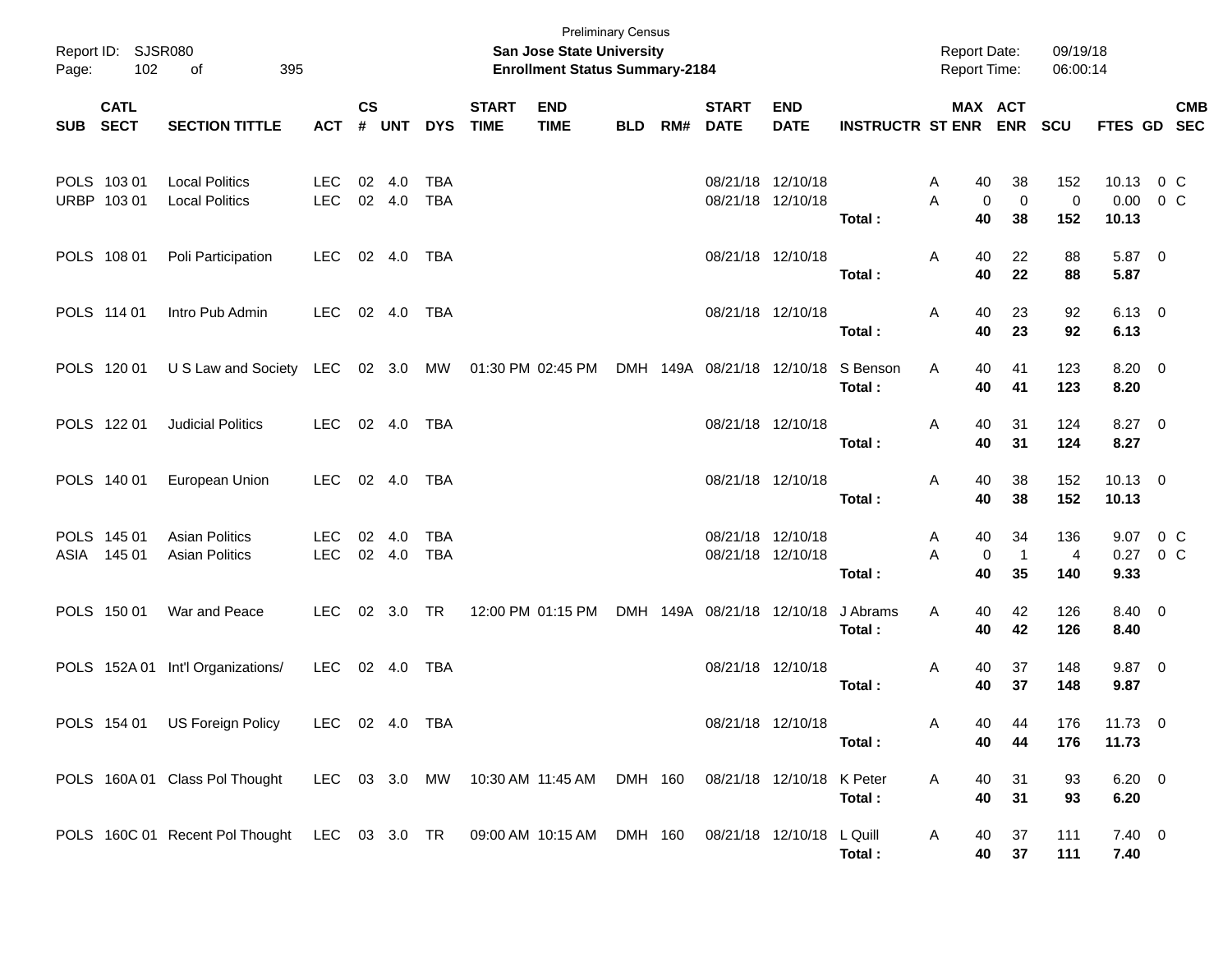|             |              |                          |            |               |            |            |              | <b>Preliminary Census</b>             |            |      |              |                        |                          |                     |              |                |                |                  |                          |
|-------------|--------------|--------------------------|------------|---------------|------------|------------|--------------|---------------------------------------|------------|------|--------------|------------------------|--------------------------|---------------------|--------------|----------------|----------------|------------------|--------------------------|
| Report ID:  |              | <b>SJSR080</b>           |            |               |            |            |              | <b>San Jose State University</b>      |            |      |              |                        |                          | <b>Report Date:</b> |              |                | 09/19/18       |                  |                          |
| Page:       | 103          | οf                       | 395        |               |            |            |              | <b>Enrollment Status Summary-2184</b> |            |      |              |                        |                          | <b>Report Time:</b> |              |                | 06:00:14       |                  |                          |
|             | <b>CATL</b>  |                          |            | $\mathsf{cs}$ |            |            | <b>START</b> | <b>END</b>                            |            |      | <b>START</b> | <b>END</b>             |                          |                     |              | <b>MAX ACT</b> |                |                  | <b>CMB</b>               |
| <b>SUB</b>  | <b>SECT</b>  | <b>SECTION TITTLE</b>    | <b>ACT</b> | #             | <b>UNT</b> | <b>DYS</b> | <b>TIME</b>  | <b>TIME</b>                           | <b>BLD</b> | RM#  | <b>DATE</b>  | <b>DATE</b>            | <b>INSTRUCTR ST ENR</b>  |                     |              | <b>ENR</b>     | <b>SCU</b>     | FTES GD          | <b>SEC</b>               |
| <b>POLS</b> |              | 170V 02 Amer Pol Global  | <b>SEM</b> | 03            | 3.0        | <b>TR</b>  |              | 09:00 AM 10:15 AM                     | <b>DMH</b> | 149A | 08/21/18     | 12/10/18 R Ovetz       |                          | A                   | 35           | 34             | 102            | 6.80             | - 0                      |
| <b>POLS</b> |              | 170V 03 Amer Pol Global  | <b>SEM</b> | 03            | 3.0        | <b>MW</b>  |              | 03:00 PM 04:15 PM                     | <b>DMH</b> | 163  | 08/21/18     | 12/10/18               | S Pinnell                | A                   | 35           | 37             | 111            | 7.40             | - 0                      |
|             |              |                          |            |               |            |            |              |                                       |            |      |              |                        | Total:                   |                     | 70           | 71             | 213            | 14.20            |                          |
|             | POLS 181 01  | Internships              | <b>SEM</b> | 06            | 4.0        | <b>TBA</b> |              |                                       |            |      |              | 08/21/18 12/10/18      |                          | A                   | 20           | 10             | 40             | 2.67             | $\overline{\phantom{0}}$ |
|             |              |                          |            |               |            |            |              |                                       |            |      |              |                        | Total:                   |                     | 20           | 10             | 40             | 2.67             |                          |
| <b>POLS</b> | 190 01       | Senior Seminar           | <b>SEM</b> | 05            | 4.0        | <b>TBA</b> |              |                                       |            |      | 08/21/18     | 12/10/18               |                          | A                   | 20           | 16             | 64             | 4.27             | - 0                      |
| <b>POLS</b> | 190 02       | Senior Seminar           | <b>SEM</b> | 05            | 4.0        | <b>TBA</b> |              |                                       |            |      | 08/21/18     | 12/10/18               |                          | A                   | 20           | 14             | 56             | 3.73             | - 0                      |
|             |              |                          |            |               |            |            |              |                                       |            |      |              |                        | Total:                   |                     | 40           | 30             | 120            | 8.00             |                          |
| <b>POLS</b> |              | 190H 01 Honors Thesis    | <b>SUP</b> | 25            | 1.0        | <b>TBA</b> |              |                                       |            |      | 08/21/18     | 12/10/18               | K Sasikumar A            |                     | 10           |                | 1              | 0.07             | $\overline{\mathbf{0}}$  |
| <b>POLS</b> |              | 190H 02 Honors Thesis    | <b>SUP</b> | 25            | 1.0        | <b>TBA</b> |              |                                       |            |      | 08/21/18     | 12/10/18               | S Bejar Lope A           |                     | 10           | $\overline{2}$ | $\overline{2}$ | 0.13             | - 0                      |
|             |              |                          |            |               |            |            |              |                                       |            |      |              |                        | Total:                   |                     | 20           | 3              | $\mathbf{3}$   | 0.20             |                          |
| <b>POLS</b> | 195A 01      | <b>Political Inquiry</b> | <b>LEC</b> | 02            | 4.0        | <b>TBA</b> |              |                                       |            |      | 08/21/18     | 12/10/18               |                          | A                   | 35           | 34             | 136            | 9.07             | - 0                      |
| <b>POLS</b> | 195A 02      | Political Inquiry        | <b>LEC</b> | 02            | 4.0        | <b>TBA</b> |              |                                       |            |      | 08/21/18     | 12/10/18               |                          | A                   | 35           | 30             | 120            | 8.00             | - 0                      |
|             |              |                          |            |               |            |            |              |                                       |            |      |              |                        | Total:                   |                     | 70           | 64             | 256            | 17.07            |                          |
|             |              |                          |            |               |            |            |              |                                       |            |      |              |                        |                          |                     |              |                |                |                  |                          |
|             | Department : | <b>Political Science</b> |            |               |            |            |              |                                       |            |      |              | <b>Lower Division:</b> | <b>Department Total:</b> |                     | 2397<br>1397 | 2195<br>1336   | 6992<br>4008   | 474.00<br>267.25 |                          |

**Upper Division : 825 704 2519 168.00<br>
Graduate Division : 175 155 465 38.75 Graduate Division : 175 155 465 38.75**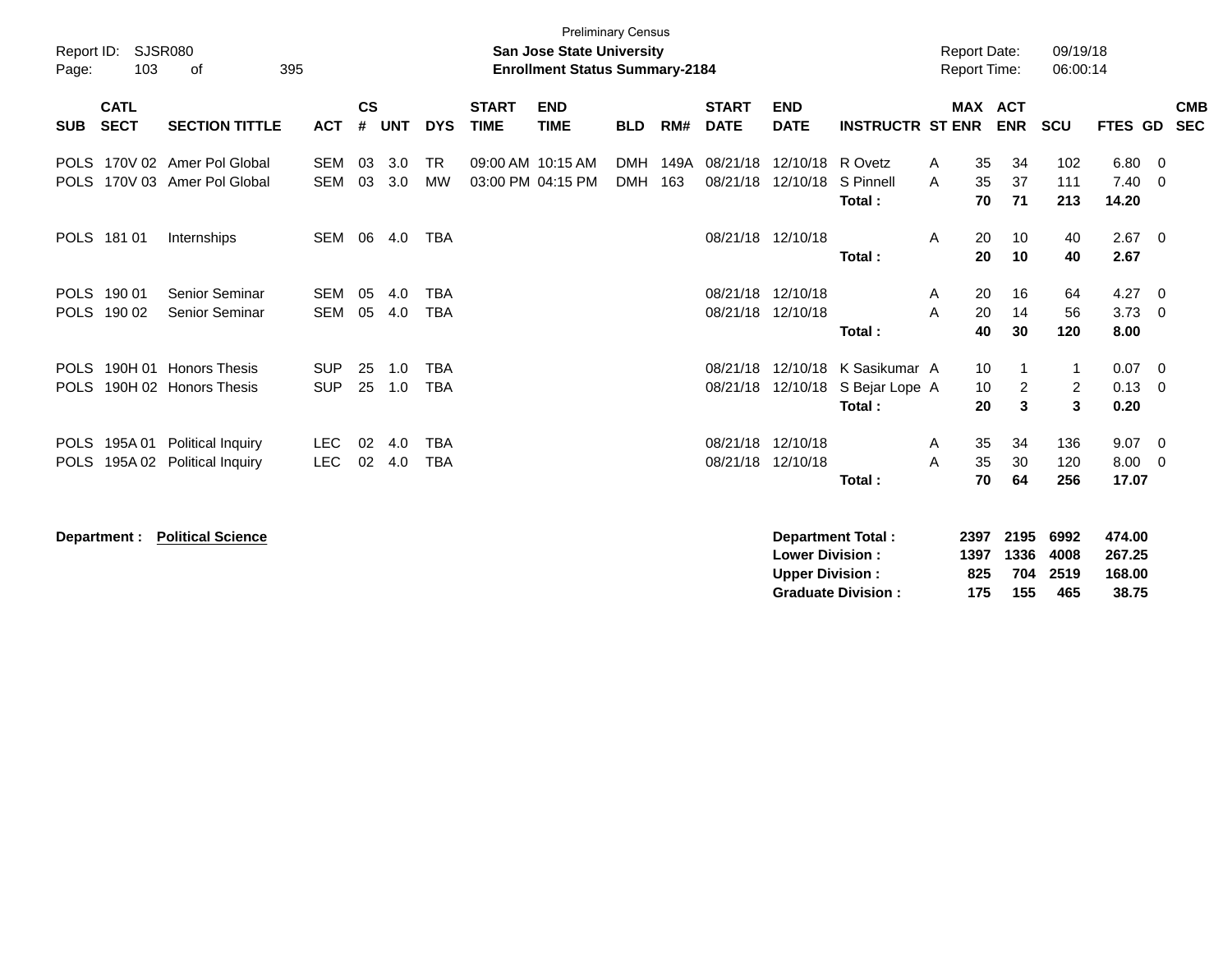| Report ID:<br>Page: | 104          | SJSR080<br>395<br>οf          |               |           |            |            |                   | San Jose State University<br><b>Enrollment Status Summary-2184</b> | <b>Preliminary Census</b> |      |              |                            |                                  |   | <b>Report Date:</b><br>Report Time: |            | 09/19/18<br>06:00:14 |                |                          |            |
|---------------------|--------------|-------------------------------|---------------|-----------|------------|------------|-------------------|--------------------------------------------------------------------|---------------------------|------|--------------|----------------------------|----------------------------------|---|-------------------------------------|------------|----------------------|----------------|--------------------------|------------|
|                     | <b>CATL</b>  |                               |               | <b>CS</b> |            |            | <b>START</b>      | <b>END</b>                                                         |                           |      | <b>START</b> | <b>END</b>                 |                                  |   | MAX ACT                             |            |                      |                |                          | <b>CMB</b> |
| <b>SUB</b>          | <b>SECT</b>  | <b>SECTION TITTLE</b>         | <b>ACT</b>    | #         | <b>UNT</b> | <b>DYS</b> | <b>TIME</b>       | <b>TIME</b>                                                        | <b>BLD</b>                | RM#  | <b>DATE</b>  | <b>DATE</b>                | <b>INSTRUCTR ST ENR</b>          |   |                                     | <b>ENR</b> | SCU                  | <b>FTES GD</b> |                          | <b>SEC</b> |
| <b>College</b>      |              | <b>Social Sciences</b>        |               |           |            |            |                   |                                                                    |                           |      |              |                            |                                  |   |                                     |            |                      |                |                          |            |
|                     | Department : | <b>Psychology</b>             |               |           |            |            |                   |                                                                    |                           |      |              |                            |                                  |   |                                     |            |                      |                |                          |            |
| <b>PSYC</b>         | 1 0 1        | Introductory Psychol          | <b>LEC</b>    | 02        | 3.0        | МW         |                   | 09:00 AM 10:15 AM                                                  | <b>DMH</b>                | 356  |              |                            | 08/21/18 12/10/18 N Wagner       | A | 40                                  | 39         | 117                  | 7.80           | - 0                      |            |
| <b>PSYC</b>         | 1 0 2        | Introductory Psychol          | LEC           | 02        | 3.0        | МW         | 10:30 AM 11:45 AM |                                                                    | DMH                       | 356  |              | 08/21/18 12/10/18          | E Smith                          | Α | 40                                  | 44         | 132                  | 8.80           | 0                        |            |
| <b>PSYC</b>         | 1 0 3        | Introductory Psychol          | LEC           | 02        | 3.0        | MW         |                   | 03:00 PM 04:15 PM                                                  | MD                        | 101  |              | 08/21/18 12/10/18          | N Rattan                         | A | 275                                 | 278        | 834                  | 55.60          | 0                        |            |
| <b>PSYC</b>         | 1 04         | Introductory Psychol          | <b>LEC</b>    | 02        | 3.0        | MW         |                   | 04:30 PM 05:45 PM                                                  | DMH.                      | 356  |              | 08/21/18 12/10/18          | J Morton                         | A | 40                                  | 38         | 114                  | 7.60           | 0                        |            |
| <b>PSYC</b>         | 1 0 5        | Introductory Psychol          | LEC           | 02        | 3.0        | TR         | 10:30 AM 11:45 AM |                                                                    | DMH.                      | 355  | 08/21/18     | 12/10/18                   | S Macramalla A                   |   | 40                                  | 44         | 132                  | 8.80           | 0                        |            |
| <b>PSYC</b>         | 1 0 6        | Introductory Psychol          | <b>LEC</b>    | 02        | 3.0        | <b>TR</b>  |                   | 12:00 PM 01:15 PM                                                  | DMH.                      | 356  | 08/21/18     | 12/10/18                   | R Schulte-Mi A                   |   | 40                                  | 44         | 132                  | 8.80           | 0                        |            |
| <b>PSYC</b>         | 1 0 7        | Introductory Psychol          | <b>LEC</b>    | 02        | 3.0        | <b>TR</b>  |                   | 01:30 PM 02:45 PM                                                  | MD                        | 101  |              | 08/21/18 12/10/18          | G Feist                          | Α | 275                                 | 270        | 810                  | 54.00          | 0                        |            |
| <b>PSYC</b>         | 1 0 8        | Introductory Psychol          | <b>LEC</b>    | 02        | 3.0        | <b>TR</b>  |                   | 04:30 PM 05:45 PM                                                  | <b>DMH</b>                | 353  |              | 08/21/18 12/10/18          | S Macramalla A                   |   | 40                                  | 42         | 126                  | 8.40           | 0                        |            |
| <b>PSYC</b>         | 1 0 9        | Introductory Psychol          | <b>LEC</b>    | 02        | 3.0        | F          |                   | 09:30 AM 12:15 PM                                                  | WSQ 207                   |      |              | 08/21/18 12/10/18          | S Del Chiaro A                   |   | 125                                 | 117        | 351                  | 23.40          | 0                        |            |
|                     |              |                               |               |           |            |            |                   |                                                                    |                           |      |              |                            | Total:                           |   | 915                                 | 916        | 2748                 | 183.20         |                          |            |
| <b>PSYC</b>         | 2Q 01        | Identity / Prejudice          | <b>SEM</b>    | 05        | 3.0        | <b>MW</b>  | 10:30 AM 11:45 AM |                                                                    | <b>DMH</b>                | 359  |              | 08/21/18 12/10/18          | N Rattan                         | A | 20                                  | 20         | 60                   | $4.00 \ 0$     |                          |            |
|                     |              |                               |               |           |            |            |                   |                                                                    |                           |      |              |                            | Total :                          |   | 20                                  | 20         | 60                   | 4.00           |                          |            |
|                     |              |                               |               |           |            |            |                   |                                                                    |                           |      |              |                            |                                  |   |                                     |            |                      |                |                          |            |
| <b>PSYC</b>         | 30 01        | Intro Psychbiology            | <b>LEC</b>    | 02        | 3.0        | TR         |                   | 09:00 AM 10:15 AM                                                  | <b>DMH</b>                | 356  |              | 08/21/18 12/10/18          | J Citron                         | A | 42                                  | 42         | 126                  | 8.40           | - 0                      |            |
| <b>PSYC</b>         | 30 02        | Intro Psychbiology            | <b>LEC</b>    | 02        | 3.0        | <b>TR</b>  |                   | 01:30 PM 02:45 PM                                                  | SН                        | 100  |              | 08/21/18 12/10/18          | C Chancellor A                   |   | 123                                 | 101        | 303                  | 20.20          | $\overline{0}$           |            |
| <b>PSYC</b>         | 30 03        | Intro Psychbiology            | <b>LEC</b>    | 02        | 3.0        | МW         |                   | 09:00 AM 10:15 AM                                                  | DMH.                      | 353  |              |                            | 08/21/18 12/10/18 Z Miguel Mal A |   | 42                                  | 37         | 111                  | 7.40           | 0                        |            |
|                     |              |                               |               |           |            |            |                   |                                                                    |                           |      |              |                            | Total:                           |   | 207                                 | 180        | 540                  | 36.00          |                          |            |
| <b>PSYC</b>         | 96C 01       | <b>Cognitive Science</b>      | <b>LEC</b>    | 02        | 3.0        | <b>MW</b>  | 10:30 AM 11:45 AM |                                                                    | DMH 357                   |      |              | 08/21/18 12/10/18          | E Palmer                         | A | 42                                  | 40         | 120                  | 8.05           | - 1                      |            |
|                     |              |                               |               |           |            |            |                   |                                                                    |                           |      |              |                            | Total :                          |   | 42                                  | 40         | 120                  | 8.05           |                          |            |
|                     |              |                               |               |           |            |            |                   |                                                                    |                           |      |              |                            |                                  |   |                                     |            |                      |                |                          |            |
| <b>PSYC</b>         |              | 100W 01 Writing Workshop      | <b>SEM</b>    | 04        | 3.0        | MW         |                   | 09:00 AM 10:15 AM                                                  | DMH 347                   |      |              | 08/21/18 12/10/18          | L Cabral                         | A | 23                                  | 21         | 63                   | 4.20           | $\overline{\mathbf{0}}$  |            |
| <b>PSYC</b>         |              | 100W 02 Writing Workshop      | <b>SEM</b>    | 04        | 3.0        | МW         | 10:30 AM 11:45 AM |                                                                    | DMH                       | -347 |              | 08/21/18 12/10/18          | L Jones-Haga A                   |   | 23                                  | 27         | 81                   | 5.40           | 0                        |            |
| <b>PSYC</b>         |              | 100W 03 Writing Workshop      | <b>SEM</b>    | 04        | 3.0        | МW         |                   | 12:00 PM 01:15 PM                                                  | <b>DMH</b>                | 347  |              | 08/21/18 12/10/18          | L Jones-Haga A                   |   | 23                                  | 26         | 78                   | 5.20           | 0                        |            |
| <b>PSYC</b>         |              | 100W 04 Writing Workshop      | <b>SEM</b>    | 04        | 3.0        | MW         |                   | 01:30 PM 02:45 PM                                                  | <b>DMH</b>                | 163  |              | 08/21/18 12/10/18          | N Wagner                         | A | 23                                  | 25         | 75                   | 5.00           | 0                        |            |
| <b>PSYC</b>         |              | 100W 05 Writing Workshop      | <b>SEM</b>    | 04        | 3.0        | МW         |                   | 03:00 PM 04:15 PM                                                  | <b>DMH</b>                | 355  |              | 08/21/18 12/10/18          | L Cabral                         | Α | 23                                  | 23         | 69                   | 4.60           | 0                        |            |
| <b>PSYC</b>         |              | 100W 06 Writing Workshop      | <b>SEM</b>    | 04        | 3.0        | M          |                   | 06:00 PM 08:45 PM                                                  | <b>DMH</b>                | 347  |              | 08/21/18 12/10/18 J Morton |                                  | A | 23                                  | 27         | 81                   | 5.40           | 0                        |            |
|                     |              | PSYC 100W 07 Writing Workshop | SEM           | 04        | 3.0        | TR         |                   | 07:30 AM_08:45 AM                                                  | <b>DMH</b>                | 347  |              | 08/21/18 12/10/18 L Cabral |                                  | А | 23.                                 | 21         | 63                   | 4.20           | $\Omega$                 |            |
|                     |              | PSYC 100W 08 Writing Workshop | SEM           |           | 04 3.0     | TR         |                   | 09:00 AM 10:15 AM                                                  | DMH 347                   |      |              | 08/21/18 12/10/18 L Cabral |                                  | A | 23                                  | 21         | 63                   | 4.20           | $\overline{\mathbf{0}}$  |            |
|                     |              | PSYC 100W 09 Writing Workshop | SEM           | 04        | 3.0        | TR         | 10:30 AM 11:45 AM |                                                                    | DMH 347                   |      |              |                            | 08/21/18 12/10/18 S Lundquist    | A | 23                                  | 25         | 75                   | 5.00           | $\overline{\phantom{0}}$ |            |
|                     |              | PSYC 100W 10 Writing Workshop | SEM           | 04        | 3.0        | TR         |                   | 01:30 PM 02:45 PM                                                  | MН                        | 234  |              |                            | 08/21/18 12/10/18 J Ventura      | A | 23                                  | 24         | 72                   | 4.80           | $\overline{\mathbf{0}}$  |            |
|                     |              | PSYC 100W 11 Writing Workshop | <b>SEM</b>    |           | 3.0        |            |                   |                                                                    |                           |      |              |                            |                                  | Χ | 0                                   | 0          | 0                    | $0.00 \t 0$    |                          |            |
|                     |              | PSYC 100W 12 Writing Workshop | SEM           | 04        | 3.0        | $\top$     |                   | 06:00 PM 08:45 PM                                                  | DMH 347                   |      |              | 08/21/18 12/10/18          | J Morton                         | A | 23                                  | 25         | 75                   | $5.00 \t 0$    |                          |            |
|                     |              |                               |               |           |            |            |                   |                                                                    |                           |      |              |                            | Total:                           |   | 253                                 | 265        | 795                  | 53.00          |                          |            |
|                     | PSYC 102 01  | Psyc of Childhood             | LEC 01 3.0 MW |           |            |            |                   | 03:00 PM 04:15 PM                                                  | WSQ 207                   |      |              | 08/21/18 12/10/18 S Duh    |                                  | A |                                     | 120 122    | 366                  | 24.40 0        |                          |            |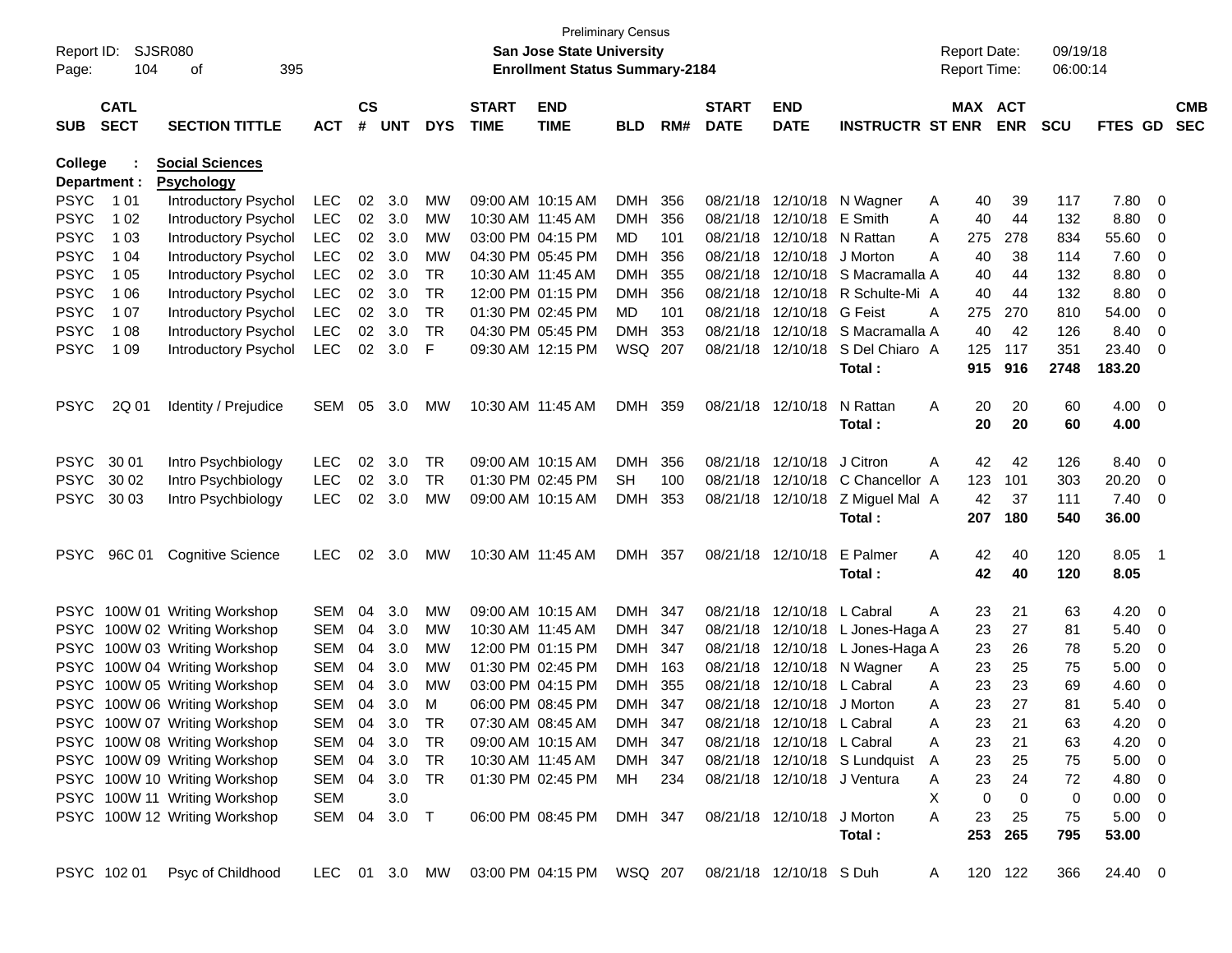| Report ID:<br>Page: | 105                        | <b>SJSR080</b><br>395<br>οf      |              |                |            |            |                             | <b>San Jose State University</b><br><b>Enrollment Status Summary-2184</b> | <b>Preliminary Census</b> |     |                             |                              |                                  | <b>Report Date:</b><br><b>Report Time:</b> |           |                       | 09/19/18<br>06:00:14 |                |                          |                          |
|---------------------|----------------------------|----------------------------------|--------------|----------------|------------|------------|-----------------------------|---------------------------------------------------------------------------|---------------------------|-----|-----------------------------|------------------------------|----------------------------------|--------------------------------------------|-----------|-----------------------|----------------------|----------------|--------------------------|--------------------------|
| <b>SUB</b>          | <b>CATL</b><br><b>SECT</b> | <b>SECTION TITTLE</b>            | <b>ACT</b>   | <b>CS</b><br># | <b>UNT</b> | <b>DYS</b> | <b>START</b><br><b>TIME</b> | <b>END</b><br><b>TIME</b>                                                 | <b>BLD</b>                | RM# | <b>START</b><br><b>DATE</b> | <b>END</b><br><b>DATE</b>    | <b>INSTRUCTR ST ENR</b>          |                                            |           | MAX ACT<br><b>ENR</b> | <b>SCU</b>           | FTES GD        |                          | <b>CMB</b><br><b>SEC</b> |
| PSYC 102 02         |                            | Psyc of Childhood                | <b>LEC</b>   | 01             | 3.0        | <b>TR</b>  |                             | 09:00 AM 10:15 AM                                                         | <b>SH</b>                 | 100 | 08/21/18                    | 12/10/18                     | M Alvarez                        | Α                                          | 120       | 117                   | 351                  | 23.40 0        |                          |                          |
| PSYC 102 03         |                            | Psyc of Childhood                | <b>LEC</b>   | 01             | 3.0        | <b>TR</b>  |                             | 06:00 PM 07:15 PM                                                         | <b>DMH</b>                | 353 | 08/21/18                    | 12/10/18                     | P Cravalho<br>Total:             | A                                          | 45<br>285 | 49<br>288             | 147<br>864           | 9.80<br>57.60  | - 0                      |                          |
| PSYC 105 01         |                            | <b>Special Topics</b>            | <b>LEC</b>   | 02             | 3.0        | MW         |                             | 10:30 AM 11:45 AM                                                         | <b>SH</b>                 | 348 |                             | 08/21/18 12/10/18            | N Wagner<br>Total:               | Α                                          | 30<br>30  | 28<br>28              | 84<br>84             | 5.65 1<br>5.65 |                          |                          |
| PSYC 107 01         |                            | Psych of Women                   | <b>LEC</b>   | 02             | 3.0        | MW         |                             | 12:00 PM 01:15 PM                                                         | DMH                       | 234 |                             |                              | 08/21/18 12/10/18 S Lundquist A  |                                            | 40        | 46                    | 138                  | 9.20           |                          | 0 <sup>o</sup>           |
| <b>WOMS 107 01</b>  |                            | Psych of Women                   | <b>LEC</b>   | 02             | 3.0        | MW         |                             | 12:00 PM 01:15 PM                                                         | <b>DMH</b>                | 234 | 08/21/18                    |                              | 12/10/18 S Lundquist             | A                                          | 0         | $\overline{4}$        | 12                   | 0.80           |                          | 0 <sup>o</sup>           |
| PSYC 107 02         |                            | Psych of Women                   | <b>LEC</b>   | 02             | 3.0        | <b>TR</b>  |                             | 01:30 PM 02:45 PM                                                         | <b>DMH</b>                | 359 |                             | 08/21/18 12/10/18 A Caffrey  |                                  | A                                          | 33        | 33                    | 99                   | 6.60           |                          | $0\,C$                   |
| WOMS 107 02         |                            | Psych of Women                   | <b>LEC</b>   | 02             | 3.0        | <b>TR</b>  |                             | 01:30 PM 02:45 PM                                                         | <b>DMH</b>                | 359 |                             | 08/21/18 12/10/18            | A Caffrey                        | A                                          | 0         | $\mathbf 1$           | 3                    | 0.20           |                          | 0 <sup>o</sup>           |
|                     |                            |                                  |              |                |            |            |                             |                                                                           |                           |     |                             |                              | Total:                           |                                            | 73        | 84                    | 252                  | 16.80          |                          |                          |
| PSYC 110 01         |                            | Adult Psychopathol               | <b>LEC</b>   | 01             | 3.0        | MW         |                             | 09:00 AM 10:15 AM                                                         | <b>CL</b>                 | 117 |                             |                              | 08/21/18 12/10/18 R Schulte-Mi A |                                            | 42        | 48                    | 144                  | 9.60 0         |                          |                          |
| PSYC 110 02         |                            | Adult Psychopathol               | <b>LEC</b>   | 01             | 3.0        | MW         |                             | 01:30 PM 02:45 PM                                                         | <b>DMH</b>                | 356 | 08/21/18                    |                              | 12/10/18 G Callaghan A           |                                            | 42        | 44                    | 132                  | 8.80           | $\overline{\phantom{0}}$ |                          |
| PSYC 110 03         |                            | Adult Psychopathol               | <b>LEC</b>   | 01             | 3.0        | W          |                             | 06:00 PM 08:45 PM                                                         | CL                        | 224 | 08/21/18                    | 12/10/18 A Prins             |                                  | Α                                          | 50        | 48                    | 144                  | 9.60           | $\overline{\phantom{0}}$ |                          |
| PSYC 110 05         |                            | Adult Psychopathol               | <b>LEC</b>   | 01             | 3.0        | <b>TR</b>  |                             | 03:00 PM 04:15 PM                                                         | <b>DMH</b>                | 356 | 08/21/18                    |                              | 12/10/18 S Trafalis              | Α                                          | 42        | 42                    | 126                  | 8.40           | $\overline{\mathbf{0}}$  |                          |
| PSYC 110 06         |                            | Adult Psychopathol               | <b>LEC</b>   | 01             | 3.0        | MW         |                             | 04:30 PM 05:45 PM                                                         | WSQ 207                   |     |                             |                              | 08/21/18 12/10/18 N Wagner       | A                                          | 125       | 123                   | 369                  | 24.60 0        |                          |                          |
| PSYC 110 07         |                            | Adult Psychopathol               | <b>LEC</b>   | 01             | 3.0        | <b>TR</b>  |                             | 09:00 AM 10:15 AM                                                         | <b>DMH</b>                | 358 |                             | 08/21/18 12/10/18            | E Woodhead A                     |                                            | 42        | 43                    | 129                  | $8.60$ 0       |                          |                          |
|                     |                            |                                  |              |                |            |            |                             |                                                                           |                           |     |                             |                              | Total:                           |                                            | 343       | 348                   | 1044                 | 69.60          |                          |                          |
| PSYC 11201          |                            | Psy of Adolescence               | <b>LEC</b>   | 01             | 3.0        | MW         |                             | 01:30 PM 02:45 PM                                                         | <b>CL</b>                 | 226 |                             | 08/21/18 12/10/18            | L Jones-Haga A                   |                                            | 41        | 42                    | 126                  | 8.40 0         |                          |                          |
| PSYC 11202          |                            | Psy of Adolescence               | <b>LEC</b>   | 01             | 3.0        | <b>TR</b>  |                             | 12:00 PM 01:15 PM                                                         | <b>DMH</b>                | 348 |                             | 08/21/18 12/10/18            | M Alvarez                        | A                                          | 41        | 43                    | 129                  | 8.65           | $\overline{\phantom{1}}$ |                          |
| PSYC 11203          |                            | Psy of Adolescence               | <b>LEC</b>   | 01             | 3.0        | <b>TR</b>  |                             | 01:30 PM 02:45 PM                                                         | SН                        | 239 |                             | 08/21/18 12/10/18            | M Alvarez                        | A                                          | 41        | 40                    | 120                  | $8.00 \t 0$    |                          |                          |
|                     |                            |                                  |              |                |            |            |                             |                                                                           |                           |     |                             |                              | Total :                          |                                            | 123       | 125                   | 375                  | 25.05          |                          |                          |
| PSYC 114 80         |                            | Psych of Aging                   | <b>LEC</b>   | 01             | 3.0        | <b>TBA</b> |                             |                                                                           |                           |     | 08/21/18                    |                              | 12/10/18 E Woodhead A            |                                            | 38        | 38                    | 114                  | 7.60           |                          | 0 <sup>o</sup>           |
| GERO 114 80         |                            | Psych of Aging                   | <b>LEC</b>   | 01             | 3.0        | <b>TBA</b> |                             |                                                                           |                           |     |                             |                              | 08/21/18 12/10/18 E Woodhead A   |                                            | 0         | 0                     | 0                    | 0.00           |                          | $0\,C$                   |
|                     |                            |                                  |              |                |            |            |                             |                                                                           |                           |     |                             |                              | Total :                          |                                            | 38        | 38                    | 114                  | 7.60           |                          |                          |
| PSYC 11701          |                            | Psych Tests & Meas               |              |                | LEC 02 3.0 | MW         |                             | 07:30 AM 08:45 AM                                                         | DMH 353                   |     |                             |                              | 08/21/18 12/10/18 B Oliveira     | A                                          | 43        | 44                    | 132                  | 8.80 0         |                          |                          |
| PSYC 11702          |                            | Psych Tests & Meas LEC 02 3.0 MW |              |                |            |            |                             | 09:00 AM 10:15 AM                                                         | DMH 150                   |     |                             |                              | 08/21/18 12/10/18 B Oliveira     | Α                                          | 43        | 44                    | 132                  | $8.80\ 0$      |                          |                          |
| PSYC 11703          |                            | Psych Tests & Meas               | LEC          |                | 02 3.0     | TR         |                             | 01:30 PM 02:45 PM                                                         | CL                        | 117 |                             |                              | 08/21/18 12/10/18 P Cravalho     | A                                          | 43        | 57                    | 171                  | $11.40 \t 0$   |                          |                          |
| PSYC 117 04         |                            | Psych Tests & Meas               | LEC 02 3.0 T |                |            |            |                             | 03:00 PM 05:45 PM CL                                                      |                           | 117 |                             | 08/21/18 12/10/18 T Shirley  |                                  | A                                          | 43        | 41                    | 123                  | 8.20 0         |                          |                          |
|                     |                            |                                  |              |                |            |            |                             |                                                                           |                           |     |                             |                              | Total:                           |                                            | 172       | 186                   | 558                  | 37.20          |                          |                          |
| PSYC 120 10         |                            | Adv Res Meth & Des LEC 02 4.0 MW |              |                |            |            |                             | 04:30 PM 05:45 PM                                                         | DMH 150                   |     |                             | 08/21/18 12/10/18 S Trafalis |                                  | A                                          | 46        | 48                    | 144                  | $12.80 \t 0$   |                          |                          |
| PSYC 120 11         |                            | Adv Res Meth & Des ACT           |              |                | 07 0.0     | M          |                             | 06:00 PM 08:00 PM                                                         | DMH 339                   |     |                             | 08/21/18 12/10/18 S Trafalis |                                  | A                                          | 23        | 25                    | 25                   | $0.00 \t 0$    |                          |                          |
|                     | PSYC 12012                 | Adv Res Meth & Des ACT 07 0.0 W  |              |                |            |            |                             | 06:00 PM 08:00 PM                                                         | DMH 339                   |     |                             |                              | 08/21/18 12/10/18 S Trafalis     | A                                          | 23        | 23                    | 23                   | $0.00 \t 0$    |                          |                          |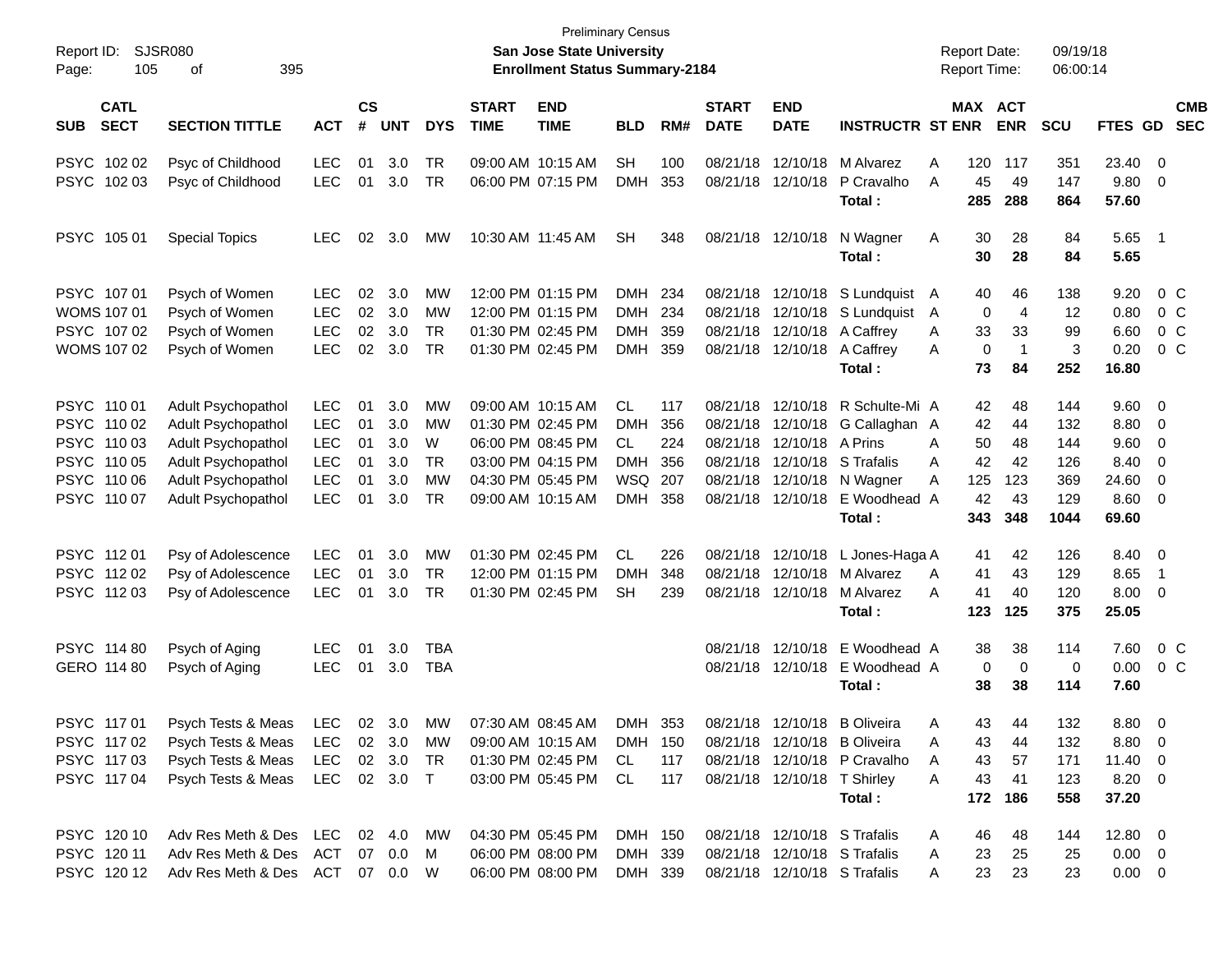| Page:      | Report ID: SJSR080<br>106                 | 395<br>οf                                                                       |                                    |                    |                       |                              |                             | San Jose State University<br><b>Enrollment Status Summary-2184</b>                                | <b>Preliminary Census</b>        |                            |                             |                                                                                              |                                                                                                                                               |             | <b>Report Date:</b><br><b>Report Time:</b> |                                 | 09/19/18<br>06:00:14            |                                                |                                                     |            |
|------------|-------------------------------------------|---------------------------------------------------------------------------------|------------------------------------|--------------------|-----------------------|------------------------------|-----------------------------|---------------------------------------------------------------------------------------------------|----------------------------------|----------------------------|-----------------------------|----------------------------------------------------------------------------------------------|-----------------------------------------------------------------------------------------------------------------------------------------------|-------------|--------------------------------------------|---------------------------------|---------------------------------|------------------------------------------------|-----------------------------------------------------|------------|
| <b>SUB</b> | <b>CATL</b><br><b>SECT</b>                | <b>SECTION TITTLE</b>                                                           | <b>ACT</b>                         | $\mathsf{cs}$<br># | <b>UNT</b>            | <b>DYS</b>                   | <b>START</b><br><b>TIME</b> | <b>END</b><br><b>TIME</b>                                                                         | <b>BLD</b>                       | RM#                        | <b>START</b><br><b>DATE</b> | <b>END</b><br><b>DATE</b>                                                                    | <b>INSTRUCTR ST ENR</b>                                                                                                                       |             | MAX ACT                                    | <b>ENR</b>                      | <b>SCU</b>                      | FTES GD SEC                                    |                                                     | <b>CMB</b> |
|            | PSYC 120 20<br>PSYC 120 21<br>PSYC 120 22 | Adv Res Meth & Des LEC<br>Adv Res Meth & Des<br>Adv Res Meth & Des ACT          | ACT                                | 02<br>07<br>07     | -4.0<br>0.0<br>0.0    | <b>MW</b><br>M<br>W          |                             | 01:30 PM 02:45 PM<br>03:00 PM 05:00 PM<br>03:00 PM 05:00 PM                                       | DMH 353<br><b>DMH</b><br>DMH 339 | 339                        |                             |                                                                                              | 08/21/18 12/10/18 G Savage<br>08/21/18 12/10/18 G Savage<br>08/21/18 12/10/18 G Savage                                                        | A<br>A<br>A | 46<br>23<br>23                             | 48<br>25<br>23                  | 144<br>25<br>23                 | 12.80<br>$0.00 \t 0$<br>$0.00 \t 0$            | $\overline{\phantom{0}}$                            |            |
|            | PSYC 120 30<br>PSYC 12031<br>PSYC 120 32  | Adv Res Meth & Des<br>Adv Res Meth & Des<br>Adv Res Meth & Des                  | <b>LEC</b><br>ACT<br>ACT           | 02<br>07<br>07     | 4.0<br>0.0<br>0.0     | TR<br>$\mathsf{T}$<br>R      |                             | 04:30 PM 05:45 PM<br>06:00 PM 08:00 PM<br>06:00 PM 08:00 PM                                       | DMH 161<br><b>DMH</b><br>DMH 339 | - 339                      |                             | 08/21/18 12/10/18 S Trafalis<br>08/21/18 12/10/18 S Trafalis<br>08/21/18 12/10/18 S Trafalis |                                                                                                                                               | A<br>A<br>A | 46<br>23<br>23                             | 46<br>22<br>24                  | 138<br>22<br>24                 | 12.27<br>0.00<br>$0.00 \t 0$                   | - 0<br>$\overline{\phantom{0}}$                     |            |
|            | PSYC 120 40<br>PSYC 12041<br>PSYC 12042   | Adv Res Meth & Des<br>Adv Res Meth & Des<br>Adv Res Meth & Des ACT              | <b>LEC</b><br><b>ACT</b>           | 02<br>07<br>07     | 4.0<br>0.0<br>0.0     | TR<br>$\top$<br>-R           |                             | 01:30 PM 02:45 PM<br>03:00 PM 05:00 PM<br>03:00 PM 05:00 PM                                       | DMH 234<br><b>DMH</b><br>DMH 339 | 339                        |                             | 08/21/18 12/10/18 J Citron<br>08/21/18 12/10/18 J Citron<br>08/21/18 12/10/18 J Citron       |                                                                                                                                               | A<br>Α<br>A | 46<br>23<br>23                             | 49<br>25<br>24                  | 147<br>25<br>24                 | 13.07<br>0.00<br>$0.00 \t 0$                   | $\overline{\phantom{0}}$<br>$\overline{\mathbf{0}}$ |            |
|            |                                           |                                                                                 |                                    |                    |                       |                              | 10:30 AM 11:30 AM           |                                                                                                   | <b>DMH</b>                       | 339                        |                             | 08/21/18 12/10/18                                                                            | Total:<br>C Feria                                                                                                                             |             | 368<br>22                                  | 382<br>24                       | 764                             | 50.93<br>3.20                                  | $\overline{\phantom{0}}$                            |            |
|            |                                           | PSYC 121B 20 Adv R Met: Cog/Perc SEM 04<br>PSYC 121B 21 Adv R Met: Cog/Perc LAB |                                    |                    | 2.0<br>16  0.0        | M<br>M                       |                             | 11:45 AM 02:45 PM                                                                                 | DMH 339                          |                            |                             | 08/21/18 12/10/18 C Feria                                                                    | Total:                                                                                                                                        | A<br>A      | 22<br>44                                   | 24<br>48                        | 24<br>24<br>48                  | $0.00 \t 0$<br>3.20                            |                                                     |            |
|            |                                           | PSYC 121C 30 Adv R Met: Clinical<br>PSYC 121C 31 Adv R Met: Clinical            | <b>SEM</b><br>LAB                  |                    | 2.0<br>0.0            |                              |                             |                                                                                                   |                                  |                            |                             |                                                                                              | Total:                                                                                                                                        | Χ<br>X      | 0<br>0<br>0                                | 0<br>0<br>$\bf{0}$              | 0<br>0<br>0                     | $0.00 \t 0$<br>$0.00 \t 0$<br>0.00             |                                                     |            |
| HS         | PSYC 126 01<br>126 01                     | Drugs + Brain & Beh LEC<br>Drugs + Brain & Beh LEC 02 3.0 TR                    |                                    |                    | 02 3.0                | TR                           |                             | 03:00 PM 04:15 PM<br>03:00 PM 04:15 PM                                                            | DMH 150<br>DMH 150               |                            |                             |                                                                                              | 08/21/18 12/10/18 S Snycerski A<br>08/21/18 12/10/18 S Snycerski A<br>Total:                                                                  |             | 45<br>0<br>45                              | 39<br>3<br>42                   | 117<br>9<br>126                 | 7.80<br>0.60<br>8.40                           | $0\,C$<br>0 <sup>o</sup>                            |            |
|            | PSYC 129 01<br>BIOL 129 01                | Neuroscience<br>Neuroscience                                                    | <b>LEC</b><br><b>LEC</b>           | 02                 | 3.0<br>02 3.0         | TR<br>TR                     |                             | 01:30 PM 02:45 PM<br>01:30 PM 02:45 PM                                                            | <b>DMH</b><br>DMH 348            | -348                       |                             | 08/21/18 12/10/18<br>08/21/18 12/10/18 V Carr                                                | V Carr<br>Total:                                                                                                                              | A<br>A      | 42<br>0<br>42                              | 37<br>-7<br>44                  | 111<br>21<br>132                | 7.45<br>1.40<br>8.85                           | 1 C<br>0 <sup>o</sup>                               |            |
|            | PSYC 135 01<br>PSYC 135 02<br>PSYC 135 03 | Cognition<br>Cognition<br>Cognition<br>PSYC 135 04 Cognition                    | <b>SEM</b><br><b>SEM</b><br>SEM    | 05<br>05<br>05     | 3.0<br>3.0<br>3.0     | <b>MW</b><br>TR<br><b>TR</b> |                             | 09:00 AM 10:15 AM<br>10:30 AM 11:45 AM<br>12:00 PM 01:15 PM<br>SEM 05 3.0 MW 01:30 PM 02:45 PM CL | <b>DMH</b><br>CL.<br><b>DMH</b>  | - 160<br>117<br>357<br>117 |                             |                                                                                              | 08/21/18 12/10/18 M Van Selst A<br>08/21/18 12/10/18 L Huntsman A<br>08/21/18 12/10/18 S Macramalla A<br>08/21/18 12/10/18 E Palmer<br>Total: | A           | 42<br>42<br>42<br>42                       | 41<br>42<br>46<br>48<br>168 177 | 123<br>126<br>138<br>144<br>531 | 8.25<br>8.40 0<br>9.35<br>9.75 3<br>35.75      | $\overline{\phantom{1}}$<br>- 3                     |            |
|            | PSYC 139 01<br>PSYC 139 02<br>PSYC 139 03 | Psy of Person<br>Psy of Person<br>Psy of Person                                 | LEC 02 3.0 MW<br>LEC<br><b>LEC</b> |                    | 02 3.0 TR<br>02 3.0 T |                              |                             | 12:00 PM 01:15 PM<br>09:00 AM 10:15 AM<br>06:00 PM 08:45 PM                                       | DMH 356<br>DMH 348<br>DMH 355    |                            |                             | 08/21/18 12/10/18 G Feist                                                                    | 08/21/18 12/10/18 N Wagner<br>08/21/18 12/10/18 B Oliveira<br>Total:                                                                          | A<br>Α<br>A | 42<br>42<br>42<br>126                      | 42<br>50<br>40<br>132           | 126<br>150<br>120<br>396        | 8.40 0<br>$10.00 \t 0$<br>$8.00 \t 0$<br>26.40 |                                                     |            |
|            | PSYC 142 01                               | Child Psychopathol                                                              | LEC 02 3.0 MW                      |                    |                       |                              |                             | 10:30 AM 11:45 AM                                                                                 | DMH 348                          |                            |                             | 08/21/18 12/10/18 E Herb                                                                     |                                                                                                                                               | A           | 42                                         | 42                              | 126                             | 8.40 0                                         |                                                     |            |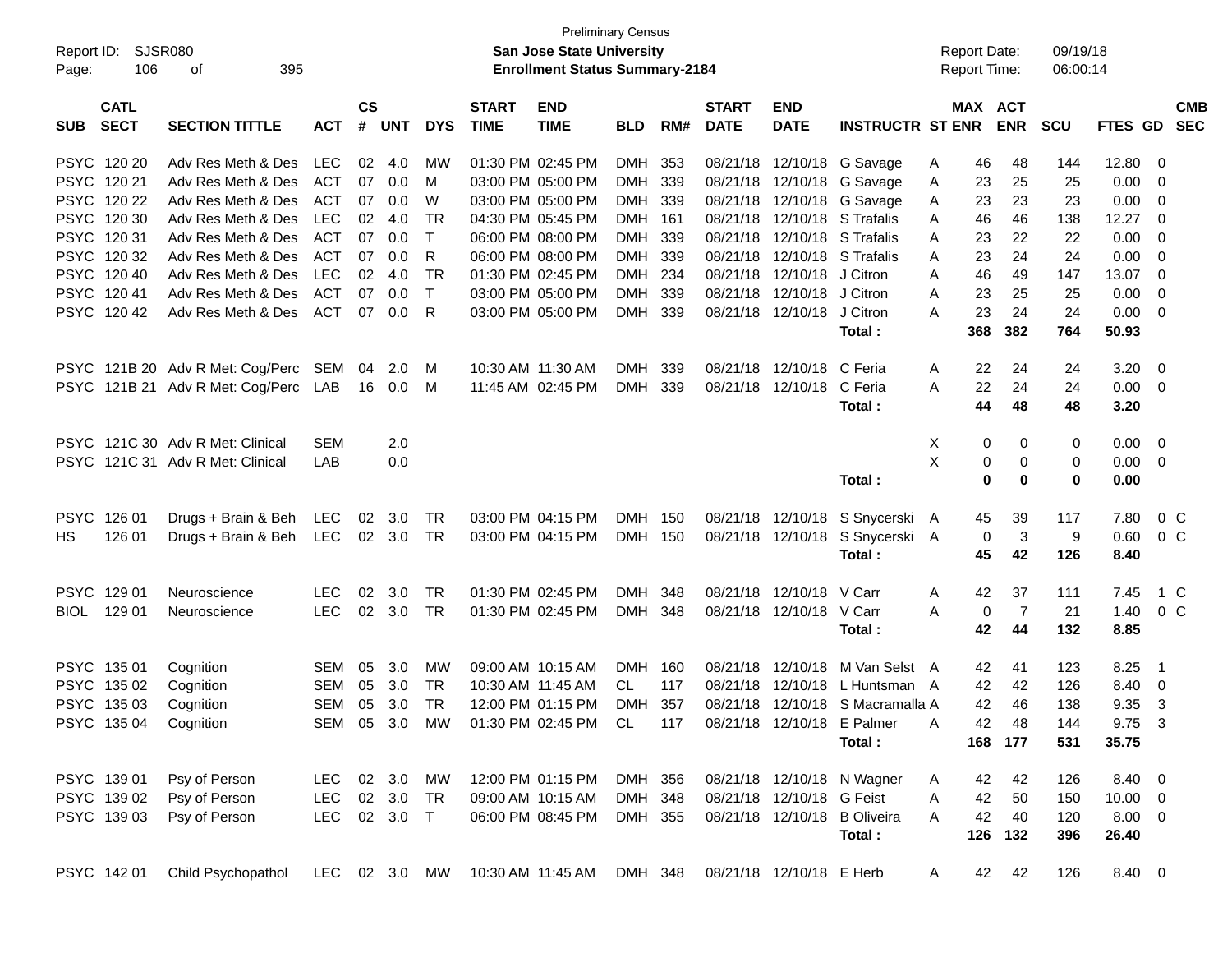| Report ID:<br>107<br>Page:               | <b>SJSR080</b><br>οf<br>395              |                   |                    |            |            |                             | <b>San Jose State University</b><br><b>Enrollment Status Summary-2184</b> | <b>Preliminary Census</b> |      |                             |                            |                                      | <b>Report Date:</b><br><b>Report Time:</b> |                       | 09/19/18<br>06:00:14 |                       |                          |                          |
|------------------------------------------|------------------------------------------|-------------------|--------------------|------------|------------|-----------------------------|---------------------------------------------------------------------------|---------------------------|------|-----------------------------|----------------------------|--------------------------------------|--------------------------------------------|-----------------------|----------------------|-----------------------|--------------------------|--------------------------|
| <b>CATL</b><br><b>SECT</b><br><b>SUB</b> | <b>SECTION TITTLE</b>                    | <b>ACT</b>        | $\mathsf{cs}$<br># | <b>UNT</b> | <b>DYS</b> | <b>START</b><br><b>TIME</b> | <b>END</b><br><b>TIME</b>                                                 | <b>BLD</b>                | RM#  | <b>START</b><br><b>DATE</b> | <b>END</b><br><b>DATE</b>  | <b>INSTRUCTR ST ENR</b>              |                                            | MAX ACT<br><b>ENR</b> | <b>SCU</b>           | <b>FTES GD</b>        |                          | <b>CMB</b><br><b>SEC</b> |
| PSYC 142 02<br>PSYC 142 03               | Child Psychopathol<br>Child Psychopathol | <b>LEC</b><br>LEC | 02                 | 3.0<br>3.0 | <b>TR</b>  |                             | 04:30 PM 05:45 PM                                                         | <b>DMH</b>                | 163  | 08/21/18                    | 12/10/18 E Herb            |                                      | 42<br>Α<br>X<br>$\mathbf 0$                | 39<br>$\mathbf 0$     | 117<br>0             | 7.85<br>$0.00 \t 0$   | - 1                      |                          |
|                                          |                                          |                   |                    |            |            |                             |                                                                           |                           |      |                             |                            | Total:                               | 84                                         | 81                    | 243                  | 16.25                 |                          |                          |
| PSYC 150 01                              | Educ Psych                               | LEC               | 02                 | 3.0        | TR         |                             | 03:00 PM 04:15 PM                                                         | DMH 348                   |      |                             | 08/21/18 12/10/18          | P Cravalho<br>Total:                 | 38<br>A<br>38                              | 38<br>38              | 114<br>114           | 7.60 0<br>7.60        |                          |                          |
| PSYC 154 01                              | Social Psy                               | LEC               | 02                 | 3.0        | МW         |                             | 10:30 AM 11:45 AM                                                         | DMH                       | 353  | 08/21/18                    | 12/10/18                   | J Ventura                            | 48<br>Α                                    | 51                    | 153                  | $10.20 \t 0$          |                          |                          |
| PSYC 154 02                              | Social Psy                               | <b>LEC</b>        | 02                 | 3.0        | <b>TR</b>  |                             | 07:30 AM 08:45 AM                                                         | <b>DMH</b>                | 348  | 08/21/18                    |                            | 12/10/18 A Asuncion                  | 48<br>A                                    | 47                    | 141                  | 9.40                  | $\overline{\phantom{0}}$ |                          |
| PSYC 154 03                              | Social Psy                               | <b>LEC</b>        | 02                 | 3.0        | <b>TR</b>  |                             | 09:00 AM 10:15 AM                                                         | <b>DMH</b>                | 353  |                             |                            | 08/21/18 12/10/18 A Asuncion         | 48<br>A                                    | 51                    | 153                  | 10.20                 | - 0                      |                          |
| PSYC 154 04                              | Social Psy                               | <b>LEC</b>        |                    | 3.0        |            |                             |                                                                           |                           |      |                             |                            |                                      | X<br>0                                     | $\mathbf 0$           | $\mathbf 0$          | 0.00                  | $\overline{\mathbf{0}}$  |                          |
| PSYC 154 05                              | Social Psy                               | LEC               | 02                 | 3.0        | <b>TR</b>  |                             | 09:00 AM 10:15 AM                                                         | <b>CL</b>                 | 324  |                             | 08/21/18 12/10/18          | J Ventura<br>Total:                  | A<br>48<br>192                             | 51<br>200             | 153<br>600           | $10.20 \t 0$<br>40.00 |                          |                          |
| PSYC 155 01                              | Human Learning                           | <b>LEC</b>        | 02                 | 3.0        | TR.        |                             | 09:00 AM 10:15 AM                                                         | <b>DMH</b>                | 355  | 08/21/18                    | 12/10/18 V Carr            |                                      | Α<br>40                                    | 41                    | 123                  | $8.20 \ 0$            |                          |                          |
| PSYC 155 02                              | Human Learning                           | <b>LEC</b>        | 02                 | 3.0        | <b>MW</b>  |                             | 12:00 PM 01:15 PM                                                         | <b>DMH</b>                | 357  | 08/21/18                    |                            | 12/10/18 S Del Chiaro                | 40<br>A                                    | 43                    | 129                  | $8.60 \quad 0$        |                          |                          |
| PSYC 155 03                              | Human Learning                           | <b>LEC</b>        | 02                 | 3.0        | TR         |                             | 01:30 PM 02:45 PM                                                         | CL                        | 226  |                             | 08/21/18 12/10/18          | S Snycerski A<br>Total:              | 40<br>120                                  | 39<br>123             | 117<br>369           | 7.80 0<br>24.60       |                          |                          |
| PSYC 158 01                              | Perception                               | LEC               | 02                 | 3.0        | TR         |                             | 10:30 AM 11:45 AM                                                         | <b>DMH</b>                | 357  | 08/21/18                    | 12/10/18 C Feria           |                                      | 38<br>Α                                    | 42                    | 126                  | 8.50 2                |                          |                          |
| PSYC 158 02                              | Perception                               | <b>LEC</b>        | 02                 | 3.0        | <b>TR</b>  |                             | 01:30 PM 02:45 PM                                                         | <b>SH</b>                 | 311  |                             | 08/21/18 12/10/18 C Feria  |                                      | 38<br>A                                    | 37                    | 111                  | 7.75                  | $\overline{7}$           |                          |
|                                          |                                          |                   |                    |            |            |                             |                                                                           |                           |      |                             |                            | Total:                               | 76                                         | 79                    | 237                  | 16.25                 |                          |                          |
| PSYC 160 01                              | <b>Clinical Psychology</b>               | <b>LEC</b>        | 02                 | 3.0        | МW         |                             | 10:30 AM 11:45 AM                                                         | CL                        | 117  | 08/21/18                    |                            | 12/10/18 S Nadeau                    | 44<br>Α                                    | 48                    | 144                  | $9.60 \quad 0$        |                          |                          |
| PSYC 160 02                              | <b>Clinical Psychology</b>               | <b>LEC</b>        | 02                 | 3.0        | МW         |                             | 12:00 PM 01:15 PM                                                         | <b>DMH</b>                | 353  | 08/21/18                    |                            | 12/10/18 G Callaghan A               | 44                                         | 44                    | 132                  | 8.80                  | $\overline{\phantom{0}}$ |                          |
| PSYC 160 03                              | <b>Clinical Psychology</b>               | LEC               | 02                 | 3.0        | TR         |                             | 10:30 AM 11:45 AM                                                         | <b>DMH</b>                | 353  |                             |                            | 08/21/18 12/10/18 E Woodhead A       | 40                                         | 40                    | 120                  | $8.00 \t 0$           |                          |                          |
|                                          |                                          |                   |                    |            |            |                             |                                                                           |                           |      |                             |                            | Total:                               | 128                                        | 132                   | 396                  | 26.40                 |                          |                          |
| PSYC 165 01                              | Th & Me Counseling                       | LEC               | 02                 | 3.0        | МW         |                             | 10:30 AM 11:45 AM                                                         | <b>DMH</b>                | 355  | 08/21/18                    | 12/10/18                   | S Del Chiaro A                       | 38                                         | 39                    | 117                  | 7.80 0                |                          |                          |
| PSYC 165 02                              | Th & Me Counseling                       | <b>LEC</b>        | 02                 | 3.0        | TR         |                             | 03:00 PM 04:15 PM                                                         | <b>DMH</b>                | 226A |                             | 08/21/18 12/10/18 E Herb   |                                      | 37<br>Α                                    | 35                    | 105                  | $7.00 \t 0$           |                          |                          |
|                                          |                                          |                   |                    |            |            |                             |                                                                           |                           |      |                             |                            | Total:                               | 75                                         | 74                    | 222                  | 14.80                 |                          |                          |
| PSYC 170 01                              | Indus Psy                                | <b>LEC</b>        |                    | 02 3.0     | МW         |                             | 01:30 PM 02:45 PM                                                         | DMH 355                   |      |                             | 08/21/18 12/10/18 N Rattan |                                      | 42<br>A                                    | 46                    | 138                  | $9.20 \ 0$            |                          |                          |
| PSYC 170 02                              | Indus Psy                                | <b>LEC</b>        |                    | 02 3.0     | W          |                             | 06:00 PM 08:45 PM                                                         | HGH 116                   |      |                             | 08/21/18 12/10/18 N Patel  |                                      | 42<br>A                                    | 41                    | 123                  | $8.20 \ 0$            |                          |                          |
| PSYC 170 03                              | Indus Psy                                | LEC               |                    | 02 3.0     | MW         |                             | 04:30 PM 05:45 PM                                                         | DMH 353                   |      |                             | 08/21/18 12/10/18 A Rogers | Total:                               | 40<br>A<br>124                             | 40<br>127             | 120<br>381           | $8.00 \t 0$<br>25.40  |                          |                          |
| PSYC 17301                               | Human Factors                            | LEC 02 3.0 TR     |                    |            |            |                             | 03:00 PM 04:15 PM                                                         | DMH 165                   |      |                             |                            | 08/21/18 12/10/18 E Palmer<br>Total: | 38<br>A<br>38                              | 38<br>38              | 114<br>114           | $7.60$ 0<br>7.60      |                          |                          |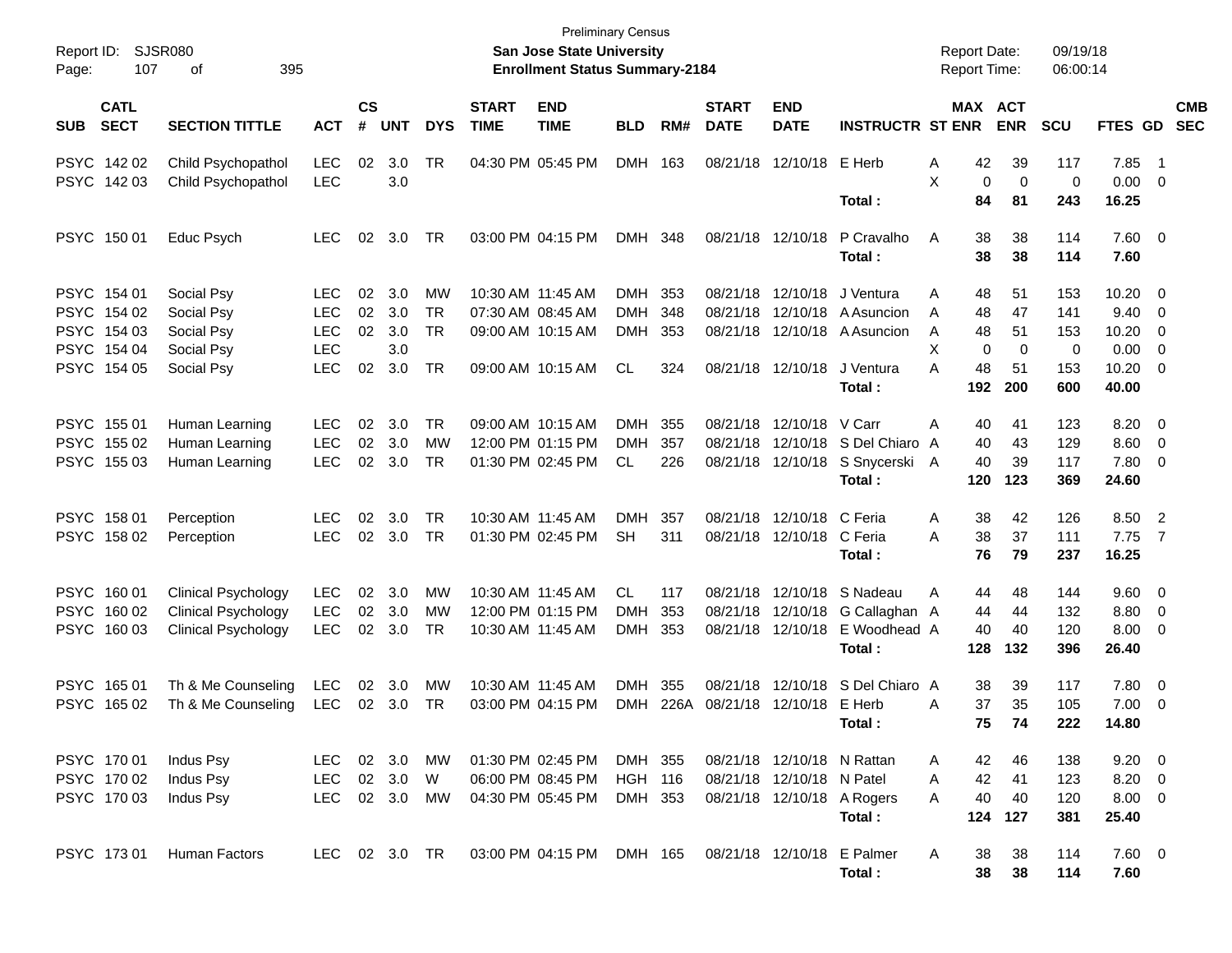|                                          |                                    |            |               |            |            |                             |                                       | <b>Preliminary Census</b> |     |                             |                            |                                 |                     |                       |                |             |                          |                          |
|------------------------------------------|------------------------------------|------------|---------------|------------|------------|-----------------------------|---------------------------------------|---------------------------|-----|-----------------------------|----------------------------|---------------------------------|---------------------|-----------------------|----------------|-------------|--------------------------|--------------------------|
| Report ID:                               | <b>SJSR080</b>                     |            |               |            |            |                             | San Jose State University             |                           |     |                             |                            |                                 | <b>Report Date:</b> |                       | 09/19/18       |             |                          |                          |
| Page:                                    | 108<br>395<br>οf                   |            |               |            |            |                             | <b>Enrollment Status Summary-2184</b> |                           |     |                             |                            |                                 | <b>Report Time:</b> |                       | 06:00:14       |             |                          |                          |
|                                          |                                    |            | $\mathsf{cs}$ |            |            |                             |                                       |                           |     |                             |                            |                                 |                     |                       |                |             |                          |                          |
| <b>CATL</b><br><b>SECT</b><br><b>SUB</b> | <b>SECTION TITTLE</b>              | <b>ACT</b> | #             | <b>UNT</b> | <b>DYS</b> | <b>START</b><br><b>TIME</b> | <b>END</b><br><b>TIME</b>             | <b>BLD</b>                | RM# | <b>START</b><br><b>DATE</b> | <b>END</b><br><b>DATE</b>  | <b>INSTRUCTR ST ENR</b>         |                     | MAX ACT<br><b>ENR</b> | <b>SCU</b>     | FTES GD     |                          | <b>CMB</b><br><b>SEC</b> |
|                                          |                                    |            |               |            |            |                             |                                       |                           |     |                             |                            |                                 |                     |                       |                |             |                          |                          |
|                                          |                                    |            |               |            |            |                             |                                       |                           |     |                             |                            |                                 |                     |                       |                |             |                          |                          |
| PSYC 180 01                              | <b>Indiv Studies</b>               | <b>SUP</b> | 36            | 4.0        | <b>TBA</b> |                             |                                       |                           |     | 08/21/18                    | 12/10/18                   |                                 | A                   | 0<br>0                | 0              | 0.00        | - 0                      |                          |
| <b>PSYC</b><br>180 02                    | <b>Indiv Studies</b>               | <b>SUP</b> | 36            | 1.0        | <b>TBA</b> |                             |                                       |                           |     | 08/21/18                    | 12/10/18                   |                                 | A                   | 3<br>0                | 0              | 0.00        | 0                        |                          |
| <b>PSYC</b><br>180 03                    | <b>Indiv Studies</b>               | <b>SUP</b> | 36            | 1.0        | <b>TBA</b> |                             |                                       |                           |     | 08/21/18                    | 12/10/18                   |                                 | A                   | 3<br>0                | 0              | 0.00        | 0                        |                          |
| <b>PSYC</b><br>180 04                    | <b>Indiv Studies</b>               | <b>SUP</b> | 36            | 1.0        | <b>TBA</b> |                             |                                       |                           |     | 08/21/18                    | 12/10/18                   |                                 | A                   | 3<br>0                | 0              | 0.00        | 0                        |                          |
| <b>PSYC</b><br>180 05                    | <b>Indiv Studies</b>               | <b>SUP</b> | 36            | 2.0        | <b>TBA</b> |                             |                                       |                           |     | 08/21/18                    | 12/10/18                   | M Van Selst                     | A                   | 3<br>1                | 2              | 0.13        | 0                        |                          |
| <b>PSYC</b><br>180 06                    | <b>Indiv Studies</b>               | <b>SUP</b> | 36            | 2.0        | <b>TBA</b> |                             |                                       |                           |     | 08/21/18                    | 12/10/18                   | N Rattan                        | A                   | 3<br>-1               | $\overline{c}$ | 0.13        | 0                        |                          |
| <b>PSYC</b><br>180 07                    | <b>Indiv Studies</b>               | <b>SUP</b> | 36            | 2.0        | <b>TBA</b> |                             |                                       |                           |     | 08/21/18                    | 12/10/18                   | J Gregg                         | A                   | 3<br>1                | $\overline{c}$ | 0.13        | 0                        |                          |
| <b>PSYC</b><br>180 08                    | <b>Indiv Studies</b>               | <b>SUP</b> | 36            | 2.0        | <b>TBA</b> |                             |                                       |                           |     | 08/21/18                    | 12/10/18                   |                                 | A                   | 3<br>0                | 0              | 0.00        | 0                        |                          |
| <b>PSYC</b><br>180 09                    | <b>Indiv Studies</b>               | <b>SUP</b> | 36            | 3.0        | <b>TBA</b> |                             |                                       |                           |     | 08/21/18                    | 12/10/18                   | C Chancellor A                  |                     | 2<br>3                | 6              | 0.45        | $\overline{1}$           |                          |
| <b>PSYC</b><br>180 10                    | <b>Indiv Studies</b>               | <b>SUP</b> | 36            | 3.0        | <b>TBA</b> |                             |                                       |                           |     | 08/21/18                    | 12/10/18                   | P Cravalho                      | A                   | 2<br>1                | 3              | 0.20        | 0                        |                          |
| <b>PSYC</b><br>180 11                    | <b>Indiv Studies</b>               | <b>SUP</b> | 36            | 3.0        | <b>TBA</b> |                             |                                       |                           |     | 08/21/18                    | 12/10/18                   |                                 | A                   | 3<br>0                | 0              | 0.00        | 0                        |                          |
| <b>PSYC</b><br>180 12                    | <b>Indiv Studies</b>               | <b>SUP</b> | 36            | 3.0        | <b>TBA</b> |                             |                                       |                           |     | 08/21/18                    | 12/10/18                   |                                 | A                   | 3<br>0                | 0              | 0.00        | 0                        |                          |
| <b>PSYC</b><br>180 13                    | <b>Indiv Studies</b>               | <b>SUP</b> | 36            | 4.0        | <b>TBA</b> |                             |                                       |                           |     | 08/21/18                    | 12/10/18                   |                                 | A                   | 3<br>0                | 0              | 0.00        | 0                        |                          |
| PSYC 180 14                              | <b>Indiv Studies</b>               | <b>SUP</b> | 36            | 4.0        | <b>TBA</b> |                             |                                       |                           |     |                             | 08/21/18 12/10/18          |                                 | A                   | 3<br>0                | 0              | 0.00        | 0                        |                          |
|                                          |                                    |            |               |            |            |                             |                                       |                           |     |                             |                            | Total:                          |                     | 38<br>6               | 15             | 1.05        |                          |                          |
|                                          |                                    |            |               |            |            |                             |                                       |                           |     |                             |                            |                                 |                     |                       |                |             |                          |                          |
| PSYC 184 01                              | <b>Directed Reading</b>            | <b>SUP</b> | 36            | 4.0        | <b>TBA</b> |                             |                                       |                           |     | 08/21/18                    | 12/10/18                   |                                 | A                   | 0<br>0                | 0              | 0.00        | 0                        |                          |
| PSYC 184 02                              | <b>Directed Reading</b>            | <b>SUP</b> | 36            | 1.0        | <b>TBA</b> |                             |                                       |                           |     | 08/21/18                    | 12/10/18                   | M Alvarez                       | A                   | 3<br>$\mathbf 1$      | 1              | 0.07        | 0                        |                          |
| <b>PSYC</b><br>184 03                    | <b>Directed Reading</b>            | <b>SUP</b> | 36            | 1.0        | <b>TBA</b> |                             |                                       |                           |     | 08/21/18                    | 12/10/18                   |                                 | A                   | 3<br>0                | 0              | 0.00        | 0                        |                          |
| <b>PSYC</b><br>184 04                    | Directed Reading                   | <b>SUP</b> | 36            | 2.0        | <b>TBA</b> |                             |                                       |                           |     | 08/21/18                    | 12/10/18                   |                                 | A                   | 0<br>1                | 0              | 0.00        | 0                        |                          |
| <b>PSYC</b><br>184 05                    | Directed Reading                   | <b>SUP</b> | 36            | 2.0        | <b>TBA</b> |                             |                                       |                           |     | 08/21/18                    | 12/10/18                   | L Heiden                        | A                   | 3<br>5                | 10             | 0.67        | 0                        |                          |
| <b>PSYC</b><br>184 06                    | Directed Reading                   | <b>SUP</b> | 36            | 3.0        | <b>TBA</b> |                             |                                       |                           |     | 08/21/18                    | 12/10/18                   | S Del Chiaro A                  |                     | 3<br>3                | 9              | 0.60        | 0                        |                          |
| <b>PSYC</b><br>184 07                    | Directed Reading                   | <b>SUP</b> | 36            | 3.0        | <b>TBA</b> |                             |                                       |                           |     | 08/21/18                    | 12/10/18                   |                                 | A                   | 3<br>0                | 0              | 0.00        | 0                        |                          |
| <b>PSYC</b><br>184 08                    | Directed Reading                   | <b>SUP</b> | 36            | 3.0        | <b>TBA</b> |                             |                                       |                           |     | 08/21/18                    | 12/10/18                   | A Asuncion                      | A                   | 3<br>1                | 3              | 0.20        | 0                        |                          |
| PSYC 184 09                              | <b>Directed Reading</b>            | <b>SUP</b> | 36            | 4.0        | <b>TBA</b> |                             |                                       |                           |     |                             | 08/21/18 12/10/18          |                                 | A                   | 3<br>0                | 0              | 0.00        | 0                        |                          |
|                                          |                                    |            |               |            |            |                             |                                       |                           |     |                             |                            | Total :                         |                     | 22<br>10              | 23             | 1.53        |                          |                          |
|                                          |                                    |            |               |            |            |                             |                                       |                           |     |                             |                            |                                 |                     |                       |                |             |                          |                          |
| PSYC 186 01                              | Psych Field Wk                     | <b>SUP</b> | 36            | 4.0        | <b>TBA</b> |                             |                                       |                           |     | 08/21/18                    | 12/10/18                   |                                 | A                   | 0<br>0                | 0              | 0.00        | - 0                      |                          |
| PSYC 186 02                              | Psych Field Wk                     | <b>SUP</b> | 36            | 2.0        | <b>TBA</b> |                             |                                       |                           |     |                             | 08/21/18 12/10/18          | N Rattan                        | A                   | 3<br>$\mathbf 1$      | 2              | 0.13        | 0                        |                          |
| PSYC 18603                               | Psych Field Wk                     | <b>SUP</b> |               | 36 3.0     | <b>TBA</b> |                             |                                       |                           |     |                             |                            | 08/21/18 12/10/18 M Capriotti   | Α                   | 3<br>1                | 3              | 0.20        | $\overline{0}$           |                          |
| PSYC 18604                               | Psych Field Wk                     | <b>SUP</b> |               | 36 3.0     | TBA        |                             |                                       |                           |     |                             | 08/21/18 12/10/18          |                                 | A                   | 0<br>6                | 0              | $0.00 \t 0$ |                          |                          |
| PSYC 186 05                              | Psych Field Wk                     | <b>SUP</b> |               | 36 4.0     | TBA        |                             |                                       |                           |     |                             | 08/21/18 12/10/18          |                                 | A                   | 3<br>0                | 0              | 0.00        | $\overline{\phantom{0}}$ |                          |
| PSYC 186 06                              | Psych Field Wk                     | <b>SUP</b> |               | 36 2.0     | TBA        |                             |                                       |                           |     |                             |                            | 08/21/18 12/10/18 M Capriotti   | A                   | 8<br>$\mathbf{1}$     | 2              | 0.13        | $\overline{\phantom{0}}$ |                          |
| PSYC 18607                               | Psych Field Wk                     | <b>SUP</b> |               | 36 2.0     | TBA        |                             |                                       |                           |     |                             | 08/21/18 12/10/18 V Carr   |                                 | Α                   | 8<br>$\mathbf{1}$     | $\overline{c}$ | $0.13 \ 0$  |                          |                          |
|                                          |                                    |            |               |            |            |                             |                                       |                           |     |                             |                            | Total:                          |                     | 31<br>4               | 9              | 0.60        |                          |                          |
|                                          |                                    |            |               |            |            |                             |                                       |                           |     |                             |                            |                                 |                     |                       |                |             |                          |                          |
| PSYC 190 01                              | Current Issues Capst SEM 05 3.0 MW |            |               |            |            |                             | 12:00 PM 01:15 PM DMH 359             |                           |     |                             | 08/21/18 12/10/18 J Citron |                                 | A                   | 23<br>25              | 75             | $5.00 \t 0$ |                          |                          |
| PSYC 190 02                              | Current Issues Capst SEM 05 3.0 MW |            |               |            |            |                             | 03:00 PM 04:15 PM DMH 356             |                           |     |                             |                            | 08/21/18 12/10/18 S Lundquist A |                     | 23<br>25              | 75             | $5.00 \t 0$ |                          |                          |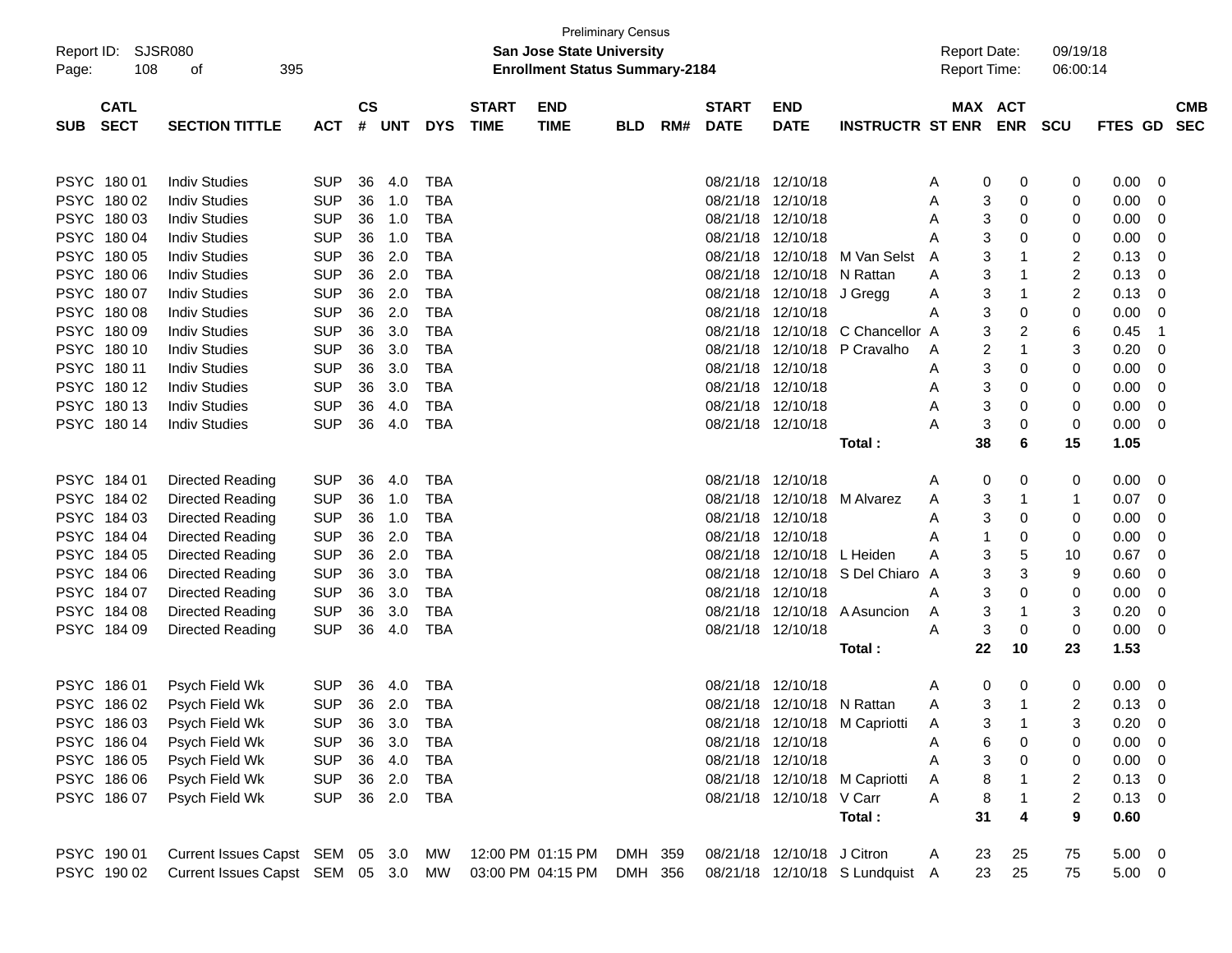| Report ID:<br>109<br>Page:                                                                  | <b>SJSR080</b><br>395<br>оf                                                                                  |                                                                    |                            |                                 |                                              |                             | <b>Preliminary Census</b><br><b>San Jose State University</b><br><b>Enrollment Status Summary-2184</b> |                                               |                                      |                                              |                                                                   |                                                                                    | <b>Report Date:</b><br><b>Report Time:</b>                 |                                                                                | 09/19/18<br>06:00:14                   |                                               |                                                                                                 |                          |
|---------------------------------------------------------------------------------------------|--------------------------------------------------------------------------------------------------------------|--------------------------------------------------------------------|----------------------------|---------------------------------|----------------------------------------------|-----------------------------|--------------------------------------------------------------------------------------------------------|-----------------------------------------------|--------------------------------------|----------------------------------------------|-------------------------------------------------------------------|------------------------------------------------------------------------------------|------------------------------------------------------------|--------------------------------------------------------------------------------|----------------------------------------|-----------------------------------------------|-------------------------------------------------------------------------------------------------|--------------------------|
| <b>CATL</b><br><b>SECT</b><br><b>SUB</b>                                                    | <b>SECTION TITTLE</b>                                                                                        | <b>ACT</b>                                                         | $\mathsf{cs}$<br>#         | <b>UNT</b>                      | <b>DYS</b>                                   | <b>START</b><br><b>TIME</b> | <b>END</b><br><b>TIME</b>                                                                              | <b>BLD</b>                                    | RM#                                  | <b>START</b><br><b>DATE</b>                  | <b>END</b><br><b>DATE</b>                                         | <b>INSTRUCTR ST ENR</b>                                                            |                                                            | MAX ACT<br><b>ENR</b>                                                          | <b>SCU</b>                             | FTES GD                                       |                                                                                                 | <b>CMB</b><br><b>SEC</b> |
| PSYC 190 03<br>PSYC 190 04<br>PSYC 190 05<br><b>PSYC</b><br>190 06                          | Current Issues Capst SEM<br>Current Issues Capst SEM<br>Current Issues Capst SEM<br>Current Issues Capst SEM |                                                                    | 05<br>05<br>05<br>05       | 3.0<br>3.0<br>3.0<br>3.0        | TR<br><b>TR</b><br><b>TR</b><br>W            |                             | 10:30 AM 11:45 AM<br>12:00 PM 01:15 PM<br>01:30 PM 02:45 PM<br>04:30 PM 07:15 PM                       | DMH<br>DMH<br>DMH<br>DMH                      | 348<br>359<br>347<br>359             | 08/21/18<br>08/21/18<br>08/21/18<br>08/21/18 | 12/10/18<br>12/10/18<br>12/10/18                                  | 12/10/18 C Chancellor A<br><b>G</b> Feist<br>J Gregg<br>M Beristiano               | 23<br>Α<br>23<br>A<br>23<br>A                              | 20<br>23<br>23<br>24<br>15                                                     | 60<br>69<br>72<br>45                   | 4.00<br>4.60<br>4.80<br>3.00                  | $\overline{\mathbf{0}}$<br>$\overline{\mathbf{0}}$<br>$\overline{\mathbf{0}}$<br>$\overline{0}$ |                          |
| PSYC 190 07                                                                                 | Current Issues Capst SEM                                                                                     |                                                                    | 05                         | 3.0                             | M                                            |                             | 06:00 PM 08:45 PM                                                                                      | DMH                                           | 359                                  | 08/21/18                                     | 12/10/18                                                          | S Nadeau<br>Total:                                                                 | 23<br>Α<br>161                                             | 18<br>150                                                                      | 54<br>450                              | 3.60<br>30.00                                 | $\overline{\mathbf{0}}$                                                                         |                          |
| PSYC 191 01<br>PSYC 191 02<br><b>PSYC</b><br>191 03<br><b>PSYC</b><br>191 04<br>PSYC 191 05 | Psych of Prejudice<br>Psych of Prejudice<br>Psych of Prejudice<br>Psych of Prejudice<br>Psych of Prejudice   | <b>LEC</b><br><b>LEC</b><br><b>LEC</b><br><b>LEC</b><br><b>LEC</b> | 02<br>02<br>02<br>02<br>02 | 3.0<br>3.0<br>3.0<br>3.0<br>3.0 | МW<br>$\top$<br><b>TR</b><br><b>TR</b><br>MW |                             | 09:00 AM 10:15 AM<br>06:00 PM 08:45 PM<br>12:00 PM 01:15 PM<br>01:30 PM 02:45 PM<br>12:00 PM 01:15 PM  | DMH<br><b>DMH</b><br><b>DMH</b><br><b>DMH</b> | 355<br>DMH 149B<br>355<br>353<br>355 | 08/21/18<br>08/21/18<br>08/21/18<br>08/21/18 | 12/10/18<br>12/10/18<br>12/10/18<br>12/10/18<br>08/21/18 12/10/18 | N Rattan<br>J Ventura<br>S Lundquist<br>A Asuncion<br>J Ventura<br>Total:          | 42<br>A<br>42<br>A<br>42<br>A<br>42<br>A<br>42<br>Α<br>210 | 47<br>39<br>42<br>42<br>44<br>214                                              | 141<br>117<br>126<br>126<br>132<br>642 | 9.40<br>7.85<br>8.40<br>8.40<br>8.80<br>42.85 | - 0<br>$\overline{1}$<br>$\overline{0}$<br>$\overline{0}$<br>$\overline{\mathbf{0}}$            |                          |
| PSYC 19901<br>PSYC 199 02                                                                   | Senior Hon Thesis<br>Senior Hon Thesis                                                                       | <b>SUP</b><br><b>SUP</b>                                           | 36<br>36                   | 3.0<br>3.0                      | <b>TBA</b><br><b>TBA</b>                     |                             |                                                                                                        |                                               |                                      |                                              | 08/21/18 12/10/18                                                 | 08/21/18 12/10/18 A Rogers<br>Total:                                               | Α<br>Α                                                     | $\overline{\mathbf{c}}$<br>$\Omega$<br>$\overline{\mathbf{c}}$<br>-1<br>4<br>1 | 0<br>3<br>3                            | 0.00<br>$0.20 \ 0$<br>0.20                    | $\overline{\mathbf{0}}$                                                                         |                          |
|                                                                                             | PSYC 203A 01 Clinical Assess I                                                                               | SEM                                                                | 05                         | 3.0                             | M                                            |                             | 09:00 AM 11:45 AM                                                                                      | DMH 308                                       |                                      |                                              | 08/21/18 12/10/18                                                 | G Callaghan A<br>Total:                                                            | 13                                                         | 13<br>13<br>13                                                                 | 39<br>39                               | 3.25 13<br>3.25                               |                                                                                                 |                          |
| PSYC 204 01                                                                                 | Grad Sem Dev Psyc                                                                                            | SEM 05 3.0                                                         |                            |                                 | МW                                           |                             | 01:30 PM 02:45 PM                                                                                      | DMH 347                                       |                                      |                                              | 08/21/18 12/10/18                                                 | S Duh<br>Total:                                                                    | A<br>13<br>13                                              | $12 \,$<br>12                                                                  | 36<br>36                               | 3.00 12<br>3.00                               |                                                                                                 |                          |
| PSYC 210 01                                                                                 | Adsv Psychopath                                                                                              | SEM                                                                | 05                         | 3.0                             | R                                            |                             | 09:00 AM 11:45 AM                                                                                      | DMH 308                                       |                                      |                                              | 08/21/18 12/10/18                                                 | J Gregg<br>Total:                                                                  | Α<br>13<br>13                                              | 13<br>13                                                                       | 39<br>39                               | 3.25 13<br>3.25                               |                                                                                                 |                          |
| PSYC 222 01                                                                                 | <b>Gender Ethnic Iss</b>                                                                                     | SEM                                                                | 05                         | 3.0                             | M                                            |                             | 12:00 PM 02:45 PM                                                                                      | DMH                                           | 308                                  |                                              | 08/21/18 12/10/18                                                 | E Klaw<br>Total:                                                                   | A<br>13<br>13                                              | $12 \,$<br>12                                                                  | 36<br>36                               | 3.00 12<br>3.00                               |                                                                                                 |                          |
|                                                                                             | PSYC 224A 80 Clin Psych Prac I                                                                               | SUP 25 3.0 TBA                                                     |                            |                                 |                                              |                             |                                                                                                        |                                               |                                      |                                              |                                                                   | 08/21/18 12/10/18 M Capriotti A<br>Total :                                         | 13                                                         | 13<br>9<br>9                                                                   | 27<br>27                               | $2.25$ 9<br>2.25                              |                                                                                                 |                          |
|                                                                                             | PSYC 228 01 Prof Eth Psyglsts                                                                                |                                                                    |                            |                                 |                                              |                             |                                                                                                        |                                               |                                      |                                              |                                                                   | SEM 05 3.0 T 12:00 PM 02:45 PM DMH 308 08/21/18 12/10/18 E Woodhead A<br>Total:    |                                                            | 12<br>13<br>13<br>12                                                           | 36<br>36                               | 3.00 12<br>3.00                               |                                                                                                 |                          |
|                                                                                             | PSYC 235 01 Sem Cognitive Psy                                                                                |                                                                    |                            |                                 |                                              |                             |                                                                                                        |                                               |                                      |                                              |                                                                   | SEM 05 3.0 MW 10:30 AM 11:45 AM DMH 149A 08/21/18 12/10/18 M Van Selst A<br>Total: |                                                            | 15<br>11<br>15<br>11                                                           | 33<br>33                               | 2.75 11<br>2.75                               |                                                                                                 |                          |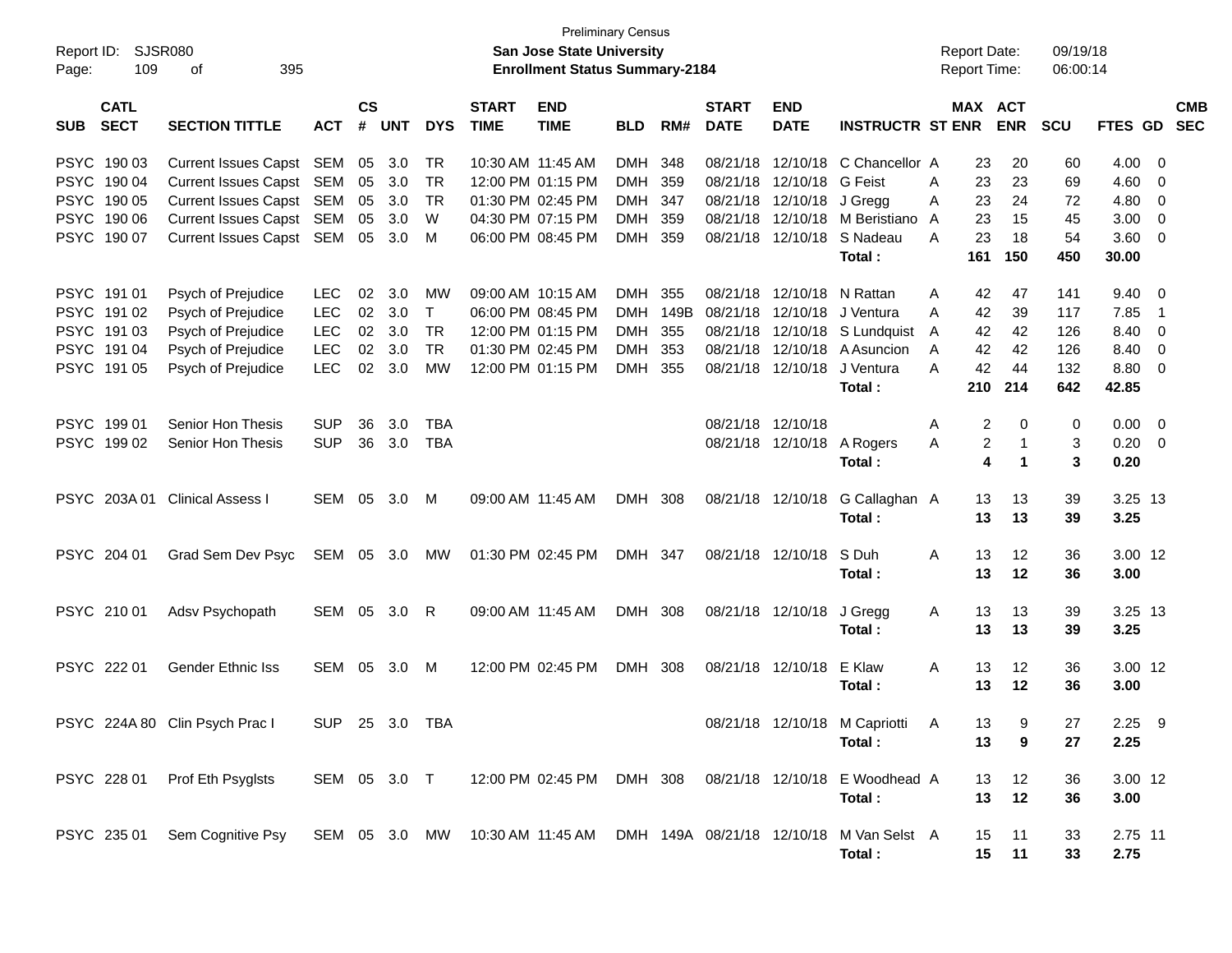| Report ID: SJSR080<br>110<br>Page:                       | 395<br>οf                                                                  |                                                      |                |                                      |                                               |                             | <b>San Jose State University</b><br><b>Enrollment Status Summary-2184</b> | <b>Preliminary Census</b> |     |                             |                                                                                  |                                                                   | <b>Report Date:</b><br><b>Report Time:</b> |                                      | 09/19/18<br>06:00:14 |                                                          |            |
|----------------------------------------------------------|----------------------------------------------------------------------------|------------------------------------------------------|----------------|--------------------------------------|-----------------------------------------------|-----------------------------|---------------------------------------------------------------------------|---------------------------|-----|-----------------------------|----------------------------------------------------------------------------------|-------------------------------------------------------------------|--------------------------------------------|--------------------------------------|----------------------|----------------------------------------------------------|------------|
| <b>CATL</b><br><b>SECT</b><br><b>SUB</b>                 | <b>SECTION TITTLE</b>                                                      | <b>ACT</b>                                           | <b>CS</b><br># | <b>UNT</b>                           | <b>DYS</b>                                    | <b>START</b><br><b>TIME</b> | <b>END</b><br><b>TIME</b>                                                 | <b>BLD</b>                | RM# | <b>START</b><br><b>DATE</b> | <b>END</b><br><b>DATE</b>                                                        | <b>INSTRUCTR ST ENR</b>                                           |                                            | MAX ACT<br><b>ENR</b>                | <b>SCU</b>           | FTES GD SEC                                              | <b>CMB</b> |
| PSYC 240 01                                              | App Psychometrics                                                          | SEM                                                  | 05             | 3.0                                  | MW                                            |                             | 03:00 PM 04:15 PM                                                         | DMH 308                   |     |                             | 08/21/18 12/10/18                                                                | H Tokunaga A<br>Total :                                           |                                            | 22<br>10<br>22<br>10                 | 30<br>30             | 2.50 10<br>2.50                                          |            |
| PSYC 243 01<br>PSYC 243 02                               | Field Wk in Psych<br>Field Wk in Psych                                     | SEM<br>SEM                                           | 06<br>06       | 6.0<br>3.0                           | TBA<br><b>TBA</b>                             |                             |                                                                           |                           |     |                             | 08/21/18 12/10/18<br>08/21/18 12/10/18                                           | E Klaw<br>Total:                                                  | A<br>A                                     | 0<br>0<br>13<br>9<br>13<br>9         | 0<br>27<br>27        | $0.00 \t 0$<br>$2.25$ 9<br>2.25                          |            |
| PSYC 249 01                                              | I/O Psy Field Work                                                         | <b>SUP</b>                                           | 25             | 3.0                                  | $\top$                                        |                             | 07:30 PM 10:15 PM                                                         |                           |     |                             | 08/21/18 12/10/18                                                                | M Hosoda<br>Total:                                                | A                                          | 15<br>13<br>15<br>13                 | 39<br>39             | 3.25 13<br>3.25                                          |            |
| PSYC 258 01                                              | Methods Psychother                                                         | SEM 06 3.0 T                                         |                |                                      |                                               |                             | 09:00 AM 11:45 AM                                                         | DMH 308                   |     |                             | 08/21/18 12/10/18                                                                | J Gregg<br>Total:                                                 | A                                          | 13<br>12<br>12<br>13                 | 36<br>36             | 3.00 12<br>3.00                                          |            |
| PSYC 260 01                                              | <b>Crisis Counseling</b>                                                   | SEM 06                                               |                | 3.0                                  | W                                             |                             | 12:00 PM 02:45 PM                                                         | DMH 308                   |     |                             | 08/21/18 12/10/18                                                                | A Prins<br>Total:                                                 | A                                          | 13<br>9<br>13<br>9                   | 27<br>27             | $2.25$ 9<br>2.25                                         |            |
| PSYC 270 01                                              | Sem Ind/Org Psych                                                          | SEM 05 3.0                                           |                |                                      | MW                                            |                             | 04:30 PM 05:45 PM                                                         | DMH 308                   |     |                             | 08/21/18 12/10/18                                                                | M Hosoda<br>Total:                                                | A                                          | 15<br>10<br>15<br>10                 | 30<br>30             | 2.50 10<br>2.50                                          |            |
| PSYC 272 01                                              | Training & Develop                                                         | SEM 05 3.0 T                                         |                |                                      |                                               |                             | 04:30 PM 07:15 PM                                                         | DMH 308                   |     |                             | 08/21/18 12/10/18                                                                | A Rogers<br>Total:                                                | Α                                          | 15<br>21<br>15<br>21                 | 63<br>63             | 5.25 21<br>5.25                                          |            |
| PSYC 273 01                                              | Sem Human Factors                                                          | SEM 05 3.0 T                                         |                |                                      |                                               |                             | 03:00 PM 05:45 PM                                                         | DMH 355                   |     |                             | 08/21/18 12/10/18                                                                | A Andre<br>Total :                                                | A                                          | 35<br>35<br>35<br>35                 | 105<br>105           | 8.75 35<br>8.75                                          |            |
| PSYC 280 01                                              | <b>General Seminar</b>                                                     | SEM 05                                               |                | 3.0                                  | TR                                            |                             | 10:30 AM 11:45 AM                                                         | DMH 359                   |     |                             | 08/21/18 12/10/18                                                                | C Oyamot<br>Total:                                                | Α                                          | 12<br>13<br>13<br>12                 | 36<br>36             | 3.00 12<br>3.00                                          |            |
| PSYC 291 01                                              | Meth & Des App Res SEM 05 3.0 W                                            |                                                      |                |                                      |                                               |                             | 09:00 AM 11:45 AM                                                         | DMH 308                   |     |                             | 08/21/18 12/10/18                                                                | M Capriotti<br>Total:                                             | A                                          | 13<br>9<br>13<br>9                   | 27<br>27             | $2.25$ 9<br>2.25                                         |            |
| PSYC 298 01<br>PSYC 298 02<br>PSYC 298 03<br>PSYC 298 04 | <b>Special Prob</b><br>Special Prob<br>Special Prob<br><b>Special Prob</b> | <b>SUP</b><br><b>SUP</b><br><b>SUP</b><br><b>SUP</b> |                | 25 6.0<br>25 1.0<br>25 1.0<br>25 2.0 | TBA<br><b>TBA</b><br><b>TBA</b><br><b>TBA</b> |                             |                                                                           |                           |     |                             | 08/21/18 12/10/18<br>08/21/18 12/10/18<br>08/21/18 12/10/18<br>08/21/18 12/10/18 |                                                                   | Α<br>Α<br>Α<br>А                           | 0<br>0<br>3<br>0<br>3<br>0<br>3<br>0 | 0<br>0<br>0<br>0     | $0.00 \t 0$<br>$0.00 \t 0$<br>$0.00 \t 0$<br>$0.00 \t 0$ |            |
| PSYC 298 05<br>PSYC 298 06<br>PSYC 298 07<br>PSYC 298 08 | Special Prob<br>Special Prob<br>Special Prob<br>Special Prob               | <b>SUP</b><br><b>SUP</b><br><b>SUP</b><br><b>SUP</b> | 25<br>25       | 25 2.0<br>3.0<br>3.0                 | TBA<br>TBA<br>TBA<br>25 3.0 TBA               |                             |                                                                           |                           |     |                             | 08/21/18 12/10/18<br>08/21/18 12/10/18 J Gregg                                   | 08/21/18 12/10/18 C Chancellor A<br>08/21/18 12/10/18 M Capriotti | А<br>Α<br>A                                | 3<br>0<br>13<br>9<br>12<br>3<br>1    | 0<br>27<br>3<br>3    | $0.00 \t 0$<br>$2.25$ 9<br>$0.25$ 1<br>$0.25$ 1          |            |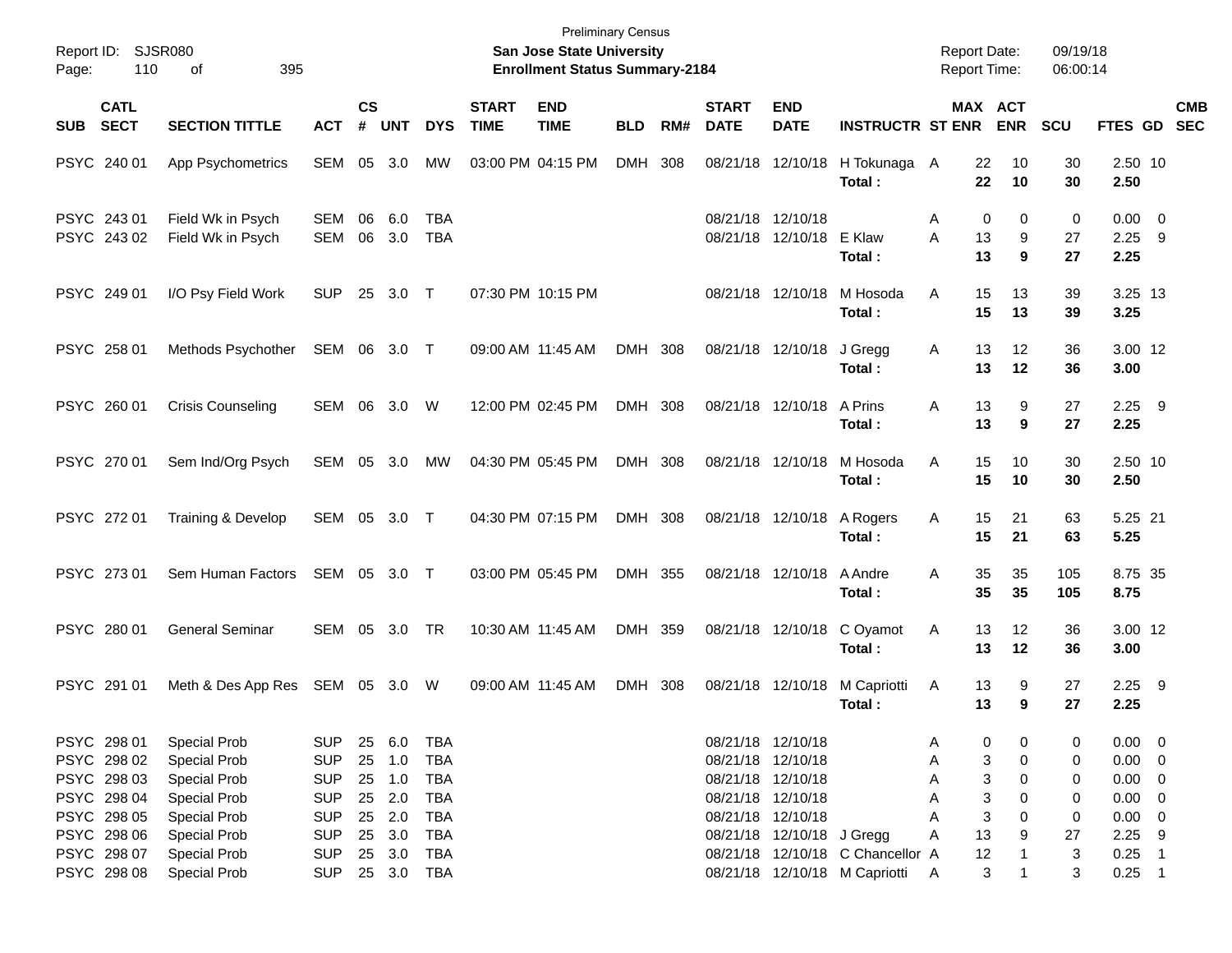| Report ID:<br>Page: | 111                        | <b>SJSR080</b><br>395<br>оf |            |                    |            |            |                             | <b>Preliminary Census</b><br><b>San Jose State University</b><br><b>Enrollment Status Summary-2184</b> |            |     |                             |                           |                                | <b>Report Date:</b><br><b>Report Time:</b> |     |                       | 09/19/18<br>06:00:14 |                |                         |                          |
|---------------------|----------------------------|-----------------------------|------------|--------------------|------------|------------|-----------------------------|--------------------------------------------------------------------------------------------------------|------------|-----|-----------------------------|---------------------------|--------------------------------|--------------------------------------------|-----|-----------------------|----------------------|----------------|-------------------------|--------------------------|
| <b>SUB</b>          | <b>CATL</b><br><b>SECT</b> | <b>SECTION TITTLE</b>       | <b>ACT</b> | $\mathsf{cs}$<br># | <b>UNT</b> | <b>DYS</b> | <b>START</b><br><b>TIME</b> | <b>END</b><br><b>TIME</b>                                                                              | <b>BLD</b> | RM# | <b>START</b><br><b>DATE</b> | <b>END</b><br><b>DATE</b> | <b>INSTRUCTR ST ENR</b>        |                                            |     | MAX ACT<br><b>ENR</b> | <b>SCU</b>           | <b>FTES GD</b> |                         | <b>CMB</b><br><b>SEC</b> |
|                     | PSYC 298 09                | <b>Special Prob</b>         | <b>SUP</b> | 25                 | 4.0        | <b>TBA</b> |                             |                                                                                                        |            |     | 08/21/18                    | 12/10/18                  |                                | A                                          | 3   | 0                     | 0                    | 0.00           | 0                       |                          |
|                     | PSYC 298 10                | <b>Special Prob</b>         | <b>SUP</b> | 25                 | 4.0        | <b>TBA</b> |                             |                                                                                                        |            |     | 08/21/18                    | 12/10/18                  |                                | Α                                          | 5   | 0                     | 0                    | 0.00           | 0                       |                          |
|                     | PSYC 298 11                | <b>Special Prob</b>         | <b>SUP</b> | 25                 | 4.0        | <b>TBA</b> |                             |                                                                                                        |            |     | 08/21/18                    | 12/10/18                  |                                | Α                                          | 3   | 0                     | 0                    | 0.00           | 0                       |                          |
|                     | PSYC 298 12                | <b>Special Prob</b>         | <b>SUP</b> | 25                 | 5.0        | <b>TBA</b> |                             |                                                                                                        |            |     | 08/21/18                    | 12/10/18                  |                                | Α                                          | 3   | 0                     | 0                    | 0.00           | 0                       |                          |
|                     | PSYC 298 13                | <b>Special Prob</b>         | <b>SUP</b> | 25                 | 6.0        | <b>TBA</b> |                             |                                                                                                        |            |     | 08/21/18                    | 12/10/18                  | S Duh                          | Α                                          | 3   | $\mathbf{1}$          | 6                    | 0.50           | $\overline{1}$          |                          |
|                     |                            |                             |            |                    |            |            |                             |                                                                                                        |            |     |                             |                           | Total:                         |                                            | 57  | 12                    | 39                   | 3.25           |                         |                          |
|                     | PSYC 299 01                | <b>Masters Thesis</b>       | <b>SUP</b> | 25                 | 6.0        | <b>TBA</b> |                             |                                                                                                        |            |     | 08/21/18                    | 12/10/18                  |                                | A                                          | 0   | 0                     | 0                    | 0.00           | 0                       |                          |
|                     | PSYC 299 02                | <b>Masters Thesis</b>       | <b>SUP</b> | 25                 | 1.0        | <b>TBA</b> |                             |                                                                                                        |            |     | 08/21/18                    | 12/10/18                  | A Rogers                       | Α                                          | 3   | $\mathbf{1}$          | 1                    | 0.08           | $\overline{1}$          |                          |
|                     | PSYC 299 03                | <b>Masters Thesis</b>       | <b>SUP</b> | 25                 | 2.0        | <b>TBA</b> |                             |                                                                                                        |            |     | 08/21/18                    | 12/10/18                  |                                | Α                                          | 3   | 0                     | 0                    | 0.00           | 0                       |                          |
|                     | PSYC 299 04                | <b>Masters Thesis</b>       | <b>SUP</b> | 25                 | 2.0        | <b>TBA</b> |                             |                                                                                                        |            |     | 08/21/18                    | 12/10/18                  |                                | Α                                          | 3   | 0                     | 0                    | 0.00           | 0                       |                          |
|                     | PSYC 299 05                | <b>Masters Thesis</b>       | <b>SUP</b> | 25                 | 3.0        | <b>TBA</b> |                             |                                                                                                        |            |     | 08/21/18                    | 12/10/18                  | E Palmer                       | Α                                          | 3   | -1                    | 3                    | 0.25           | -1                      |                          |
|                     | PSYC 299 06                | <b>Masters Thesis</b>       | <b>SUP</b> | 25                 | 3.0        | <b>TBA</b> |                             |                                                                                                        |            |     | 08/21/18                    | 12/10/18                  |                                | Α                                          | 3   | 0                     | 0                    | 0.00           | 0                       |                          |
|                     | PSYC 299 07                | <b>Masters Thesis</b>       | <b>SUP</b> | 25                 | 3.0        | <b>TBA</b> |                             |                                                                                                        |            |     | 08/21/18                    | 12/10/18                  |                                | Α                                          | 3   | 0                     | 0                    | 0.00           | 0                       |                          |
|                     | PSYC 299 08                | <b>Masters Thesis</b>       | <b>SUP</b> | 25                 | 4.0        | <b>TBA</b> |                             |                                                                                                        |            |     | 08/21/18                    | 12/10/18                  | A Asuncion                     | Α                                          | 3   | 1                     | 4                    | 0.33           | -1                      |                          |
|                     | PSYC 299 09                | <b>Masters Thesis</b>       | <b>SUP</b> | 25                 | 4.0        | <b>TBA</b> |                             |                                                                                                        |            |     | 08/21/18                    | 12/10/18                  | C Feria                        | Α                                          | 3   | -1                    | 4                    | 0.33           | -1                      |                          |
|                     | PSYC 299 10                | <b>Masters Thesis</b>       | <b>SUP</b> | 25                 | 4.0        | <b>TBA</b> |                             |                                                                                                        |            |     | 08/21/18                    | 12/10/18                  | M Hosoda                       | Α                                          | 3   | -1                    | 4                    | 0.33           | -1                      |                          |
|                     | PSYC 299 11                | <b>Masters Thesis</b>       | <b>SUP</b> | 25                 | 5.0        | <b>TBA</b> |                             |                                                                                                        |            |     | 08/21/18                    | 12/10/18                  |                                | Α                                          | 3   | 0                     | 0                    | 0.00           | 0                       |                          |
|                     | PSYC 299 12                | <b>Masters Thesis</b>       | <b>SUP</b> | 25                 | 5.0        | <b>TBA</b> |                             |                                                                                                        |            |     | 08/21/18                    | 12/10/18                  |                                | Α                                          | 3   | 0                     | 0                    | 0.00           | 0                       |                          |
|                     | PSYC 299 13                | <b>Masters Thesis</b>       | <b>SUP</b> | 25                 | 5.0        | <b>TBA</b> |                             |                                                                                                        |            |     | 08/21/18                    | 12/10/18                  | M Hosoda                       | Α                                          | 3   | $\mathbf{1}$          | 5                    | 0.42           | -1                      |                          |
|                     | PSYC 299 14                | <b>Masters Thesis</b>       | <b>SUP</b> | 25                 | 6.0        | <b>TBA</b> |                             |                                                                                                        |            |     | 08/21/18                    | 12/10/18                  | M Hosoda                       | A                                          | 10  | 6                     | 36                   | 3.00           | 6                       |                          |
|                     | PSYC 299 15                | <b>Masters Thesis</b>       | <b>SUP</b> | 25                 | 6.0        | <b>TBA</b> |                             |                                                                                                        |            |     |                             | 08/21/18 12/10/18         |                                | Α                                          | 3   | 0                     | 0                    | 0.00           | 0                       |                          |
|                     |                            |                             |            |                    |            |            |                             |                                                                                                        |            |     |                             |                           | Total:                         |                                            | 49  | 12                    | 57                   | 4.75           |                         |                          |
| <b>STAT</b>         | 95 01                      | <b>Elem Stat</b>            | <b>LEC</b> | 02                 | 3.0        | <b>MW</b>  |                             | 12:00 PM 01:15 PM                                                                                      | WSQ 207    |     | 08/21/18                    | 12/10/18                  | A Rogers                       | A                                          | 125 | 124                   | 372                  | 24.80          | 0                       |                          |
| <b>STAT</b>         | 95 02                      | <b>Elem Stat</b>            | <b>LEC</b> | 02                 | 3.0        | MW         |                             | 09:00 AM 10:15 AM                                                                                      | DMH 357    |     | 08/21/18                    | 12/10/18                  | S Macramalla A                 |                                            | 42  | 42                    | 126                  | 8.40           | 0                       |                          |
| <b>STAT</b>         | 95 03                      | Elem Stat                   | <b>LEC</b> | 02                 | 3.0        | <b>MW</b>  |                             | 12:00 PM 01:15 PM                                                                                      | CL         | 117 | 08/21/18                    | 12/10/18                  | P Ruiz                         | A                                          | 45  | 53                    | 159                  | 10.60          | 0                       |                          |
| <b>STAT</b>         | 95 04                      | Elem Stat                   | LEC        | 02                 | 3.0        | MW         |                             | 04:30 PM 05:45 PM                                                                                      | CL         | 117 | 08/21/18                    | 12/10/18                  | S Macramalla A                 |                                            | 48  | 50                    | 150                  | 10.00          | 0                       |                          |
| <b>STAT</b>         | 95 05                      | Elem Stat                   | <b>LEC</b> | 02                 | 3.0        | TR         |                             | 12:00 PM 01:15 PM                                                                                      | CL         | 117 | 08/21/18                    | 12/10/18                  | P Cravalho                     | A                                          | 48  | 60                    | 180                  | 12.05          | -1                      |                          |
| <b>STAT</b>         | 95 06                      | <b>Elem Stat</b>            | <b>LEC</b> |                    | 02 3.0     | <b>TR</b>  |                             | 01:30 PM 02:45 PM                                                                                      | WSQ 207    |     |                             |                           | 08/21/18 12/10/18 L Huntsman A |                                            | 125 | 123                   | 369                  | 24.60          | 0                       |                          |
| <b>STAT</b>         | 95 08                      | Elem Stat                   | LEC        |                    | 02 3.0     | $-F$       |                             | 09:30 AM 12:15 PM                                                                                      | CL         | 117 |                             |                           | 08/21/18 12/10/18 L Huntsman A |                                            | 45  | 45                    | 135                  | $9.00 \t 0$    |                         |                          |
| <b>STAT</b>         | 95 09                      | Elem Stat                   | <b>LEC</b> |                    | 02 3.0     | -F         |                             | 10:00 AM 12:45 PM                                                                                      | DMH 348    |     |                             |                           | 08/21/18 12/10/18 G Savage     | Α                                          | 45  | 48                    | 144                  | 9.60           | 0                       |                          |
| <b>STAT</b>         | 95 10                      | Elem Stat                   | <b>LEC</b> |                    | 02 3.0     | TR         |                             | 04:30 PM 05:45 PM                                                                                      | DMH 348    |     |                             |                           | 08/21/18 12/10/18 G Savage     | Α                                          | 45  | 47                    | 141                  | 9.40           | - 0                     |                          |
| <b>STAT</b>         | 95 80                      | Elem Stat                   | <b>LEC</b> |                    |            | 02 3.0 TBA |                             |                                                                                                        |            |     |                             |                           | 08/21/18 12/10/18 C Oyamot     | A                                          | 42  | 43                    | 129                  | 8.60           | $\overline{\mathbf{0}}$ |                          |
|                     |                            |                             |            |                    |            |            |                             |                                                                                                        |            |     |                             |                           | Total:                         |                                            |     | 610 635               | 1905                 | 127.05         |                         |                          |
|                     | STAT 115 01                | Interm Stat                 | LEC 02 3.0 |                    |            | TR         |                             | 12:00 PM 01:15 PM DMH 353                                                                              |            |     |                             |                           | 08/21/18 12/10/18 D Schuster   | - A                                        | 43  | 45                    | 135                  | $9.05$ 1       |                         |                          |
|                     | STAT 115 02                | Interm Stat                 | LEC        |                    | 02 3.0     | MW         |                             | 03:00 PM 04:15 PM CL                                                                                   |            | 117 |                             |                           | 08/21/18 12/10/18 M Hosoda     | A                                          | 43  | 50                    | 150                  | 10.05 1        |                         |                          |
|                     |                            |                             |            |                    |            |            |                             |                                                                                                        |            |     |                             |                           | Total:                         |                                            | 86  | 95                    | 285                  | 19.10          |                         |                          |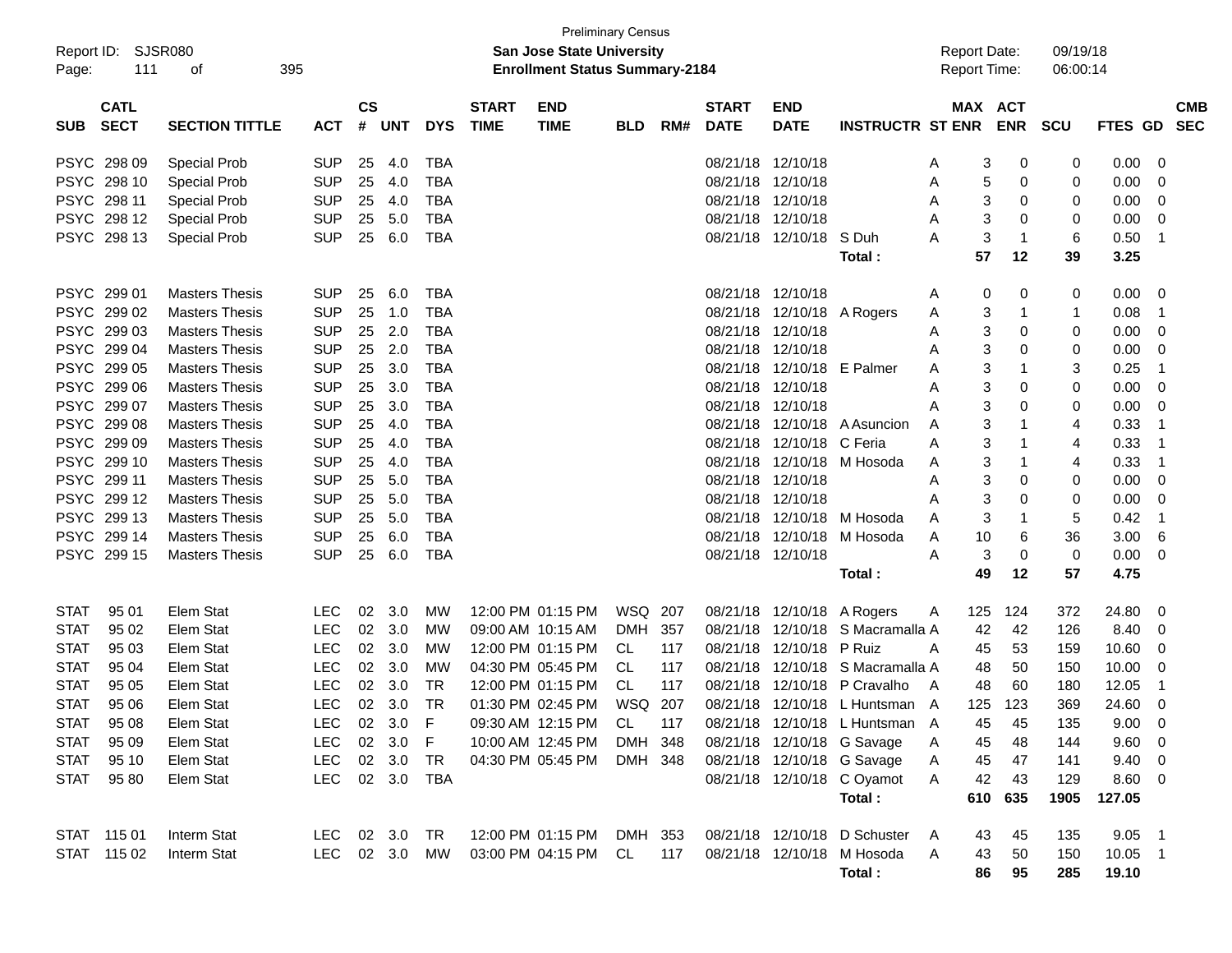| Report ID:<br>Page:        | 112                        | SJSR080<br>395<br>of                           |                          |                |            |            |                             | <b>Preliminary Census</b><br><b>San Jose State University</b><br><b>Enrollment Status Summary-2184</b> |            |     |                             |                                                  |                                                       | <b>Report Date:</b><br><b>Report Time:</b> |                            |                            | 09/19/18<br>06:00:14                    |                                      |                          |
|----------------------------|----------------------------|------------------------------------------------|--------------------------|----------------|------------|------------|-----------------------------|--------------------------------------------------------------------------------------------------------|------------|-----|-----------------------------|--------------------------------------------------|-------------------------------------------------------|--------------------------------------------|----------------------------|----------------------------|-----------------------------------------|--------------------------------------|--------------------------|
| <b>SUB</b>                 | <b>CATL</b><br><b>SECT</b> | <b>SECTION TITTLE</b>                          | <b>ACT</b>               | <b>CS</b><br># | UNT        | <b>DYS</b> | <b>START</b><br><b>TIME</b> | <b>END</b><br>TIME                                                                                     | <b>BLD</b> | RM# | <b>START</b><br><b>DATE</b> | <b>END</b><br><b>DATE</b>                        | <b>INSTRUCTR ST ENR</b>                               |                                            | MAX ACT<br><b>ENR</b>      |                            | <b>SCU</b>                              | FTES GD                              | <b>CMB</b><br><b>SEC</b> |
| <b>STAT</b><br><b>STAT</b> | 245 01<br>245 02           | <b>Adv Statistics</b><br><b>Adv Statistics</b> | <b>SEM</b><br><b>SEM</b> | 05             | 3.0<br>3.0 | <b>TR</b>  | 01:30 PM 02:45 PM           |                                                                                                        | CCB        | 100 | 08/21/18                    | 12/10/18                                         | D Schuster<br>Total :                                 | X<br>A                                     | $\overline{0}$<br>20<br>20 | $\overline{0}$<br>13<br>13 | $\mathbf 0$<br>39<br>39                 | $0.00 \t 0$<br>$3.25$ 13<br>3.25     |                          |
|                            | Department :               | <b>Psychology</b>                              |                          |                |            |            |                             |                                                                                                        |            |     |                             | <b>Lower Division:</b><br><b>Upper Division:</b> | <b>Department Total:</b><br><b>Graduate Division:</b> | 5717<br>1794<br>3537                       | 386                        | 1791<br>259                | 5609 16360<br>5373<br>3559 10186<br>801 | 1105.32<br>358.30<br>680.27<br>66.75 |                          |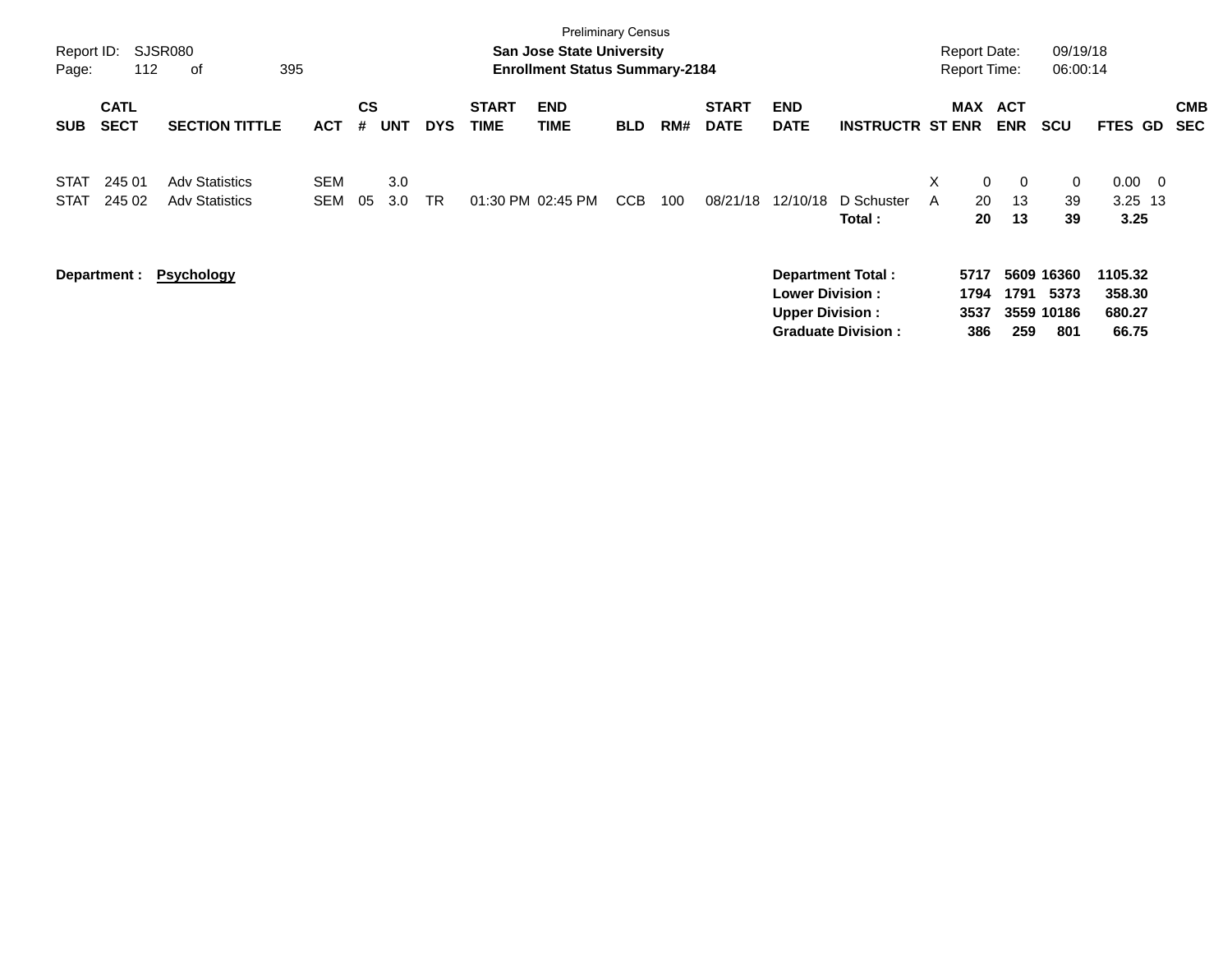| Report ID:<br>Page: | 113          | <b>SJSR080</b><br>395<br>οf              |            |               |            |            |                   | <b>San Jose State University</b><br><b>Enrollment Status Summary-2184</b> | <b>Preliminary Census</b> |      |                        |                   |                         | <b>Report Date:</b><br><b>Report Time:</b> |        |            | 09/19/18<br>06:00:14 |                |                          |            |
|---------------------|--------------|------------------------------------------|------------|---------------|------------|------------|-------------------|---------------------------------------------------------------------------|---------------------------|------|------------------------|-------------------|-------------------------|--------------------------------------------|--------|------------|----------------------|----------------|--------------------------|------------|
|                     |              |                                          |            |               |            |            |                   |                                                                           |                           |      |                        |                   |                         |                                            |        |            |                      |                |                          |            |
|                     | <b>CATL</b>  |                                          |            | $\mathsf{cs}$ |            |            | <b>START</b>      | <b>END</b>                                                                |                           |      | <b>START</b>           | <b>END</b>        |                         |                                            |        | MAX ACT    |                      |                |                          | <b>CMB</b> |
| <b>SUB</b>          | <b>SECT</b>  | <b>SECTION TITTLE</b>                    | <b>ACT</b> | #             | <b>UNT</b> | <b>DYS</b> | <b>TIME</b>       | <b>TIME</b>                                                               | <b>BLD</b>                | RM#  | <b>DATE</b>            | <b>DATE</b>       | <b>INSTRUCTR ST ENR</b> |                                            |        | <b>ENR</b> | <b>SCU</b>           | FTES GD        |                          | <b>SEC</b> |
| College             |              | <b>Social Sciences</b>                   |            |               |            |            |                   |                                                                           |                           |      |                        |                   |                         |                                            |        |            |                      |                |                          |            |
|                     | Department : | <b>Interdisciplinary Social Sciences</b> |            |               |            |            |                   |                                                                           |                           |      |                        |                   |                         |                                            |        |            |                      |                |                          |            |
| AAS                 | 33A 01       | AAS History I                            | <b>LEC</b> | 01            | 3.0        | МW         | 09:00 AM 10:15 AM |                                                                           | <b>ENG</b>                | 343  | 08/21/18               | 12/10/18          | H Do                    | A                                          | 40     | 40         | 120                  | 8.00           | 0                        |            |
| AAS                 | 33A 02       | AAS History I                            | <b>LEC</b> | 01            | 3.0        | <b>MW</b>  | 09:00 AM 10:15 AM |                                                                           | <b>ENG</b>                | 343  | 08/21/18               | 12/10/18          | J Franks                | A                                          | 40     | 40         | 120                  | 8.00           | 0                        |            |
| AAS                 | 33A03        | AAS History I                            | <b>LEC</b> | 01            | 3.0        | МW         |                   | 10:30 AM 11:45 AM                                                         | <b>DMH</b>                | 358  | 08/21/18               | 12/10/18          | A Yamato                | A                                          | 40     | 38         | 114                  | 7.60           | 0                        |            |
| AAS                 | 33A 04       | <b>AAS History I</b>                     | <b>LEC</b> | 01            | 3.0        | МW         |                   | 12:00 PM 01:15 PM                                                         | <b>DMH</b>                | 358  | 08/21/18               | 12/10/18          | J Rondilla              | A                                          | 40     | 40         | 120                  | 8.00           | 0                        |            |
| AAS                 | 33A 05       | <b>AAS History I</b>                     | <b>LEC</b> | 01            | 3.0        | МW         |                   | 01:30 PM 02:45 PM                                                         | <b>DMH</b>                | 358  | 08/21/18               | 12/10/18          | A Yamato                | A                                          | 40     | 40         | 120                  | 8.00           | 0                        |            |
| AAS                 | 33A 06       | AAS History I                            | <b>LEC</b> | 01            | 3.0        | <b>MW</b>  |                   | 03:00 PM 04:15 PM                                                         | <b>DMH</b>                | 358  | 08/21/18               | 12/10/18          | J Rondilla              | A                                          | 40     | 39         | 117                  | 7.80           | 0                        |            |
| AAS                 | 33A 07       | <b>AAS History I</b>                     | <b>LEC</b> | 01            | 3.0        | <b>MW</b>  |                   | 04:30 PM 05:45 PM                                                         | <b>DMH</b>                | 234  | 08/21/18               | 12/10/18          | J Rondilla              | A                                          | 40     | 40         | 120                  | 8.00           | 0                        |            |
| AAS                 | 33A 08       | <b>AAS History I</b>                     | <b>LEC</b> | 01            | 3.0        | МW         | 10:30 AM 11:45 AM |                                                                           | <b>CL</b>                 | 234  | 08/21/18               | 12/10/18          | Y Kwan                  | A                                          | 40     | 40         | 120                  | 8.00           | 0                        |            |
| AAS                 | 33A 09       | AAS History I                            | <b>LEC</b> | 01            | 3.0        | <b>MW</b>  |                   | 04:30 PM 05:45 PM                                                         | <b>CL</b>                 | 234  | 08/21/18               | 12/10/18          | S Choi                  | A                                          | 40     | 43         | 129                  | 8.60           | 0                        |            |
| AAS                 | 33A 10       | AAS History I                            | <b>LEC</b> | 01            | 3.0        | <b>TR</b>  | 09:00 AM 10:15 AM |                                                                           | <b>ENG</b>                | 343  | 08/21/18               | 12/10/18          | H Do                    | A                                          | 40     | 41         | 123                  | 8.20           | 0                        |            |
| AAS                 | 33A 11       | <b>AAS History I</b>                     | <b>LEC</b> | 01            | 3.0        | <b>TR</b>  | 09:00 AM 10:15 AM |                                                                           | <b>ENG</b>                | 343  | 08/21/18               | 12/10/18          | J Franks                | A                                          | 40     | 40         | 120                  | 8.00           | 0                        |            |
| AAS                 | 33A 12       | <b>AAS History I</b>                     | <b>LEC</b> | 01            | 3.0        | <b>TR</b>  |                   | 10:30 AM 11:45 AM                                                         | <b>DMH</b>                | 358  | 08/21/18               | 12/10/18          | H Do                    | A                                          | 40     | 40         | 120                  | 8.00           | 0                        |            |
| AAS                 | 33A 13       | <b>AAS History I</b>                     | <b>LEC</b> | 01            | 3.0        | <b>TR</b>  |                   | 12:00 PM 01:15 PM                                                         | <b>DMH</b>                | 358  | 08/21/18               | 12/10/18          | A Berney                | A                                          | 40     | 40         | 120                  | 8.00           | 0                        |            |
| AAS                 | 33A 14       | <b>AAS History I</b>                     | <b>LEC</b> | 01            | 3.0        | <b>TR</b>  |                   | 01:30 PM 02:45 PM                                                         | <b>DMH</b>                | 358  | 08/21/18               | 12/10/18          | H Do                    | A                                          | 40     | 40         | 120                  | 8.00           | 0                        |            |
| AAS                 | 33A 15       | <b>AAS History I</b>                     | <b>LEC</b> | 01            | 3.0        | <b>TR</b>  |                   | 03:00 PM 04:15 PM                                                         | <b>DMH</b>                | 358  | 08/21/18               | 12/10/18          | A Berney                | A                                          | 40     | 40         | 120                  | 8.00           | 0                        |            |
| AAS                 | 33A 16       | AAS History I                            | <b>LEC</b> | 01            | 3.0        | <b>TR</b>  |                   | 12:00 PM 01:15 PM                                                         | <b>HGH</b>                | 122  | 08/21/18               | 12/10/18          | S Choi                  | A                                          | 40     | 41         | 123                  | 8.20           | 0                        |            |
| AAS                 | 33A 17       | AAS History I                            | <b>LEC</b> | 01            | 3.0        | <b>TR</b>  |                   | 04:30 PM 05:45 PM                                                         | <b>DMH</b>                | 149A | 08/21/18               | 12/10/18          | A Berney                | A                                          | 40     | 41         | 123                  | 8.20           | 0                        |            |
| AAS                 | 33A 18       | AAS History I                            | <b>LEC</b> | 01            | 3.0        | <b>MW</b>  |                   | 01:30 PM 02:45 PM                                                         | <b>HGH</b>                | 122  | 08/21/18               | 12/10/18          | J Franks                | A                                          | 40     | 41         | 123                  | 8.20           | 0                        |            |
| AAS                 | 33A 19       | <b>AAS History I</b>                     | <b>LEC</b> | 01            | 3.0        | F          |                   | 01:30 PM 04:15 PM                                                         | <b>CL</b>                 | 234  |                        | 08/21/18 12/10/18 | S Choi                  | A                                          | 40     | 37         | 111                  | 7.40           | -0                       |            |
|                     |              |                                          |            |               |            |            |                   |                                                                           |                           |      |                        |                   | Total:                  |                                            | 760    | 761        | 2283                 | 152.20         |                          |            |
| AAS                 | 33B 01       | <b>AAS History II</b>                    | <b>LEC</b> | 01            | 3.0        | <b>MW</b>  |                   | 03:00 PM 04:15 PM                                                         | <b>HGH</b>                | 122  | 08/21/18               | 12/10/18          | S Choi                  | Α                                          | 40     | 38         | 114                  | 7.60           | 0                        |            |
| AAS                 | 33B 02       | <b>AAS History II</b>                    | <b>LEC</b> | 01            | 3.0        | <b>TR</b>  |                   | 04:30 PM 05:45 PM                                                         | <b>DMH</b>                |      | 226A 08/21/18 12/10/18 |                   | S Choi                  | A                                          | 36     | 26         | 78                   | 5.20           | - 0                      |            |
|                     |              |                                          |            |               |            |            |                   |                                                                           |                           |      |                        |                   | Total:                  |                                            | 76     | 64         | 192                  | 12.80          |                          |            |
| AAS                 | 170 01       | Spec Topics As Am                        | <b>LEC</b> | 02            | 3.0        | MW         |                   | 01:30 PM 02:45 PM                                                         | DMH 150                   |      |                        | 08/21/18 12/10/18 | Y Kwan                  | A                                          | 40     | 10         | 30                   | 2.00           | $\overline{\mathbf{0}}$  |            |
|                     |              |                                          |            |               |            |            |                   |                                                                           |                           |      |                        |                   | Total:                  |                                            | 40     | 10         | 30                   | 2.00           |                          |            |
|                     |              |                                          |            |               |            |            |                   |                                                                           |                           |      |                        |                   |                         |                                            |        |            |                      |                |                          |            |
| AAS                 | 180 01       | <b>Individual Studies</b>                | <b>SUP</b> |               | 36 4.0     | <b>TBA</b> |                   |                                                                           |                           |      | 08/21/18 12/10/18      |                   |                         | A                                          | $\cap$ | 0          | $\Omega$             | $0.00 \t 0$    |                          |            |
| AAS                 | 180 11       | <b>Individual Studies</b>                | <b>SUP</b> | 36            | 1.0        | TBA        |                   |                                                                           |                           |      | 08/21/18 12/10/18      |                   |                         | Α                                          | 3      | 0          | 0                    | 0.00           | $\overline{\phantom{0}}$ |            |
| AAS                 | 180 12       | <b>Individual Studies</b>                | <b>SUP</b> | 36            | 1.0        | <b>TBA</b> |                   |                                                                           |                           |      | 08/21/18 12/10/18      |                   |                         | Α                                          |        | 0          | 0                    | 0.00           | $\overline{\mathbf{0}}$  |            |
| AAS                 | 180 21       | <b>Individual Studies</b>                | <b>SUP</b> | 36            | 2.0        | TBA        |                   |                                                                           |                           |      | 08/21/18 12/10/18      |                   |                         | A                                          |        | 0          | 0                    | 0.00           | $\overline{\mathbf{0}}$  |            |
| AAS                 | 180 31       | <b>Individual Studies</b>                | <b>SUP</b> |               | 36 3.0     | TBA        |                   |                                                                           |                           |      | 08/21/18 12/10/18      |                   |                         | A                                          |        | 0          | 0                    | 0.00           | $\overline{\mathbf{0}}$  |            |
| AAS                 | 180 32       | <b>Individual Studies</b>                | <b>SUP</b> | 36            | 3.0        | TBA        |                   |                                                                           |                           |      | 08/21/18 12/10/18      |                   |                         | А                                          |        |            | 0                    | 0.00           | $\overline{\mathbf{0}}$  |            |
| AAS                 | 180 41       | <b>Individual Studies</b>                | <b>SUP</b> |               | 36 4.0     | TBA        |                   |                                                                           |                           |      | 08/21/18 12/10/18      |                   |                         | A                                          |        |            | 0                    | $0.00 \quad 0$ |                          |            |
|                     |              |                                          |            |               |            |            |                   |                                                                           |                           |      |                        |                   | Total:                  |                                            | 18     | 0          | 0                    | 0.00           |                          |            |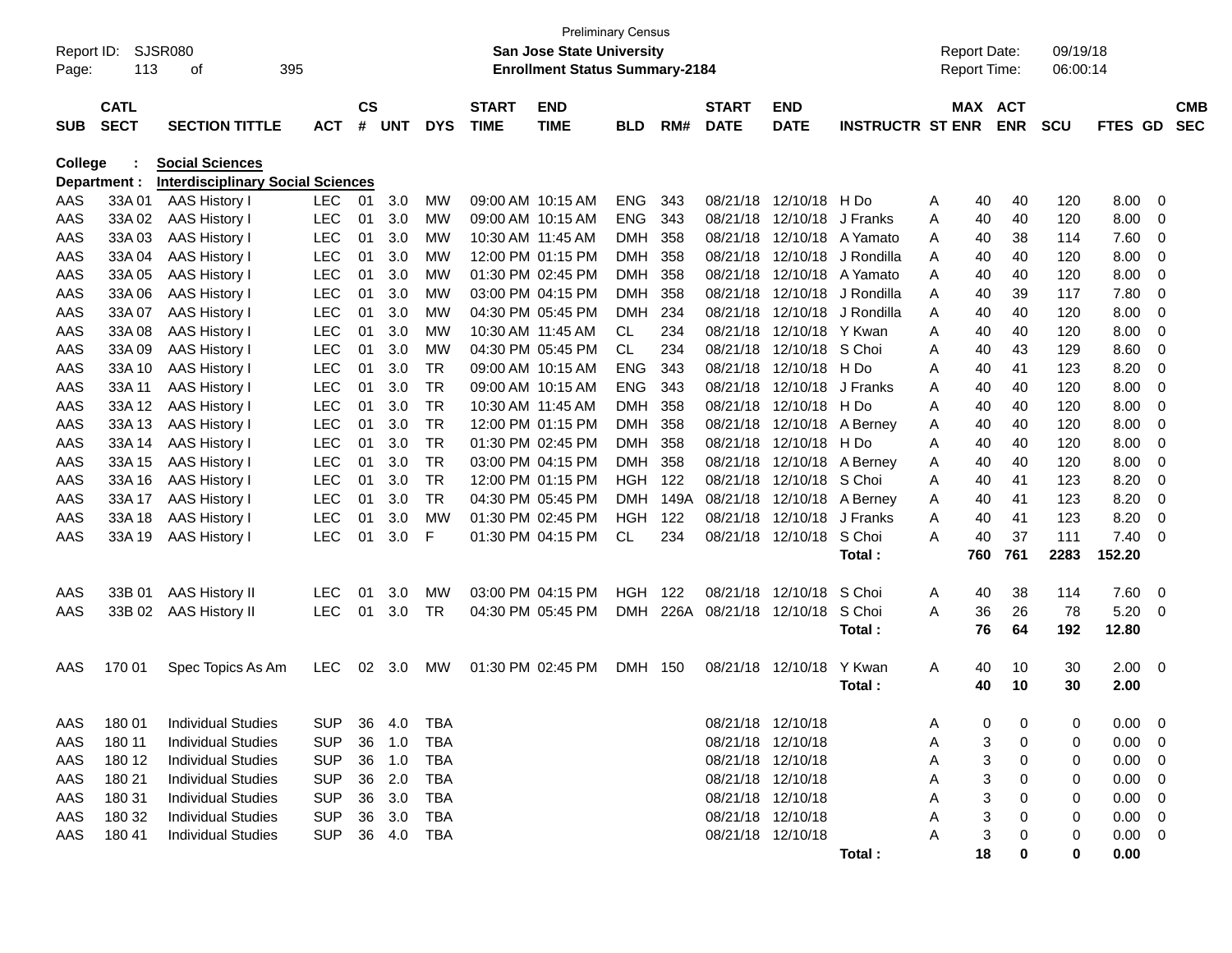| Report ID:<br>114<br>Page:               | SJSR080<br>395<br>оf                                                                    |                |                    |            |              |                             | <b>Preliminary Census</b><br>San Jose State University<br><b>Enrollment Status Summary-2184</b> |                |       |                             |                           |                         |   | <b>Report Date:</b><br><b>Report Time:</b> |                     | 09/19/18<br>06:00:14 |                |                |            |
|------------------------------------------|-----------------------------------------------------------------------------------------|----------------|--------------------|------------|--------------|-----------------------------|-------------------------------------------------------------------------------------------------|----------------|-------|-----------------------------|---------------------------|-------------------------|---|--------------------------------------------|---------------------|----------------------|----------------|----------------|------------|
| <b>CATL</b><br><b>SECT</b><br><b>SUB</b> | <b>SECTION TITTLE</b>                                                                   | <b>ACT</b>     | $\mathsf{cs}$<br># | <b>UNT</b> | <b>DYS</b>   | <b>START</b><br><b>TIME</b> | <b>END</b><br><b>TIME</b>                                                                       | <b>BLD</b>     | RM#   | <b>START</b><br><b>DATE</b> | <b>END</b><br><b>DATE</b> | <b>INSTRUCTR ST ENR</b> |   | MAX ACT                                    | <b>ENR</b>          | <b>SCU</b>           | FTES GD SEC    |                | <b>CMB</b> |
| SOCS 137 01                              | CA Hist Soc Sci Pers                                                                    | <b>LEC</b>     | 02                 | 3.0        | TR           |                             | 09:00 AM 10:15 AM                                                                               | HGH 122        |       |                             | 08/21/18 12/10/18         | W Rouse                 | Α | 35                                         | 3                   | 9                    | 0.60           | $0\,C$         |            |
| ANTH 137 01                              | CA Hist Soc Sci Pers                                                                    | LEC            | 02                 | 3.0        | <b>TR</b>    |                             | 09:00 AM 10:15 AM                                                                               | <b>HGH 122</b> |       |                             | 08/21/18 12/10/18         | W Rouse                 | A | 0                                          | $\mathbf{1}$        | 3                    | 0.20           | 0 <sup>C</sup> |            |
| HIST<br>13701                            | CA Hist Soc Sci Pers                                                                    | LEC            |                    | 02 3.0     | <b>TR</b>    |                             | 09:00 AM 10:15 AM                                                                               | <b>HGH 122</b> |       |                             | 08/21/18 12/10/18         | W Rouse                 | A | 0                                          | $\overline{2}$      | 6                    | 0.40           | 0 <sup>C</sup> |            |
| GEOG 137 01                              | CA Hist Soc Sci Pers                                                                    | LEC            |                    | 02 3.0     | <b>TR</b>    |                             | 09:00 AM 10:15 AM                                                                               | <b>HGH 122</b> |       |                             | 08/21/18 12/10/18         | W Rouse                 | A | 0                                          | 26                  | 78                   | 5.20           | 0 <sup>C</sup> |            |
| SOCS 137 02                              | CA Hist Soc Sci Pers                                                                    | LEC            |                    | 02 3.0     | <b>TR</b>    | 10:30 AM 11:45 AM           |                                                                                                 | <b>HGH 122</b> |       |                             | 08/21/18 12/10/18         | W Rouse                 | A | 35                                         | 6                   | 18                   | 1.20           | 0 <sup>C</sup> |            |
| ANTH 137 02                              | CA Hist Soc Sci Pers                                                                    | LEC            |                    | 02 3.0     | <b>TR</b>    | 10:30 AM 11:45 AM           |                                                                                                 | <b>HGH 122</b> |       |                             | 08/21/18 12/10/18         | W Rouse                 | A | 0                                          | $\mathbf{1}$        | 3                    | 0.20           | 0 <sup>C</sup> |            |
| HIST<br>13702                            | CA Hist Soc Sci Pers                                                                    | LEC            | 02 <sub>2</sub>    | 3.0        | <b>TR</b>    | 10:30 AM 11:45 AM           |                                                                                                 | <b>HGH 122</b> |       |                             | 08/21/18 12/10/18         | W Rouse                 | A | 0                                          | $\overline{1}$      | 3                    | 0.20           | 0 <sup>C</sup> |            |
| GEOG 137 02                              | CA Hist Soc Sci Pers                                                                    | LEC            | 02 <sub>o</sub>    | 3.0        | <b>TR</b>    |                             | 10:30 AM 11:45 AM                                                                               | <b>HGH 122</b> |       |                             | 08/21/18 12/10/18         | W Rouse<br>Total:       | A | 0<br>70                                    | 24<br>64            | 72<br>192            | 4.80<br>12.80  | 0 <sup>C</sup> |            |
| SOCS 138 01                              | US Hist Soc Sci Pers                                                                    | LEC            | 02                 | 3.0        | $\top$       |                             | 04:30 PM 07:15 PM                                                                               | DMH            | - 356 |                             | 08/21/18 12/10/18         | W Thowdis               | A | 35                                         | $\overline{c}$      | 6                    | 0.40           | $0\,C$         |            |
| ANTH 138 01                              | US Hist Soc Sci Pers                                                                    | LEC            | 02 <sub>o</sub>    | 3.0        | $\top$       |                             | 04:30 PM 07:15 PM                                                                               | DMH 356        |       |                             | 08/21/18 12/10/18         | W Thowdis               | A | 0                                          | $\mathbf{1}$        | 3                    | 0.20           | 0 <sup>C</sup> |            |
| GEOG 138 01                              | US Hist Soc Sci Pers                                                                    | LEC            | 02                 | 3.0        | $\mathsf{T}$ |                             | 04:30 PM 07:15 PM                                                                               | <b>DMH</b>     | - 356 |                             | 08/21/18 12/10/18         | W Thowdis               | A | 0                                          | 12                  | 36                   | 2.40           | 0 <sup>C</sup> |            |
| HIST<br>138 01                           | US Hist Soc Sci Pers                                                                    | LEC            | 02                 | 3.0        | $\top$       |                             | 04:30 PM 07:15 PM                                                                               | DMH 356        |       |                             | 08/21/18 12/10/18         | W Thowdis               | A | 0                                          | $\overline{4}$      | 12                   | 0.80           | 0 <sup>C</sup> |            |
|                                          |                                                                                         |                |                    |            |              |                             |                                                                                                 |                |       |                             |                           | Total:                  |   | 35                                         | 19                  | 57                   | 3.80           |                |            |
| SOCS 139 01                              | World History for Te                                                                    | <b>LEC</b>     | 03                 | 3.0        | R            |                             | 04:30 PM 07:15 PM                                                                               | DMH            | - 357 |                             | 08/21/18 12/10/18         | J Narveson              | A | 35                                         | $\overline{2}$      | 6                    | 0.40           | $0\,C$         |            |
| HIST 139 01                              | World History for Te                                                                    | <b>LEC</b>     | 03                 | 3.0        | R            |                             | 04:30 PM 07:15 PM                                                                               | <b>DMH</b>     | - 357 |                             | 08/21/18 12/10/18         | J Narveson              | A | 0                                          | 35                  | 105                  | 7.00           | 0 <sup>C</sup> |            |
| GEOG 139 01                              | World History for Te                                                                    | <b>LEC</b>     | 03                 | 3.0        | R            |                             | 04:30 PM 07:15 PM                                                                               | <b>DMH</b>     | 357   |                             | 08/21/18 12/10/18         | J Narveson              | A | 0                                          | $\mathbf{3}$        | 9                    | 0.60           | 0 <sup>C</sup> |            |
| ANTH 139 01                              | World History for Te                                                                    | <b>LEC</b>     | 03                 | 3.0        | R            |                             | 04:30 PM 07:15 PM                                                                               | DMH 357        |       |                             | 08/21/18 12/10/18         | J Narveson              | A | 0                                          | 0                   | 0                    | 0.00           | 0 <sup>C</sup> |            |
|                                          |                                                                                         |                |                    |            |              |                             |                                                                                                 |                |       |                             |                           | Total:                  |   | 35                                         | 40                  | 120                  | 8.00           |                |            |
| SOCS 177 01                              | Soci Education                                                                          | <b>LEC</b>     | 02                 | 3.0        | <b>TR</b>    | 10:30 AM 11:45 AM           |                                                                                                 | CL.            | 234   |                             | 08/21/18 12/10/18         | M Alaniz                | A | 37                                         | 5                   | 15                   | 1.00           | $0\,C$         |            |
| SOCI 177 01                              | Soci Education                                                                          | <b>LEC</b>     |                    | 02 3.0     | <b>TR</b>    | 10:30 AM 11:45 AM           |                                                                                                 | CL             | 234   |                             | 08/21/18 12/10/18         | M Alaniz                | A | 0                                          | 34                  | 102                  | 6.85           | 1 C            |            |
| SOCS 177 02                              | Soci Education                                                                          | <b>LEC</b>     | 02                 | 3.0        | <b>TR</b>    |                             | 01:30 PM 02:45 PM                                                                               | <b>DMH</b>     | 227   |                             | 08/21/18 12/10/18         | M Alaniz                | A | 36                                         | $\overline{1}$      | 3                    | 0.20           | 0 <sup>C</sup> |            |
| SOCI 177 02                              | Soci Education                                                                          | <b>LEC</b>     | 02                 | 3.0        | <b>TR</b>    |                             | 01:30 PM 02:45 PM                                                                               | DMH 227        |       |                             | 08/21/18 12/10/18         | M Alaniz                | A | 0                                          | 35                  | 105                  | 7.00           | 0 <sup>C</sup> |            |
|                                          |                                                                                         |                |                    |            |              |                             |                                                                                                 |                |       |                             |                           | Total:                  |   | 73                                         | 75                  | 225                  | 15.05          |                |            |
| SOCS 180 01                              | <b>Indiv Studies</b>                                                                    | <b>SUP</b>     | 36                 | 4.0        | <b>TBA</b>   |                             |                                                                                                 |                |       |                             | 08/21/18 12/10/18         |                         | A | 0                                          | 0                   | 0                    | $0.00 \t 0$    |                |            |
| SOCS 180 11                              | <b>Indiv Studies</b>                                                                    | <b>SUP</b>     |                    | 36 1.0     | <b>TBA</b>   |                             |                                                                                                 |                |       |                             | 08/21/18 12/10/18         |                         | A | 3                                          | 0                   | 0                    | $0.00 \t 0$    |                |            |
| SOCS 180 12 Indiv Studies                |                                                                                         | SUP 36 1.0 TBA |                    |            |              |                             |                                                                                                 |                |       |                             | 08/21/18 12/10/18         |                         | Α |                                            | 3 <sup>1</sup><br>0 | 0                    | $0.00 \t 0$    |                |            |
| SOCS 180 21                              | <b>Indiv Studies</b>                                                                    | <b>SUP</b>     |                    | 36 2.0     | TBA          |                             |                                                                                                 |                |       | 08/21/18 12/10/18           |                           |                         | A | 3                                          | 0                   | 0                    | $0.00 \quad 0$ |                |            |
| SOCS 180 31                              | <b>Indiv Studies</b>                                                                    | <b>SUP</b>     |                    | 36 3.0     | TBA          |                             |                                                                                                 |                |       | 08/21/18 12/10/18           |                           |                         | Α | 3                                          | 0                   | 0                    | $0.00 \t 0$    |                |            |
| SOCS 180 32                              | <b>Indiv Studies</b>                                                                    | <b>SUP</b>     |                    | 36 3.0     | TBA          |                             |                                                                                                 |                |       | 08/21/18 12/10/18           |                           |                         | Α | 3                                          | 0                   | 0                    | $0.00 \t 0$    |                |            |
| SOCS 180 41                              | <b>Indiv Studies</b>                                                                    | SUP 36 4.0 TBA |                    |            |              |                             |                                                                                                 |                |       |                             | 08/21/18 12/10/18         |                         | Α | 3                                          | 0                   | 0                    | $0.00 \t 0$    |                |            |
|                                          |                                                                                         |                |                    |            |              |                             |                                                                                                 |                |       |                             |                           | Total:                  |   | 18                                         | 0                   | 0                    | 0.00           |                |            |
| SOCS 195 01                              | Social Science Teach SEM 05 3.0 TR 01:30 PM 02:45 PM DMH 226A 08/21/18 12/10/18 W Rouse |                |                    |            |              |                             |                                                                                                 |                |       |                             |                           |                         | A | 35                                         | 9                   | 27                   | 1.80 0         |                |            |
|                                          |                                                                                         |                |                    |            |              |                             |                                                                                                 |                |       |                             |                           | Total:                  |   | 35                                         | 9                   | 27                   | 1.80           |                |            |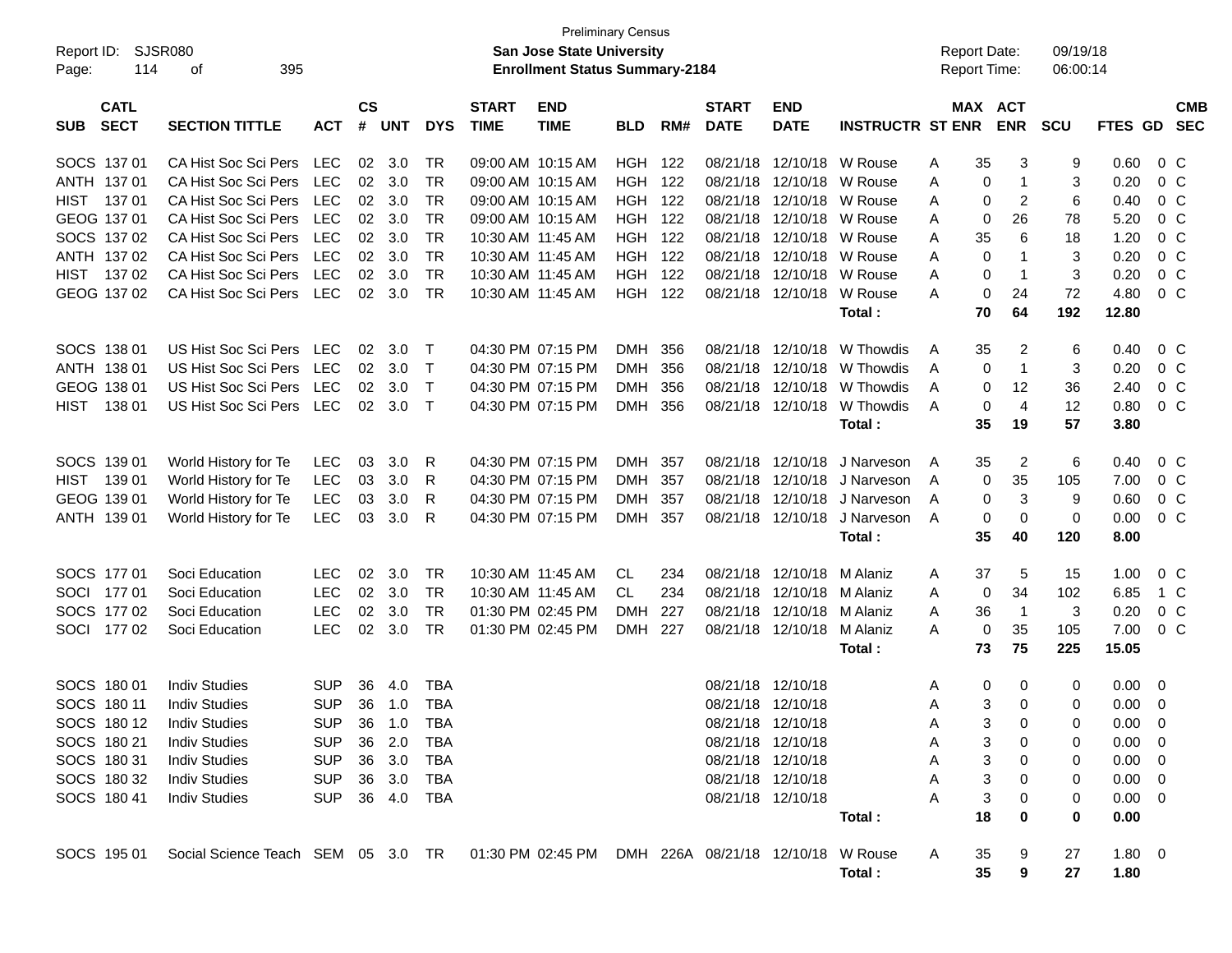| Report ID:<br>115<br>Page:                                                  | <b>SJSR080</b><br>395<br>οf                                                          |                                                      |                      |                          |                                                  |                             | <b>Preliminary Census</b><br><b>San Jose State University</b><br><b>Enrollment Status Summary-2184</b> |                                          |             |                                  |                                                       |                                                            |                    | <b>Report Date:</b><br>Report Time:                             | 09/19/18<br>06:00:14        |                                       |                                                              |                          |
|-----------------------------------------------------------------------------|--------------------------------------------------------------------------------------|------------------------------------------------------|----------------------|--------------------------|--------------------------------------------------|-----------------------------|--------------------------------------------------------------------------------------------------------|------------------------------------------|-------------|----------------------------------|-------------------------------------------------------|------------------------------------------------------------|--------------------|-----------------------------------------------------------------|-----------------------------|---------------------------------------|--------------------------------------------------------------|--------------------------|
| <b>CATL</b><br><b>SECT</b><br><b>SUB</b>                                    | <b>SECTION TITTLE</b>                                                                | <b>ACT</b>                                           | $\mathsf{cs}$<br>#   | <b>UNT</b>               | <b>DYS</b>                                       | <b>START</b><br><b>TIME</b> | <b>END</b><br><b>TIME</b>                                                                              | <b>BLD</b>                               | RM#         | <b>START</b><br><b>DATE</b>      | <b>END</b><br><b>DATE</b>                             | <b>INSTRUCTR ST ENR</b>                                    |                    | MAX ACT<br><b>ENR</b>                                           | <b>SCU</b>                  | FTES GD                               |                                                              | <b>CMB</b><br><b>SEC</b> |
| <b>WOMS 1001</b><br><b>WOMS 1002</b><br><b>WOMS 1003</b>                    | Women, Gender &Sex LEC<br>Women, Gender &Sex LEC<br>Women, Gender & Sex LEC          |                                                      | 02<br>02             | 3.0<br>3.0<br>3.0        | <b>MW</b><br><b>MW</b>                           |                             | 10:30 AM 11:45 AM<br>03:00 PM 04:15 PM                                                                 | DMH 162<br><b>DMH</b>                    | 162         |                                  | 08/21/18 12/10/18                                     | 08/21/18 12/10/18 S Gerami<br>S Gallardo<br>Total:         | A<br>A<br>X        | 32<br>33<br>33<br>34<br>$\mathbf 0$<br>$\Omega$<br>66<br>66     | 96<br>102<br>0<br>198       | 6.40<br>6.80<br>0.00<br>13.20         | - 0<br>0<br>$\overline{0}$                                   |                          |
| <b>WOMS 2001</b><br>20 01<br><b>AAS</b><br><b>WOMS 2002</b><br>AAS<br>20 02 | Wom of Color in US<br>Wom of Color in US<br>Wom of Color in US<br>Wom of Color in US | <b>LEC</b><br><b>LEC</b><br><b>LEC</b><br><b>LEC</b> | 02<br>02<br>02<br>02 | 3.0<br>3.0<br>3.0<br>3.0 | <b>MW</b><br><b>MW</b><br><b>TR</b><br><b>TR</b> |                             | 12:00 PM 01:15 PM<br>12:00 PM 01:15 PM<br>09:00 AM 10:15 AM<br>09:00 AM 10:15 AM                       | DMH 162<br>DMH 162<br>DMH 167<br>DMH 167 |             | 08/21/18<br>08/21/18<br>08/21/18 | 12/10/18<br>12/10/18<br>12/10/18<br>08/21/18 12/10/18 | S Gerami<br>S Gerami<br>S Gallardo<br>S Gallardo<br>Total: | A<br>Α<br>A<br>A   | 33<br>26<br>8<br>$\mathbf 0$<br>33<br>19<br>17<br>0<br>66<br>70 | 78<br>24<br>57<br>51<br>210 | 5.20<br>1.60<br>3.80<br>3.40<br>14.00 | $0\,C$<br>0 <sup>o</sup><br>0 <sup>o</sup><br>0 <sup>o</sup> |                          |
| <b>WOMS 101 01</b><br><b>WOMS 101 02</b>                                    | Study of Women<br>Study of Women                                                     | <b>LEC</b><br><b>LEC</b>                             | 02<br>02             | 3.0<br>3.0               | MW<br><b>TR</b>                                  |                             | 09:00 AM 10:15 AM<br>10:30 AM 11:45 AM                                                                 | <b>HGH</b><br><b>DMH</b>                 | 122<br>356  | 08/21/18<br>08/21/18             | 12/10/18<br>12/10/18                                  | S Gallardo<br>S Gallardo<br>Total:                         | Α<br>A             | 35<br>17<br>35<br>34<br>51<br>70                                | 51<br>102<br>153            | 3.40<br>6.85<br>10.25                 | $\overline{0}$<br>$\overline{1}$                             |                          |
| <b>WOMS 102 01</b><br><b>WOMS 102 02</b><br><b>WOMS 102 80</b>              | Global Women<br>Global Women<br>Global Women                                         | <b>LEC</b><br><b>LEC</b><br><b>LEC</b>               | 02<br>02<br>02       | 3.0<br>3.0<br>3.0        | <b>MW</b><br>M<br><b>TBA</b>                     |                             | 10:30 AM 11:45 AM<br>06:00 PM 08:45 PM                                                                 | <b>HGH</b><br><b>DMH</b>                 | 116<br>226A | 08/21/18<br>08/21/18             | 12/10/18<br>08/21/18 12/10/18                         | S Gallardo<br>12/10/18 A Castillo<br>T Bakhru<br>Total:    | Α<br>Α<br>Α<br>105 | 35<br>34<br>35<br>28<br>35<br>35<br>97                          | 102<br>84<br>105<br>291     | 6.80<br>5.60<br>7.05<br>19.45         | $\overline{0}$<br>$\overline{0}$<br>$\overline{\mathbf{1}}$  |                          |
| <b>WOMS 169 01</b>                                                          | Sexuality Body                                                                       | <b>LEC</b>                                           | 02                   | 3.0                      | <b>TR</b>                                        |                             | 01:30 PM 02:45 PM                                                                                      | <b>CL</b>                                | 234         |                                  | 08/21/18 12/10/18                                     | T Bakhru<br>Total:                                         | A                  | 35<br>27<br>35<br>27                                            | 81<br>81                    | $5.40 \quad 0$<br>5.40                |                                                              |                          |
| Department :                                                                | <b>Interdisciplinary Social Sciences</b>                                             |                                                      |                      |                          |                                                  |                             |                                                                                                        |                                          |             |                                  | <b>Lower Division:</b><br><b>Upper Division:</b>      | <b>Department Total:</b><br><b>Graduate Division:</b>      | 1502<br>968<br>534 | 1353<br>961<br>392<br>$\bf{0}$<br>0                             | 4059<br>2883<br>1176<br>0   | 270.75<br>192.20<br>78.55<br>0.00     |                                                              |                          |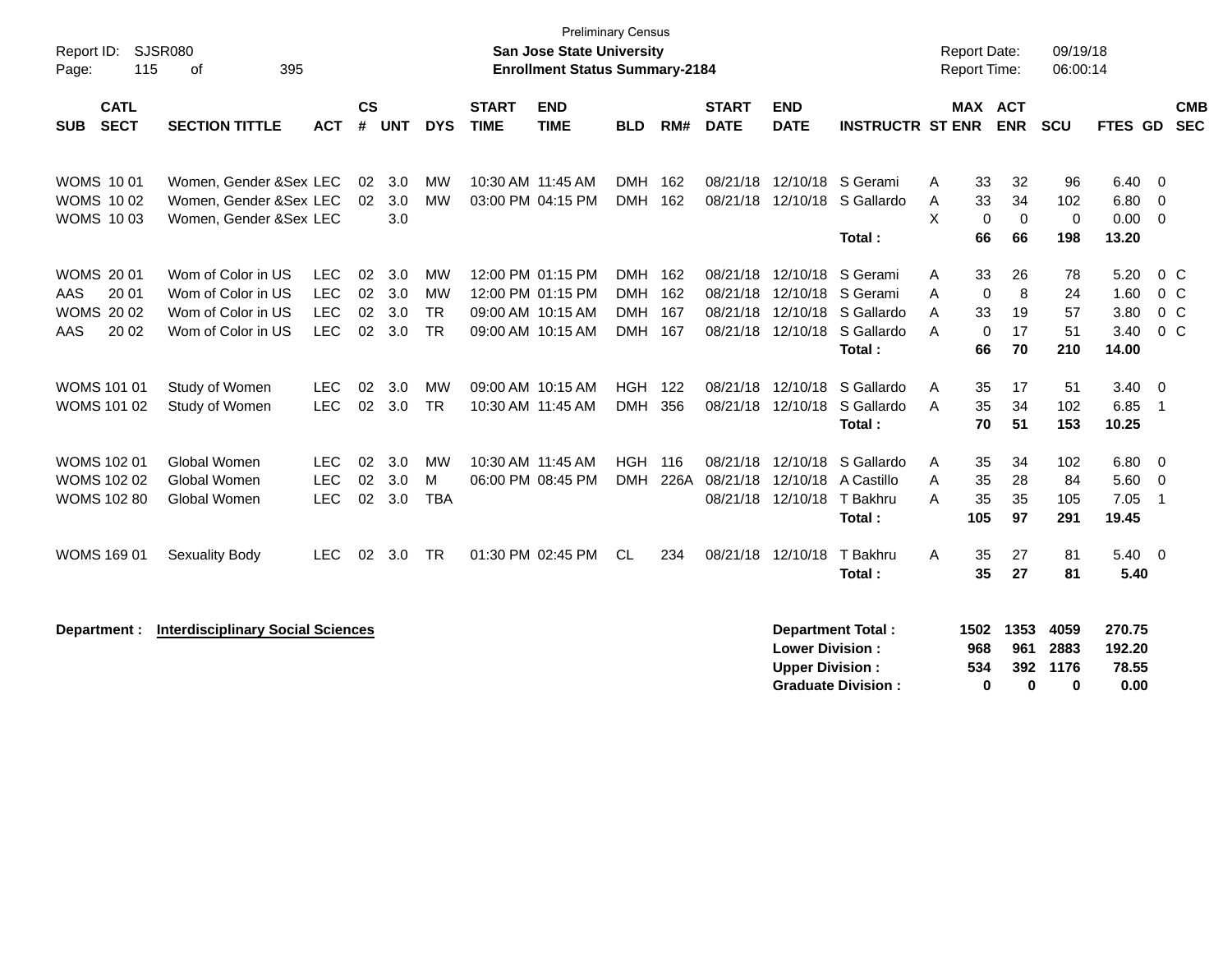| Report ID:<br>Page: | 116                        | SJSR080<br>395<br>οf                |            |                    |            |              |                             | San Jose State University<br><b>Enrollment Status Summary-2184</b> | <b>Preliminary Census</b> |       |                             |                           |                                  |   | <b>Report Date:</b> | Report Time:          | 09/19/18<br>06:00:14 |                 |                          |                          |
|---------------------|----------------------------|-------------------------------------|------------|--------------------|------------|--------------|-----------------------------|--------------------------------------------------------------------|---------------------------|-------|-----------------------------|---------------------------|----------------------------------|---|---------------------|-----------------------|----------------------|-----------------|--------------------------|--------------------------|
| <b>SUB</b>          | <b>CATL</b><br><b>SECT</b> | <b>SECTION TITTLE</b>               | <b>ACT</b> | $\mathsf{cs}$<br># | <b>UNT</b> | <b>DYS</b>   | <b>START</b><br><b>TIME</b> | <b>END</b><br><b>TIME</b>                                          | <b>BLD</b>                | RM#   | <b>START</b><br><b>DATE</b> | <b>END</b><br><b>DATE</b> | <b>INSTRUCTR ST ENR</b>          |   |                     | MAX ACT<br><b>ENR</b> | <b>SCU</b>           | FTES GD         |                          | <b>CMB</b><br><b>SEC</b> |
| College             | Department :               | <b>Social Sciences</b><br>Sociology |            |                    |            |              |                             |                                                                    |                           |       |                             |                           |                                  |   |                     |                       |                      |                 |                          |                          |
| SOCI                | 1 0 1                      | Intro to Sociology                  | <b>LEC</b> | 01                 | 3.0        | МW           |                             | 10:30 AM 11:45 AM                                                  | <b>HGH</b>                | - 122 | 08/21/18                    | 12/10/18                  | M Pasion                         | Α | 40                  | 39                    | 117                  | 7.80 0          |                          |                          |
| SOCI                | 1 0 2                      | Intro to Sociology                  | <b>LEC</b> | 01                 | 3.0        | <b>TR</b>    | 10:30 AM 11:45 AM           |                                                                    | WSQ 207                   |       |                             | 08/21/18 12/10/18         | M Pasion                         | Α | 120                 | 120                   | 360                  | 24.00           | $\overline{\phantom{0}}$ |                          |
| SOCI                | 180                        | Intro to Sociology                  | <b>LEC</b> | 01                 | 3.0        | <b>TBA</b>   |                             |                                                                    |                           |       |                             | 08/21/18 12/10/18         | M Rokni                          | Α | 35                  | 35                    | 105                  | 7.00            | $\overline{\phantom{0}}$ |                          |
|                     |                            |                                     |            |                    |            |              |                             |                                                                    |                           |       |                             |                           | Total:                           |   | 195                 | 194                   | 582                  | 38.80           |                          |                          |
| SOCI                | 15 01                      | Stat Ap in Soc Sci                  | <b>LEC</b> | 03                 | 3.0        | $\top$       |                             | 06:00 PM 08:45 PM                                                  | DMH.                      | 162   |                             | 08/21/18 12/10/18         | J Bautista                       | A | 30                  | 23                    | 69                   | 4.60            |                          | $0\,$ C                  |
| <b>SOCS</b>         | 1501                       | Stat Ap in Soc Sci                  | <b>LEC</b> | 03                 | 3.0        | $\mathsf{T}$ |                             | 06:00 PM 08:45 PM                                                  | <b>DMH</b>                | 162   | 08/21/18                    | 12/10/18                  | J Bautista                       | A | 0                   | 3                     | 9                    | 0.60            |                          | $0\,$ C                  |
| SOCI                | 15 02                      | Stat Ap in Soc Sci                  | <b>LEC</b> | 03                 | 3.0        | <b>TR</b>    |                             | 12:00 PM 01:15 PM                                                  | <b>DMH</b>                | 162   |                             | 08/21/18 12/10/18         | E Sweet                          | A | 30                  | 28                    | 84                   | 5.60            |                          | $0\,$ C                  |
| <b>SOCS</b>         | 15 02                      | Stat Ap in Soc Sci                  | <b>LEC</b> | 03                 | 3.0        | <b>TR</b>    |                             | 12:00 PM 01:15 PM                                                  | <b>DMH</b>                | 162   |                             | 08/21/18 12/10/18         | E Sweet                          | A | $\mathbf 0$         | 3                     | 9                    | 0.60            |                          | 0 <sup>o</sup>           |
| SOCI                | 15 03                      | Stat Ap in Soc Sci                  | <b>LEC</b> | 03                 | 3.0        | MW           |                             | 12:00 PM 01:15 PM                                                  | CL.                       | 234   |                             | 08/21/18 12/10/18         | M Thiele                         | A | 30                  | 23                    | 69                   | 4.60            |                          | 0 <sup>o</sup>           |
| <b>SOCS</b>         | 15 03                      | Stat Ap in Soc Sci                  | <b>LEC</b> | 03                 | 3.0        | MW           |                             | 12:00 PM 01:15 PM                                                  | CL                        | 234   |                             | 08/21/18 12/10/18         | M Thiele                         | A | $\mathbf 0$         | 9                     | 27                   | 1.80            |                          | 0 <sup>o</sup>           |
|                     |                            |                                     |            |                    |            |              |                             |                                                                    |                           |       |                             |                           | Total:                           |   | 90                  | 89                    | 267                  | 17.80           |                          |                          |
| SOCI                | 57 01                      | Community Involve                   | <b>LEC</b> | 01                 | 3.0        | <b>TR</b>    |                             | 12:00 PM 01:15 PM                                                  | CL                        | 234   |                             | 08/21/18 12/10/18         | D Brook                          | A | 30                  | 26                    | 78                   | 5.20            |                          | $0\,$ C                  |
| <b>UNVS</b>         | 5701                       | Community Involve                   | <b>LEC</b> | 01                 | 3.0        | <b>TR</b>    |                             | 12:00 PM 01:15 PM                                                  | CL                        | 234   |                             | 08/21/18 12/10/18         | D Brook                          | Α | $\mathbf 0$         | $\overline{c}$        | 6                    | 0.40            |                          | 0 C                      |
|                     |                            |                                     |            |                    |            |              |                             |                                                                    |                           |       |                             |                           | Total:                           |   | 30                  | 28                    | 84                   | 5.60            |                          |                          |
| SOCI                | 80 01                      | Social Problems                     | <b>LEC</b> | 01                 | 3.0        | MW           |                             | 09:00 AM 10:15 AM                                                  | WSQ                       | 207   |                             | 08/21/18 12/10/18         | N Boero                          | A | 120                 | 114                   | 342                  | 22.80           | $\overline{\phantom{0}}$ |                          |
| SOCI                | 80 02                      | Social Problems                     | <b>LEC</b> | 01                 | 3.0        | <b>TR</b>    |                             | 04:30 PM 05:45 PM                                                  | CL                        | 234   |                             | 08/21/18 12/10/18         | D Brook                          | Α | 40                  | 38                    | 114                  | 7.60 0          |                          |                          |
|                     |                            |                                     |            |                    |            |              |                             |                                                                    |                           |       |                             |                           | Total:                           |   | 160                 | 152                   | 456                  | 30.40           |                          |                          |
| SOCI                |                            | 100W 01 Writing Workshop            | <b>SEM</b> | 04                 | 3.0        | МW           |                             | 09:00 AM 10:15 AM                                                  | <b>DMH</b>                | - 162 |                             | 08/21/18 12/10/18         | R Buyco                          | A | 20                  | 24                    | 72                   | $4.80\ 0$       |                          |                          |
| SOCI                |                            | 100W 02 Writing Workshop            | <b>SEM</b> | 04                 | 3.0        | <b>TR</b>    |                             | 12:00 PM 01:15 PM                                                  | WSQ                       | 208   | 08/21/18                    | 12/10/18                  | T Dehaan                         | A | 20                  | 20                    | 60                   | 4.00            | $\overline{\phantom{0}}$ |                          |
| SOCI                |                            | 100W 03 Writing Workshop            | <b>SEM</b> | 04                 | 3.0        | <b>TR</b>    |                             | 03:00 PM 04:15 PM                                                  | DMH.                      | 162   |                             | 08/21/18 12/10/18         | D Brook                          | A | 20                  | 20                    | 60                   | 4.00            | $\overline{\phantom{0}}$ |                          |
| SOCI                |                            | 100W 04 Writing Workshop            | <b>SEM</b> | 04                 | 3.0        | МW           |                             | 01:30 PM 02:45 PM                                                  | <b>DMH</b>                | 231   |                             |                           | 08/21/18 12/10/18 T Dehaan       | Α | 20                  | 20                    | 60                   | 4.00            | $\overline{\mathbf{0}}$  |                          |
| SOCI                |                            | 100W 05 Writing Workshop            | <b>SEM</b> |                    | 3.0        |              |                             |                                                                    |                           |       |                             |                           |                                  | X | $\mathbf 0$         | 0                     | 0                    | 0.00            | $\overline{\mathbf{0}}$  |                          |
| SOCI                |                            | 100W 06 Writing Workshop            | <b>SEM</b> | 04                 | 3.0        | R            |                             | 06:00 PM 08:45 PM                                                  | CL                        | 216   |                             | 08/21/18 12/10/18         | G Ramos                          | Α | 20                  | 22                    | 66                   | 4.40            | $\overline{\mathbf{0}}$  |                          |
| SOCI                |                            | 100W 80 Writing Workshop            | <b>SEM</b> | 04                 | 3.0        | <b>TBA</b>   |                             |                                                                    |                           |       |                             |                           | 08/21/18 12/10/18 T Dehaan       | Α | 20                  | 20                    | 60                   | 4.00            | - 0                      |                          |
|                     |                            | SOCI 100W 81 Writing Workshop       | SEM 04 3.0 |                    |            | <b>TBA</b>   |                             |                                                                    |                           |       |                             |                           | 08/21/18 12/10/18 R Bryant-And A |   | 20                  | 23                    | 69                   | 4.60            | $\overline{\phantom{0}}$ |                          |
|                     |                            |                                     |            |                    |            |              |                             |                                                                    |                           |       |                             |                           | Total :                          |   |                     | 140 149               | 447                  | 29.80           |                          |                          |
|                     | SOCI 101 01                | Social Theory                       | LEC        |                    | 02 3.0     | MW           |                             | 03:00 PM 04:15 PM                                                  | DMH 167                   |       |                             |                           | 08/21/18 12/10/18 W Armaline     | A | 32                  | 33                    | 99                   | $6.60$ 0        |                          |                          |
|                     | SOCI 101 02                | Social Theory                       | <b>LEC</b> |                    | 02 3.0     | TR           |                             | 01:30 PM 02:45 PM                                                  | DMH 162                   |       |                             | 08/21/18 12/10/18 P Chua  |                                  | Α | 32                  | 29                    | 87                   | 5.80 0          |                          |                          |
|                     | SOCI 101 04                | Social Theory                       | <b>LEC</b> |                    | 02 3.0     | TR           |                             | 09:00 AM 10:15 AM                                                  | DMH 162                   |       |                             | 08/21/18 12/10/18 P Chua  |                                  | A | 32                  | 32                    | 96                   | $6.40\quad 0$   |                          |                          |
|                     | SOCI 101 80                | Social Theory                       | <b>LEC</b> |                    | 02 3.0     | TBA          |                             |                                                                    |                           |       |                             | 08/21/18 12/10/18 M Rokni | Total:                           | A | 30                  | 28<br>126 122         | 84<br>366            | 5.60 0<br>24.40 |                          |                          |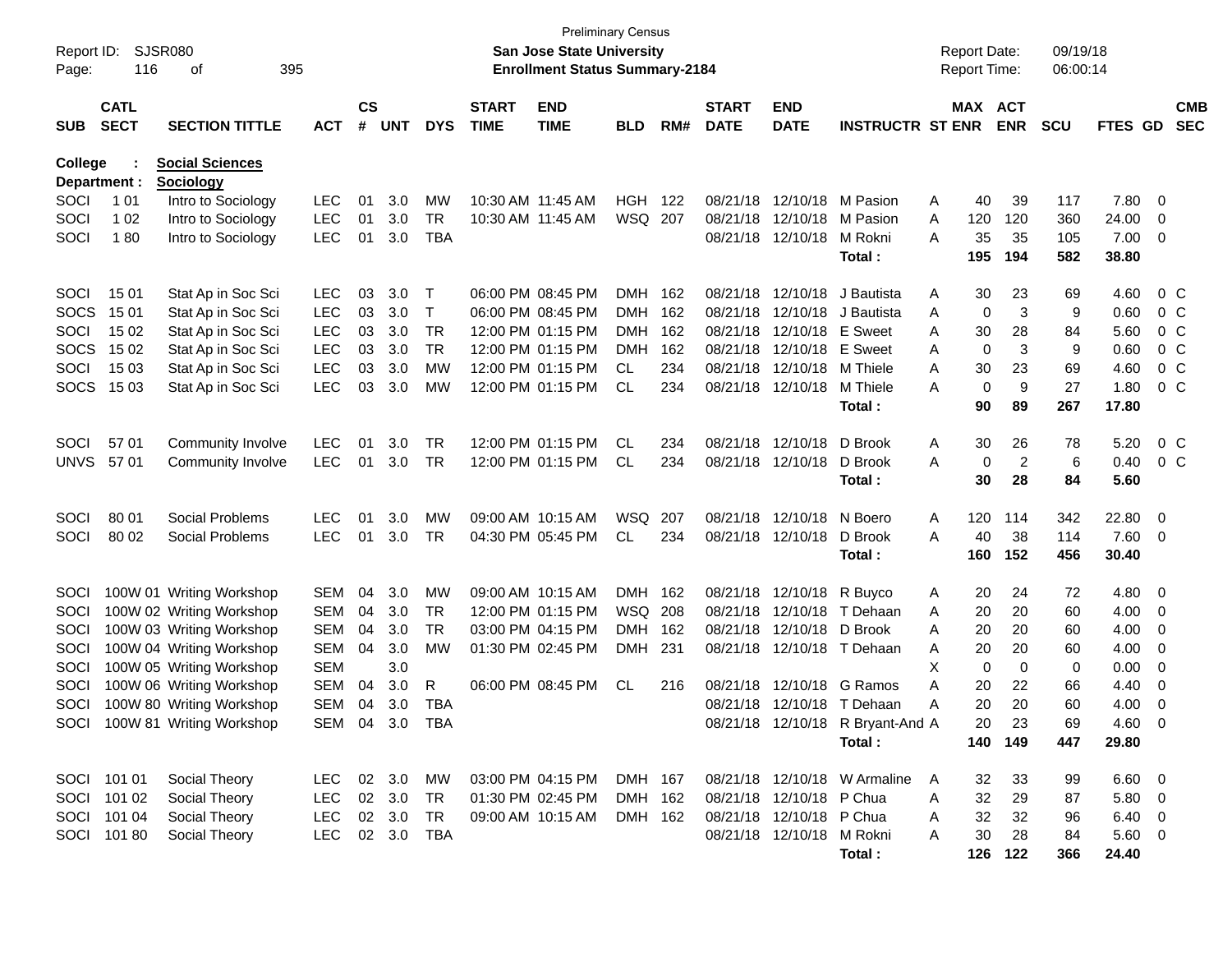| Report ID:<br>Page:  | 117                        | SJSR080<br>395<br>οf                                                                                 |                                        |                    |                   |                                     |                             | <b>Preliminary Census</b><br><b>San Jose State University</b><br><b>Enrollment Status Summary-2184</b> |                                        |                   |                                  |                                                      |                                                                        | <b>Report Date:</b><br><b>Report Time:</b> |                            | 09/19/18<br>06:00:14    |                                |                                                             |                          |
|----------------------|----------------------------|------------------------------------------------------------------------------------------------------|----------------------------------------|--------------------|-------------------|-------------------------------------|-----------------------------|--------------------------------------------------------------------------------------------------------|----------------------------------------|-------------------|----------------------------------|------------------------------------------------------|------------------------------------------------------------------------|--------------------------------------------|----------------------------|-------------------------|--------------------------------|-------------------------------------------------------------|--------------------------|
| <b>SUB</b>           | <b>CATL</b><br><b>SECT</b> | <b>SECTION TITTLE</b>                                                                                | <b>ACT</b>                             | $\mathsf{cs}$<br># | <b>UNT</b>        | <b>DYS</b>                          | <b>START</b><br><b>TIME</b> | <b>END</b><br><b>TIME</b>                                                                              | <b>BLD</b>                             | RM#               | <b>START</b><br><b>DATE</b>      | <b>END</b><br><b>DATE</b>                            | <b>INSTRUCTR ST ENR</b>                                                |                                            | MAX ACT<br><b>ENR</b>      | SCU                     | FTES GD                        |                                                             | <b>CMB</b><br><b>SEC</b> |
| SOCI<br>SOCI<br>SOCI | 104 01<br>104 02<br>104 03 | <b>Quantit Res Meth</b><br><b>Quantit Res Meth</b><br><b>Quantit Res Meth</b>                        | <b>LEC</b><br><b>LEC</b><br><b>LEC</b> | 02<br>02<br>02     | 3.0<br>3.0<br>3.0 | <b>TR</b><br><b>MW</b><br><b>TR</b> |                             | 10:30 AM 11:45 AM<br>03:00 PM 04:15 PM<br>03:00 PM 04:15 PM                                            | <b>DMH</b><br><b>DMH</b><br><b>DMH</b> | 162<br>231<br>231 | 08/21/18<br>08/21/18<br>08/21/18 | 12/10/18<br>12/10/18<br>12/10/18                     | J DeHaan<br>M Thiele<br>J DeHaan<br>Total:                             | 32<br>Α<br>32<br>A<br>32<br>A<br>96        | 33<br>32<br>35<br>100      | 99<br>96<br>105<br>300  | 6.65<br>6.40<br>7.00<br>20.05  | $\overline{\phantom{1}}$<br>- 0<br>$\overline{\phantom{0}}$ |                          |
| SOCI<br>SOCI<br>SOCI | 105 01<br>105 02<br>105 03 | <b>Qual Research Meth</b><br><b>Qual Research Meth</b><br><b>Qual Research Meth</b>                  | <b>LEC</b><br><b>LEC</b><br><b>LEC</b> | 02<br>02<br>02     | 3.0<br>3.0<br>3.0 | M<br>MW<br><b>TR</b>                |                             | 06:00 PM 08:45 PM<br>12:00 PM 01:15 PM<br>01:30 PM 02:45 PM                                            | <b>DMH</b><br><b>HGH</b><br><b>HGH</b> | 231<br>122<br>122 | 08/21/18<br>08/21/18<br>08/21/18 | 12/10/18<br>12/10/18<br>12/10/18                     | N Boero<br>N Boero<br>J DeHaan<br>Total:                               | Α<br>32<br>32<br>Α<br>32<br>A<br>96        | 27<br>35<br>36<br>98       | 81<br>105<br>108<br>294 | 5.40<br>7.05<br>7.20<br>19.65  | - 0<br>$\overline{1}$<br>- 0                                |                          |
| SOCI<br>SOCI<br>SOCI | 116 01<br>116 02<br>116 80 | <b>Global Society</b><br><b>Global Society</b><br><b>Global Society</b>                              | <b>LEC</b><br><b>LEC</b><br><b>LEC</b> | 01<br>01<br>01     | 3.0<br>3.0<br>3.0 | МW<br>$\mathsf{T}$<br><b>TBA</b>    |                             | 01:30 PM 02:45 PM<br>06:00 PM 08:45 PM                                                                 | <b>SH</b><br><b>DMH</b>                | 100<br>226A       | 08/21/18<br>08/21/18<br>08/21/18 | 12/10/18<br>12/10/18<br>12/10/18                     | C Cox<br>D Brook<br>M Rokni<br>Total:                                  | Α<br>120<br>37<br>Α<br>35<br>A<br>192      | 121<br>36<br>33<br>190     | 363<br>108<br>99<br>570 | 24.20<br>7.20<br>6.65<br>38.05 | - 0<br>- 0<br>$\overline{1}$                                |                          |
| SOCI                 | 11801                      | Soci of Hum Rights                                                                                   | <b>LEC</b>                             | 02                 | 3.0               | МW                                  |                             | 12:00 PM 01:15 PM                                                                                      | DMH 167                                |                   | 08/21/18                         | 12/10/18                                             | M Rokni<br>Total :                                                     | A<br>33<br>33                              | 37<br>37                   | 111<br>111              | $7.40 \ 0$<br>7.40             |                                                             |                          |
| SOCI                 | 140 01                     | Soci of Media                                                                                        | <b>LEC</b>                             | 02                 | 3.0               | МW                                  |                             | 01:30 PM 02:45 PM                                                                                      | DMH                                    |                   | 226A 08/21/18                    | 12/10/18                                             | M Rokni<br>Total :                                                     | A<br>37<br>37                              | 36<br>36                   | 108<br>108              | 7.25<br>7.25                   | $\overline{\phantom{0}}$                                    |                          |
| SOCI                 | 142 01                     | Crit Native Am Std                                                                                   | <b>LEC</b>                             | 02                 | 3.0               | МW                                  |                             | 12:00 PM 01:15 PM                                                                                      | DMH 231                                |                   | 08/21/18                         | 12/10/18                                             | S de Bourbon A<br>Total :                                              | 35<br>35                                   | 33<br>33                   | 99<br>99                | $6.60$ 0<br>6.60               |                                                             |                          |
| SOCI<br>SOCI         | 151 01<br>151 02           | Violence in Family<br>Violence in Family                                                             | <b>LEC</b><br><b>LEC</b>               | 02<br>02           | 3.0<br>3.0        | МW<br>МW                            |                             | 10:30 AM 11:45 AM<br>04:30 PM 05:45 PM                                                                 | <b>DMH</b><br><b>SH</b>                | 226A<br>241       | 08/21/18<br>08/21/18             | 12/10/18<br>12/10/18                                 | C Cox<br>S de Bourbon A<br>Total:                                      | 35<br>Α<br>35<br>70                        | 36<br>40<br>76             | 108<br>120<br>228       | 7.20<br>8.00<br>15.20          | - 0<br>- 0                                                  |                          |
| SOCI                 | 154 01                     | Non Conform Behav                                                                                    | <b>LEC</b>                             | 02                 | 3.0               | R                                   |                             | 06:00 PM 08:45 PM                                                                                      | DMH                                    | 208               | 08/21/18                         | 12/10/18                                             | S Morewitz<br>Total :                                                  | A<br>37<br>37                              | 30<br>30                   | 90<br>90                | $6.00 \quad 0$<br>6.00         |                                                             |                          |
|                      |                            | SOCI 160 01 Immigration & Identy LEC 02 3.0 TR 12:00 PM 01:15 PM DMH 226A 08/21/18 12/10/18 F DuCros |                                        |                    |                   |                                     |                             |                                                                                                        |                                        |                   |                                  |                                                      | Total:                                                                 | A<br>36<br>36                              | 35<br>35                   | 105<br>105              | $7.00 \t 0$<br>7.00            |                                                             |                          |
|                      | SOCI 161 01<br>GEOG 161 01 | City Life<br>City Life                                                                               | LEC 02 3.0 TR<br>LEC 02 3.0 TR         |                    |                   |                                     |                             | 12:00 PM 01:15 PM<br>12:00 PM 01:15 PM                                                                 | DMH 231<br>DMH 231                     |                   |                                  | 08/21/18 12/10/18 P Chua<br>08/21/18 12/10/18 P Chua | Total:                                                                 | 35<br>A<br>$\pmb{0}$<br>A<br>35            | 27<br>$\overline{4}$<br>31 | 81<br>$12 \,$<br>93     | 5.40 0 C<br>0.80 0 C<br>6.20   |                                                             |                          |
|                      | SOCI 162 01                | Race/Ethnic Rels                                                                                     |                                        |                    |                   |                                     |                             |                                                                                                        |                                        |                   |                                  |                                                      | LEC 02 3.0 MW 04:30 PM 05:45 PM DMH 231 08/21/18 12/10/18 W Armaline A | 35                                         | 35                         | 105                     | $7.05$ 1                       |                                                             |                          |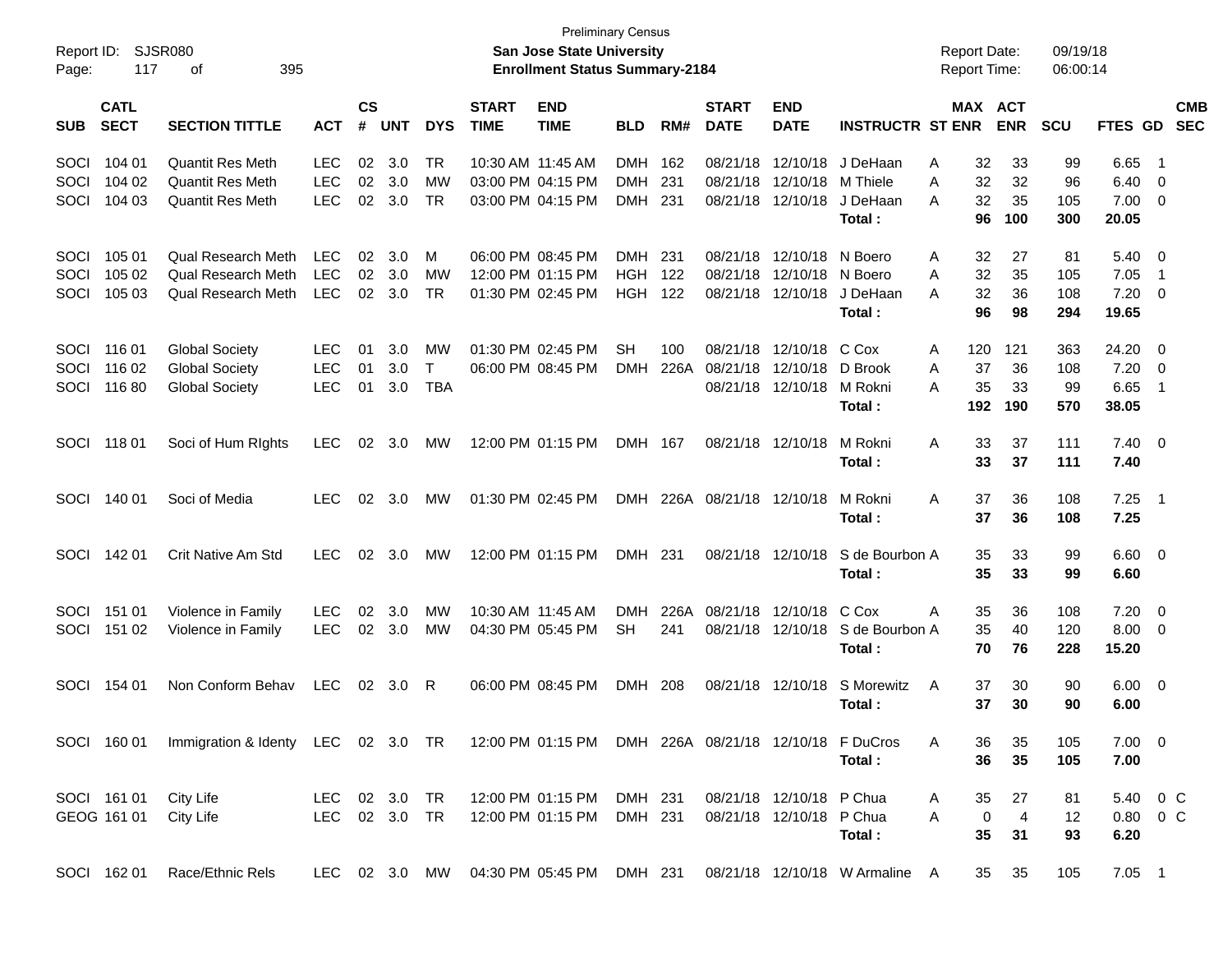| Report ID:<br>Page: | 118                                                      | SJSR080<br>395<br>оf                                                         |                                                |                             |                  |                      |                             | <b>Preliminary Census</b><br><b>San Jose State University</b><br><b>Enrollment Status Summary-2184</b> |                                  |             |                             |                                                             |                                                                                                                                                        |             | <b>Report Date:</b><br><b>Report Time:</b> |                                        | 09/19/18<br>06:00:14       |                                                                             |                                           |                          |
|---------------------|----------------------------------------------------------|------------------------------------------------------------------------------|------------------------------------------------|-----------------------------|------------------|----------------------|-----------------------------|--------------------------------------------------------------------------------------------------------|----------------------------------|-------------|-----------------------------|-------------------------------------------------------------|--------------------------------------------------------------------------------------------------------------------------------------------------------|-------------|--------------------------------------------|----------------------------------------|----------------------------|-----------------------------------------------------------------------------|-------------------------------------------|--------------------------|
| <b>SUB</b>          | <b>CATL</b><br><b>SECT</b>                               | <b>SECTION TITTLE</b>                                                        | <b>ACT</b>                                     | $\mathbf{c}\mathbf{s}$<br># | <b>UNT</b>       | <b>DYS</b>           | <b>START</b><br><b>TIME</b> | <b>END</b><br><b>TIME</b>                                                                              | <b>BLD</b>                       | RM#         | <b>START</b><br><b>DATE</b> | <b>END</b><br><b>DATE</b>                                   | <b>INSTRUCTR ST ENR</b>                                                                                                                                |             | MAX ACT                                    | <b>ENR</b>                             | SCU                        | FTES GD                                                                     |                                           | <b>CMB</b><br><b>SEC</b> |
| SOCI<br>SOCI        | 162 02<br>162 03                                         | Race/Ethnic Rels<br>Race/Ethnic Rels                                         | <b>LEC</b><br>LEC                              | 02                          | 3.0<br>02 3.0    | TR<br>TR             | 10:30 AM 11:45 AM           | 04:30 PM 05:45 PM                                                                                      | <b>DMH</b><br><b>DMH</b>         | 226A<br>231 |                             | 08/21/18 12/10/18                                           | 08/21/18 12/10/18 F DuCros<br>F DuCros<br>Total:                                                                                                       | Α<br>A      | 35<br>35<br>105                            | 35<br>33<br>103                        | 105<br>99<br>309           | 7.00<br>6.60<br>20.65                                                       | $\overline{0}$<br>0                       |                          |
| SOCI                | 16301                                                    | Social Change                                                                | <b>LEC</b>                                     | 02                          | 3.0              | МW                   | 01:30 PM 02:45 PM           |                                                                                                        | CL                               | 234         |                             | 08/21/18 12/10/18                                           | V Montes<br>Total:                                                                                                                                     | Α           | 37<br>37                                   | 34<br>34                               | 102<br>102                 | $6.80\quad 0$<br>6.80                                                       |                                           |                          |
| SOCI                | 164 01                                                   | Social Action                                                                | <b>LEC</b>                                     | 02                          | 3.0              | TR                   |                             | 10:30 AM 11:45 AM                                                                                      | DMH 231                          |             |                             | 08/21/18 12/10/18                                           | S Myers-Lipt A<br>Total:                                                                                                                               |             | 36<br>36                                   | 33<br>33                               | 99<br>99                   | $6.60 \quad 0$<br>6.60                                                      |                                           |                          |
| SOCI                | 165 01                                                   | Poverty Wealth Prv                                                           | <b>LEC</b>                                     | 02                          | 3.0              | TR                   |                             | 09:00 AM 10:15 AM                                                                                      | DMH 231                          |             |                             | 08/21/18 12/10/18                                           | S Myers-Lipt A<br>Total:                                                                                                                               |             | 36<br>36                                   | 35<br>35                               | 105<br>105                 | $7.00 \t 0$<br>7.00                                                         |                                           |                          |
| SOCI<br>SOCI        | 170 01<br>17080                                          | Soci of Family<br>Soci of Family                                             | <b>LEC</b><br>LEC                              | 02                          | 3.0<br>02 3.0    | <b>TR</b><br>TBA     |                             | 09:00 AM 10:15 AM                                                                                      |                                  | DMH 226A    |                             | 08/21/18 12/10/18<br>08/21/18 12/10/18                      | S Murray<br>T Dehaan<br>Total:                                                                                                                         | A<br>A      | 37<br>35<br>72                             | 36<br>34<br>70                         | 108<br>102<br>210          | 7.20<br>6.80<br>14.00                                                       | $\overline{0}$<br>$\overline{\mathbf{0}}$ |                          |
|                     | SOCI 171 01                                              | Person and Society                                                           | LEC                                            |                             | 02 3.0           | MW                   |                             | 03:00 PM 04:15 PM                                                                                      | CL.                              | 234         |                             | 08/21/18 12/10/18                                           | V Montes<br>Total:                                                                                                                                     | Α           | 35<br>35                                   | 37<br>37                               | 111<br>111                 | $7.40 \quad 0$<br>7.40                                                      |                                           |                          |
|                     | SOCI 172 01                                              | <b>LGBT Studies</b>                                                          | <b>LEC</b>                                     |                             | 02 3.0           | МW                   |                             | 10:30 AM 11:45 AM                                                                                      | DMH 231                          |             |                             | 08/21/18 12/10/18                                           | S de Bourbon A<br>Total:                                                                                                                               |             | 36<br>36                                   | 36<br>36                               | 108<br>108                 | $7.25$ 1<br>7.25                                                            |                                           |                          |
|                     | SOCI 173 01                                              | Socialization                                                                | <b>LEC</b>                                     |                             | 02 3.0           | TR                   |                             | 03:00 PM 04:15 PM                                                                                      | <b>HGH 122</b>                   |             |                             | 08/21/18 12/10/18                                           | T Dehaan<br>Total:                                                                                                                                     | A           | 35<br>35                                   | 35<br>35                               | 105<br>105                 | $7.00 \t 0$<br>7.00                                                         |                                           |                          |
| SOCI                | SOCI 174 01<br>174 80                                    | <b>Sexualities</b><br><b>Sexualities</b>                                     | <b>LEC</b><br>LEC                              | 02                          | 3.0<br>02 3.0    | MW<br>TBA            |                             | 09:00 AM 10:15 AM                                                                                      |                                  | DMH 226A    |                             | 08/21/18 12/10/18<br>08/21/18 12/10/18                      | C Cox<br>R Bryant-And A<br>Total:                                                                                                                      | A           | 37<br>35<br>72                             | 36<br>33<br>69                         | 108<br>99<br>207           | 7.20<br>6.60<br>13.80                                                       | $\overline{\mathbf{0}}$<br>$\overline{0}$ |                          |
|                     | SOCI 175 01<br>WOMS 175 01<br>SOCI 175 02<br>WOMS 175 02 | Soc of Mas & Fem<br>Soc of Mas & Fem<br>Soc of Mas & Fem<br>Soc of Mas & Fem | LEC 02 3.0<br>LEC.<br><b>LEC</b><br>LEC 02 3.0 |                             | 02 3.0<br>02 3.0 | MW<br>МW<br>МW<br>MW |                             | 09:00 AM 10:15 AM<br>09:00 AM 10:15 AM<br>03:00 PM 04:15 PM<br>03:00 PM 04:15 PM                       | -CL<br>CL.<br>DMH 357<br>DMH 357 | 234<br>234  |                             |                                                             | 08/21/18 12/10/18 S de Bourbon A<br>08/21/18 12/10/18 S de Bourbon A<br>08/21/18 12/10/18 S de Bourbon A<br>08/21/18 12/10/18 S de Bourbon A<br>Total: |             | 37<br>0<br>35<br>0<br>72                   | 35<br>-3<br>23<br>$\overline{2}$<br>63 | 105<br>9<br>69<br>6<br>189 | 7.00 0 C<br>$0.60 \t 0 \t C$<br>4.60 0 C<br>$0.40 \quad 0 \quad C$<br>12.60 |                                           |                          |
|                     | SOCI 180 01<br>SOCI 180 11<br>SOCI 180 12                | <b>Indiv Studies</b><br><b>Indiv Studies</b><br><b>Indiv Studies</b>         | SUP 36 4.0 TBA<br><b>SUP</b><br>SUP 36 1.0 TBA |                             | 36 1.0           | TBA                  |                             |                                                                                                        |                                  |             |                             | 08/21/18 12/10/18<br>08/21/18 12/10/18<br>08/21/18 12/10/18 |                                                                                                                                                        | A<br>A<br>Α | 0<br>5<br>5                                | 0<br>0<br>0                            | 0<br>0<br>0                | $0.00 \quad 0$<br>$0.00 \quad 0$<br>$0.00 \t 0$                             |                                           |                          |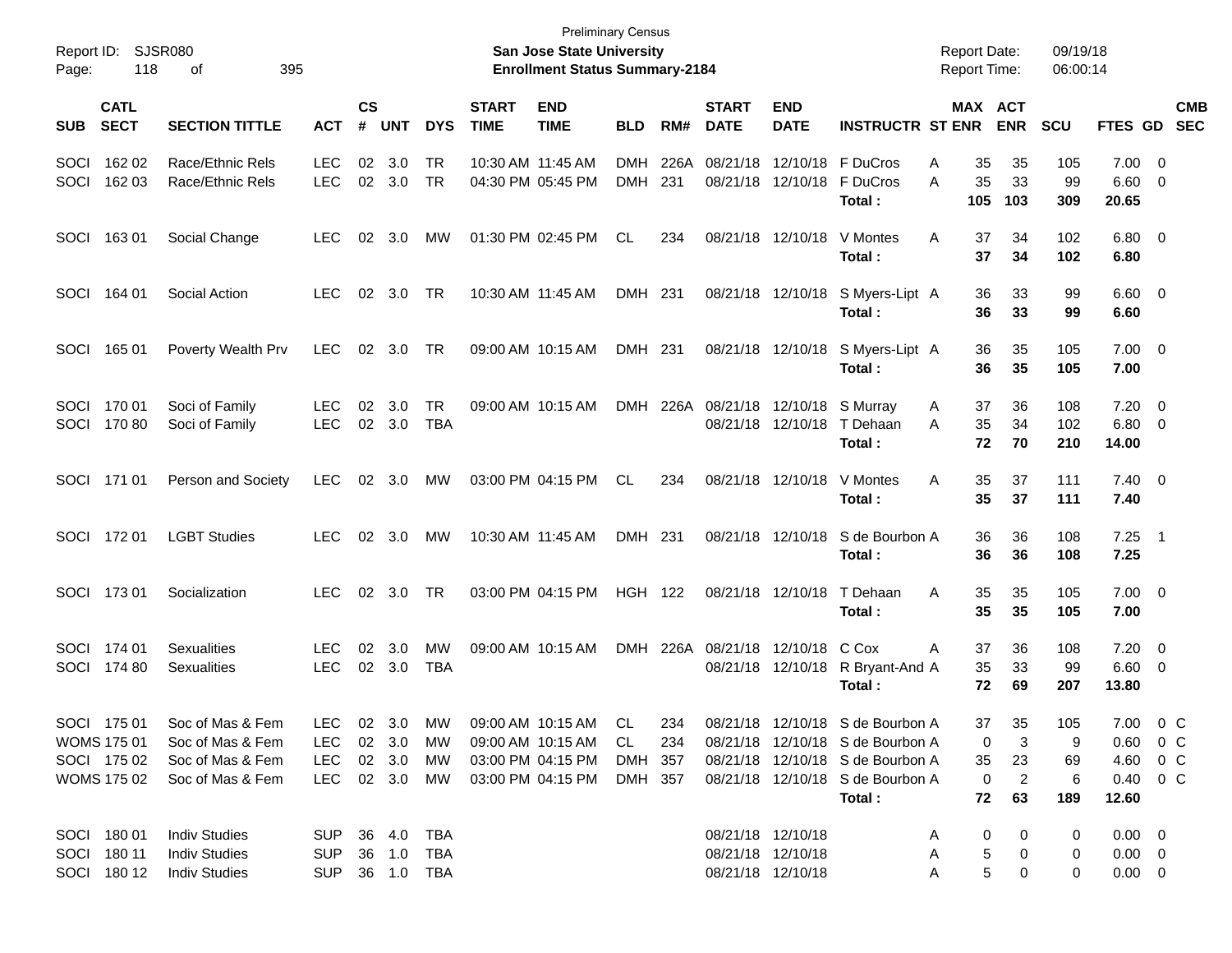| Report ID:<br>Page: | 119                        | SJSR080<br>395<br>οf          |              |                    |            |            |                             | <b>Preliminary Census</b><br><b>San Jose State University</b><br><b>Enrollment Status Summary-2184</b> |            |     |                             |                           |                         | <b>Report Date:</b><br>Report Time: |                       | 09/19/18<br>06:00:14 |                |   |                          |
|---------------------|----------------------------|-------------------------------|--------------|--------------------|------------|------------|-----------------------------|--------------------------------------------------------------------------------------------------------|------------|-----|-----------------------------|---------------------------|-------------------------|-------------------------------------|-----------------------|----------------------|----------------|---|--------------------------|
| <b>SUB</b>          | <b>CATL</b><br><b>SECT</b> | <b>SECTION TITTLE</b>         | <b>ACT</b>   | $\mathsf{cs}$<br># | <b>UNT</b> | <b>DYS</b> | <b>START</b><br><b>TIME</b> | <b>END</b><br><b>TIME</b>                                                                              | <b>BLD</b> | RM# | <b>START</b><br><b>DATE</b> | <b>END</b><br><b>DATE</b> | <b>INSTRUCTR ST ENR</b> |                                     | MAX ACT<br><b>ENR</b> | <b>SCU</b>           | <b>FTES GD</b> |   | <b>CMB</b><br><b>SEC</b> |
| SOCI                | 180 13                     | <b>Indiv Studies</b>          | <b>SUP</b>   | 36                 | 1.0        | <b>TBA</b> |                             |                                                                                                        |            |     | 08/21/18                    | 12/10/18                  |                         | A                                   | 5<br>0                | 0                    | 0.00           | 0 |                          |
| SOCI                | 180 21                     | <b>Indiv Studies</b>          | <b>SUP</b>   | 36                 | 2.0        | <b>TBA</b> |                             |                                                                                                        |            |     | 08/21/18                    | 12/10/18                  |                         | A                                   | 5<br>0                | 0                    | 0.00           | 0 |                          |
| SOCI                | 180 31                     | <b>Indiv Studies</b>          | <b>SUP</b>   | 36                 | 3.0        | <b>TBA</b> |                             |                                                                                                        |            |     | 08/21/18                    | 12/10/18                  |                         | Α                                   | 5<br>0                | 0                    | 0.00           | 0 |                          |
| SOCI                | 180 32                     | <b>Indiv Studies</b>          | <b>SUP</b>   | 36                 | 3.0        | <b>TBA</b> |                             |                                                                                                        |            |     | 08/21/18                    | 12/10/18                  |                         | A                                   | 5<br>0                | 0                    | 0.00           | 0 |                          |
| SOCI                | 180 33                     | <b>Indiv Studies</b>          | <b>SUP</b>   | 36                 | 3.0        | <b>TBA</b> |                             |                                                                                                        |            |     | 08/21/18                    | 12/10/18                  |                         | Α                                   | 5<br>0                | 0                    | 0.00           | 0 |                          |
| SOCI                | 18041                      | <b>Indiv Studies</b>          | <b>SUP</b>   | 36                 | 4.0        | <b>TBA</b> |                             |                                                                                                        |            |     |                             | 08/21/18 12/10/18         |                         | А                                   | 5<br>0                | 0                    | 0.00           | 0 |                          |
|                     |                            |                               |              |                    |            |            |                             |                                                                                                        |            |     |                             |                           | Total:                  | 40                                  | 0                     | 0                    | 0.00           |   |                          |
| SOCI                | 181 01                     | Service Internship            | <b>SUP</b>   | 36                 | 6.0        | <b>TBA</b> |                             |                                                                                                        |            |     | 08/21/18                    | 12/10/18                  |                         | Α                                   | 0<br>0                | 0                    | 0.00           | 0 |                          |
| SOCI                | 181 11                     | Service Internship            | <b>SUP</b>   | 36                 | 1.0        | <b>TBA</b> |                             |                                                                                                        |            |     | 08/21/18                    | 12/10/18                  |                         | Α                                   | 2<br>0                | 0                    | 0.00           | 0 |                          |
| SOCI                | 181 12                     | Service Internship            | <b>SUP</b>   | 36                 | 1.0        | <b>TBA</b> |                             |                                                                                                        |            |     | 08/21/18                    | 12/10/18                  |                         | A                                   | 0<br>1                | 0                    | 0.00           | 0 |                          |
| SOCI                | 181 21                     | Service Internship            | <b>SUP</b>   | 36                 | 2.0        | <b>TBA</b> |                             |                                                                                                        |            |     | 08/21/18                    | 12/10/18                  |                         | A                                   | 2<br>0                | 0                    | 0.00           | 0 |                          |
| SOCI                | 181 31                     | Service Internship            | <b>SUP</b>   | 36                 | 3.0        | <b>TBA</b> |                             |                                                                                                        |            |     | 08/21/18                    | 12/10/18                  | T Dehaan                | Α                                   | 2<br>$\mathbf 1$      | 3                    | 0.20           | 0 |                          |
| SOCI                | 181 32                     | Service Internship            | <b>SUP</b>   | 36                 | 3.0        | <b>TBA</b> |                             |                                                                                                        |            |     | 08/21/18                    | 12/10/18                  |                         | Α                                   | 2<br>0                | 0                    | 0.00           | 0 |                          |
| SOCI                | 181 33                     | Service Internship            | <b>SUP</b>   | 36                 | 3.0        | <b>TBA</b> |                             |                                                                                                        |            |     | 08/21/18                    | 12/10/18                  |                         | Α                                   | 2<br>0                | 0                    | 0.00           | 0 |                          |
| SOCI                | 181 34                     | Service Internship            | <b>SUP</b>   | 36                 | 3.0        | <b>TBA</b> |                             |                                                                                                        |            |     | 08/21/18                    | 12/10/18                  |                         | Α                                   | 2<br>0                | 0                    | 0.00           | 0 |                          |
| SOCI                | 181 35                     | Service Internship            | <b>SUP</b>   | 36                 | 3.0        | <b>TBA</b> |                             |                                                                                                        |            |     | 08/21/18                    | 12/10/18                  |                         | Α                                   | 2<br>0                | 0                    | 0.00           | 0 |                          |
| SOCI                | 18141                      | Service Internship            | <b>SUP</b>   | 36                 | 4.0        | <b>TBA</b> |                             |                                                                                                        |            |     | 08/21/18                    | 12/10/18                  |                         | Α                                   | 3<br>0                | 0                    | 0.00           | 0 |                          |
| SOCI                | 18161                      | Service Internship            | <b>SUP</b>   | 36                 | 6.0        | <b>TBA</b> |                             |                                                                                                        |            |     |                             | 08/21/18 12/10/18         |                         | А                                   | 2<br>0                | 0                    | 0.00           | 0 |                          |
|                     |                            |                               |              |                    |            |            |                             |                                                                                                        |            |     |                             |                           | Total:                  | 20                                  | $\mathbf 1$           | 3                    | 0.20           |   |                          |
| SOCI                |                            | 181B 01 Sociology Capstone    | <b>LEC</b>   | 02                 | 3.0        | TR.        |                             | 09:00 AM 10:15 AM                                                                                      | CL         | 234 | 08/21/18                    | 12/10/18                  | P Rudy                  | 33<br>A                             | 34                    | 102                  | 6.80           | 0 |                          |
| SOCI                |                            | 181B 02 Sociology Capstone    | <b>LEC</b>   | 02                 | 3.0        | W          |                             | 06:00 PM 08:45 PM                                                                                      | HGH        | 122 | 08/21/18                    | 12/10/18                  | P Rudy                  | A<br>40                             | 18                    | 54                   | 3.60           | 0 |                          |
|                     |                            |                               |              |                    |            |            |                             |                                                                                                        |            |     |                             |                           | Total:                  | 73                                  | 52                    | 156                  | 10.40          |   |                          |
| SOCI                |                            | 199H 01 Sen Hon Thesis        | <b>SUP</b>   | 36                 | 4.0        | <b>TBA</b> |                             |                                                                                                        |            |     | 08/21/18                    | 12/10/18                  |                         | A                                   | 0<br>0                | 0                    | 0.00           | 0 |                          |
| SOCI                |                            | 199H 31 Sen Hon Thesis        | <b>SUP</b>   | 36                 | 3.0        | <b>TBA</b> |                             |                                                                                                        |            |     | 08/21/18                    | 12/10/18                  |                         | A                                   | 0<br>6                | 0                    | 0.00           | 0 |                          |
| SOCI                |                            | 199H 32 Sen Hon Thesis        | <b>SUP</b>   | 36                 | 3.0        | <b>TBA</b> |                             |                                                                                                        |            |     | 08/21/18                    | 12/10/18                  |                         | A                                   | 2<br>0                | 0                    | 0.00           | 0 |                          |
| SOCI                |                            | 199H 33 Sen Hon Thesis        | <b>SUP</b>   | 36                 | 3.0        | <b>TBA</b> |                             |                                                                                                        |            |     |                             | 08/21/18 12/10/18         |                         | А                                   | 2<br>0                | 0                    | 0.00           | 0 |                          |
|                     |                            |                               |              |                    |            |            |                             |                                                                                                        |            |     |                             |                           | Total :                 | 10                                  | 0                     | 0                    | 0.00           |   |                          |
|                     |                            | SOCI 200 01 Sociological Prac | LEC 03 3.0 T |                    |            |            |                             | 06:00 PM 08:45 PM DMH 208 08/21/18 12/10/18 P Chua                                                     |            |     |                             |                           |                         | 20<br>A                             | 11                    | 33                   | 2.75 11        |   |                          |
|                     |                            |                               |              |                    |            |            |                             |                                                                                                        |            |     |                             |                           | Total:                  | 20                                  | 11                    | 33                   | 2.75           |   |                          |
|                     |                            | SOCI 201 01 Grad Soc Theory   | LEC 03 3.0 M |                    |            |            |                             | 06:00 PM 08:45 PM DMH 208                                                                              |            |     |                             | 08/21/18 12/10/18         | P Rudy                  | A<br>20                             | 10                    | 30                   | 2.50 10        |   |                          |
|                     |                            |                               |              |                    |            |            |                             |                                                                                                        |            |     |                             |                           | Total:                  | 20                                  | 10                    | 30                   | 2.50           |   |                          |
|                     |                            | SOCI 223 01 Sem Soci Issues   | SEM 05 3.0 R |                    |            |            |                             | 06:00 PM 08:45 PM BBC 223 08/21/18 12/10/18                                                            |            |     |                             |                           | E Sweet                 | A<br>20                             | 12                    | 36                   | 3.00 12        |   |                          |
|                     |                            |                               |              |                    |            |            |                             |                                                                                                        |            |     |                             |                           | Total:                  | 20                                  | 12                    | 36                   | 3.00           |   |                          |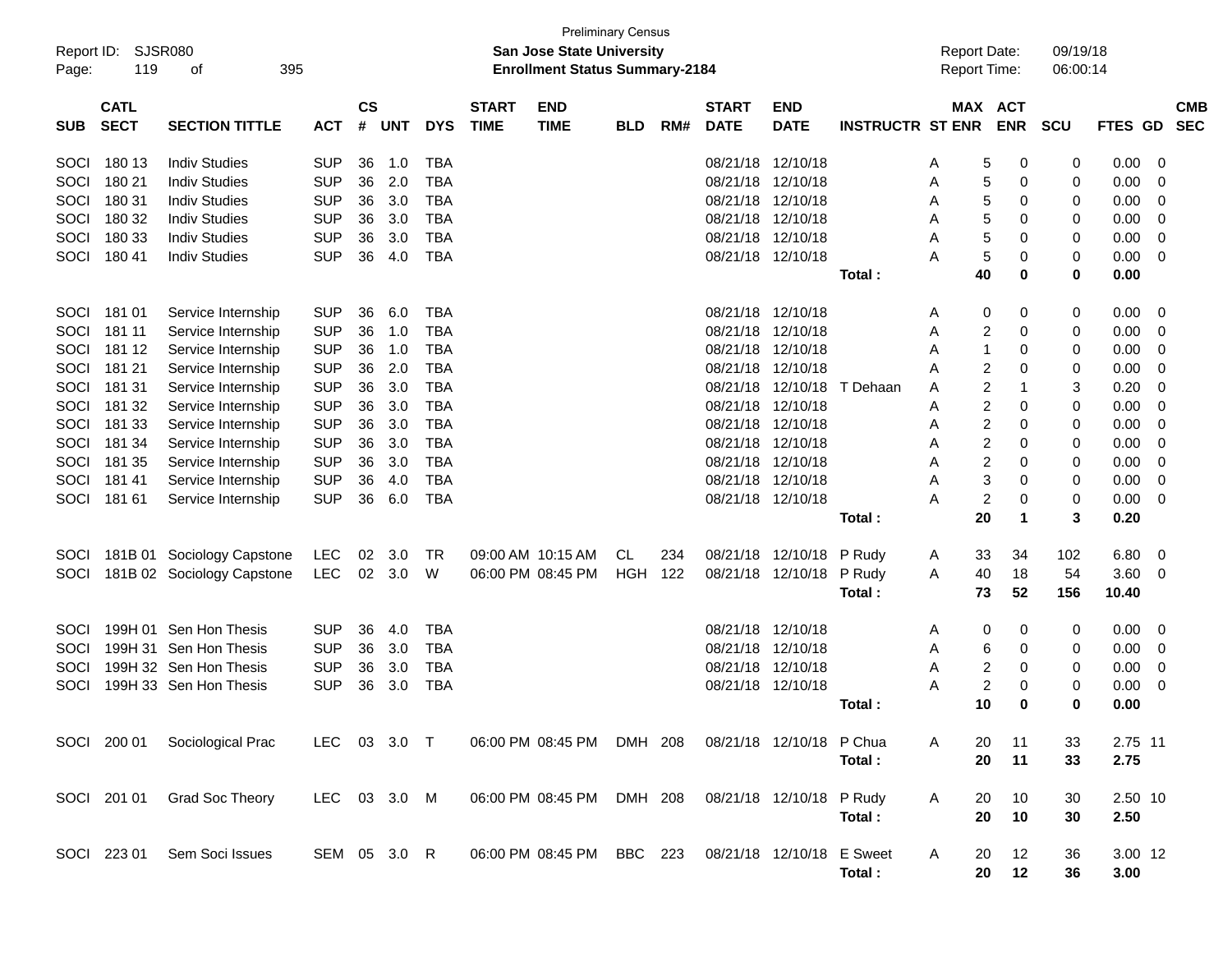| Report ID:<br>Page:                                                        | 120                                                                          | SJSR080<br>395<br>οf                                                                                                                                                                                 |                                                                                                              |                                              |                                                      |                                                                                                              |                             | <b>San Jose State University</b><br><b>Enrollment Status Summary-2184</b> | <b>Preliminary Census</b> |     |                                                                                                                                                             |                                                                                                   |                                            | <b>Report Date:</b><br>Report Time:         |                                                                                                                                                                                     | 09/19/18<br>06:00:14                                |                                                                      |                                                          |
|----------------------------------------------------------------------------|------------------------------------------------------------------------------|------------------------------------------------------------------------------------------------------------------------------------------------------------------------------------------------------|--------------------------------------------------------------------------------------------------------------|----------------------------------------------|------------------------------------------------------|--------------------------------------------------------------------------------------------------------------|-----------------------------|---------------------------------------------------------------------------|---------------------------|-----|-------------------------------------------------------------------------------------------------------------------------------------------------------------|---------------------------------------------------------------------------------------------------|--------------------------------------------|---------------------------------------------|-------------------------------------------------------------------------------------------------------------------------------------------------------------------------------------|-----------------------------------------------------|----------------------------------------------------------------------|----------------------------------------------------------|
| <b>SUB</b>                                                                 | <b>CATL</b><br><b>SECT</b>                                                   | <b>SECTION TITTLE</b>                                                                                                                                                                                | <b>ACT</b>                                                                                                   | <b>CS</b><br>#                               | <b>UNT</b>                                           | <b>DYS</b>                                                                                                   | <b>START</b><br><b>TIME</b> | <b>END</b><br><b>TIME</b>                                                 | <b>BLD</b>                | RM# | <b>START</b><br><b>DATE</b>                                                                                                                                 | <b>END</b><br><b>DATE</b>                                                                         | <b>INSTRUCTR ST ENR</b>                    |                                             | MAX ACT<br><b>ENR</b>                                                                                                                                                               | SCU                                                 | FTES GD SEC                                                          | <b>CMB</b>                                               |
| SOCI<br>SOCI<br><b>SOCI</b><br><b>SOCI</b><br>SOCI<br>SOCI<br>SOCI<br>SOCI | 281 01<br>281 11<br>281 12<br>281 21<br>281 31<br>281 32<br>281 33<br>281 34 | Internship in Soc<br>Internship in Soc<br>Internship in Soc<br>Internship in Soc<br>Internship in Soc<br>Internship in Soc<br>Internship in Soc<br>Internship in Soc                                 | <b>SUP</b><br><b>SUP</b><br><b>SUP</b><br><b>SUP</b><br><b>SUP</b><br><b>SUP</b><br><b>SUP</b><br><b>SUP</b> | 25<br>25<br>25<br>25<br>25<br>25<br>25<br>25 | 1.0<br>1.0<br>1.0<br>2.0<br>3.0<br>3.0<br>3.0<br>3.0 | <b>TBA</b><br><b>TBA</b><br><b>TBA</b><br><b>TBA</b><br><b>TBA</b><br><b>TBA</b><br><b>TBA</b><br><b>TBA</b> |                             |                                                                           |                           |     | 08/21/18 12/10/18<br>08/21/18 12/10/18<br>08/21/18 12/10/18<br>08/21/18 12/10/18                                                                            | 08/21/18 12/10/18 C Garcia<br>08/21/18 12/10/18<br>08/21/18 12/10/18 N Boero<br>08/21/18 12/10/18 | S de Bourbon A<br><b>E</b> Sweet<br>Total: | Α<br>Α<br>A<br>A<br>10<br>Α<br>Α<br>A<br>25 | 0<br>0<br>$\overline{c}$<br>0<br>3<br>0<br>2<br>1<br>1<br>3<br>0<br>$\overline{c}$<br>1<br>3<br>1<br>4                                                                              | 0<br>0<br>0<br>2<br>3<br>0<br>3<br>3<br>11          | 0.00<br>0.00<br>0.00<br>0.17<br>0.25<br>0.00<br>0.25<br>0.25<br>0.92 | $\mathbf 0$<br>0<br>0<br>-1<br>0                         |
| SOCI<br>SOCI<br>SOCI<br>SOCI<br>SOCI<br>SOCI                               | 298 01<br>298 31<br>298 32<br>298 33<br>298 34<br>298 35                     | <b>Special Studies</b><br><b>Special Studies</b><br><b>Special Studies</b><br><b>Special Studies</b><br><b>Special Studies</b><br><b>Special Studies</b>                                             | <b>SUP</b><br><b>SUP</b><br><b>SUP</b><br><b>SUP</b><br><b>SUP</b><br><b>SUP</b>                             | 25<br>25<br>25<br>25<br>25<br>25             | 4.0<br>3.0<br>3.0<br>3.0<br>3.0<br>3.0               | <b>TBA</b><br><b>TBA</b><br><b>TBA</b><br><b>TBA</b><br><b>TBA</b><br><b>TBA</b>                             |                             |                                                                           |                           |     | 08/21/18 12/10/18<br>08/21/18<br>08/21/18<br>08/21/18 12/10/18<br>08/21/18 12/10/18                                                                         | 12/10/18<br>12/10/18<br>08/21/18 12/10/18                                                         | N Boero<br>Total:                          | Α<br>Α<br>Α<br>A<br>A<br>A<br>13            | 0<br>0<br>$\overline{\mathbf{c}}$<br>0<br>$\overline{c}$<br>0<br>3<br>0<br>3<br>$\mathbf 0$<br>3<br>$\mathbf 0$<br>0                                                                | 0<br>0<br>0<br>0<br>0<br>0<br>$\mathbf 0$           | 0.00<br>0.00<br>0.00<br>0.00<br>0.00<br>0.00<br>0.00                 | 0<br>0<br>0<br>0<br>0<br>0                               |
| SOCI<br>SOCI<br>SOCI<br>SOCI<br>SOCI<br>SOCI<br>SOCI<br>SOCI               | 299 01<br>299 11<br>299 12<br>299 13<br>299 31<br>299 32<br>299 33<br>299 61 | <b>Masters Thesis</b><br><b>Masters Thesis</b><br><b>Masters Thesis</b><br><b>Masters Thesis</b><br><b>Masters Thesis</b><br><b>Masters Thesis</b><br><b>Masters Thesis</b><br><b>Masters Thesis</b> | <b>SUP</b><br><b>SUP</b><br><b>SUP</b><br><b>SUP</b><br><b>SUP</b><br><b>SUP</b><br><b>SUP</b><br><b>SUP</b> | 25<br>25<br>25<br>25<br>25<br>25<br>25<br>25 | 6.0<br>1.0<br>1.0<br>1.0<br>3.0<br>3.0<br>3.0<br>6.0 | <b>TBA</b><br><b>TBA</b><br><b>TBA</b><br><b>TBA</b><br><b>TBA</b><br><b>TBA</b><br><b>TBA</b><br><b>TBA</b> |                             |                                                                           |                           |     | 08/21/18 12/10/18<br>08/21/18<br>08/21/18 12/10/18<br>08/21/18 12/10/18<br>08/21/18 12/10/18<br>08/21/18 12/10/18<br>08/21/18 12/10/18<br>08/21/18 12/10/18 | 12/10/18                                                                                          | Total:                                     | Α<br>A<br>A<br>A<br>A<br>A<br>Α<br>Α<br>14  | 0<br>0<br>$\overline{c}$<br>0<br>$\overline{c}$<br>0<br>$\overline{c}$<br>0<br>$\overline{c}$<br>0<br>$\overline{2}$<br>0<br>$\overline{c}$<br>0<br>$\overline{c}$<br>0<br>$\bf{0}$ | 0<br>0<br>0<br>0<br>0<br>0<br>0<br>0<br>$\mathbf 0$ | 0.00<br>0.00<br>0.00<br>0.00<br>0.00<br>0.00<br>0.00<br>0.00<br>0.00 | 0<br>0<br>0<br>$\mathbf 0$<br>0<br>0<br>0<br>$\mathbf 0$ |

| Department |  | Sociology |
|------------|--|-----------|
|            |  |           |

**Department Total : 2199 2005 6014 403.07<br>
Lower Division : 275 463 1389 92.60 Lower Division : 475 463 1389 92.60<br>
Upper Division : 4632 1516 4548 304.05** 1632 1516 4548<br>92 26 77 **Graduate Division : 92 26 77 6.42**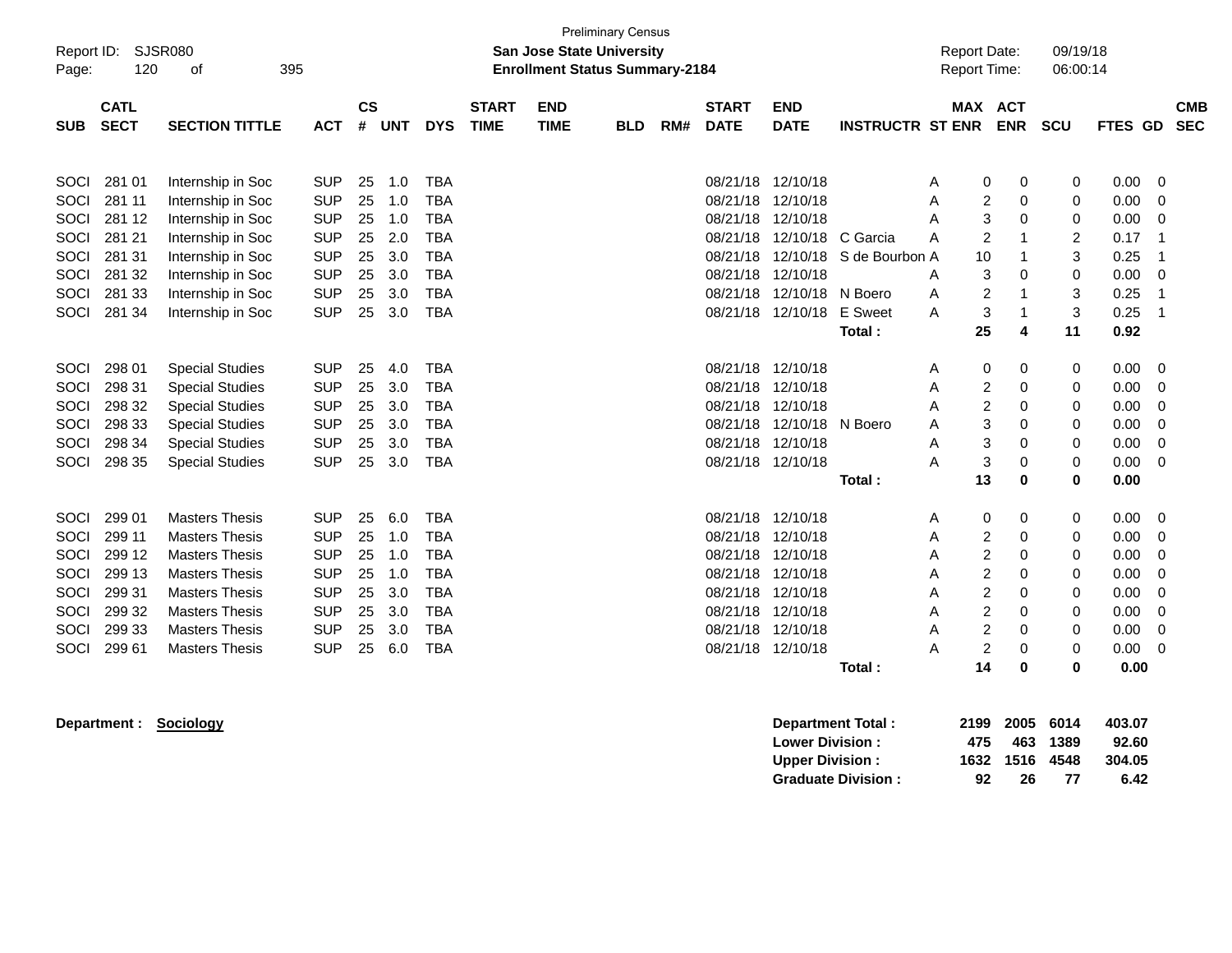| Report ID:<br>Page: | 121                        | SJSR080<br>395<br>οf                               |            |                |            |            |                             | <b>Preliminary Census</b><br>San Jose State University<br><b>Enrollment Status Summary-2184</b> |            |     |                             |                           |                         | <b>Report Date:</b><br><b>Report Time:</b> |         |            | 09/19/18<br>06:00:14 |                |                          |                          |
|---------------------|----------------------------|----------------------------------------------------|------------|----------------|------------|------------|-----------------------------|-------------------------------------------------------------------------------------------------|------------|-----|-----------------------------|---------------------------|-------------------------|--------------------------------------------|---------|------------|----------------------|----------------|--------------------------|--------------------------|
| <b>SUB</b>          | <b>CATL</b><br><b>SECT</b> | <b>SECTION TITTLE</b>                              | <b>ACT</b> | <b>CS</b><br># | <b>UNT</b> | <b>DYS</b> | <b>START</b><br><b>TIME</b> | <b>END</b><br><b>TIME</b>                                                                       | BLD        | RM# | <b>START</b><br><b>DATE</b> | <b>END</b><br><b>DATE</b> | <b>INSTRUCTR ST ENR</b> |                                            | MAX ACT | <b>ENR</b> | <b>SCU</b>           | <b>FTES GD</b> |                          | <b>CMB</b><br><b>SEC</b> |
|                     |                            |                                                    |            |                |            |            |                             |                                                                                                 |            |     |                             |                           |                         |                                            |         |            |                      |                |                          |                          |
| College             |                            | <b>Social Sciences</b>                             |            |                |            |            |                             |                                                                                                 |            |     |                             |                           |                         |                                            |         |            |                      |                |                          |                          |
|                     | Department :<br>COMM 10 01 | <b>Communication Studies</b><br>Comm and Relations |            |                |            |            |                             |                                                                                                 |            |     |                             | 12/10/18                  |                         |                                            |         |            |                      |                |                          |                          |
|                     | COMM 1002                  |                                                    | LEC        | 01             | 3.0        | <b>MW</b>  |                             | 10:30 AM 11:45 AM                                                                               | <b>CL</b>  | 318 | 08/21/18                    | 12/10/18                  | K Raiff                 | A                                          | 25      | 25<br>22   | 75                   | 5.00           | 0                        |                          |
|                     |                            | Comm and Relations<br>Comm and Relations           | <b>LEC</b> | 01             | 3.0        | TBA        |                             |                                                                                                 |            |     | 08/21/18<br>08/21/18        |                           |                         | A                                          | 27      | 27         | 66                   | 4.40           | 0                        |                          |
|                     | COMM 10 99                 |                                                    | <b>LEC</b> | 01             | 3.0        | <b>TBA</b> |                             |                                                                                                 |            |     |                             | 12/10/18                  | D Pozzi                 | A                                          | 27      | 74         | 81                   | 5.40           | 0                        |                          |
|                     |                            |                                                    |            |                |            |            |                             |                                                                                                 |            |     |                             |                           | Total :                 |                                            | 79      |            | 222                  | 14.80          |                          |                          |
|                     | COMM 20 01                 | <b>Public Speaking</b>                             | <b>LEC</b> | 04             | 3.0        | MW         |                             | 07:30 AM 08:45 AM                                                                               | <b>CL</b>  | 318 | 08/21/18                    | 12/10/18                  | K Raiff                 | A                                          | 25      | 25         | 75                   | 5.00           | 0                        |                          |
|                     | COMM 20 02                 | <b>Public Speaking</b>                             | <b>LEC</b> | 04             | 3.0        | <b>MW</b>  |                             | 09:00 AM 10:15 AM                                                                               | <b>CL</b>  | 318 | 08/21/18                    | 12/10/18                  | K Raiff                 | A                                          | 25      | 25         | 75                   | 5.00           | 0                        |                          |
|                     | COMM 2003                  | <b>Public Speaking</b>                             | <b>LEC</b> | 04             | 3.0        | <b>TBA</b> |                             |                                                                                                 |            |     | 08/21/18                    | 12/10/18                  |                         | A                                          | 25      | 25         | 75                   | 5.00           | 0                        |                          |
|                     | COMM 2004                  | <b>Public Speaking</b>                             | <b>LEC</b> | 04             | 3.0        | <b>TBA</b> |                             |                                                                                                 |            |     | 08/21/18                    | 12/10/18                  |                         | Α                                          | 25      | 25         | 75                   | 5.00           | 0                        |                          |
|                     | COMM 20 05                 | <b>Public Speaking</b>                             | <b>LEC</b> | 04             | 3.0        | R          |                             | 06:00 PM 08:45 PM                                                                               | <b>CL</b>  | 318 | 08/21/18                    | 12/10/18                  | K Sooter                | Α                                          | 25      | 24         | 72                   | 4.80           | 0                        |                          |
|                     | COMM 20 06                 | <b>Public Speaking</b>                             | <b>LEC</b> | 04             | 3.0        | <b>MW</b>  |                             | 07:30 AM 08:45 AM                                                                               | HGH        | 225 | 08/21/18                    | 12/10/18                  | L Walsh                 | A                                          | 27      | 27         | 81                   | 5.40           | 0                        |                          |
|                     | COMM 20 07                 | <b>Public Speaking</b>                             | <b>LEC</b> | 04             | 3.0        | <b>TBA</b> |                             |                                                                                                 |            |     | 08/21/18                    | 12/10/18                  |                         | Α                                          | 27      | 26         | 78                   | 5.20           | 0                        |                          |
|                     | COMM 20 08                 | <b>Public Speaking</b>                             | <b>LEC</b> | 04             | 3.0        | <b>TBA</b> |                             |                                                                                                 |            |     | 08/21/18                    | 12/10/18                  |                         | Α                                          | 27      | 25         | 75                   | 5.00           | 0                        |                          |
|                     | COMM 20 09                 | <b>Public Speaking</b>                             | <b>LEC</b> | 04             | 3.0        | Т          |                             | 06:00 PM 08:45 PM                                                                               | <b>HGH</b> | 225 | 08/21/18                    | 12/10/18                  | D Ramos                 | A                                          | 27      | 25         | 75                   | 5.00           | 0                        |                          |
|                     | COMM 20 10                 | <b>Public Speaking</b>                             | <b>LEC</b> | 04             | 3.0        | R          |                             | 06:00 PM 08:45 PM                                                                               | HGH        | 225 | 08/21/18                    | 12/10/18                  | C Burks                 | A                                          | 27      | 25         | 75                   | 5.00           | 0                        |                          |
|                     | COMM 20 11                 | <b>Public Speaking</b>                             | <b>LEC</b> | 04             | 3.0        | <b>MW</b>  |                             | 07:30 AM 08:45 AM                                                                               | <b>BBC</b> | 223 | 08/21/18                    | 12/10/18 Z Hasan          |                         | A                                          | 27      | 23         | 69                   | 4.60           | 0                        |                          |
|                     | COMM 2012                  | <b>Public Speaking</b>                             | <b>LEC</b> | 04             | 3.0        | <b>TBA</b> |                             |                                                                                                 |            |     | 08/21/18                    | 12/10/18                  |                         | A                                          | 27      | 27         | 81                   | 5.40           | 0                        |                          |
|                     | COMM 2013                  | <b>Public Speaking</b>                             | <b>LEC</b> | 04             | 3.0        | <b>TBA</b> |                             |                                                                                                 |            |     | 08/21/18                    | 12/10/18                  |                         | Α                                          | 27      | 28         | 84                   | 5.60           | 0                        |                          |
|                     | COMM 2014                  | <b>Public Speaking</b>                             | <b>LEC</b> | 04             | 3.0        | MW         |                             | 12:00 PM 01:15 PM                                                                               | <b>BBC</b> | 223 | 08/21/18                    | 12/10/18                  | A Buxi                  | Α                                          | 27      | 27         | 81                   | 5.40           | 0                        |                          |
|                     | COMM 20 15                 | <b>Public Speaking</b>                             | <b>LEC</b> | 04             | 3.0        | <b>MW</b>  |                             | 01:30 PM 02:45 PM                                                                               | <b>BBC</b> | 223 | 08/21/18                    | 12/10/18                  | A Buxi                  | A                                          | 27      | 27         | 81                   | 5.40           | 0                        |                          |
|                     | COMM 20 16                 | <b>Public Speaking</b>                             | <b>LEC</b> | 04             | 3.0        | <b>TBA</b> |                             |                                                                                                 |            |     | 08/21/18                    | 12/10/18                  |                         | Α                                          | 27      | 28         | 84                   | 5.60           | 0                        |                          |
|                     | COMM 20 17                 | <b>Public Speaking</b>                             | <b>LEC</b> | 04             | 3.0        | <b>TBA</b> |                             |                                                                                                 |            |     | 08/21/18                    | 12/10/18                  |                         | Α                                          | 27      | 28         | 84                   | 5.60           | 0                        |                          |
|                     | COMM 20 18                 | <b>Public Speaking</b>                             | <b>LEC</b> | 04             | 3.0        | TBA        |                             |                                                                                                 |            |     | 08/21/18                    | 12/10/18                  |                         | Α                                          | 27      | 27         | 81                   | 5.40           | 0                        |                          |
|                     | COMM 20 19                 | <b>Public Speaking</b>                             | <b>LEC</b> | 04             | 3.0        | MW         |                             | 07:30 AM 08:45 AM                                                                               | HGH        | 231 | 08/21/18                    | 12/10/18                  | M Simoes MonA           |                                            | 26      | 23         | 69                   | 4.60           | 0                        |                          |
|                     | COMM 20 20                 | <b>Public Speaking</b>                             | <b>LEC</b> | 04             | 3.0        | TR         |                             | 07:30 AM 08:45 AM                                                                               | HGH.       | 231 | 08/21/18                    | 12/10/18                  | P Bair                  | A                                          | 26      | 25         | 75                   | 5.00           | 0                        |                          |
|                     | COMM 20 21                 | <b>Public Speaking</b>                             | <b>LEC</b> | 04             | 3.0        | <b>MW</b>  |                             | 12:00 PM 01:15 PM                                                                               | HGH        | 231 | 08/21/18                    | 12/10/18                  | R Cnudde                | Α                                          | 26      | 26         | 78                   | 5.20           | 0                        |                          |
|                     | COMM 20 22                 | <b>Public Speaking</b>                             | <b>LEC</b> | 04             | 3.0        | <b>TBA</b> |                             |                                                                                                 |            |     | 08/21/18                    | 12/10/18                  |                         | A                                          | 27      | 24         | 72                   | 4.80           | 0                        |                          |
|                     | COMM 20 23                 | <b>Public Speaking</b>                             | <b>LEC</b> | 04             | 3.0        | <b>TBA</b> |                             |                                                                                                 |            |     | 08/21/18                    | 12/10/18                  |                         | Α                                          | 27      | 27         | 81                   | 5.40           | 0                        |                          |
|                     | COMM 20 24                 | <b>Public Speaking</b>                             | LEC.       | 04             | 3.0        | м          |                             | 06:00 PM 08:45 PM                                                                               | <b>HGH</b> | 223 |                             | 08/21/18 12/10/18         | E McMurray              | Α                                          | 27      | 26         | 78                   | 5.20           | 0                        |                          |
|                     | COMM 20 25                 | <b>Public Speaking</b>                             | <b>LEC</b> | 04             | 3.0        | <b>TBA</b> |                             |                                                                                                 |            |     |                             | 08/21/18 12/10/18         |                         | Α                                          | 27      | 27         | 81                   | 5.40           | - 0                      |                          |
|                     | COMM 20 26                 | <b>Public Speaking</b>                             | <b>LEC</b> | 04             | 3.0        | <b>TBA</b> |                             |                                                                                                 |            |     |                             | 08/21/18 12/10/18         |                         | A                                          | 27      | 27         | 81                   | 5.40           | - 0                      |                          |
|                     | COMM 20 27                 | <b>Public Speaking</b>                             | <b>LEC</b> | 04             | 3.0        | TBA        |                             |                                                                                                 |            |     |                             | 08/21/18 12/10/18         |                         | Α                                          | 27      | 26         | 78                   | 5.20           | 0                        |                          |
|                     | COMM 20 59                 | <b>Public Speaking</b>                             | <b>LEC</b> | 04             | 3.0        | W          |                             | 06:00 PM 08:45 PM                                                                               | HGH 223    |     |                             | 08/21/18 12/10/18         | E McMurray              | A                                          | 27      | 27         | 81                   | 5.40           | - 0                      |                          |
|                     | COMM 20 60                 | <b>Public Speaking</b>                             | <b>LEC</b> | 04             | 3.0        | F          |                             | 09:30 AM 12:15 PM                                                                               | HGH 223    |     |                             | 08/21/18 12/10/18         | A Mathews               | A                                          | 27      | 27         | 81                   | 5.40           | - 0                      |                          |
|                     | COMM 20 61                 | <b>Public Speaking</b>                             | <b>LEC</b> | 04             | 3.0        | TR         |                             | 04:30 PM 05:45 PM                                                                               | HGH 229    |     |                             | 08/21/18 12/10/18         | S McGaffey              | A                                          | 26      | 25         | 75                   | 5.00           | - 0                      |                          |
|                     | COMM 20 62                 | <b>Public Speaking</b>                             | <b>LEC</b> | 04             | 3.0        | TR         |                             | 09:00 AM 10:15 AM                                                                               | HGH 229    |     |                             | 08/21/18 12/10/18         | S McGaffey              | A                                          | 26      | 27         | 81                   | 5.40           | - 0                      |                          |
|                     | COMM 20 63                 | <b>Public Speaking</b>                             | LEC 04 3.0 |                |            | <b>TBA</b> |                             |                                                                                                 |            |     |                             | 08/21/18 12/10/18         |                         | A                                          | 26      | 26         | 78                   | 5.20           | $\overline{\phantom{0}}$ |                          |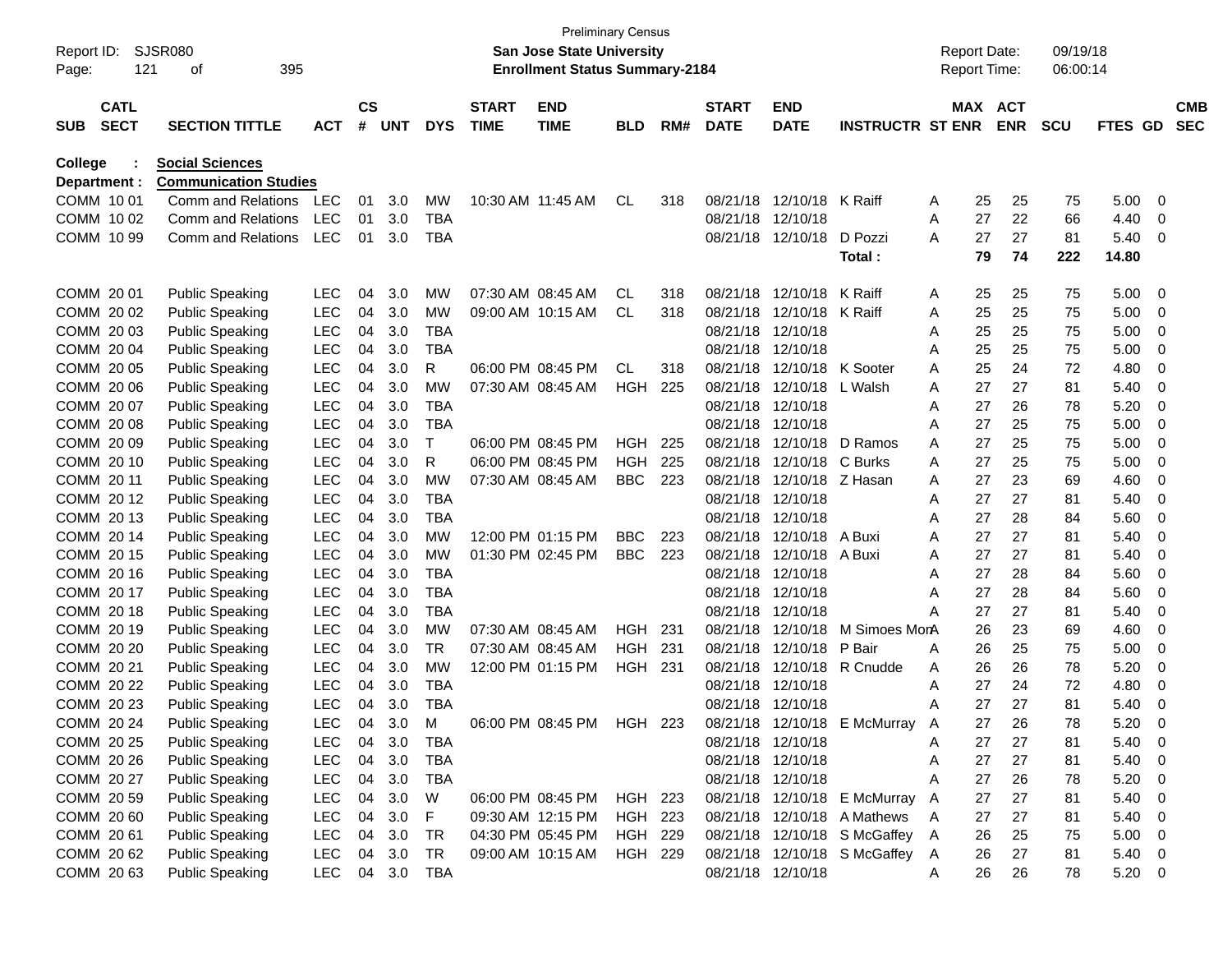| Report ID:<br>122<br>Page:               | <b>SJSR080</b><br>395<br>οf |            |                |            |            |                             | <b>Preliminary Census</b><br>San Jose State University<br><b>Enrollment Status Summary-2184</b> |                |      |                             |                            |                         |   | <b>Report Date:</b><br><b>Report Time:</b> |            | 09/19/18<br>06:00:14 |         |             |                          |
|------------------------------------------|-----------------------------|------------|----------------|------------|------------|-----------------------------|-------------------------------------------------------------------------------------------------|----------------|------|-----------------------------|----------------------------|-------------------------|---|--------------------------------------------|------------|----------------------|---------|-------------|--------------------------|
| <b>CATL</b><br><b>SECT</b><br><b>SUB</b> | <b>SECTION TITTLE</b>       | <b>ACT</b> | <b>CS</b><br># | <b>UNT</b> | <b>DYS</b> | <b>START</b><br><b>TIME</b> | <b>END</b><br><b>TIME</b>                                                                       | <b>BLD</b>     | RM#  | <b>START</b><br><b>DATE</b> | <b>END</b><br><b>DATE</b>  | <b>INSTRUCTR ST ENR</b> |   | <b>MAX ACT</b>                             | <b>ENR</b> | <b>SCU</b>           | FTES GD |             | <b>CMB</b><br><b>SEC</b> |
| COMM 2064                                | <b>Public Speaking</b>      | <b>LEC</b> | 04             | 3.0        | <b>TBA</b> |                             |                                                                                                 |                |      | 08/21/18                    | 12/10/18                   |                         | A | 26                                         | 26         | 78                   | 5.20    | 0           |                          |
| COMM 20 65                               | <b>Public Speaking</b>      | <b>LEC</b> | 04             | 3.0        | <b>TBA</b> |                             |                                                                                                 |                |      | 08/21/18                    | 12/10/18                   |                         | A | 27                                         | 24         | 72                   | 4.80    | 0           |                          |
| COMM 20 66                               | <b>Public Speaking</b>      | <b>LEC</b> | 04             | 3.0        | <b>TBA</b> |                             |                                                                                                 |                |      | 08/21/18                    | 12/10/18                   |                         | A | 26                                         | 24         | 72                   | 4.80    | 0           |                          |
| COMM 2067                                | <b>Public Speaking</b>      | <b>LEC</b> | 04             | 3.0        | F          |                             | 09:30 AM 12:15 PM                                                                               | <b>HGH</b>     | 219  | 08/21/18                    | 12/10/18                   | <b>B</b> Puckett        | A | 26                                         | 26         | 78                   | 5.20    | 0           |                          |
| COMM 20 68                               | <b>Public Speaking</b>      | <b>LEC</b> | 04             | 3.0        | М          |                             | 06:00 PM 08:45 PM                                                                               | <b>HGH</b>     | 225  | 08/21/18                    | 12/10/18                   | R Chelise               | A | 27                                         | 26         | 78                   | 5.20    | 0           |                          |
| COMM 20 69                               | <b>Public Speaking</b>      | <b>LEC</b> | 04             | 3.0        | МW         |                             | 07:30 AM 08:45 AM                                                                               | <b>CL</b>      | 243  | 08/21/18                    | 12/10/18                   | N Aitali                | A | 27                                         | 26         | 78                   | 5.20    | $\mathbf 0$ |                          |
| COMM 2070                                | <b>Public Speaking</b>      | <b>LEC</b> | 04             | 3.0        | МW         |                             | 03:00 PM 04:15 PM                                                                               | <b>CL</b>      | 243  | 08/21/18                    | 12/10/18                   | L Rogers                | A | 27                                         | 24         | 72                   | 4.80    | $\mathbf 0$ |                          |
| COMM 2071                                | <b>Public Speaking</b>      | <b>LEC</b> | 04             | 3.0        | МW         |                             | 04:30 PM 05:45 PM                                                                               | <b>DMH</b>     | 149A | 08/21/18                    | 12/10/18                   | R Pashtunyar A          |   | 27                                         | 26         | 78                   | 5.20    | $\mathbf 0$ |                          |
| COMM 2072                                | <b>Public Speaking</b>      | <b>LEC</b> | 04             | 3.0        | <b>TR</b>  |                             | 04:30 PM 05:45 PM                                                                               | DMH            | 347  | 08/21/18                    | 12/10/18                   | R Chelise               | A | 27                                         | 27         | 81                   | 5.40    | 0           |                          |
| COMM 2073                                | <b>Public Speaking</b>      | <b>LEC</b> | 04             | 3.0        | <b>TBA</b> |                             |                                                                                                 |                |      | 08/21/18                    | 12/10/18                   |                         | A | 27                                         | 27         | 81                   | 5.40    | 0           |                          |
| COMM 2074                                | <b>Public Speaking</b>      | <b>LEC</b> | 04             | 3.0        | <b>TBA</b> |                             |                                                                                                 |                |      | 08/21/18                    | 12/10/18                   |                         | A | 27                                         | 29         | 87                   | 5.80    | $\mathbf 0$ |                          |
| COMM 2075                                | <b>Public Speaking</b>      | <b>LEC</b> | 04             | 3.0        | <b>TBA</b> |                             |                                                                                                 |                |      | 08/21/18                    | 12/10/18                   |                         | A | 27                                         | 27         | 81                   | 5.40    | 0           |                          |
| COMM 2076                                | <b>Public Speaking</b>      | <b>LEC</b> | 04             | 3.0        | <b>TBA</b> |                             |                                                                                                 |                |      | 08/21/18                    | 12/10/18                   |                         | A | 27                                         | 24         | 72                   | 4.80    | 0           |                          |
| COMM 2077                                | <b>Public Speaking</b>      | <b>LEC</b> | 04             | 3.0        | т          |                             | 12:00 PM 01:15 PM                                                                               | DMH 347        |      | 08/21/18                    | 12/10/18                   | K Johnson               | A | 27                                         | 27         | 81                   | 5.40    | 0           |                          |
| COMM 2078                                | <b>Public Speaking</b>      | <b>LEC</b> | 04             | 3.0        | <b>TBA</b> |                             |                                                                                                 |                |      | 08/21/18                    | 12/10/18                   |                         | А | 27                                         | 26         | 78                   | 5.20    | $\mathbf 0$ |                          |
| COMM 2079                                | <b>Public Speaking</b>      | <b>LEC</b> | 04             | 3.0        | <b>TR</b>  |                             | 04:30 PM 05:45 PM                                                                               | <b>HGH 217</b> |      | 08/21/18                    | 12/10/18                   | P Daley-Har A           |   | 27                                         | 26         | 78                   | 5.20    | $\Omega$    |                          |
|                                          |                             |            |                |            |            |                             |                                                                                                 |                |      |                             |                            | Total:                  |   |                                            | 1277 1245  | 3735                 | 249.00  |             |                          |
| COMM 20N 01                              | Pub Sp Nonn Spks            | <b>LEC</b> | 02             | 3.0        | м          |                             | 03:00 PM 05:45 PM                                                                               | <b>CL</b>      | 318  | 08/21/18                    | 12/10/18                   | X Tan                   | A | 25                                         | 22         | 66                   | 4.40    | 0           |                          |
| COMM 20N 60                              | Pub Sp Nonn Spks            | <b>LEC</b> | 02             | 3.0        | <b>TR</b>  |                             | 01:30 PM 02:45 PM                                                                               | <b>CL</b>      | 318  | 08/21/18                    | 12/10/18                   | R Chelise               | Α | 25                                         | 25         | 75                   | 5.00    | 0           |                          |
| COMM 20N 61                              | Pub Sp Nonn Spks            | <b>LEC</b> | 02             | 3.0        | W          |                             | 03:00 PM 05:45 PM                                                                               | <b>CL</b>      | 318  |                             | 08/21/18 12/10/18          | X Tan                   | Α | 25                                         | 16         | 48                   | 3.20    | 0           |                          |
|                                          |                             |            |                |            |            |                             |                                                                                                 |                |      |                             |                            | Total:                  |   | 75                                         | 63         | 189                  | 12.60   |             |                          |
| COMM 21 01                               | Performing Culture a        | <b>LEC</b> | 04             | 3.0        | MW         |                             | 09:00 AM 10:15 AM                                                                               | <b>HGH</b>     | 231  | 08/21/18                    | 12/10/18                   | M Simoes MonA           |   | 26                                         | 24         | 72                   | 4.80    | 0           |                          |
| COMM 21 02                               | Performing Culture a        | LEC        | 04             | 3.0        | TR         |                             | 06:00 PM 07:15 PM                                                                               | <b>HGH</b>     | 231  | 08/21/18                    | 12/10/18                   | S McGaffey A            |   | 26                                         | 20         | 60                   | 4.00    | 0           |                          |
|                                          |                             |            |                |            |            |                             |                                                                                                 |                |      |                             |                            | Total:                  |   | 52                                         | 44         | 132                  | 8.80    |             |                          |
| COMM 40 01                               | Argmnt/Advocacy             | <b>SEM</b> | 04             | 3.0        | TR.        |                             | 07:30 AM 08:45 AM                                                                               | <b>CL</b>      | 318  | 08/21/18                    | 12/10/18                   | S Sequeira              | A | 25                                         | 20         | 60                   | 4.00    | 0           |                          |
| COMM 40 02                               | Argmnt/Advocacy             | <b>SEM</b> | 04             | 3.0        | <b>TR</b>  |                             | 09:00 AM 10:15 AM                                                                               | <b>CL</b>      | 318  | 08/21/18                    | 12/10/18                   | S Sequeira              | A | 25                                         | 24         | 72                   | 4.80    | 0           |                          |
| COMM 40 03                               | Argmnt/Advocacy             | <b>SEM</b> | 04             | 3.0        | <b>TR</b>  |                             | 01:30 PM 02:45 PM                                                                               | HGH            | 225  |                             | 08/21/18 12/10/18 S Laczko |                         | A | 27                                         | 26         | 78                   | 5.20    | 0           |                          |
| COMM 40 04                               | Argmnt/Advocacy             | <b>SEM</b> | 04             | 3.0        | TR         |                             | 10:30 AM 11:45 AM                                                                               | <b>BBC</b>     | 223  |                             | 08/21/18 12/10/18          | J Hawker                | A | 27                                         | 27         | 81                   | 5.40    | 0           |                          |
| COMM 40 05                               | Argmnt/Advocacy             | <b>SEM</b> | 04             | 3.0        | TR         |                             | 12:00 PM 01:15 PM                                                                               | <b>BBC</b>     | 223  |                             | 08/21/18 12/10/18          | J Hawker                | A | 27                                         | 28         | 84                   | 5.60    | 0           |                          |
| COMM 40 06                               | Argmnt/Advocacy             | <b>SEM</b> | 04             | 3.0        | <b>TR</b>  |                             | 01:30 PM 02:45 PM                                                                               | <b>BBC</b>     | 223  |                             | 08/21/18 12/10/18          | J Hawker                | A | 27                                         | 24         | 72                   | 4.80    | 0           |                          |
| COMM 40 07                               | Argmnt/Advocacy             | <b>SEM</b> | 04             | 3.0        | <b>TR</b>  |                             | 07:30 AM 08:45 AM                                                                               | HGH 219        |      |                             | 08/21/18 12/10/18          | <b>B</b> Garcia         | Α | 26                                         | 26         | 78                   | 5.20    | 0           |                          |
| COMM 40 08                               | Argmnt/Advocacy             | <b>SEM</b> | 04             | 3.0        | MW         |                             | 12:00 PM 01:15 PM                                                                               | <b>HGH 223</b> |      |                             | 08/21/18 12/10/18 E Harris |                         | Α | 27                                         | 26         | 78                   | 5.20    | 0           |                          |
| COMM 40 09                               | Argmnt/Advocacy             | <b>SEM</b> | 04             | 3.0        | Т          |                             | 06:00 PM 08:45 PM                                                                               | <b>HGH 223</b> |      |                             | 08/21/18 12/10/18 S Laczko |                         | A | 27                                         | 25         | 75                   | 5.00    | 0           |                          |
| COMM 40 10                               | Argmnt/Advocacy             | <b>SEM</b> | 04             | 3.0        | <b>MW</b>  |                             | 07:30 AM 08:45 AM                                                                               | DMH 357        |      |                             | 08/21/18 12/10/18          | <b>B</b> Garcia         | Α | 27                                         | 27         | 81                   | 5.40    | 0           |                          |
| COMM 40 11                               | Argmnt/Advocacy             | <b>SEM</b> | 04             | 3.0        | MW         |                             | 03:00 PM 04:15 PM                                                                               | DMH 353        |      |                             | 08/21/18 12/10/18 K Yee    |                         | Α | 27                                         | 27         | 81                   | 5.40    | 0           |                          |
| COMM 40 12                               | Argmnt/Advocacy             | SEM        |                | 04 3.0     | МW         |                             | 04:30 PM 05:45 PM                                                                               | HGH 116        |      |                             | 08/21/18 12/10/18 K Yee    |                         | Α | 27                                         | 26         | 78                   | 5.20    | 0           |                          |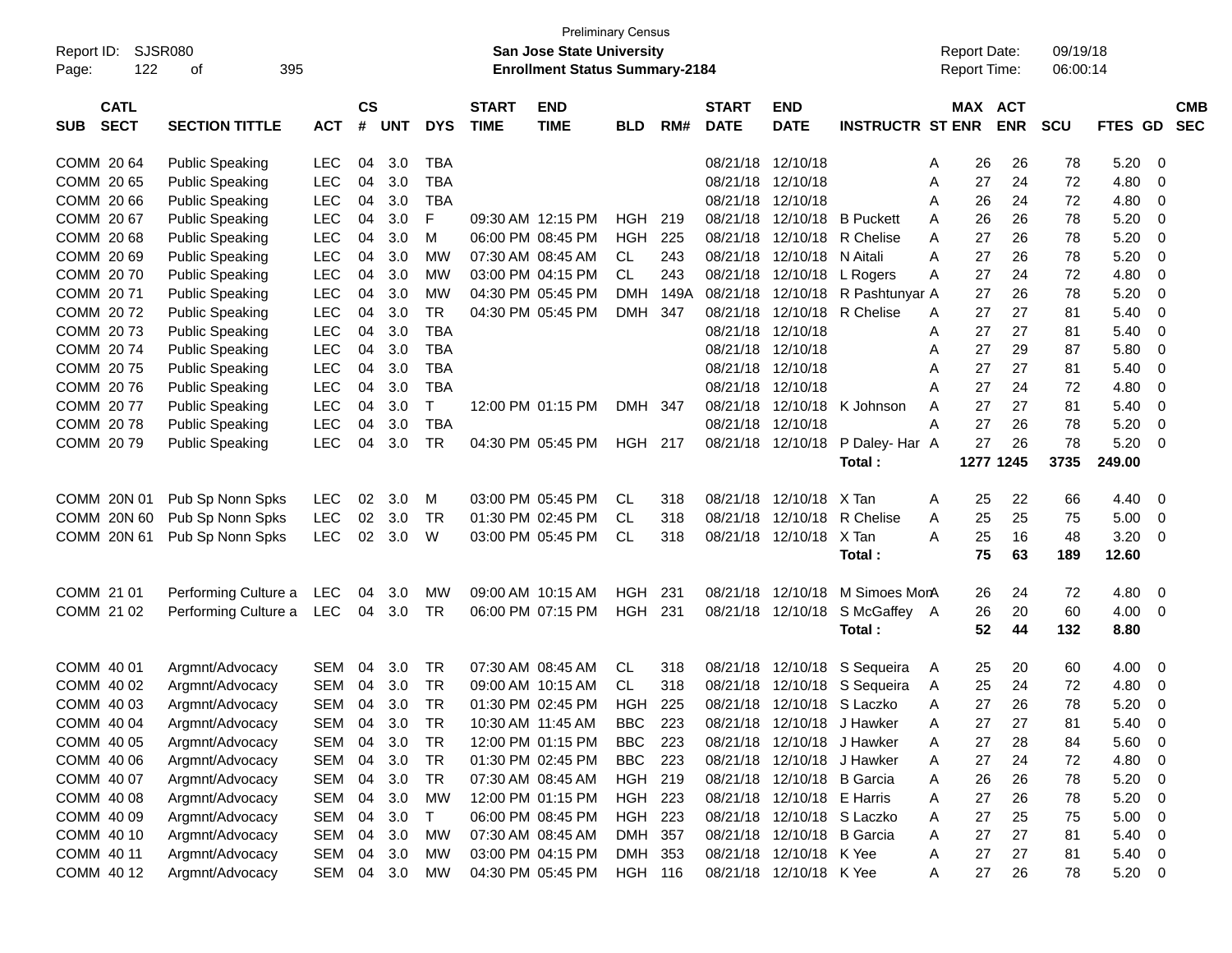| Report ID:<br>123<br>Page:               | SJSR080<br>395<br>оf           |                |                    |                |            |                             | <b>Preliminary Census</b><br><b>San Jose State University</b><br><b>Enrollment Status Summary-2184</b> |                |     |                             |                            |                         |   | <b>Report Date:</b><br>Report Time: |             | 09/19/18<br>06:00:14 |             |                         |                          |
|------------------------------------------|--------------------------------|----------------|--------------------|----------------|------------|-----------------------------|--------------------------------------------------------------------------------------------------------|----------------|-----|-----------------------------|----------------------------|-------------------------|---|-------------------------------------|-------------|----------------------|-------------|-------------------------|--------------------------|
| <b>CATL</b><br><b>SECT</b><br><b>SUB</b> | <b>SECTION TITTLE</b>          | <b>ACT</b>     | $\mathsf{cs}$<br># | <b>UNT</b>     | <b>DYS</b> | <b>START</b><br><b>TIME</b> | <b>END</b><br><b>TIME</b>                                                                              | <b>BLD</b>     | RM# | <b>START</b><br><b>DATE</b> | <b>END</b><br><b>DATE</b>  | <b>INSTRUCTR ST ENR</b> |   | MAX ACT                             | <b>ENR</b>  | <b>SCU</b>           | FTES GD     |                         | <b>CMB</b><br><b>SEC</b> |
|                                          |                                |                |                    |                |            |                             |                                                                                                        |                |     |                             |                            | Total:                  |   | 319                                 | 306         | 918                  | 61.20       |                         |                          |
| COMM 41 01                               | Crit Dec Making                | <b>SEM</b>     | 04                 | 3.0            | <b>TR</b>  |                             | 03:00 PM 04:15 PM                                                                                      | CL             | 318 | 08/21/18                    | 12/10/18                   | K Piet                  | Α | 25                                  | 23          | 69                   | 4.60        | 0                       |                          |
| COMM 41 02                               | <b>Crit Dec Making</b>         | <b>SEM</b>     | 04                 | 3.0            | F          |                             | 09:30 AM 12:15 PM                                                                                      | <b>HGH</b>     | 225 | 08/21/18                    | 12/10/18                   | M McKnight              | A | 27                                  | 22          | 66                   | 4.40        | 0                       |                          |
| COMM 41 03                               | <b>Crit Dec Making</b>         | <b>SEM</b>     |                    | 3.0            |            |                             |                                                                                                        |                |     |                             |                            |                         | Χ | 0                                   | $\mathbf 0$ | 0                    | 0.00        | 0                       |                          |
| COMM 41 04                               | <b>Crit Dec Making</b>         | <b>SEM</b>     | 04                 | 3.0            | МW         |                             | 01:30 PM 02:45 PM                                                                                      | HGH            | 223 |                             | 08/21/18 12/10/18          | L Rogers                | Α | 27                                  | 26          | 78                   | 5.20        | 0                       |                          |
| COMM 41 05                               | <b>Crit Dec Making</b>         | <b>SEM</b>     | 04                 | 3.0            | <b>TBA</b> |                             |                                                                                                        |                |     | 08/21/18                    | 12/10/18                   |                         | Α | 26                                  | 27          | 81                   | 5.40        | 0                       |                          |
| COMM 41 06                               | <b>Crit Dec Making</b>         | <b>SEM</b>     | 04                 | 3.0            | <b>TBA</b> |                             |                                                                                                        |                |     | 08/21/18                    | 12/10/18                   |                         | A | 26                                  | 25          | 75                   | 5.00        | 0                       |                          |
| COMM 41 81                               | <b>Crit Dec Making</b>         | <b>SEM</b>     | 04                 | 3.0            | <b>TBA</b> |                             |                                                                                                        |                |     | 08/21/18                    | 12/10/18                   | D Pozzi                 | A | 27                                  | 26          | 78                   | 5.20        | 0                       |                          |
| COMM 41 82                               | <b>Crit Dec Making</b>         | <b>SEM</b>     | 04                 | 3.0            | <b>TBA</b> |                             |                                                                                                        |                |     | 08/21/18                    | 12/10/18                   | D Pozzi                 | Α | 27                                  | 27          | 81                   | 5.40        | 0                       |                          |
| COMM 41 99                               | <b>Crit Dec Making</b>         | <b>SEM</b>     | 04                 | 3.0            | <b>TBA</b> |                             |                                                                                                        |                |     |                             | 08/21/18 12/10/18          | K Werking               | A | 27                                  | 23          | 69                   | 4.60        | 0                       |                          |
|                                          |                                |                |                    |                |            |                             |                                                                                                        |                |     |                             |                            | Total:                  |   | 212                                 | 199         | 597                  | 39.80       |                         |                          |
| COMM 45 01                               | Media and Culture              | <b>LEC</b>     | 04                 | 3.0            | <b>TBA</b> |                             |                                                                                                        |                |     | 08/21/18 12/10/18           |                            |                         | Α | 27                                  | 26          | 78                   | 5.20        | 0                       |                          |
| COMM 45 02                               | Media and Culture              | <b>LEC</b>     | 04                 | 3.0            | <b>TBA</b> |                             |                                                                                                        |                |     | 08/21/18                    | 12/10/18                   |                         | Α | 27                                  | 25          | 75                   | 5.00        | 0                       |                          |
| COMM 45 80                               | Media and Culture              | <b>LEC</b>     | 04                 | 3.0            | <b>TBA</b> |                             |                                                                                                        |                |     | 08/21/18                    | 12/10/18                   | G Firenzi               | A | 27                                  | 26          | 78                   | 5.20        | 0                       |                          |
| COMM 45 81                               | Media and Culture              | <b>LEC</b>     | 04                 | 3.0            | <b>TBA</b> |                             |                                                                                                        |                |     |                             | 08/21/18 12/10/18          | <b>G</b> Firenzi        | А | 27                                  | 25          | 75                   | 5.00        | 0                       |                          |
|                                          |                                |                |                    |                |            |                             |                                                                                                        |                |     |                             |                            | Total:                  |   | 108                                 | 102         | 306                  | 20.40       |                         |                          |
| COMM 74Q 01                              | <b>Fund Intrcult Comm</b>      | <b>SEM</b>     | 05                 | 3.0            | <b>TR</b>  | 07:30 AM 08:45 AM           |                                                                                                        | <b>HGH</b>     | 225 | 08/21/18                    | 12/10/18                   | S Gunner                | Α | 21                                  | 20          | 60                   | 4.00        | 0                       |                          |
| COMM 74Q 02                              | <b>Fund Intrcult Comm</b>      | <b>SEM</b>     | 05                 | 3.0            | МW         |                             | 03:00 PM 04:15 PM                                                                                      | <b>HGH 116</b> |     |                             | 08/21/18 12/10/18          | A Mathews               | A | 21                                  | 17          | 51                   | 3.40        | 0                       |                          |
|                                          |                                |                |                    |                |            |                             |                                                                                                        |                |     |                             |                            | Total:                  |   | 42                                  | 37          | 111                  | 7.40        |                         |                          |
| COMM 80 01                               | <b>Communication WorkshACT</b> |                |                    | $12 \quad 1.0$ | <b>TBA</b> |                             |                                                                                                        |                |     | 08/21/18                    | 12/10/18                   | R Cnudde                | Α | 45                                  | 44          | 44                   | 2.93        | 0                       |                          |
| COMM 80 02                               | <b>Communication WorkshACT</b> |                |                    | $12 \quad 1.0$ | <b>TBA</b> |                             |                                                                                                        |                |     | 08/21/18                    | 12/10/18                   | R Cnudde                | Α | 45                                  | 45          | 45                   | 3.00        | 0                       |                          |
| COMM 80 03                               | <b>Communication WorkshACT</b> |                |                    | $12 \quad 1.0$ | <b>TBA</b> |                             |                                                                                                        |                |     | 08/21/18                    | 12/10/18                   | S McGaffey              | A | 45                                  | 46          | 46                   | 3.07        | 0                       |                          |
| COMM 80 04                               | <b>Communication WorkshACT</b> |                |                    | $12 \quad 1.0$ | <b>TBA</b> |                             |                                                                                                        |                |     | 08/21/18                    | 12/10/18                   | M Peck                  | A | 45                                  | 44          | 44                   | 2.93        | 0                       |                          |
| COMM 80 05                               | <b>Communication WorkshACT</b> |                |                    | $12 \quad 1.0$ | <b>TBA</b> |                             |                                                                                                        |                |     | 08/21/18                    | 12/10/18                   | S McGaffey              | A | 45                                  | 46          | 46                   | 3.07        | 0                       |                          |
| COMM 80 06                               | <b>Communication WorkshACT</b> |                |                    | $12 \quad 1.0$ | <b>TBA</b> |                             |                                                                                                        |                |     |                             | 08/21/18 12/10/18          | A Mathews               | A | 45                                  | 43          | 43                   | 2.88        | $\overline{\mathbf{1}}$ |                          |
|                                          |                                |                |                    |                |            |                             |                                                                                                        |                |     |                             |                            | Total:                  |   | 270                                 | 268         | 268                  | 17.88       |                         |                          |
|                                          | COMM 91A 01 Foren Act Debate   | SUP 36 1.0 TBA |                    |                |            |                             |                                                                                                        |                |     |                             | 08/21/18 12/10/18 T Lim    |                         | A | 45                                  | 29          | 29                   | $1.93 \ 0$  |                         |                          |
|                                          |                                |                |                    |                |            |                             |                                                                                                        |                |     |                             |                            | Total:                  |   | 45                                  | 29          | 29                   | 1.93        |                         |                          |
| COMM 91J 01                              | Judge Training                 | ACT 12 1.0     |                    |                | TBA        |                             |                                                                                                        |                |     |                             | 08/21/18 12/10/18 S Laczko |                         | A | 45                                  | 43          | 43                   | $2.87$ 0    |                         |                          |
| COMM 91J 02                              | Judge Training                 | <b>ACT</b>     |                    | $12$ 1.0       | TBA        |                             |                                                                                                        |                |     |                             | 08/21/18 12/10/18 S Laczko |                         | A | 45                                  | 14          | 14                   | $0.93$ 0    |                         |                          |
|                                          |                                |                |                    |                |            |                             |                                                                                                        |                |     |                             |                            | Total:                  |   | 90                                  | 57          | 57                   | 3.80        |                         |                          |
|                                          | COMM 100W 01 Writing Workshop  | SEM 04 3.0 TBA |                    |                |            |                             |                                                                                                        |                |     | 08/21/18 12/10/18           |                            |                         | A | 25                                  | 25          | 75                   | $5.00 \t 0$ |                         |                          |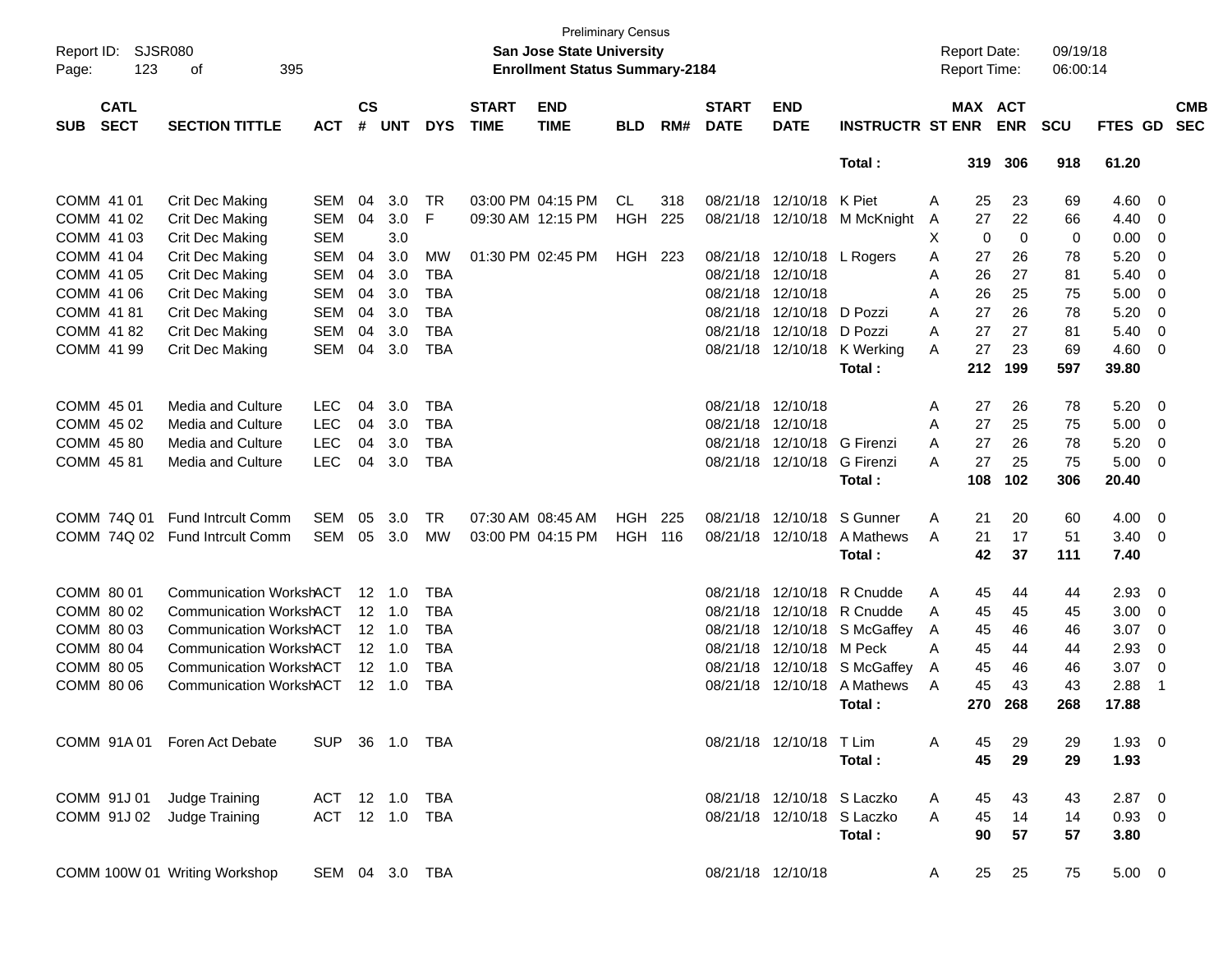| SJSR080<br>Report ID:<br>124<br>Page:    | 395                           |            |                    |                |            | <b>Preliminary Census</b><br><b>San Jose State University</b><br><b>Enrollment Status Summary-2184</b> |                           |            |     |                             |                            |                                  | <b>Report Date:</b><br><b>Report Time:</b> |     | 09/19/18<br>06:00:14  |            |                |                          |  |
|------------------------------------------|-------------------------------|------------|--------------------|----------------|------------|--------------------------------------------------------------------------------------------------------|---------------------------|------------|-----|-----------------------------|----------------------------|----------------------------------|--------------------------------------------|-----|-----------------------|------------|----------------|--------------------------|--|
| <b>CATL</b><br><b>SECT</b><br><b>SUB</b> | <b>SECTION TITTLE</b>         | <b>ACT</b> | $\mathsf{cs}$<br># | <b>UNT</b>     | <b>DYS</b> | <b>START</b><br><b>TIME</b>                                                                            | <b>END</b><br><b>TIME</b> | <b>BLD</b> | RM# | <b>START</b><br><b>DATE</b> | <b>END</b><br><b>DATE</b>  | <b>INSTRUCTR ST ENR</b>          |                                            |     | MAX ACT<br><b>ENR</b> | <b>SCU</b> | FTES GD        | <b>CMB</b><br><b>SEC</b> |  |
|                                          | COMM 100W 02 Writing Workshop | SEM        | 04                 | 3.0            | <b>TBA</b> |                                                                                                        |                           |            |     | 08/21/18                    | 12/10/18                   |                                  | A                                          | 25  | 25                    | 75         | 5.00           | 0                        |  |
|                                          | COMM 100W 03 Writing Workshop | <b>SEM</b> | 04                 | 3.0            | <b>TR</b>  |                                                                                                        | 04:30 PM 05:45 PM         | CL         | 318 | 08/21/18                    | 12/10/18                   | K Sooter                         | A                                          | 25  | 25                    | 75         | 5.00           | 0                        |  |
|                                          | COMM 100W 04 Writing Workshop | <b>SEM</b> | 04                 | 3.0            | <b>TBA</b> |                                                                                                        |                           |            |     | 08/21/18                    | 12/10/18                   |                                  | A                                          | 25  | 24                    | 72         | 4.80           | 0                        |  |
|                                          | COMM 100W 05 Writing Workshop | <b>SEM</b> | 04                 | 3.0            | TBA        |                                                                                                        |                           |            |     |                             | 08/21/18 12/10/18          |                                  | A                                          | 25  | 25                    | 75         | 5.00           | 0                        |  |
|                                          | COMM 100W 06 Writing Workshop | <b>SEM</b> | 04                 | 3.0            | <b>TBA</b> |                                                                                                        |                           |            |     |                             | 08/21/18 12/10/18          |                                  | A                                          | 25  | 25                    | 75         | 5.00           | 0                        |  |
|                                          | COMM 100W 07 Writing Workshop | <b>SEM</b> | 04                 | 3.0            | <b>TBA</b> |                                                                                                        |                           |            |     |                             | 08/21/18 12/10/18          |                                  | A                                          | 25  | 25                    | 75         | 5.00           | 0                        |  |
|                                          | COMM 100W 08 Writing Workshop | <b>SEM</b> | 04                 | 3.0            | <b>TBA</b> |                                                                                                        |                           |            |     |                             | 08/21/18 12/10/18          |                                  | A                                          | 25  | 28                    | 84         | 5.60           | 0                        |  |
|                                          | COMM 100W 09 Writing Workshop | <b>SEM</b> | 04                 | 3.0            | <b>TBA</b> |                                                                                                        |                           |            |     |                             | 08/21/18 12/10/18          |                                  | A                                          | 25  | 25                    | 75         | 5.00           | 0                        |  |
|                                          | COMM 100W 10 Writing Workshop | <b>SEM</b> | 04                 | 3.0            | <b>TBA</b> |                                                                                                        |                           |            |     |                             | 08/21/18 12/10/18          |                                  | A                                          | 25  | 25                    | 75         | 5.00           | 0                        |  |
|                                          | COMM 100W 11 Writing Workshop | <b>SEM</b> | 04                 | 3.0            | <b>TR</b>  |                                                                                                        | 03:00 PM 04:15 PM         | BBC        | 223 |                             | 08/21/18 12/10/18 L Rogers |                                  | A                                          | 25  | 25                    | 75         | 5.00           | 0                        |  |
|                                          | COMM 100W 12 Writing Workshop | <b>SEM</b> | 04                 | 3.0            | TR         |                                                                                                        | 04:30 PM 05:45 PM         | <b>BBC</b> | 223 |                             | 08/21/18 12/10/18          | L Rogers                         | A                                          | 25  | 24                    | 72         | 4.80           | 0                        |  |
|                                          | COMM 100W 13 Writing Workshop | <b>SEM</b> | 04                 | 3.0            | <b>TBA</b> |                                                                                                        |                           |            |     |                             | 08/21/18 12/10/18          |                                  | A                                          | 25  | 25                    | 75         | 5.00           | 0                        |  |
|                                          | COMM 100W 14 Writing Workshop | <b>SEM</b> | 04                 | 3.0            | <b>TBA</b> |                                                                                                        |                           |            |     |                             | 08/21/18 12/10/18          |                                  | A                                          | 25  | 26                    | 78         | 5.20           | 0                        |  |
|                                          | COMM 100W 15 Writing Workshop | <b>SEM</b> | 04                 | 3.0            | <b>TBA</b> |                                                                                                        |                           |            |     |                             | 08/21/18 12/10/18          |                                  | A                                          | 25  | 26                    | 78         | 5.20           | 0                        |  |
|                                          | COMM 100W 16 Writing Workshop | <b>SEM</b> | 04                 | 3.0            | W          |                                                                                                        | 06:00 PM 08:45 PM         | HGH 219    |     |                             | 08/21/18 12/10/18          | F Gidney                         | A                                          | 25  | 26                    | 78         | 5.20           | 0                        |  |
|                                          | COMM 100W 18 Writing Workshop | <b>SEM</b> | 04                 | 3.0            | <b>TBA</b> |                                                                                                        |                           |            |     |                             | 08/21/18 12/10/18          |                                  | Α                                          | 25  | 25                    | 75         | 5.00           | 0                        |  |
|                                          | COMM 100W 19 Writing Workshop | <b>SEM</b> | 04                 | 3.0            | <b>TBA</b> |                                                                                                        |                           |            |     |                             | 08/21/18 12/10/18          |                                  | A                                          | 25  | 23                    | 69         | 4.60           | 0                        |  |
|                                          | COMM 100W 20 Writing Workshop | <b>SEM</b> | 04                 | 3.0            | MW         |                                                                                                        | 04:30 PM 05:45 PM         | HGH        | 229 | 08/21/18                    | 12/10/18 M Peck            |                                  | A                                          | 25  | 25                    | 75         | 5.00           | 0                        |  |
|                                          | COMM 100W 80 Writing Workshop | <b>SEM</b> | 04                 | 3.0            | TBA        |                                                                                                        |                           |            |     | 08/21/18                    | 12/10/18                   | <b>B</b> Lawhorne                | A                                          | 25  | 24                    | 72         | 4.80           | 0                        |  |
|                                          | COMM 100W 81 Writing Workshop | <b>SEM</b> | 04                 | 3.0            | <b>TBA</b> |                                                                                                        |                           |            |     |                             | 08/21/18 12/10/18          | <b>B</b> Lawhorne                | A                                          | 25  | 25                    | 75         | 5.00           | 0                        |  |
|                                          |                               |            |                    |                |            |                                                                                                        |                           |            |     |                             |                            | Total :                          |                                            | 525 | 526                   | 1578       | 105.20         |                          |  |
| COMM 101C 01 Junior Seminar              |                               | <b>LEC</b> | 03                 | 4.0            | <b>TBA</b> |                                                                                                        |                           |            |     |                             | 08/21/18 12/10/18          |                                  | A                                          | 25  | 30                    | 120        | 8.00           | 0                        |  |
| COMM 101C 02 Junior Seminar              |                               | <b>LEC</b> |                    | 4.0            |            |                                                                                                        |                           |            |     |                             |                            |                                  | Х                                          | 0   | $\mathbf 0$           | 0          | 0.00           | 0                        |  |
| COMM 101C 03 Junior Seminar              |                               | <b>LEC</b> | 03                 | 4.0            | TBA        |                                                                                                        |                           |            |     |                             | 08/21/18 12/10/18          |                                  | A                                          | 25  | 25                    | 100        | 6.67           | 0                        |  |
| COMM 101C 04 Junior Seminar              |                               | <b>LEC</b> | 03                 | 4.0            | <b>TBA</b> |                                                                                                        |                           |            |     |                             | 08/21/18 12/10/18          |                                  | A                                          | 25  | 25                    | 100        | 6.67           | 0                        |  |
| COMM 101C 05 Junior Seminar              |                               | <b>LEC</b> |                    | 4.0            |            |                                                                                                        |                           |            |     |                             |                            |                                  | х                                          | 0   | $\mathbf 0$           | 0          | 0.00           | 0                        |  |
| COMM 101C 06 Junior Seminar              |                               | <b>LEC</b> | 03                 | 4.0            | <b>TBA</b> |                                                                                                        |                           |            |     |                             | 08/21/18 12/10/18          |                                  | A                                          | 25  | 28                    | 112        | 7.47           | 0                        |  |
| COMM 101C 07 Junior Seminar              |                               | <b>LEC</b> | 03                 | 4.0            | <b>TBA</b> |                                                                                                        |                           |            |     | 08/21/18                    | 12/10/18                   |                                  | Α                                          | 25  | 26                    | 104        | 6.93           | 0                        |  |
| COMM 101C 80 Junior Seminar              |                               | <b>LEC</b> | 03                 | 4.0            | <b>TBA</b> |                                                                                                        |                           |            |     |                             |                            | 08/21/18 12/10/18 J Morrison     | A                                          | 25  | 23                    | 92         | 6.13           | 0                        |  |
| COMM 101C 81 Junior Seminar              |                               | <b>LEC</b> |                    | 03 4.0         | <b>TBA</b> |                                                                                                        |                           |            |     |                             |                            | 08/21/18 12/10/18 J Morrison     | A                                          | 25  | 25                    | 100        | 6.67           | $\overline{0}$           |  |
| COMM 101C 82 Junior Seminar              |                               | LEC.       |                    | 03 4.0         | TBA        |                                                                                                        |                           |            |     |                             |                            | 08/21/18 12/10/18 M Holopainen A |                                            | 25  | 25                    | 100        | 6.67           | - 0                      |  |
| COMM 101C 83 Junior Seminar              |                               | <b>LEC</b> |                    | 03  4.0  TBA   |            |                                                                                                        |                           |            |     |                             |                            | 08/21/18 12/10/18 M Holopainen A |                                            | 25  | 23                    | 92         | $6.13 \quad 0$ |                          |  |
|                                          |                               |            |                    |                |            |                                                                                                        |                           |            |     |                             |                            | Total:                           |                                            | 225 | 230                   | 920        | 61.33          |                          |  |
|                                          | COMM 105P 01 Comm Self & Soc  | <b>SEM</b> |                    | 4.0            |            |                                                                                                        |                           |            |     |                             |                            |                                  | X                                          | 0   | 0                     | 0          | $0.00 \t 0$    |                          |  |
|                                          | COMM 105P 80 Comm Self & Soc  |            |                    | SEM 03 4.0 TBA |            |                                                                                                        |                           |            |     |                             | 08/21/18 12/10/18 C Perez  |                                  | Α                                          | 25  | 25                    | 100        | $6.67$ 0       |                          |  |
|                                          |                               |            |                    |                |            |                                                                                                        |                           |            |     |                             |                            | Total:                           |                                            | 25  | 25                    | 100        | 6.67           |                          |  |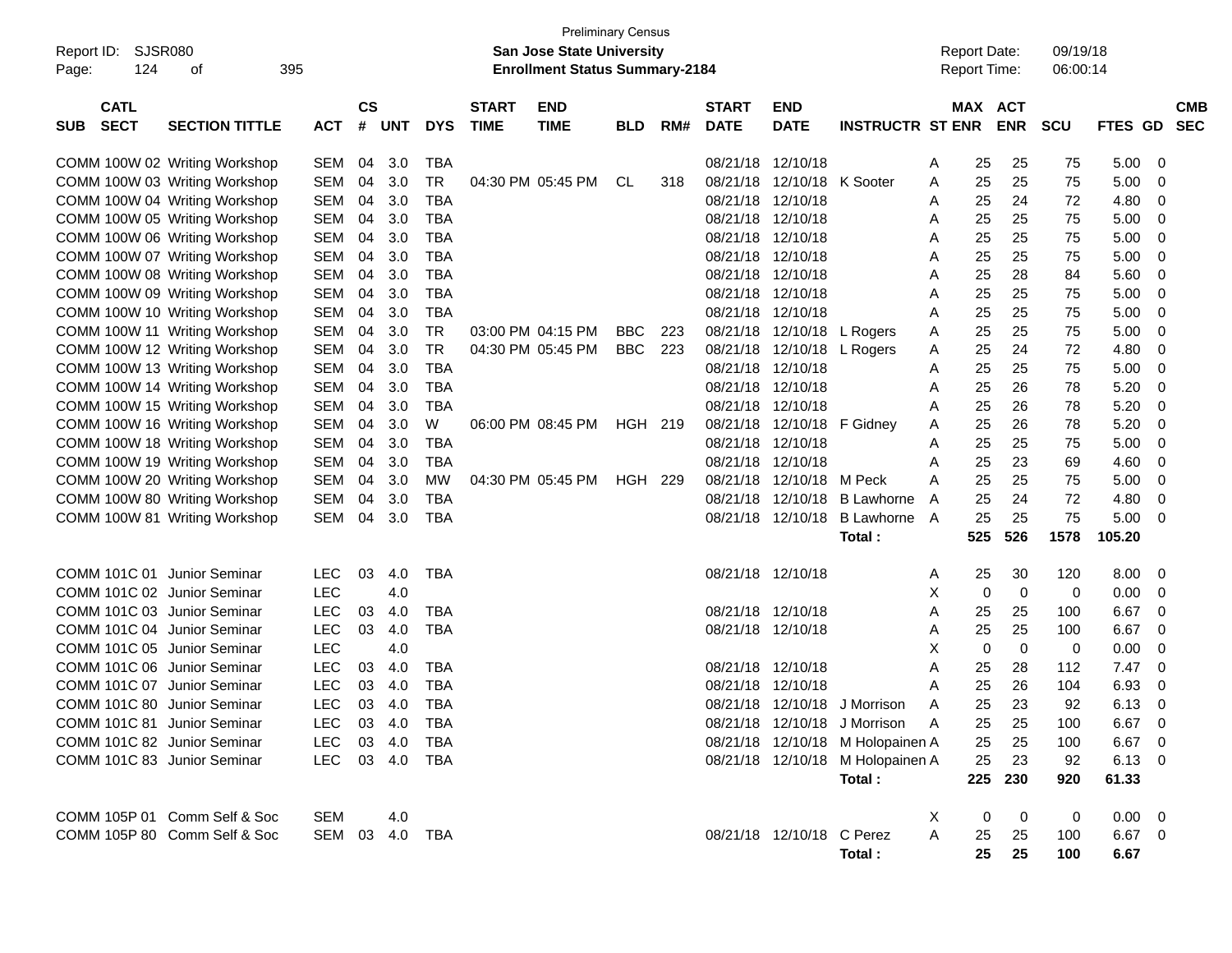| 125<br>Page:                  | Report ID: SJSR080<br>395<br>of<br><b>CATL</b>                                             |                                  |                    |            |                   |                             | San Jose State University<br><b>Enrollment Status Summary-2184</b> | <b>Preliminary Census</b> |     |                             |                                                |                                          |              | <b>Report Date:</b><br>Report Time: |                | 09/19/18<br>06:00:14 |                                  |                          |            |
|-------------------------------|--------------------------------------------------------------------------------------------|----------------------------------|--------------------|------------|-------------------|-----------------------------|--------------------------------------------------------------------|---------------------------|-----|-----------------------------|------------------------------------------------|------------------------------------------|--------------|-------------------------------------|----------------|----------------------|----------------------------------|--------------------------|------------|
| SUB SECT                      | <b>SECTION TITTLE</b>                                                                      | <b>ACT</b>                       | $\mathsf{cs}$<br># | UNT        | <b>DYS</b>        | <b>START</b><br><b>TIME</b> | <b>END</b><br><b>TIME</b>                                          | <b>BLD</b>                | RM# | <b>START</b><br><b>DATE</b> | <b>END</b><br><b>DATE</b>                      | <b>INSTRUCTR ST ENR</b>                  |              | MAX ACT                             | ENR SCU        |                      | FTES GD SEC                      |                          | <b>CMB</b> |
| COMM 110F 01<br>COMM 110F 80  | Interpersonal Comm<br>Interpersonal Comm                                                   | SEM 03 4.0<br>SEM 03 4.0         |                    |            | <b>TBA</b><br>TBA |                             |                                                                    |                           |     |                             | 08/21/18 12/10/18                              | 08/21/18 12/10/18 K Werking<br>Total:    | Α<br>A       | 25<br>25<br>50                      | 31<br>25<br>56 | 124<br>100<br>224    | 8.27<br>6.67 0<br>14.93          | $\overline{\mathbf{0}}$  |            |
|                               | COMM 114P 01 Bus & Prof Spking                                                             | LEC                              |                    | 03 4.0     | TBA               |                             |                                                                    |                           |     |                             | 08/21/18 12/10/18                              | Total:                                   | Α            | 25<br>25                            | 25<br>25       | 100<br>100           | $6.67$ 0<br>6.67                 |                          |            |
|                               | COMM 115P 01 Comm and Conflict<br>COMM 115P 80 Comm and Conflict                           | LEC.<br>LEC                      | 03 4.0             | 03 4.0     | <b>TBA</b><br>TBA |                             |                                                                    |                           |     |                             | 08/21/18 12/10/18<br>08/21/18 12/10/18 C Perez | Total:                                   | A<br>A       | 25<br>25<br>50                      | 27<br>24<br>51 | 108<br>96<br>204     | $7.20 \ 0$<br>6.47 1<br>13.67    |                          |            |
| COMM 116P 01 Mediation        |                                                                                            | LEC                              |                    | 03 4.0 TBA |                   |                             |                                                                    |                           |     |                             | 08/21/18 12/10/18                              | Total:                                   | A            | 25<br>25                            | 28<br>28       | 112<br>112           | $7.47\ 0$<br>7.47                |                          |            |
| COMM 119I 80                  | Researching Games LEC 03 4.0 TBA                                                           |                                  |                    |            |                   |                             |                                                                    |                           |     |                             |                                                | 08/21/18 12/10/18 S Coopman A<br>Total:  |              | 25<br>25                            | 26<br>26       | 104<br>104           | $6.93$ 0<br>6.93                 |                          |            |
| COMM 121P 01 Perf as Practice |                                                                                            | LEC                              |                    |            |                   |                             |                                                                    |                           |     |                             | 08/21/18 12/10/18                              | Total:                                   | Α            | 25<br>25                            | 25<br>25       | 100<br>100           | $6.67$ 0<br>6.67                 |                          |            |
|                               | COMM 122F 01 Perform Studies                                                               | LEC                              |                    |            |                   |                             |                                                                    |                           |     |                             | 08/21/18 12/10/18                              | Total:                                   | Α            | 25<br>25                            | 28<br>28       | 112<br>112           | $7.47\ 0$<br>7.47                |                          |            |
| COMM 123I 01                  | Performance Ethno                                                                          | SEM 03 4.0 TBA                   |                    |            |                   |                             |                                                                    |                           |     |                             | 08/21/18 12/10/18                              | Total:                                   | Α            | 25<br>25                            | 23<br>23       | 92<br>92             | $6.13 \quad 0$<br>6.13           |                          |            |
|                               | COMM 124P 01 Comm Training & Dev LEC 03 4.0<br>COMM 124P 02 Comm Training & Dev LEC 03 4.0 |                                  |                    |            | TBA<br>TBA        |                             |                                                                    |                           |     |                             | 08/21/18 12/10/18<br>08/21/18 12/10/18         | Total:                                   | A<br>A       | 25<br>25<br>50                      | 26<br>28<br>54 | 104<br>112<br>216    | 6.93<br>$7.47$ 0<br>14.40        | $\overline{\phantom{0}}$ |            |
| COMM 130F 80 Activism/Action  |                                                                                            | LEC 03 4.0 TBA                   |                    |            |                   |                             |                                                                    |                           |     |                             |                                                | 08/21/18 12/10/18 T Coopman A<br>Total:  |              |                                     | 25 23<br>25 23 | 92<br>92             | $6.13 \quad 0$<br>6.13           |                          |            |
| COMM 131P 80 New/You Media    |                                                                                            | LEC 04 4.0 TBA                   |                    |            |                   |                             |                                                                    |                           |     |                             | 08/21/18 12/10/18 C Perez                      | Total:                                   | $\mathsf{A}$ | 25<br>25                            | 24<br>24       | 96<br>96             | $6.47$ 1<br>6.47                 |                          |            |
|                               | COMM 133F 01 Ethical Prob Comm<br>COMM 133F 80 Ethical Prob Comm                           | LEC 03 4.0 TBA<br>LEC 03 4.0 TBA |                    |            |                   |                             |                                                                    |                           |     |                             | 08/21/18 12/10/18                              | 08/21/18 12/10/18 S Hinerman A<br>Total: | A            | 25<br>25<br>50                      | 25<br>24<br>49 | 100<br>96<br>196     | 6.67 0<br>$6.40\quad 0$<br>13.07 |                          |            |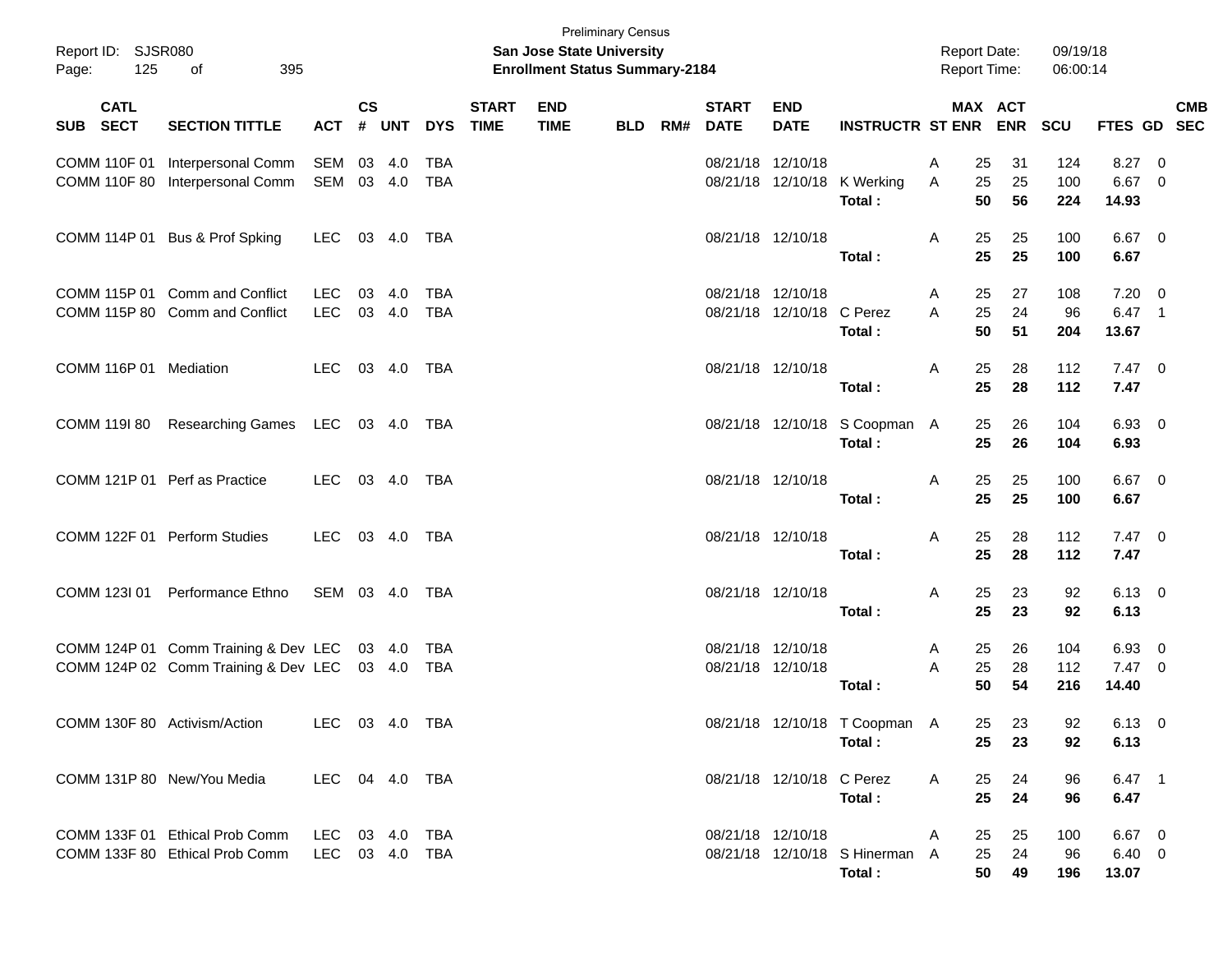| Page:    | Report ID: SJSR080<br>126<br>of<br>395<br><b>CATL</b> |                                                                                           |                    |           |                  |                          |                                        | <b>Preliminary Census</b><br><b>San Jose State University</b><br><b>Enrollment Status Summary-2184</b> |                           |                                        |                                                        |                                         | <b>Report Date:</b><br>Report Time: |                                   | 09/19/18<br>06:00:14 |                             |                           |
|----------|-------------------------------------------------------|-------------------------------------------------------------------------------------------|--------------------|-----------|------------------|--------------------------|----------------------------------------|--------------------------------------------------------------------------------------------------------|---------------------------|----------------------------------------|--------------------------------------------------------|-----------------------------------------|-------------------------------------|-----------------------------------|----------------------|-----------------------------|---------------------------|
| SUB SECT |                                                       | <b>SECTION TITTLE</b>                                                                     | <b>ACT</b>         | <b>CS</b> |                  | # UNT DYS                | <b>START</b><br><b>TIME</b>            | <b>END</b><br><b>TIME</b>                                                                              |                           | <b>START</b><br><b>BLD RM# DATE</b>    | <b>END</b><br><b>DATE</b>                              | INSTRUCTR ST ENR ENR SCU                |                                     | MAX ACT                           |                      |                             | <b>CMB</b><br>FTES GD SEC |
|          |                                                       | COMM 140P 01 Argument & Debate LEC 03 4.0 TBA                                             |                    |           |                  |                          |                                        |                                                                                                        |                           | 08/21/18 12/10/18                      |                                                        | Total:                                  | 25<br>A<br>25                       | 28<br>28                          | 112<br>112           | $7.47\quad 0$<br>7.47       |                           |
|          |                                                       | COMM 141P 01 Small Group Comm                                                             | LEC 03 4.0         |           |                  | TBA                      |                                        |                                                                                                        |                           | 08/21/18 12/10/18                      |                                                        | Total:                                  | 25<br>A<br>25                       | 22<br>22                          | 88<br>88             | 5.87 0<br>5.87              |                           |
|          |                                                       | COMM 144F 01 Org Comm<br>COMM 144F 02 Org Comm                                            | LEC<br><b>LEC</b>  | 03 4.0    | 03 4.0           | <b>TBA</b><br><b>TBA</b> |                                        |                                                                                                        |                           | 08/21/18 12/10/18<br>08/21/18 12/10/18 |                                                        | Total:                                  | 25<br>A<br>25<br>A<br>50            | 25<br>26<br>51                    | 100<br>104<br>204    | $6.67$ 0<br>6.93 0<br>13.60 |                           |
|          | COMM 145I 01<br>COMM 145I 80                          | <b>Rhet Criticism</b><br><b>Rhet Criticism</b>                                            | LEC.<br><b>LEC</b> |           | 03 4.0<br>03 4.0 | <b>TBA</b><br><b>TBA</b> |                                        |                                                                                                        |                           | 08/21/18 12/10/18                      | 08/21/18 12/10/18 G Firenzi                            | Total:                                  | 25<br>A<br>A<br>25<br>50            | 25<br>25<br>50                    | 100<br>100<br>200    | $6.67$ 0<br>6.67 0<br>13.33 |                           |
|          |                                                       | COMM 147P 80 Arg & Pers Crts Law LEC 03 4.0 TBA                                           |                    |           |                  |                          |                                        |                                                                                                        |                           |                                        | 08/21/18 12/10/18 G Firenzi                            | Total:                                  | 25<br>A<br>25                       | 25<br>25                          | 100<br>100           | $6.67$ 0<br>6.67            |                           |
|          |                                                       | COMM 149F 01 Rhet Public Life                                                             | LEC                |           | 03 4.0           | TBA                      |                                        |                                                                                                        |                           | 08/21/18 12/10/18                      |                                                        | Total:                                  | 25<br>A<br>25                       | 28<br>28                          | 112<br>112           | $7.47\quad 0$<br>7.47       |                           |
|          |                                                       | COMM 150I 01 Org Com Inquiry                                                              | LEC                |           | 03 4.0           | TBA                      |                                        |                                                                                                        |                           | 08/21/18 12/10/18                      |                                                        | Total:                                  | 25<br>A<br>25                       | 25<br>25                          | 100<br>100           | $6.67$ 0<br>6.67            |                           |
|          |                                                       | COMM 151180 New Media/Methods LEC 04 4.0                                                  |                    |           |                  | TBA                      |                                        |                                                                                                        |                           |                                        |                                                        | 08/21/18 12/10/18 T Coopman A<br>Total: | 25<br>25                            | 24<br>24                          | 96<br>96             | $6.40 \quad 0$<br>6.40      |                           |
|          | COMM 152l 80                                          | Comm in Wrld Cultr                                                                        | LEC 03 4.0         |           |                  | TBA                      |                                        |                                                                                                        |                           |                                        |                                                        | 08/21/18 12/10/18 J Morrison<br>Total:  | 25<br>A<br>25                       | 25<br>25                          | 100<br>100           | 6.67 0<br>6.67              |                           |
|          | COMM 155I 01                                          | Quantitative Comm                                                                         | LEC                |           | 03 4.0           | <b>TBA</b>               |                                        |                                                                                                        |                           |                                        | 08/21/18 12/10/18                                      |                                         | Α<br>25                             | $27\,$                            | 108                  | $7.20 \ 0$                  |                           |
|          | COMM 155I 80                                          | <b>Quantitative Comm</b>                                                                  | LEC.               | 03 4.0    |                  | TBA                      |                                        |                                                                                                        |                           |                                        | 08/21/18 12/10/18 G Gao                                | Total:                                  | 25<br>Α<br>50                       | 25<br>52                          | 100<br>208           | $6.67$ 0<br>13.87           |                           |
|          |                                                       | COMM 156I 80 Observe/Interview                                                            | LEC 03 4.0 TBA     |           |                  |                          |                                        |                                                                                                        |                           |                                        |                                                        | 08/21/18 12/10/18 K Werking<br>Total:   | 25<br>A<br>25                       | 25<br>25                          | 100<br>100           | $6.67$ 0<br>6.67            |                           |
| HA       |                                                       | COMM 157SL 01 Comm Action & Serv LEC 02 3.0 T<br>157SL 01 Comm Action & Serv LEC 02 3.0 T |                    |           |                  |                          | 03:00 PM 05:45 PM<br>03:00 PM 05:45 PM |                                                                                                        | HGH 225<br><b>HGH 225</b> |                                        | 08/21/18 12/10/18 P Raman<br>08/21/18 12/10/18 P Raman |                                         | 27<br>A<br>A                        | 30<br>$\pmb{0}$<br>$\overline{0}$ | 90<br>0              |                             | 6.00 0 C<br>$0.00 \t 0 C$ |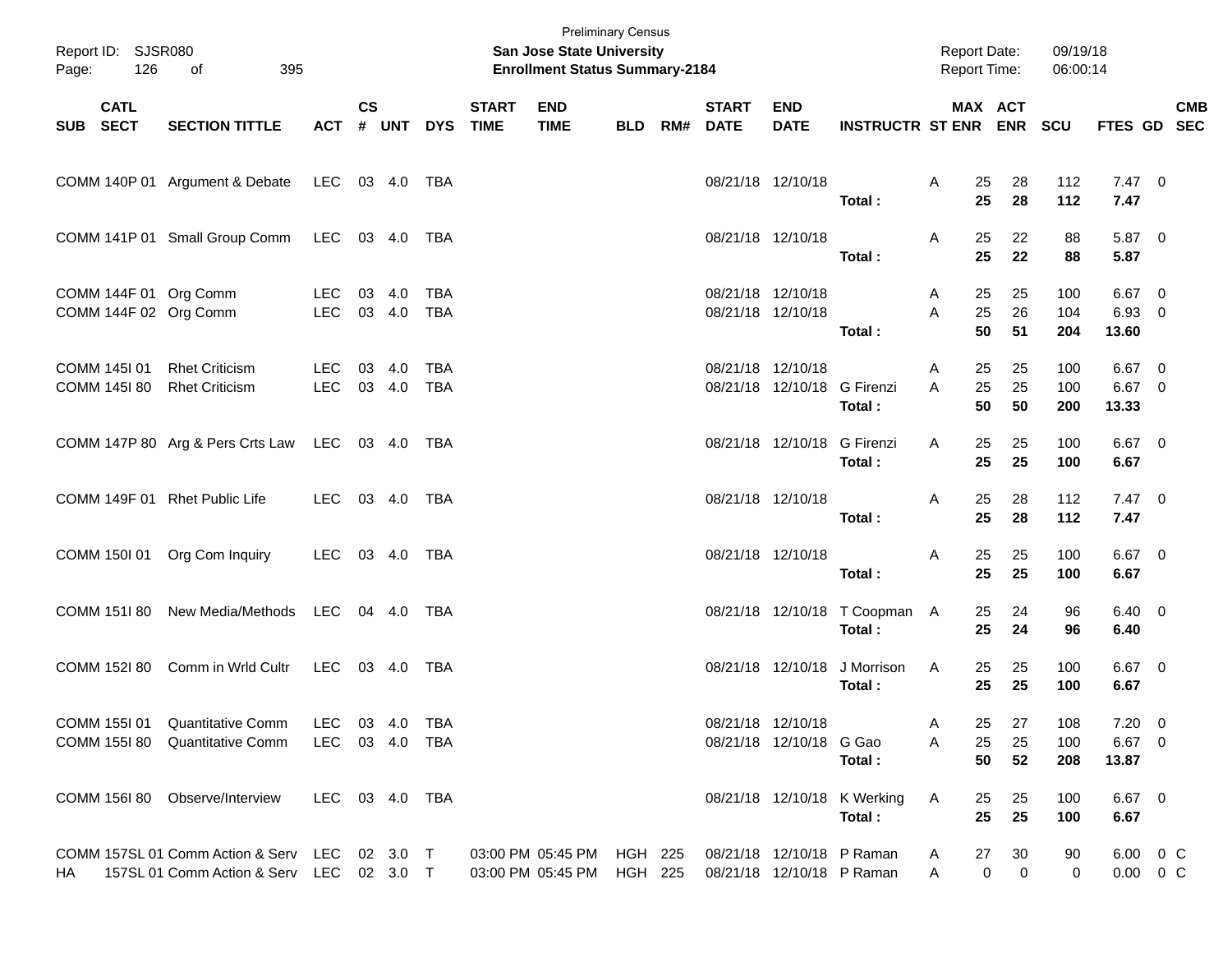| Report ID: SJSR080<br>127<br>Page:       | 395<br>οf                                        |                |                    |        |              |                             | <b>Preliminary Census</b><br>San Jose State University<br><b>Enrollment Status Summary-2184</b> |                |     |                             |                           |                                           |   | <b>Report Date:</b><br><b>Report Time:</b> |                | 09/19/18<br>06:00:14 |                  |                           |
|------------------------------------------|--------------------------------------------------|----------------|--------------------|--------|--------------|-----------------------------|-------------------------------------------------------------------------------------------------|----------------|-----|-----------------------------|---------------------------|-------------------------------------------|---|--------------------------------------------|----------------|----------------------|------------------|---------------------------|
| <b>CATL</b><br><b>SECT</b><br><b>SUB</b> | <b>SECTION TITTLE</b>                            | <b>ACT</b>     | $\mathsf{cs}$<br># | UNT    | <b>DYS</b>   | <b>START</b><br><b>TIME</b> | <b>END</b><br><b>TIME</b>                                                                       | <b>BLD</b>     | RM# | <b>START</b><br><b>DATE</b> | <b>END</b><br><b>DATE</b> | <b>INSTRUCTR ST ENR</b>                   |   | <b>MAX ACT</b>                             | <b>ENR</b>     | <b>SCU</b>           |                  | <b>CMB</b><br>FTES GD SEC |
| SCI                                      | 157SL 01 Comm Action & Serv                      | <b>LEC</b>     | 02                 | 3.0    | $\top$       |                             | 03:00 PM 05:45 PM                                                                               | <b>HGH 225</b> |     |                             | 08/21/18 12/10/18 P Raman |                                           | A | 0                                          | 0              | 0                    | 0.00             | $0\,$ C                   |
|                                          | ENGR 157SL 01 Comm Action & Serv                 | <b>LEC</b>     | 02                 | 3.0    | $\mathsf{T}$ |                             | 03:00 PM 05:45 PM                                                                               | <b>HGH 225</b> |     | 08/21/18                    |                           | 12/10/18 P Raman                          | A | 0                                          | 0              | 0                    | 0.00             | 0 C                       |
|                                          | EDUC 157SL 01 Comm Action & Serv                 | <b>LEC</b>     | 02                 | 3.0    | $\mathsf{T}$ |                             | 03:00 PM 05:45 PM                                                                               | <b>HGH 225</b> |     | 08/21/18                    |                           | 12/10/18 P Raman                          | A | 0                                          | 0              | 0                    | 0.00             | 0 C                       |
|                                          | COMM 157SL 02 Comm Action & Serv                 | <b>LEC</b>     | 02                 | 3.0    | W            |                             | 03:00 PM 05:45 PM                                                                               | DMH 227        |     | 08/21/18                    |                           | 12/10/18 B Brockmann A                    |   | 27                                         | 31             | 93                   | 6.20             | 0 C                       |
| НA                                       | 157SL 02 Comm Action & Serv                      | <b>LEC</b>     | 02                 | 3.0    | W            |                             | 03:00 PM 05:45 PM                                                                               | DMH 227        |     | 08/21/18                    |                           | 12/10/18 B Brockmann A                    |   | 0                                          | 0              | 0                    | 0.00             | 0 <sup>o</sup>            |
| SCI                                      | 157SL 02 Comm Action & Serv                      | <b>LEC</b>     | 02                 | 3.0    | W            |                             | 03:00 PM 05:45 PM                                                                               | DMH 227        |     | 08/21/18                    |                           | 12/10/18 B Brockmann A                    |   | 0                                          | 0              | 0                    | 0.00             | 0 <sup>o</sup>            |
|                                          | ENGR 157SL 02 Comm Action & Serv                 | <b>LEC</b>     | 02                 | 3.0    | W            |                             | 03:00 PM 05:45 PM                                                                               | DMH 227        |     |                             |                           | 08/21/18 12/10/18 B Brockmann A           |   | 0                                          | 0              | 0                    | 0.00             | 0 <sup>o</sup>            |
|                                          | EDUC 157SL 02 Comm Action & Serv                 | <b>LEC</b>     |                    | 02 3.0 | W            |                             | 03:00 PM 05:45 PM                                                                               | DMH 227        |     |                             |                           | 08/21/18 12/10/18 B Brockmann A<br>Total: |   | 0<br>54                                    | 0<br>61        | 0<br>183             | 0.00<br>12.20    | 0 C                       |
|                                          | COMM 160F 80 Lang, Meaning, Cul                  | <b>LEC</b>     |                    | 03 4.0 | TBA          |                             |                                                                                                 |                |     |                             |                           | 08/21/18 12/10/18 R Halualani A           |   | 25                                         | 32             | 128                  | 8.73             | $\overline{\mathbf{3}}$   |
|                                          |                                                  |                |                    |        |              |                             |                                                                                                 |                |     |                             |                           | Total:                                    |   | 25                                         | 32             | 128                  | 8.73             |                           |
|                                          | COMM 161F 01 Comm & Culture                      | <b>LEC</b>     | 03                 | 4.0    | TBA          |                             |                                                                                                 |                |     | 08/21/18 12/10/18           |                           |                                           | A | 25                                         | 25             | 100                  | 6.67             | $\overline{\mathbf{0}}$   |
|                                          | COMM 161F 80 Comm & Culture                      | <b>LEC</b>     |                    | 03 4.0 | TBA          |                             |                                                                                                 |                |     |                             |                           | 08/21/18 12/10/18 S Hinerman              | A | 25                                         | 23             | 92                   | $6.13$ 0         |                           |
|                                          |                                                  |                |                    |        |              |                             |                                                                                                 |                |     |                             |                           | Total:                                    |   | 50                                         | 48             | 192                  | 12.80            |                           |
|                                          | COMM 165P 01 Comm&Philanthropy                   | LEC.           |                    | 02 4.0 | TBA          |                             |                                                                                                 |                |     |                             | 08/21/18 12/10/18         |                                           | A | 25                                         | 26             | 104                  | $7.00$ 1         |                           |
|                                          |                                                  |                |                    |        |              |                             |                                                                                                 |                |     |                             |                           | Total:                                    |   | 25                                         | 26             | 104                  | 7.00             |                           |
|                                          | COMM 168A 01 Global Climate Chang LEC            |                | 01                 | 6.0    | TBA          |                             |                                                                                                 |                |     |                             | 08/21/18 12/10/18         |                                           | A | 40                                         | 27             | 162                  | 10.80            | 0 C                       |
|                                          | METR 168A 01 Global Climate Chang LEC            |                | 01                 | 6.0    | <b>TBA</b>   |                             |                                                                                                 |                |     |                             | 08/21/18 12/10/18         |                                           | Α | 0                                          | $\mathbf 0$    | 0                    | 0.00             | 0 C                       |
|                                          | ENVS 168A 01 Global Climate Chang LEC            |                | 01                 | 6.0    | <b>TBA</b>   |                             |                                                                                                 |                |     |                             | 08/21/18 12/10/18         |                                           | Α | 0                                          | 20             | 120                  | 8.00             | 0 C                       |
|                                          | GEOL 168A 01 Global Climate Chang LEC            |                | 01                 | 6.0    | <b>TBA</b>   |                             |                                                                                                 |                |     |                             | 08/21/18 12/10/18         |                                           | Α | 0                                          | 0              | $\mathbf 0$          | 0.00             | 0 C                       |
| HUM                                      | 168A 01 Global Climate Chang LEC                 |                | 01                 | 6.0    | <b>TBA</b>   |                             |                                                                                                 |                |     |                             | 08/21/18 12/10/18         |                                           | Α | 0                                          | 0              | 0                    | 0.00             | 0 C                       |
|                                          | COMM 168A 02 Global Climate Chang LEC            |                | 01                 | 6.0    | <b>TBA</b>   |                             |                                                                                                 |                |     |                             | 08/21/18 12/10/18         |                                           | Α | 40                                         | 24             | 144                  | 9.60             | 0 C                       |
|                                          | METR 168A 02 Global Climate Chang LEC            |                | 01                 | 6.0    | <b>TBA</b>   |                             |                                                                                                 |                |     |                             | 08/21/18 12/10/18         |                                           | Α | 0                                          | $\mathbf 0$    | 0                    | 0.00             | 0 C                       |
|                                          | ENVS 168A 02 Global Climate Chang LEC            |                | 01                 | 6.0    | <b>TBA</b>   |                             |                                                                                                 |                |     |                             | 08/21/18 12/10/18         |                                           | Α | 0                                          | 10             | 60                   | 4.00             | $0\,$ C                   |
|                                          | GEOL 168A 02 Global Climate Chang LEC            |                | 01                 | 6.0    | <b>TBA</b>   |                             |                                                                                                 |                |     |                             | 08/21/18 12/10/18         |                                           | A | 0                                          | $\mathbf 0$    | 0                    | 0.00             | 0 C                       |
|                                          | HUM 168A 02 Global Climate Chang LEC             |                |                    | 01 6.0 | <b>TBA</b>   |                             |                                                                                                 |                |     |                             | 08/21/18 12/10/18         |                                           | A | 0                                          | $\Omega$       | 0                    | 0.00             | 0 <sup>o</sup>            |
|                                          | COMM 168A 03 Global Climate Chang LEC 01 6.0 TBA |                |                    |        |              |                             |                                                                                                 |                |     |                             | 08/21/18 12/10/18         |                                           | Α | 40                                         | 6              | 36                   | 2.40 0 C         |                           |
|                                          | METR 168A 03 Global Climate Chang LEC 01 6.0 TBA |                |                    |        |              |                             |                                                                                                 |                |     |                             | 08/21/18 12/10/18         |                                           | A | 0                                          | 0              | 0                    | $0.00 \t 0 C$    |                           |
|                                          | ENVS 168A 03 Global Climate Chang LEC            |                |                    | 01 6.0 | <b>TBA</b>   |                             |                                                                                                 |                |     | 08/21/18 12/10/18           |                           |                                           | Α | 0                                          | $\overline{a}$ | 12                   | 0.80 0 C         |                           |
|                                          | GEOL 168A 03 Global Climate Chang LEC            |                |                    | 01 6.0 | TBA          |                             |                                                                                                 |                |     | 08/21/18 12/10/18           |                           |                                           | A | 0                                          | 0              | 0                    | $0.00 \t 0 C$    |                           |
|                                          | HUM 168A 03 Global Climate Chang LEC 01 6.0 TBA  |                |                    |        |              |                             |                                                                                                 |                |     |                             | 08/21/18 12/10/18         |                                           | A | 0                                          | 0              | 0                    | $0.00 \t 0 C$    |                           |
|                                          |                                                  |                |                    |        |              |                             |                                                                                                 |                |     |                             |                           | Total:                                    |   | 120                                        | 89             | 534                  | 35.60            |                           |
|                                          | COMM 169I 80 Media Respns Crit                   | LEC 03 4.0 TBA |                    |        |              |                             |                                                                                                 |                |     |                             |                           | 08/21/18 12/10/18 S Hinerman A<br>Total:  |   | 25<br>25                                   | 25<br>25       | 100<br>100           | $6.67$ 0<br>6.67 |                           |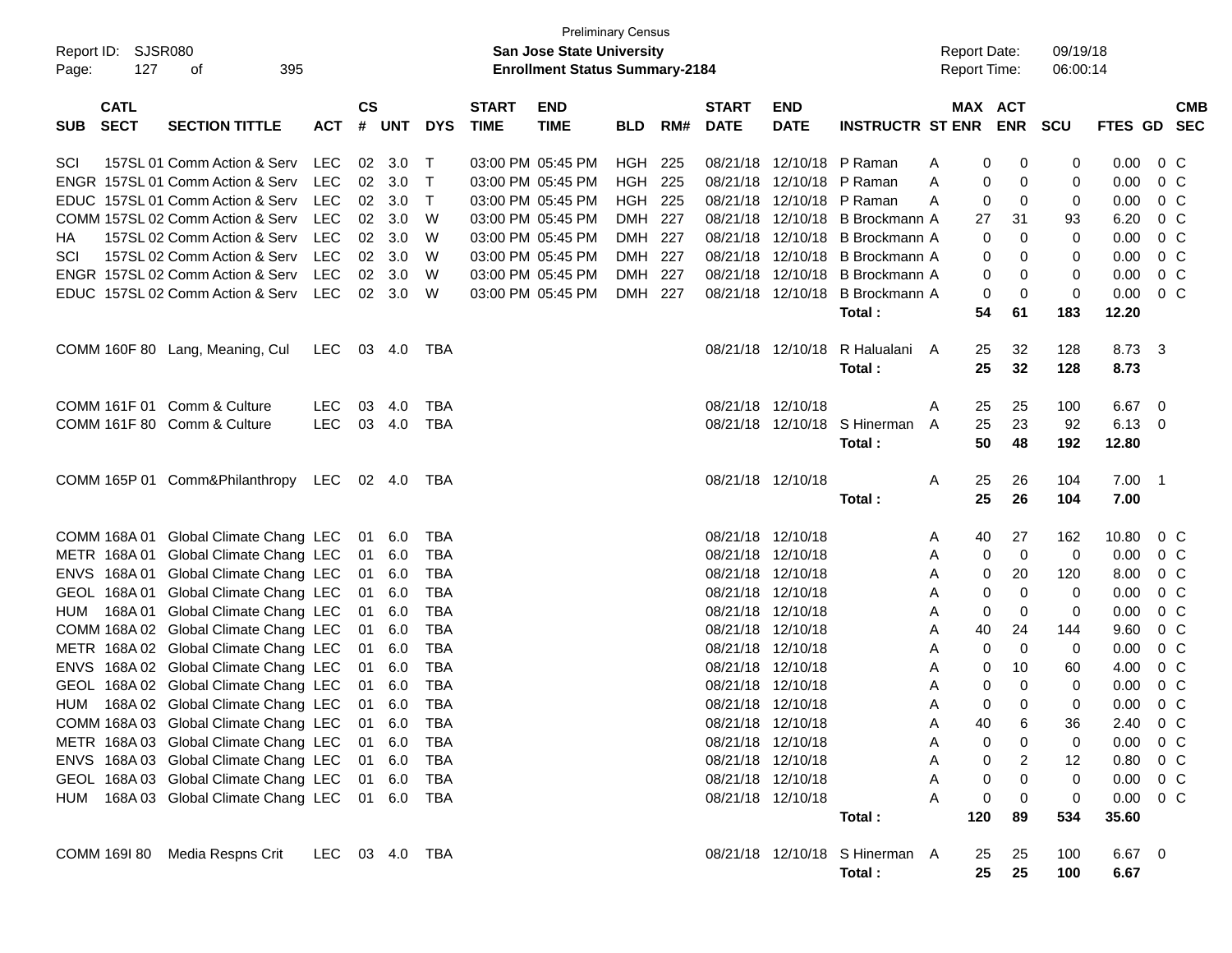| Page:      | Report ID: SJSR080<br>128<br>395<br>of<br><b>CATL</b> |                                      |            |                    |        |            |                             | <b>San Jose State University</b><br><b>Enrollment Status Summary-2184</b> | <b>Preliminary Census</b> |     |                             |                            |                                         |   | <b>Report Date:</b><br>Report Time: |             | 09/19/18<br>06:00:14 |                        |                          |            |
|------------|-------------------------------------------------------|--------------------------------------|------------|--------------------|--------|------------|-----------------------------|---------------------------------------------------------------------------|---------------------------|-----|-----------------------------|----------------------------|-----------------------------------------|---|-------------------------------------|-------------|----------------------|------------------------|--------------------------|------------|
| <b>SUB</b> | <b>SECT</b>                                           | <b>SECTION TITTLE</b>                | <b>ACT</b> | $\mathsf{cs}$<br># | UNT    | <b>DYS</b> | <b>START</b><br><b>TIME</b> | <b>END</b><br><b>TIME</b>                                                 | <b>BLD</b>                | RM# | <b>START</b><br><b>DATE</b> | <b>END</b><br><b>DATE</b>  | <b>INSTRUCTR ST ENR</b>                 |   | MAX ACT                             | <b>ENR</b>  | <b>SCU</b>           | FTES GD SEC            |                          | <b>CMB</b> |
|            |                                                       | COMM 170F 80 Persuasion              | LEC        |                    | 03 4.0 | TBA        |                             |                                                                           |                           |     |                             |                            | 08/21/18 12/10/18 S Coopman A<br>Total: |   | 25<br>25                            | 26<br>26    | 104<br>104           | 6.93 0<br>6.93         |                          |            |
|            |                                                       | COMM 172F 01 Multicultural Comm      | LEC        |                    | 03 4.0 | TBA        |                             |                                                                           |                           |     |                             | 08/21/18 12/10/18          | Total:                                  | Α | 25<br>25                            | 29<br>29    | 116<br>116           | $7.73 \quad 0$<br>7.73 |                          |            |
|            |                                                       | COMM 173F 01 Comm & Global UndersLEC |            | 03                 | 4.0    | TBA        |                             |                                                                           |                           |     | 08/21/18 12/10/18           |                            |                                         | A | 25                                  | 24          | 96                   | 6.40                   | $\overline{\mathbf{0}}$  |            |
|            |                                                       | COMM 173F 80 Comm & Global UndersLEC |            |                    | 03 4.0 | <b>TBA</b> |                             |                                                                           |                           |     |                             | 08/21/18 12/10/18 G Gao    | Total:                                  | A | 25<br>50                            | 27<br>51    | 108<br>204           | 7.33 2<br>13.73        |                          |            |
|            | COMM 174 01                                           | Intercult & Inequal                  | LEC        | 04                 | 3.0    | TBA        |                             |                                                                           |                           |     | 08/21/18 12/10/18           |                            |                                         | A | 25                                  | 17          | 51                   | $3.45$ 1               |                          |            |
|            | <b>COMM 174 80</b>                                    | Intercult & Inequal                  | LEC        | 04                 | 3.0    | <b>TBA</b> |                             |                                                                           |                           |     |                             |                            | 08/21/18 12/10/18 R Halualani           | A | 25                                  | 26          | 78                   | 5.20                   | $\overline{\phantom{0}}$ |            |
|            | <b>COMM 174 81</b>                                    | Intercult & Inequal                  | <b>LEC</b> | 04                 | 3.0    | <b>TBA</b> |                             |                                                                           |                           |     |                             |                            | 08/21/18 12/10/18 R Halualani           | Α | 25                                  | 26          | 78                   | 5.20                   | $\overline{\phantom{0}}$ |            |
|            | COMM 174 82                                           | Intercult & Inequal                  | <b>LEC</b> |                    | 3.0    |            |                             |                                                                           |                           |     |                             |                            |                                         | X | 0                                   | $\mathbf 0$ | 0                    | 0.00                   | $\overline{\mathbf{0}}$  |            |
|            |                                                       |                                      |            |                    |        |            |                             |                                                                           |                           |     |                             |                            | Total:                                  |   | 75                                  | 69          | 207                  | 13.85                  |                          |            |
|            |                                                       | COMM 175F 80 Nonverbal Comm          | <b>LEC</b> |                    | 03 4.0 | TBA        |                             |                                                                           |                           |     |                             | 08/21/18 12/10/18          | G Gao<br>Total:                         | Α | 25<br>25                            | 23<br>23    | 92<br>92             | $6.13 \quad 0$<br>6.13 |                          |            |
|            |                                                       |                                      |            |                    |        |            |                             |                                                                           |                           |     |                             |                            |                                         |   |                                     |             |                      |                        |                          |            |
|            |                                                       | COMM 176P 80 Comm & Gender           | LEC        |                    | 03 4.0 | TBA        |                             |                                                                           |                           |     |                             |                            | 08/21/18 12/10/18 R Halualani<br>Total: | A | 25<br>25                            | 33<br>33    | 132<br>132           | 8.80 0<br>8.80         |                          |            |
|            | COMM 179 80                                           | Media & Resistance                   | LEC        | 04                 | 3.0    | TBA        |                             |                                                                           |                           |     |                             |                            | 08/21/18 12/10/18 S Hinerman A          |   | 25                                  | 25          | 75                   | $5.00 \t 0$            |                          |            |
|            | COMM 179 81                                           | Media & Resistance                   | LEC        | 04                 | 3.0    | <b>TBA</b> |                             |                                                                           |                           |     |                             |                            | 08/21/18 12/10/18 T Coopman             | A | 25                                  | 25          | 75                   | 5.00                   | $\overline{\phantom{0}}$ |            |
|            | COMM 179 82                                           | Media & Resistance                   | <b>LEC</b> | 04                 | 3.0    | <b>TBA</b> |                             |                                                                           |                           |     |                             | 08/21/18 12/10/18 C Perez  |                                         | A | 25                                  | 25          | 75                   | 5.00                   | $\overline{\phantom{0}}$ |            |
|            |                                                       |                                      |            |                    |        |            |                             |                                                                           |                           |     |                             |                            | Total:                                  |   | 75                                  | 75          | 225                  | 15.00                  |                          |            |
|            | COMM 180 01                                           | <b>Individual Study</b>              | <b>SUP</b> | 36                 | 1.0    | TBA        |                             |                                                                           |                           |     |                             |                            | 08/21/18 12/10/18 T Coopman             | A | 5                                   | 1           | 1                    | $0.07 \quad 0$         |                          |            |
|            | COMM 180 02                                           | <b>Individual Study</b>              | <b>SUP</b> |                    | 36 2.0 | <b>TBA</b> |                             |                                                                           |                           |     |                             | 08/21/18 12/10/18          |                                         | A | 3                                   | 0           | 0                    | 0.00                   | $\overline{\mathbf{0}}$  |            |
|            | COMM 180 03                                           | Individual Study                     | <b>SUP</b> |                    | 36 3.0 | TBA        |                             |                                                                           |                           |     |                             | 08/21/18 12/10/18 M Byrd   |                                         | Α | 5                                   |             | 3                    | 0.20                   | $\overline{\mathbf{0}}$  |            |
|            | COMM 180 04                                           | Individual Study                     | <b>SUP</b> | 36                 | 3.0    | <b>TBA</b> |                             |                                                                           |                           |     |                             | 08/21/18 12/10/18          |                                         | Α | 1                                   | 0           | 0                    | $0.00 \t 0$            |                          |            |
|            | COMM 180 05                                           | <b>Individual Study</b>              | <b>SUP</b> |                    | 36 1.0 | TBA        |                             |                                                                           |                           |     |                             | 08/21/18 12/10/18 O Hatton |                                         | Α | 5                                   | 3           | 3                    | $0.20 \t 0$            |                          |            |
|            |                                                       |                                      |            |                    |        |            |                             |                                                                           |                           |     |                             |                            | Total:                                  |   | 19                                  | 5           | $\overline{7}$       | 0.47                   |                          |            |
|            | COMM 184 01                                           | Directed Reading                     | <b>SUP</b> |                    | 36 1.0 | <b>TBA</b> |                             |                                                                           |                           |     |                             | 08/21/18 12/10/18          |                                         | A | 5                                   | 0           | 0                    | $0.00 \t 0$            |                          |            |
|            | COMM 184 02                                           | Directed Reading                     | <b>SUP</b> |                    | 36 2.0 | <b>TBA</b> |                             |                                                                           |                           |     |                             | 08/21/18 12/10/18          |                                         | Α | 5                                   | 0           | 0                    | $0.00 \t 0$            |                          |            |
|            |                                                       |                                      |            |                    |        |            |                             |                                                                           |                           |     |                             |                            | Total:                                  |   | 10                                  | 0           | $\bf{0}$             | 0.00                   |                          |            |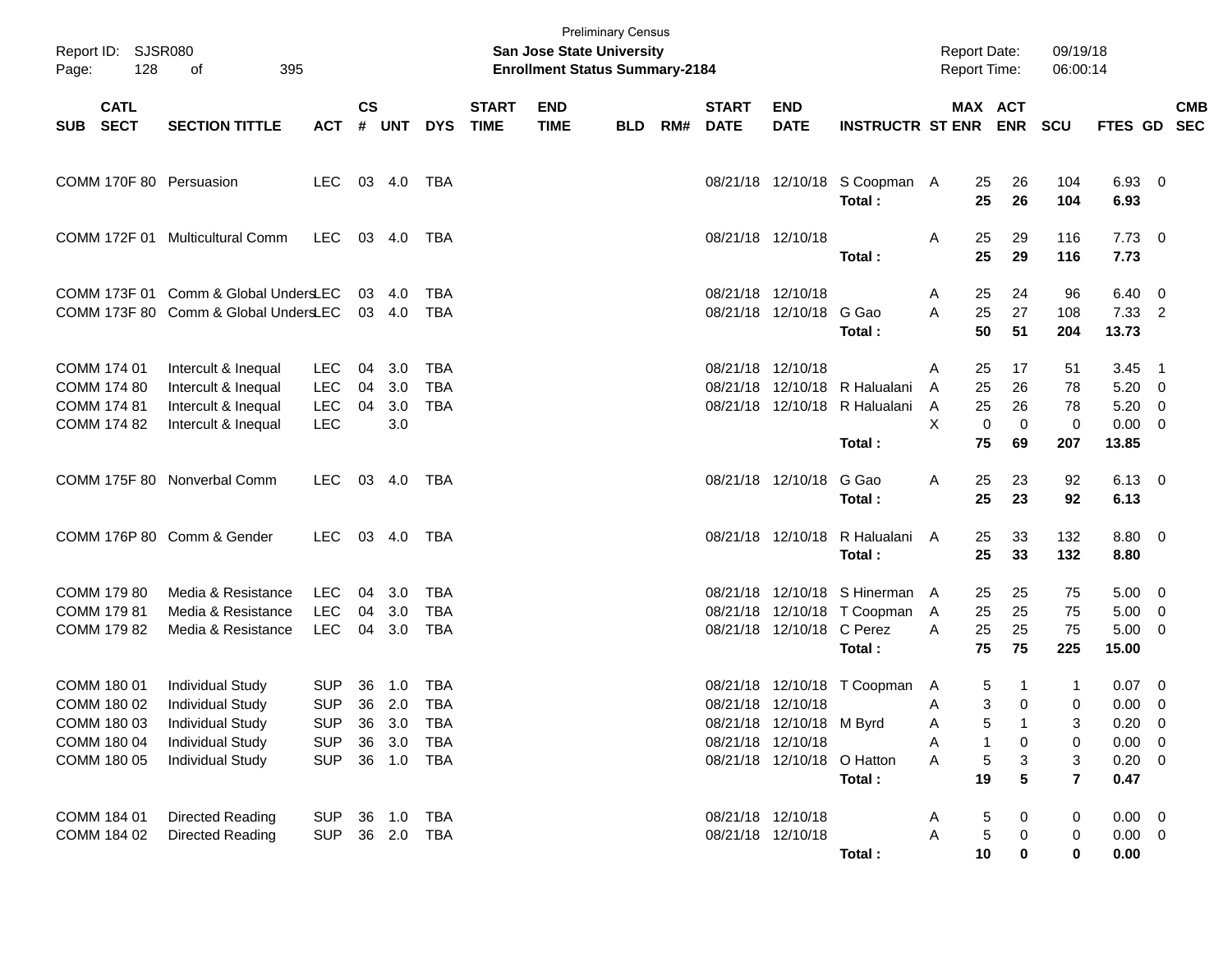|                             |                                 |            |               |            |            |              |                                       | <b>Preliminary Census</b> |     |              |                                        |                               |                     |     |                |            |                |                          |            |
|-----------------------------|---------------------------------|------------|---------------|------------|------------|--------------|---------------------------------------|---------------------------|-----|--------------|----------------------------------------|-------------------------------|---------------------|-----|----------------|------------|----------------|--------------------------|------------|
| Report ID: SJSR080          |                                 |            |               |            |            |              | <b>San Jose State University</b>      |                           |     |              |                                        |                               | <b>Report Date:</b> |     |                | 09/19/18   |                |                          |            |
| 129<br>Page:                | 395<br>оf                       |            |               |            |            |              | <b>Enrollment Status Summary-2184</b> |                           |     |              |                                        |                               | <b>Report Time:</b> |     |                | 06:00:14   |                |                          |            |
|                             |                                 |            |               |            |            |              |                                       |                           |     |              |                                        |                               |                     |     |                |            |                |                          |            |
| <b>CATL</b>                 |                                 |            | $\mathsf{cs}$ |            |            | <b>START</b> | <b>END</b>                            |                           |     | <b>START</b> | <b>END</b>                             |                               |                     |     | MAX ACT        |            |                |                          | <b>CMB</b> |
| <b>SECT</b><br><b>SUB</b>   | <b>SECTION TITTLE</b>           | <b>ACT</b> | #             | <b>UNT</b> | <b>DYS</b> | <b>TIME</b>  | <b>TIME</b>                           | <b>BLD</b>                | RM# | <b>DATE</b>  | <b>DATE</b>                            | <b>INSTRUCTR ST ENR</b>       |                     |     | <b>ENR</b>     | <b>SCU</b> | <b>FTES GD</b> |                          | <b>SEC</b> |
|                             |                                 |            |               |            |            |              |                                       |                           |     |              |                                        |                               |                     |     |                |            |                |                          |            |
| COMM 190 01                 | Act Proj in Speech              | <b>SUP</b> | 36            | 1.0        | <b>TBA</b> |              |                                       |                           |     |              | 08/21/18 12/10/18<br>08/21/18 12/10/18 | T Hart                        | Α                   | 5   | 4              | 4          | 0.27           | - 0                      |            |
| COMM 190 02                 | Act Proj in Speech              | <b>SUP</b> | 36            | 2.0        | <b>TBA</b> |              |                                       |                           |     |              | 08/21/18 12/10/18                      | T Hart                        | Α                   | 5   | 0              | 0          | 0.00           | 0                        |            |
| COMM 190 03                 | Act Proj in Speech              | <b>SUP</b> | 36            | 3.0        | <b>TBA</b> |              |                                       |                           |     |              |                                        | T Hart                        | Α                   | 5   | $\mathbf{1}$   | 3          | 0.20           | 0                        |            |
| COMM 190 04                 | Act Proj in Speech              | <b>SUP</b> | 36            | 4.0        | <b>TBA</b> |              |                                       |                           |     |              | 08/21/18 12/10/18                      | T Hart                        | A                   | 5   | $\overline{c}$ | 8          | 0.53           | 0                        |            |
| COMM 190 05                 | Act Proj in Speech              | <b>SUP</b> | 36            | 5.0        | <b>TBA</b> |              |                                       |                           |     |              | 08/21/18 12/10/18                      | T Hart                        | Α                   | 5   | 0              | 0          | 0.00           | $\overline{0}$           |            |
| COMM 190 06                 | Act Proj in Speech              | <b>SUP</b> | 36            | 6.0        | <b>TBA</b> |              |                                       |                           |     |              | 08/21/18 12/10/18                      | T Hart                        | А                   | 5   | 0              | 0          | 0.00           | 0                        |            |
|                             |                                 |            |               |            |            |              |                                       |                           |     |              |                                        | Total:                        |                     | 30  | $\overline{7}$ | 15         | 1.00           |                          |            |
|                             | COMM 191A 01 Foren Act Debate   | <b>SUP</b> | 36            | 1.0        | TBA        |              |                                       |                           |     |              | 08/21/18 12/10/18                      | M Sunseri                     | A                   | 45  | 46             | 46         | 3.07           | $\overline{0}$           |            |
|                             |                                 |            |               |            |            |              |                                       |                           |     |              |                                        | Total:                        |                     | 45  | 46             | 46         | 3.07           |                          |            |
|                             |                                 |            |               |            |            |              |                                       |                           |     |              |                                        |                               |                     |     |                |            |                |                          |            |
|                             | COMM 191B 01 Ind Evnts Plat Spk | <b>SUP</b> | 36            | 1.0        | TBA        |              |                                       |                           |     |              | 08/21/18 12/10/18                      | T Lim                         | A                   | 45  | 44             | 44         | 2.93           | 0                        |            |
|                             |                                 |            |               |            |            |              |                                       |                           |     |              |                                        | Total:                        |                     | 45  | 44             | 44         | 2.93           |                          |            |
|                             |                                 |            |               |            |            |              |                                       |                           |     |              |                                        |                               |                     |     |                |            |                |                          |            |
|                             | COMM 191C 01 Ind Evnts Oral Int | <b>SUP</b> |               | 36 1.0     | TBA        |              |                                       |                           |     |              | 08/21/18 12/10/18                      | T Lim                         | A                   | 30  | 30             | 30         | 2.00           | $\overline{\phantom{0}}$ |            |
|                             |                                 |            |               |            |            |              |                                       |                           |     |              |                                        | Total:                        |                     | 30  | 30             | 30         | 2.00           |                          |            |
|                             |                                 |            |               |            |            |              |                                       |                           |     |              |                                        |                               |                     |     |                |            |                |                          |            |
|                             | COMM 191J 01 Speech Judging     | <b>SUP</b> |               | 36 1.0     | TBA        |              |                                       |                           |     |              | 08/21/18 12/10/18                      | M Sunseri                     | A                   | 45  | 39             | 39         | 2.60           | $\overline{\mathbf{0}}$  |            |
|                             |                                 |            |               |            |            |              |                                       |                           |     |              |                                        | Total:                        |                     | 45  | 39             | 39         | 2.60           |                          |            |
|                             |                                 |            |               |            |            |              |                                       |                           |     |              |                                        |                               |                     |     |                |            |                |                          |            |
| COMM 191M 80 Moot Court     |                                 | <b>SUP</b> |               | 36 1.0     | TBA        |              |                                       |                           |     |              | 08/21/18 12/10/18                      | <b>G</b> Firenzi              | A                   | 15  | 12             | 12         | 0.80           | $\overline{\mathbf{0}}$  |            |
|                             |                                 |            |               |            |            |              |                                       |                           |     |              |                                        | Total:                        |                     | 15  | 12             | 12         | 0.80           |                          |            |
|                             |                                 |            |               |            |            |              |                                       |                           |     |              |                                        |                               |                     |     |                |            |                |                          |            |
| COMM 195 01                 | <b>Special Topics</b>           | SEM        | 04            | 3.0        | TR         |              | 10:30 AM 11:45 AM                     | HGH 231                   |     |              | 08/21/18 12/10/18                      | O Hatton                      | A                   | 25  | 16             | 48         | $3.20 \ 0$     |                          |            |
|                             |                                 |            |               |            |            |              |                                       |                           |     |              |                                        | Total:                        |                     | 25  | 16             | 48         | 3.20           |                          |            |
|                             |                                 |            |               |            |            |              |                                       |                           |     |              |                                        |                               |                     |     |                |            |                |                          |            |
| COMM 198 01                 | Comm Applied Activit SUP        |            |               | 36 1.0     | <b>TBA</b> |              |                                       |                           |     | 08/21/18     | 12/10/18                               | R Cnudde                      | A                   | 30  | 19             | 19         | 1.27           | 0                        |            |
| COMM 198 02                 | Comm Applied Activit SUP        |            |               | 36 2.0     | <b>TBA</b> |              |                                       |                           |     |              | 08/21/18 12/10/18                      | R Cnudde                      | A                   | 10  | 4              | 8          | 0.53           | 0                        |            |
| COMM 198 03                 | Comm Applied Activit SUP        |            |               | 36 1.0     | <b>TBA</b> |              |                                       |                           |     |              | 08/21/18 12/10/18                      | T Hart                        | A                   | 30  | 6              | 6          | 0.40           | 0                        |            |
| COMM 198 04                 | Comm Applied Activit SUP        |            |               | 36 2.0     | <b>TBA</b> |              |                                       |                           |     |              | 08/21/18 12/10/18 T Hart               |                               | A                   | 10  | 12             | 24         | 1.60           | $\mathbf 0$              |            |
| COMM 198 05                 | Comm Applied Activit SUP 36 1.0 |            |               |            | <b>TBA</b> |              |                                       |                           |     |              |                                        | 08/21/18 12/10/18 T Coopman A |                     | 15  | 29             | 29         | 1.95           | $\overline{1}$           |            |
| COMM 198 06                 | Comm Applied Activit SUP        |            |               | 36 2.0     | TBA        |              |                                       |                           |     |              |                                        | 08/21/18 12/10/18 T Coopman A |                     | 5   | $\mathbf 1$    | 2          | 0.13           | $\overline{\mathbf{0}}$  |            |
| COMM 198 07                 | Comm Applied Activit SUP        |            |               | 36 1.0     | TBA        |              |                                       |                           |     |              | 08/21/18 12/10/18 T Lim                |                               | Α                   | 5   | $\overline{1}$ | 1          | 0.07           | $\overline{\mathbf{0}}$  |            |
| COMM 198 08                 | Comm Applied Activit SUP 36 2.0 |            |               |            | TBA        |              |                                       |                           |     |              | 08/21/18 12/10/18 T Lim                |                               | Α                   | 5   | 3              | $\,6$      | 0.40           | $\overline{\mathbf{0}}$  |            |
|                             |                                 |            |               |            |            |              |                                       |                           |     |              |                                        | Total:                        |                     | 110 | 75             | 95         | 6.35           |                          |            |
|                             |                                 |            |               |            |            |              |                                       |                           |     |              |                                        |                               |                     |     |                |            |                |                          |            |
| COMM 199C 01 Senior Seminar |                                 | <b>LEC</b> |               | 4.0        |            |              |                                       |                           |     |              |                                        |                               | X                   | 0   | 0              | 0          | $0.00 \t 0$    |                          |            |
| COMM 199C 02 Senior Seminar |                                 | <b>LEC</b> | 03            | 4.0        | TBA        |              |                                       |                           |     |              | 08/21/18 12/10/18                      |                               | Α                   | 25  | 17             | 68         | 4.53           | $\overline{\mathbf{0}}$  |            |
| COMM 199C 03 Senior Seminar |                                 | LEC.       |               | 03 4.0 TBA |            |              |                                       |                           |     |              | 08/21/18 12/10/18                      |                               | Α                   | 25  | 19             | 76         | $5.07$ 0       |                          |            |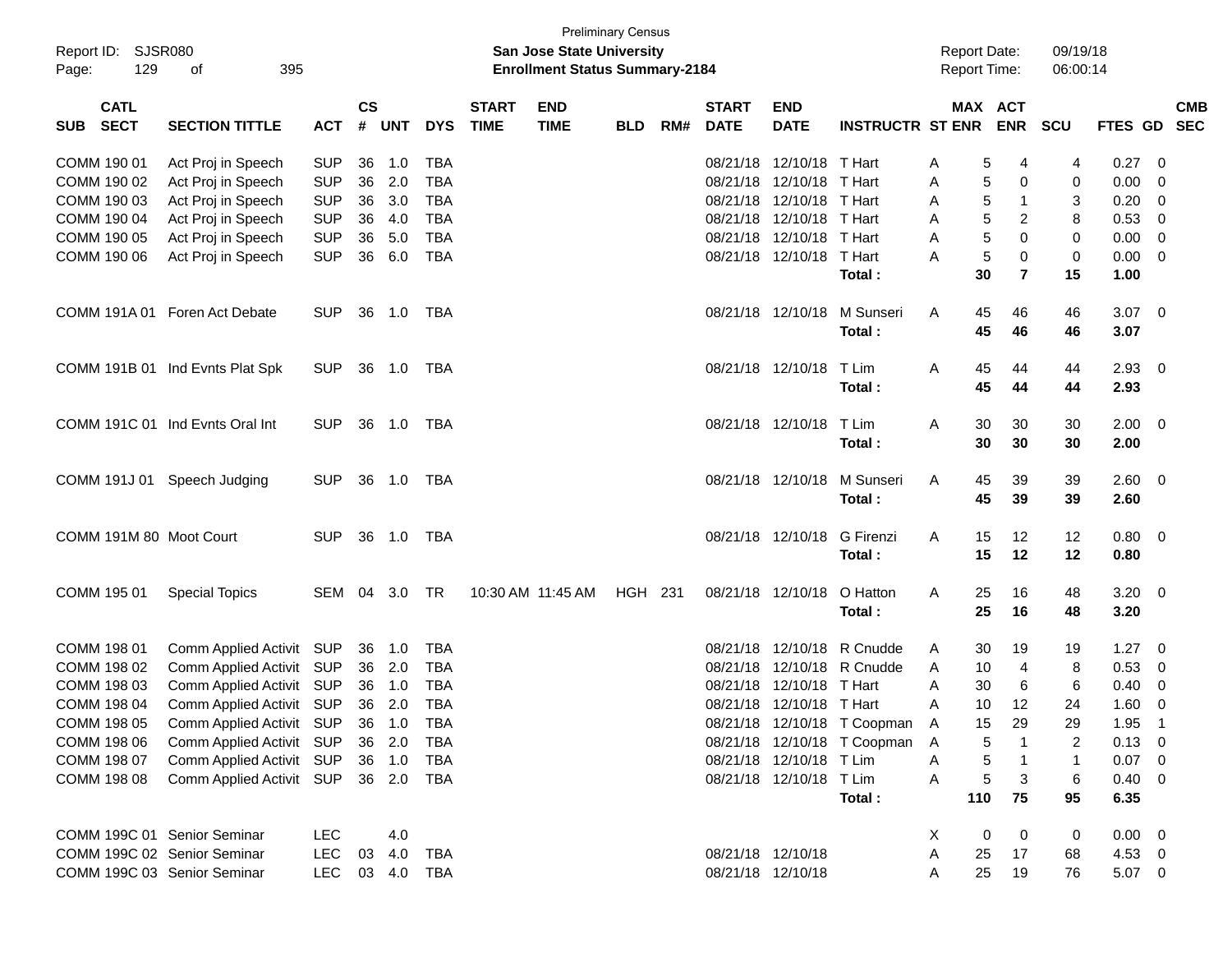| Report ID: SJSR080<br>130<br>Page: | 395<br>of                                      |            |                    |            |            |                             | <b>San Jose State University</b><br><b>Enrollment Status Summary-2184</b> | <b>Preliminary Census</b> |     |                             |                            |                                       |   |              | <b>Report Date:</b><br>Report Time: | 09/19/18<br>06:00:14 |                        |                            |            |
|------------------------------------|------------------------------------------------|------------|--------------------|------------|------------|-----------------------------|---------------------------------------------------------------------------|---------------------------|-----|-----------------------------|----------------------------|---------------------------------------|---|--------------|-------------------------------------|----------------------|------------------------|----------------------------|------------|
| <b>CATL</b><br><b>SECT</b><br>SUB  | <b>SECTION TITTLE</b>                          | <b>ACT</b> | $\mathsf{cs}$<br># | <b>UNT</b> | <b>DYS</b> | <b>START</b><br><b>TIME</b> | <b>END</b><br><b>TIME</b>                                                 | <b>BLD</b>                | RM# | <b>START</b><br><b>DATE</b> | <b>END</b><br><b>DATE</b>  | <b>INSTRUCTR ST ENR</b>               |   |              | MAX ACT<br><b>ENR</b>               | SCU                  | FTES GD SEC            |                            | <b>CMB</b> |
|                                    | COMM 199C 04 Senior Seminar                    | <b>LEC</b> |                    | 4.0        |            |                             |                                                                           |                           |     |                             |                            |                                       | X | 0            | 0                                   | 0                    | 0.00                   | - 0                        |            |
|                                    | COMM 199C 05 Senior Seminar                    | <b>LEC</b> |                    | 4.0        |            |                             |                                                                           |                           |     |                             |                            |                                       | X | 0            | $\mathbf 0$                         | 0                    | 0.00                   | $\overline{0}$             |            |
|                                    | COMM 199C 80 Senior Seminar                    | <b>LEC</b> | 03                 | 4.0        | <b>TBA</b> |                             |                                                                           |                           |     |                             |                            | 08/21/18 12/10/18 K Werking<br>Total: | A | 25<br>75     | 28<br>64                            | 112<br>256           | $7.47\quad 0$<br>17.07 |                            |            |
|                                    | COMM 200R 01 Grad Study in Comm SEM 05 4.0     |            |                    |            | TBA        |                             |                                                                           |                           |     | 08/21/18 12/10/18           |                            |                                       | A | 15           | 17                                  | 68                   | 5.67 17                |                            |            |
|                                    |                                                |            |                    |            |            |                             |                                                                           |                           |     |                             |                            | Total:                                |   | 15           | 17                                  | 68                   | 5.67                   |                            |            |
| COMM 231R 01                       | <b>Present Aesthetics</b>                      | <b>SEM</b> |                    | 4.0        |            |                             |                                                                           |                           |     |                             |                            |                                       | Χ | 0            | 0                                   | 0                    | 0.00                   | $\overline{\mathbf{0}}$    |            |
| TA                                 | 231R 01 Present Aesthetics                     | <b>SEM</b> |                    | 4.0        |            |                             |                                                                           |                           |     |                             |                            |                                       | X | 0            | 0                                   | 0                    | 0.00                   | $\overline{\mathbf{0}}$    |            |
|                                    |                                                |            |                    |            |            |                             |                                                                           |                           |     |                             |                            | Total:                                |   | $\bf{0}$     | 0                                   | $\mathbf 0$          | 0.00                   |                            |            |
|                                    | COMM 244R 80 Sem in Org Comm                   | SEM 05 4.0 |                    |            | TBA        |                             |                                                                           |                           |     |                             |                            | 08/21/18 12/10/18 S Coopman A         |   | 15           | 13                                  | 52                   | 4.20 11                |                            |            |
|                                    |                                                |            |                    |            |            |                             |                                                                           |                           |     |                             |                            | Total:                                |   | 15           | 13                                  | 52                   | 4.20                   |                            |            |
|                                    | COMM 245R 01 Sem Comm Crit                     | SEM 05 4.0 |                    |            | TBA        |                             |                                                                           |                           |     |                             | 08/21/18 12/10/18          |                                       | A | 15           | 21                                  | 84                   | 6.87 19                |                            |            |
|                                    |                                                |            |                    |            |            |                             |                                                                           |                           |     |                             |                            | Total:                                |   | 15           | 21                                  | 84                   | 6.87                   |                            |            |
| COMM 280 01                        | Independent Study                              | <b>SUP</b> | 25                 | 1.0        | <b>TBA</b> |                             |                                                                           |                           |     | 08/21/18 12/10/18           |                            |                                       | A | 5            | 0                                   | 0                    | $0.00\,$               | $\overline{\phantom{0}}$   |            |
| COMM 280 02                        | Independent Study                              | <b>SUP</b> | 25                 | 2.0        | <b>TBA</b> |                             |                                                                           |                           |     |                             | 08/21/18 12/10/18 O Hatton |                                       | A | 3            | 1                                   | $\overline{2}$       | $0.17$ 1               |                            |            |
| COMM 280 03                        | Independent Study                              | <b>SUP</b> | 25                 | 3.0        | <b>TBA</b> |                             |                                                                           |                           |     |                             |                            | 08/21/18 12/10/18 M Spangler          | Α | 5            | 1                                   | $\mathbf{3}$         | 0.25                   | $\overline{\phantom{0}}$ 1 |            |
| COMM 280 04                        | Independent Study                              | <b>SUP</b> | 25                 | 2.0        | <b>TBA</b> |                             |                                                                           |                           |     |                             |                            | 08/21/18 12/10/18 T Coopman           | Α | $\mathbf{1}$ | 1                                   | $\overline{2}$       | $0.17$ 1               |                            |            |
| COMM 280 05                        | Independent Study                              | SUP        | 25                 | 1.0        | <b>TBA</b> |                             |                                                                           |                           |     |                             | 08/21/18 12/10/18          |                                       | A | $\mathbf{1}$ | 0                                   | $\mathbf 0$          | 0.00                   | $\overline{\mathbf{0}}$    |            |
|                                    |                                                |            |                    |            |            |                             |                                                                           |                           |     |                             |                            | Total:                                |   | 15           | 3                                   | $\overline{7}$       | 0.58                   |                            |            |
| COMM 285A 01 TA Practicum I        |                                                | <b>SUP</b> |                    | 25 2.0     | TBA        |                             |                                                                           |                           |     |                             | 08/21/18 12/10/18          | D Fassett                             | A | 10           | 6                                   | 12                   | $1.00 \t 6$            |                            |            |
|                                    |                                                |            |                    |            |            |                             |                                                                           |                           |     |                             |                            | Total:                                |   | 10           | 6                                   | 12                   | 1.00                   |                            |            |
| COMM 285B 01 TA Practicum II       |                                                | <b>SUP</b> | 25                 | 1.0        | TBA        |                             |                                                                           |                           |     |                             | 08/21/18 12/10/18          | D Fassett                             | A | 5            | 0                                   | 0                    | $0.00 \t 0$            |                            |            |
|                                    |                                                |            |                    |            |            |                             |                                                                           |                           |     |                             |                            | Total:                                |   | 5            | 0                                   | $\mathbf 0$          | 0.00                   |                            |            |
| COMM 291 01                        | Grad Internship                                | <b>SUP</b> | 25                 | 1.0        | <b>TBA</b> |                             |                                                                           |                           |     |                             | 08/21/18 12/10/18 T Hart   |                                       | A | 5            | 0                                   | 0                    | 0.00                   | $\overline{\phantom{0}}$   |            |
| COMM 291 02                        | Grad Internship                                | <b>SUP</b> | 25                 | 2.0        | <b>TBA</b> |                             |                                                                           |                           |     |                             | 08/21/18 12/10/18 T Hart   |                                       | Α | 5            | 1                                   | $\overline{2}$       | $0.17$ 1               |                            |            |
| COMM 291 03                        | Grad Internship                                | <b>SUP</b> | 25                 | 3.0        | <b>TBA</b> |                             |                                                                           |                           |     |                             | 08/21/18 12/10/18 T Hart   |                                       | Α | $\sqrt{5}$   | 0                                   | 0                    | $0.00 \t 0$            |                            |            |
| COMM 291 04                        | Grad Internship                                | <b>SUP</b> |                    | 25 4.0     | <b>TBA</b> |                             |                                                                           |                           |     |                             | 08/21/18 12/10/18 T Hart   |                                       | Α | 5            | 1                                   | $\overline{4}$       | $0.33$ 1               |                            |            |
|                                    |                                                |            |                    |            |            |                             |                                                                           |                           |     |                             |                            | Total:                                |   | 20           | $\mathbf{2}$                        | $\bf 6$              | 0.50                   |                            |            |
|                                    | COMM 295R 01 Top in Comm Studie LEC 03 4.0 TBA |            |                    |            |            |                             |                                                                           |                           |     | 08/21/18 12/10/18           |                            |                                       | A | 15           | 17                                  | 68                   | 5.53 15                |                            |            |
|                                    |                                                |            |                    |            |            |                             |                                                                           |                           |     |                             |                            | Total:                                |   | 15           | 17                                  | 68                   | 5.53                   |                            |            |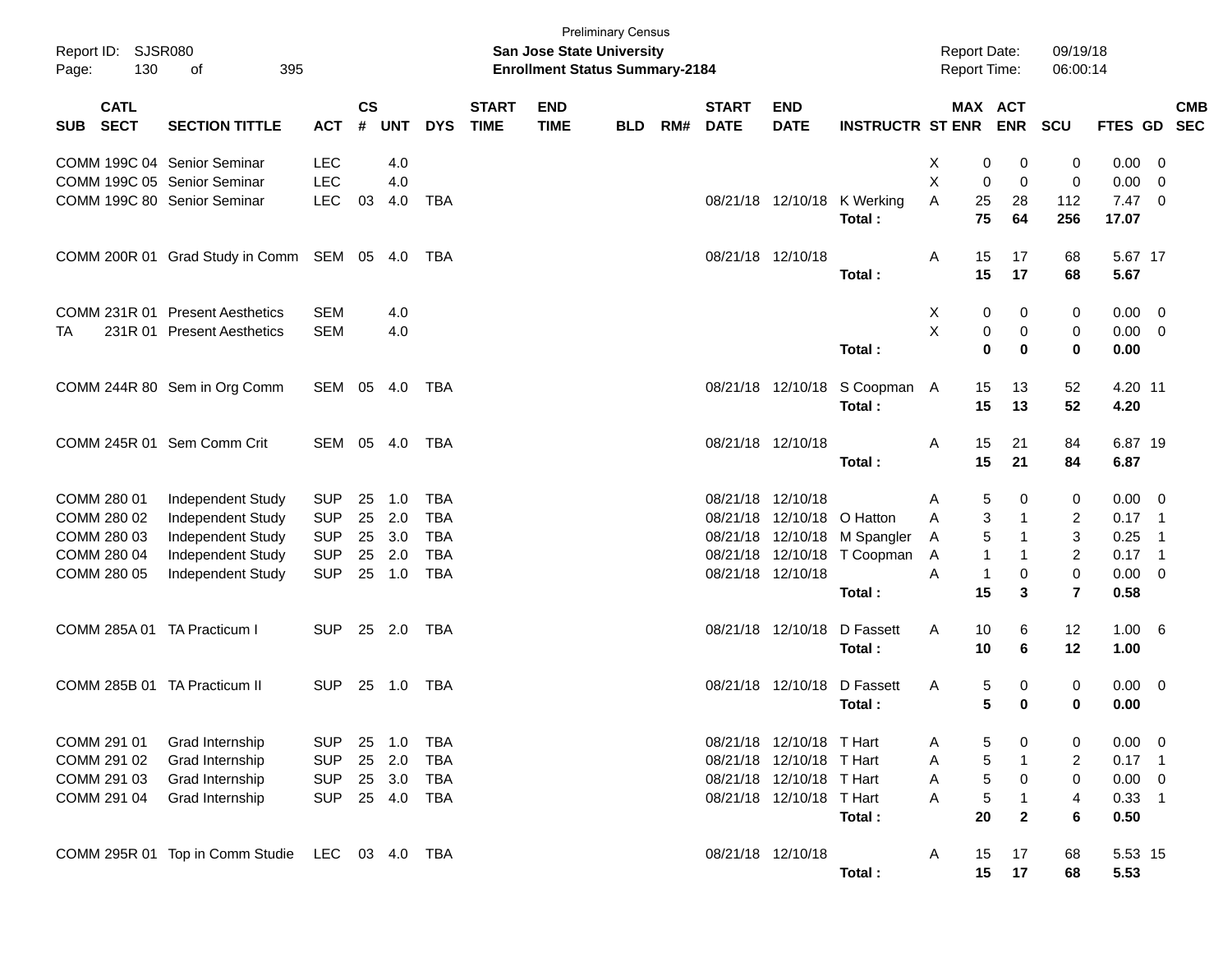| Report ID: SJSR080<br>131<br>Page:                                                     | 395<br>οf                                                                                                             |                                                                                  |                                  |                                        |                                                                                  |                             | <b>San Jose State University</b><br><b>Enrollment Status Summary-2184</b> | <b>Preliminary Census</b> |     |                                           |                                                                                                 |                         |                            | <b>Report Date:</b><br><b>Report Time:</b>    |                                 | 09/19/18<br>06:00:14                         |                                                                           |                                                                      |            |
|----------------------------------------------------------------------------------------|-----------------------------------------------------------------------------------------------------------------------|----------------------------------------------------------------------------------|----------------------------------|----------------------------------------|----------------------------------------------------------------------------------|-----------------------------|---------------------------------------------------------------------------|---------------------------|-----|-------------------------------------------|-------------------------------------------------------------------------------------------------|-------------------------|----------------------------|-----------------------------------------------|---------------------------------|----------------------------------------------|---------------------------------------------------------------------------|----------------------------------------------------------------------|------------|
| <b>CATL</b><br><b>SECT</b><br><b>SUB</b>                                               | <b>SECTION TITTLE</b>                                                                                                 | <b>ACT</b>                                                                       | $\mathsf{cs}$<br>#               | <b>UNT</b>                             | <b>DYS</b>                                                                       | <b>START</b><br><b>TIME</b> | <b>END</b><br><b>TIME</b>                                                 | <b>BLD</b>                | RM# | <b>START</b><br><b>DATE</b>               | <b>END</b><br><b>DATE</b>                                                                       | <b>INSTRUCTR ST ENR</b> |                            | MAX ACT                                       | <b>ENR</b>                      | <b>SCU</b>                                   | FTES GD SEC                                                               |                                                                      | <b>CMB</b> |
| COMM 297 01                                                                            | Adv Writing Workshop SEM 05 2.0 T                                                                                     |                                                                                  |                                  |                                        |                                                                                  |                             | 06:00 PM 08:45 PM                                                         | HGH 219                   |     |                                           | 08/21/18 12/10/18                                                                               | A Todd<br>Total:        | A                          | 15<br>15                                      | 17<br>17                        | 34<br>34                                     | 2.83 17<br>2.83                                                           |                                                                      |            |
| COMM 298 01<br>COMM 298 02<br>COMM 298 03<br>COMM 298 04                               | Master's Project<br>Master's Project<br>Master's Project<br>Master's Project                                          | <b>SUP</b><br><b>SUP</b><br><b>SUP</b><br><b>SUP</b>                             | 25<br>25<br>25<br>25             | 1.0<br>2.0<br>3.0<br>4.0               | <b>TBA</b><br><b>TBA</b><br><b>TBA</b><br><b>TBA</b>                             |                             |                                                                           |                           |     | 08/21/18 12/10/18<br>08/21/18<br>08/21/18 | 12/10/18<br>12/10/18<br>08/21/18 12/10/18                                                       | M Spangler              | A<br>A<br>A<br>Α           | 5<br>3<br>3<br>5                              | 0<br>$\mathbf{1}$<br>0<br>0     | 0<br>2<br>$\mathbf 0$<br>0                   | $0.00 \t 0$<br>0.17<br>0.00<br>$0.00 \t 0$                                | $\overline{\phantom{0}}$ 1<br>$\overline{\mathbf{0}}$                |            |
| COMM 299 01<br>COMM 299 02<br>COMM 299 03<br>COMM 299 04<br>COMM 299 05<br>COMM 299 06 | Master's Thesis<br>Master's Thesis<br><b>Master's Thesis</b><br>Master's Thesis<br>Master's Thesis<br>Master's Thesis | <b>SUP</b><br><b>SUP</b><br><b>SUP</b><br><b>SUP</b><br><b>SUP</b><br><b>SUP</b> | 25<br>25<br>25<br>25<br>25<br>25 | 1.0<br>2.0<br>3.0<br>4.0<br>5.0<br>6.0 | <b>TBA</b><br><b>TBA</b><br><b>TBA</b><br><b>TBA</b><br><b>TBA</b><br><b>TBA</b> |                             |                                                                           |                           |     | 08/21/18<br>08/21/18<br>08/21/18          | 08/21/18 12/10/18<br>12/10/18<br>12/10/18<br>08/21/18 12/10/18<br>12/10/18<br>08/21/18 12/10/18 | Total:                  | A<br>A<br>A<br>A<br>Α<br>A | 16<br>5<br>5<br>$\overline{c}$<br>5<br>3<br>5 | 1<br>0<br>0<br>0<br>0<br>0<br>0 | $\overline{2}$<br>0<br>0<br>0<br>0<br>0<br>0 | 0.17<br>$0.00 \t 0$<br>0.00<br>0.00<br>$0.00 \t 0$<br>0.00<br>$0.00 \t 0$ | $\overline{\mathbf{0}}$<br>$\overline{0}$<br>$\overline{\mathbf{0}}$ |            |
| SPED 184Y 01 Stdt Tchg II                                                              |                                                                                                                       | <b>SUP</b>                                                                       |                                  | 25 6.0                                 | <b>TBA</b>                                                                       |                             |                                                                           |                           |     | 08/21/18 12/10/18                         |                                                                                                 | Total:<br>Total:        | Α                          | 25<br>0<br>0                                  | $\bf{0}$<br>0<br>$\mathbf 0$    | 0<br>0<br>$\mathbf 0$                        | 0.00<br>$0.00 \t 0$<br>0.00                                               |                                                                      |            |
| SPED 184Z 01 Stdt Tchg II<br>242C 01<br>SPED                                           | Educ Internship                                                                                                       | <b>SUP</b><br><b>SUP</b>                                                         | 25<br>25                         | 6.0<br>6.0                             | <b>TBA</b><br><b>TBA</b>                                                         |                             |                                                                           |                           |     | 08/21/18 12/10/18<br>08/21/18 12/10/18    |                                                                                                 | Total:<br>Total:        | Α<br>Α                     | 0<br>0<br>0<br>$\bf{0}$                       | 0<br>$\bf{0}$<br>0<br>$\bf{0}$  | 0<br>$\bf{0}$<br>0<br>$\bf{0}$               | $0.00 \t 0$<br>0.00<br>$0.00 \t 0$<br>0.00                                |                                                                      |            |
|                                                                                        | Denartment: Communication Studies                                                                                     |                                                                                  |                                  |                                        |                                                                                  |                             |                                                                           |                           |     |                                           |                                                                                                 | Denartment Total .      |                            | 5308                                          |                                 | 4994 15476                                   | 1037.50                                                                   |                                                                      |            |

**Department : Communication Studies Department Total : 5308 4994 15476 1037.50 Lower Division : 2569 2424 6564 437.62 Upper Division : 2588 2490 8647 578.20 Graduate Division : 151 80 265 21.68**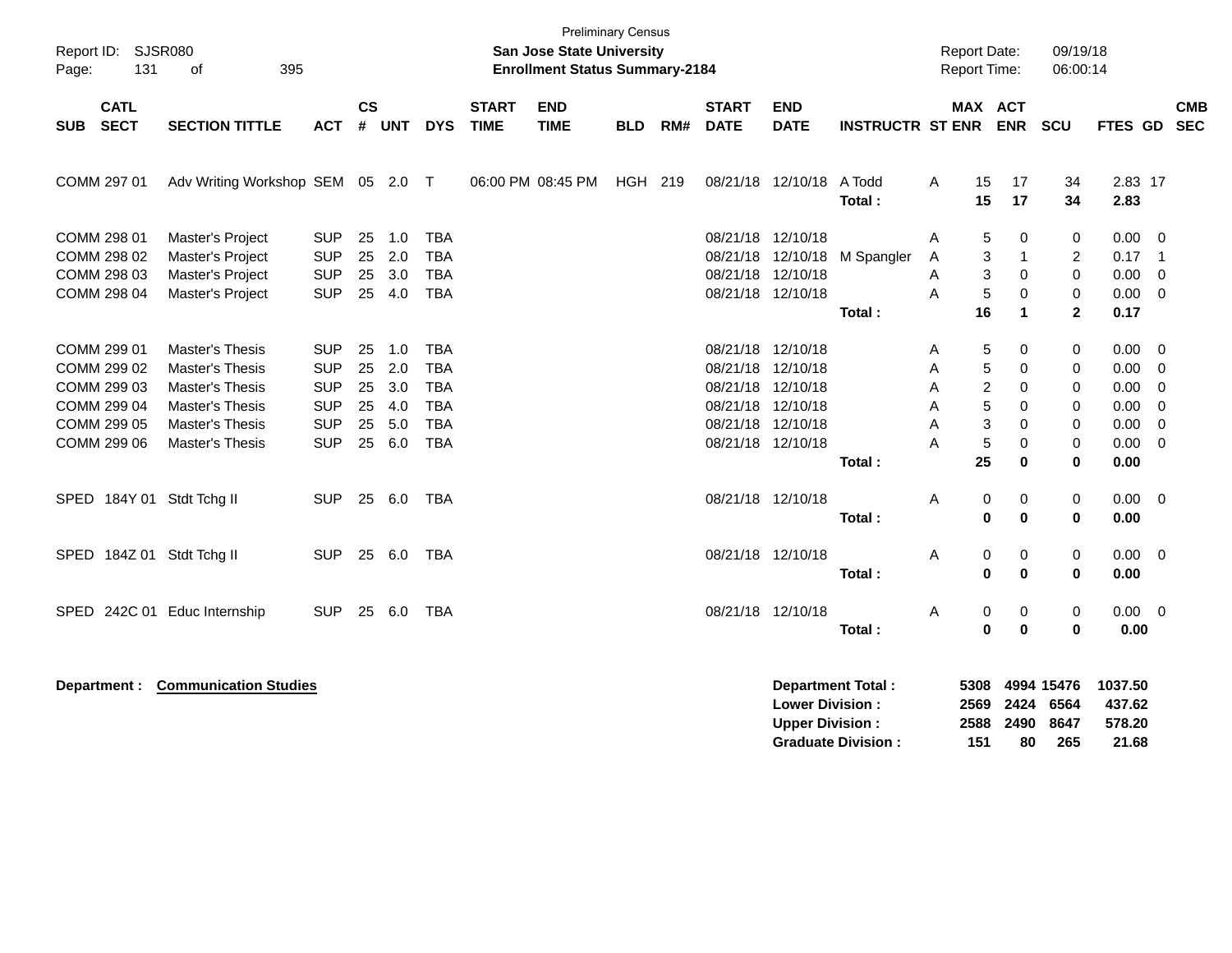| <b>SJSR080</b><br>Report ID:<br>132<br>Page:<br>395<br>оf |                                                     |                                                                                      |                                                      |                    |                          |                   |                             | <b>Preliminary Census</b><br><b>San Jose State University</b><br><b>Enrollment Status Summary-2184</b> |                    | <b>Report Date:</b><br>Report Time: |                             | 09/19/18<br>06:00:14                   |                                                    |                                           |                                             |                        |                                                |                                       |
|-----------------------------------------------------------|-----------------------------------------------------|--------------------------------------------------------------------------------------|------------------------------------------------------|--------------------|--------------------------|-------------------|-----------------------------|--------------------------------------------------------------------------------------------------------|--------------------|-------------------------------------|-----------------------------|----------------------------------------|----------------------------------------------------|-------------------------------------------|---------------------------------------------|------------------------|------------------------------------------------|---------------------------------------|
| <b>SUB</b>                                                | <b>CATL</b><br><b>SECT</b>                          | <b>SECTION TITTLE</b>                                                                | <b>ACT</b>                                           | $\mathsf{cs}$<br># | <b>UNT</b>               | <b>DYS</b>        | <b>START</b><br><b>TIME</b> | <b>END</b><br><b>TIME</b>                                                                              | <b>BLD</b>         | RM#                                 | <b>START</b><br><b>DATE</b> | <b>END</b><br><b>DATE</b>              | <b>INSTRUCTR ST ENR</b>                            |                                           | <b>MAX ACT</b><br><b>ENR</b>                | <b>SCU</b>             | <b>FTES GD</b>                                 | <b>CMB</b><br><b>SEC</b>              |
| <b>College</b>                                            | Department :<br>URBP 101 01                         | <b>Social Sciences</b><br><b>Urban &amp; Regional Planning</b><br>The City           | <b>LEC</b>                                           |                    | 3.0                      |                   |                             |                                                                                                        |                    |                                     |                             |                                        |                                                    | X<br>0                                    | 0                                           | 0                      | $0.00 \t 0$                                    |                                       |
|                                                           |                                                     |                                                                                      |                                                      |                    |                          |                   |                             |                                                                                                        |                    |                                     |                             |                                        | Total:                                             | 0                                         | $\bf{0}$                                    | 0                      | 0.00                                           |                                       |
|                                                           | URBP 136 01<br>ENVS 136 01                          | Int Land Use Plan<br>Int Land Use Plan                                               | SEM<br><b>SEM</b>                                    | 05<br>05           | 4.0<br>4.0               | м<br>M            |                             | 07:30 PM 10:00 PM<br>07:30 PM 10:00 PM                                                                 | CL.<br><b>CL</b>   | 243<br>243                          |                             | 08/21/18 12/10/18<br>08/21/18 12/10/18 | C Cheleden<br>C Cheleden<br>Total:                 | 5<br>A<br>0<br>A<br>5                     | 3<br>1<br>4                                 | 12<br>4<br>16          | 0.80<br>0.27<br>1.07                           | $0\,C$<br>0 <sup>o</sup>              |
|                                                           | URBP 143 01                                         | Int Priv Dev Plan                                                                    | <b>SEM</b>                                           |                    | 3.0                      |                   |                             |                                                                                                        |                    |                                     |                             |                                        | Total:                                             | х<br>0<br>0                               | 0<br>0                                      | 0<br>0                 | $0.00 \t 0$<br>0.00                            |                                       |
|                                                           | URBP 148 01<br>DSGN 148 01                          | Intro Tech in Urb PI<br>Intro Tech in Urb PI                                         | SEM<br><b>SEM</b>                                    | 05<br>05           | 2.0<br>2.0               | S<br>S            |                             | 10:00 AM 12:45 PM<br>10:00 AM 12:45 PM                                                                 | WSQ 208<br>WSQ 208 |                                     |                             | 08/21/18 12/10/18<br>08/21/18 12/10/18 | J Schuppert A<br>J Schuppert A<br>Total:           | 5<br>0<br>5                               | 0<br>0<br>0                                 | 0<br>0<br>0            | 0.00<br>0.00<br>0.00                           | $0\,$ C<br>0 <sup>o</sup>             |
| DSIT                                                      | URBP 151 01<br>151 01<br>URBP 151 02<br>DSIT 151 02 | Intro Urban Design<br>Intro Urban Design<br>Intro Urban Design<br>Intro Urban Design | <b>SEM</b><br><b>SEM</b><br><b>SEM</b><br><b>SEM</b> | 05<br>05           | 4.0<br>4.0<br>4.0<br>4.0 | Т<br>$\mathsf{T}$ |                             | 04:30 PM 07:00 PM<br>04:30 PM 07:00 PM                                                                 | CL.<br><b>CL</b>   | 243<br>243                          |                             | 08/21/18 12/10/18                      | 08/21/18 12/10/18 G Douglas<br>G Douglas<br>Total: | X<br>0<br>х<br>0<br>5<br>Α<br>0<br>Α<br>5 | 0<br>0<br>$\overline{\mathbf{c}}$<br>2<br>4 | 0<br>0<br>8<br>8<br>16 | $0.00 \quad 0$<br>0.00<br>0.53<br>0.53<br>1.07 | 0<br>0 <sup>o</sup><br>0 <sup>o</sup> |
|                                                           | URBP 178 01<br>ENVS 178 01                          | Intro to Reg Trans P<br>Intro to Reg Trans P                                         | SEM<br>SEM                                           | 05<br>05           | 4.0<br>4.0               | W<br>W            |                             | 07:30 PM 10:00 PM<br>07:30 PM 10:00 PM                                                                 | CL.<br><b>CL</b>   | 243<br>243                          |                             | 08/21/18 12/10/18<br>08/21/18 12/10/18 | R Lee<br>R Lee<br>Total:                           | 5<br>Α<br>0<br>Α<br>5                     | 3<br>0<br>3                                 | 12<br>0<br>12          | 0.80<br>0.00<br>0.80                           | 0 C<br>0 <sup>o</sup>                 |
|                                                           |                                                     | URBP 179B 01 Adv GIS Planning                                                        | SEM                                                  | 05                 | 4.0                      | R                 |                             | 04:30 PM 07:00 PM                                                                                      | <b>WSQ 208</b>     |                                     |                             | 08/21/18 12/10/18                      | R Kos<br>Total:                                    | 5<br>Α<br>5                               | 3<br>3                                      | 12<br>12               | $0.87$ 1<br>0.87                               |                                       |
|                                                           | URBP 180 01                                         | <b>Individual Studies</b>                                                            | <b>SUP</b>                                           |                    | 36 3.0                   | TBA               |                             |                                                                                                        |                    |                                     | 08/21/18 12/10/18           |                                        | Total:                                             | 5<br>Α<br>5                               | 1<br>$\mathbf{1}$                           | 3<br>3                 | 0.25<br>0.25                                   | $\overline{\phantom{1}}$              |
|                                                           | URBP 200 01                                         | Urb Plan Seminar                                                                     | SEM 05 4.0 R                                         |                    |                          |                   |                             | 04:30 PM 07:00 PM CL                                                                                   |                    | 243                                 |                             | 08/21/18 12/10/18 J Kott               | Total:                                             | 18<br>Α<br>18                             | 18<br>18                                    | 72<br>72               | 6.00 18<br>6.00                                |                                       |
|                                                           | URBP 204 01<br>URBP 204 02                          | <b>Quant Methods</b><br><b>Quant Methods</b>                                         | SEM 05<br><b>SEM</b>                                 |                    | 4.0<br>4.0               | TBA               |                             |                                                                                                        |                    |                                     | 08/21/18 12/10/18           |                                        | Total:                                             | 15<br>A<br>X<br>0<br>15                   | 15<br>$\mathbf 0$<br>15                     | 60<br>0<br>60          | 5.00 15<br>$0.00 \t 0$<br>5.00                 |                                       |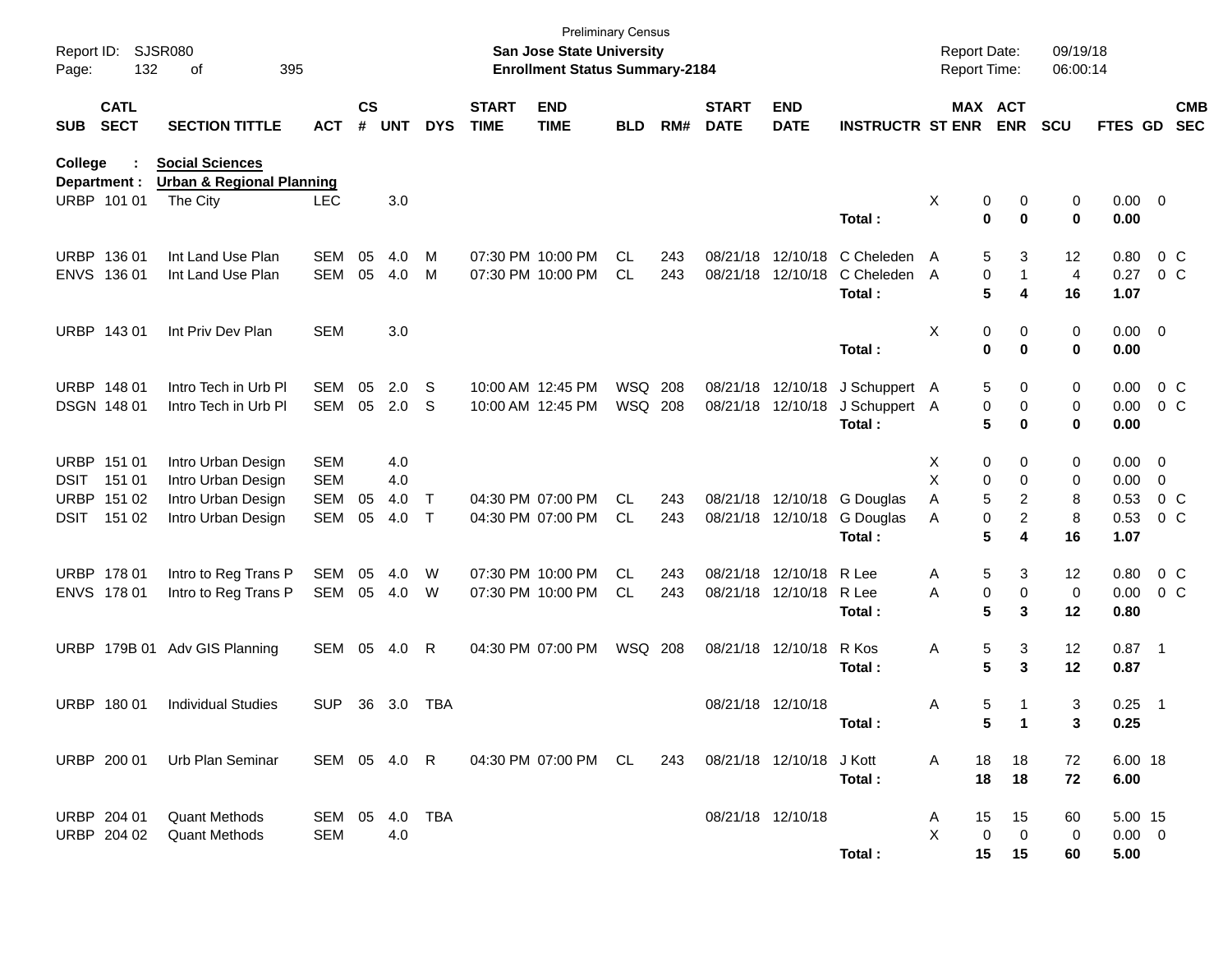| Page:      | Report ID: SJSR080<br>133  | of<br>395                                                |                              |                |               |                    |                             | <b>Preliminary Census</b><br><b>San Jose State University</b><br><b>Enrollment Status Summary-2184</b> |                    |     |                             |                           |                                                            | <b>Report Date:</b><br>Report Time:    |                                       | 09/19/18<br>06:00:14 |                                  |                           |
|------------|----------------------------|----------------------------------------------------------|------------------------------|----------------|---------------|--------------------|-----------------------------|--------------------------------------------------------------------------------------------------------|--------------------|-----|-----------------------------|---------------------------|------------------------------------------------------------|----------------------------------------|---------------------------------------|----------------------|----------------------------------|---------------------------|
| <b>SUB</b> | <b>CATL</b><br><b>SECT</b> | <b>SECTION TITTLE</b>                                    | <b>ACT</b>                   | <b>CS</b><br># | <b>UNT</b>    | <b>DYS</b>         | <b>START</b><br><b>TIME</b> | <b>END</b><br><b>TIME</b>                                                                              | <b>BLD</b>         | RM# | <b>START</b><br><b>DATE</b> | <b>END</b><br><b>DATE</b> | <b>INSTRUCTR ST ENR</b>                                    |                                        | MAX ACT<br><b>ENR</b>                 | SCU                  |                                  | <b>CMB</b><br>FTES GD SEC |
|            | URBP 205 01                | Private Dev & Urbp                                       | <b>SEM</b>                   |                | 3.0           |                    |                             |                                                                                                        |                    |     |                             |                           | Total:                                                     | Χ<br>0<br>0                            | 0<br>$\bf{0}$                         | 0<br>0               | $0.00 \t 0$<br>0.00              |                           |
|            | URBP 206 02<br>URBP 206 03 | <b>Real Estate Finance</b><br><b>Real Estate Finance</b> | <b>SEM</b><br><b>SEM</b>     | 05             | 3.0<br>3.0    | M                  |                             | 07:30 PM 10:00 PM                                                                                      | BBC                | 121 |                             |                           | 08/21/18 12/10/18 F Foldvary<br>Total:                     | X<br>0<br>15<br>A<br>15                | 0<br>$\overline{7}$<br>$\overline{7}$ | 0<br>21<br>21        | $0.00 \t 0$<br>$1.75$ 7<br>1.75  |                           |
|            | URBP 225 01                | Land Use Plng Law                                        | SEM 05 4.0                   |                |               | TBA                |                             |                                                                                                        |                    |     | 08/21/18 12/10/18           |                           | Total:                                                     | 25<br>A<br>25                          | 9<br>9                                | 36<br>36             | $3.00$ 9<br>3.00                 |                           |
|            | URBP 226 01                | Reg Transport Plan                                       | SEM 05 4.0                   |                |               | TBA                |                             |                                                                                                        |                    |     | 08/21/18 12/10/18           |                           | Total:                                                     | 15<br>A<br>15                          | 14<br>14                              | 56<br>56             | 4.67 14<br>4.67                  |                           |
|            | URBP 231 01                | Urb Design in Plan                                       | SEM 05 4.0 T                 |                |               |                    |                             | 04:30 PM 07:00 PM                                                                                      | CL                 | 243 |                             |                           | 08/21/18 12/10/18 G Douglas<br>Total:                      | 15<br>Α<br>15                          | 14<br>14                              | 56<br>56             | 4.67 14<br>4.67                  |                           |
|            | URBP 234 01                | Field Study Sem                                          | SEM 05 1.0 TBA               |                |               |                    |                             |                                                                                                        |                    |     |                             | 08/21/18 12/10/18         | D Salazar<br>Total:                                        | 5<br>A<br>5                            | 3<br>3                                | 3<br>3               | $0.25 \quad 3$<br>0.25           |                           |
|            | URBP 236 01<br>URBP 236 02 | Urb Plan Pol Analysi<br>Urb Plan Pol Analysi             | SEM<br>SEM                   | 05             | 4.0<br>05 4.0 | <b>TBA</b><br>R    |                             | 07:30 PM 10:00 PM                                                                                      | CL                 | 243 | 08/21/18 12/10/18           |                           | 08/21/18 12/10/18 S Alexander<br>Total:                    | 18<br>A<br>15<br>A<br>33               | 6<br>15<br>21                         | 24<br>60<br>84       | $2.00\quad 6$<br>5.00 15<br>7.00 |                           |
|            | URBP 241 01                | Plan Sustain City                                        | SEM 05 2.0 T                 |                |               |                    |                             | 07:30 PM 10:15 PM                                                                                      | CL.                | 243 |                             |                           | 08/21/18 12/10/18 R Eastwood A<br>Total:                   | 25<br>25                               | 16<br>16                              | 32<br>32             | 2.67 16<br>2.67                  |                           |
|            | URBP 248 01<br>DSGN 248 01 | Tech in Urb Plan<br>Tech in Urb Plan                     | <b>SEM</b><br>SEM            | 05<br>05       | 2.0<br>2.0    | -S<br><sub>S</sub> |                             | 10:00 AM 12:45 PM<br>10:00 AM 12:45 PM                                                                 | WSQ 208<br>WSQ 208 |     |                             | 08/21/18 12/10/18         | 08/21/18 12/10/18 J Schuppert A<br>J Schuppert A<br>Total: | 15<br>0<br>15                          | 14<br>$\mathbf 0$<br>14               | 28<br>0<br>28        | 2.33 14 C<br>2.33                | $0.00 \t 0 C$             |
|            |                            | URBP 275G 01 GIS Overview                                | SEM 05 1.0 TBA               |                |               |                    |                             |                                                                                                        | WSQ 208            |     | 08/21/18 12/10/18 R Kos     |                           | Total:                                                     | 15<br>Α<br>15                          | 17<br>17                              | 17<br>17             | 1.42 17<br>1.42                  |                           |
|            | URBP 279 01                | Advanced GIS Plannin SEM 05 4.0 R                        |                              |                |               |                    |                             | 04:30 PM 07:00 PM WSQ 208                                                                              |                    |     |                             | 08/21/18 12/10/18 R Kos   | Total:                                                     | 15<br>A<br>15                          | 12<br>12                              | 48<br>48             | 4.00 12<br>4.00                  |                           |
|            | URBP 280 01<br>URBP 280 02 | Plng Rsearch Topic<br>Plng Rsearch Topic                 | <b>SEM</b><br>SEM 05 4.0 TBA |                | 4.0           |                    |                             |                                                                                                        |                    |     | 08/21/18 12/10/18           |                           | Total:                                                     | X<br>$\boldsymbol{0}$<br>Α<br>15<br>15 | 0<br>9<br>9                           | 0<br>9<br>9          | $0.00 \t 0$<br>$3.00$ 9<br>3.00  |                           |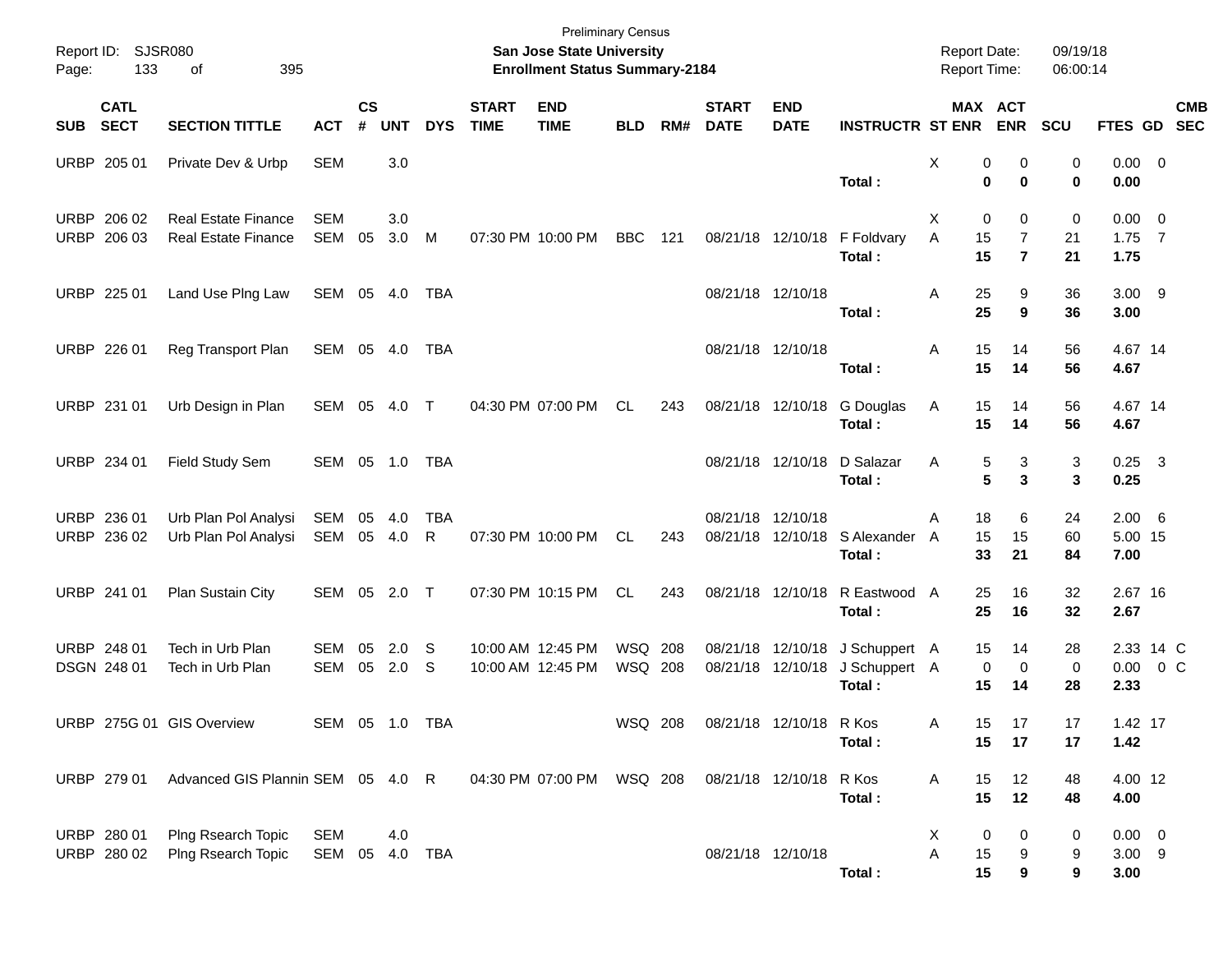| Report ID:<br>SJSR080<br>134<br>395<br>Page:<br>of             |                                                                                              |                                        |                    |                   |                                        |                             | <b>Preliminary Census</b><br><b>San Jose State University</b><br><b>Enrollment Status Summary-2184</b> |                                 | 09/19/18<br><b>Report Date:</b><br>06:00:14<br><b>Report Time:</b> |                                  |                                                  |                                                       |             |                                                                      |                              |                                                  |                          |
|----------------------------------------------------------------|----------------------------------------------------------------------------------------------|----------------------------------------|--------------------|-------------------|----------------------------------------|-----------------------------|--------------------------------------------------------------------------------------------------------|---------------------------------|--------------------------------------------------------------------|----------------------------------|--------------------------------------------------|-------------------------------------------------------|-------------|----------------------------------------------------------------------|------------------------------|--------------------------------------------------|--------------------------|
| <b>CATL</b><br><b>SECT</b><br><b>SUB</b>                       | <b>SECTION TITTLE</b>                                                                        | <b>ACT</b>                             | $\mathsf{cs}$<br># | <b>UNT</b>        | <b>DYS</b>                             | <b>START</b><br><b>TIME</b> | <b>END</b><br><b>TIME</b>                                                                              | <b>BLD</b>                      | RM#                                                                | <b>START</b><br><b>DATE</b>      | <b>END</b><br><b>DATE</b>                        | <b>INSTRUCTR ST ENR</b>                               |             | <b>MAX ACT</b><br><b>ENR</b>                                         | <b>SCU</b>                   | FTES GD                                          | <b>CMB</b><br><b>SEC</b> |
| URBP 295 01                                                    | Capstone Studio                                                                              | <b>SEM</b>                             | 05                 | 6.0               | W                                      |                             | 01:30 PM 07:00 PM                                                                                      | WSQ 218                         |                                                                    | 08/21/18                         | 12/10/18                                         | R Kos<br>Total:                                       | A           | 18<br>17<br>18<br>17                                                 | 102<br>102                   | 8.50 17<br>8.50                                  |                          |
| <b>URBP</b><br><b>URBP</b><br><b>URBP</b>                      | 297P 01 Plan Rpt Prelim<br>297P 02 Plan Rpt Prelim<br>297P 03 Plan Rpt Prelim                | <b>SEM</b><br><b>SEM</b><br><b>SEM</b> | 05                 | 1.0<br>1.0<br>1.0 | $\top$                                 |                             | 04:30 PM 07:00 PM                                                                                      | <b>SH</b>                       | 315                                                                | 08/21/18                         | 12/10/18                                         | C Liu<br>Total:                                       | X<br>Α<br>X | 0<br>0<br>20<br>20<br>$\mathbf 0$<br>$\mathbf 0$<br>20<br>20         | 0<br>20<br>$\mathbf 0$<br>20 | $0.00 \quad 0$<br>1.67 20<br>$0.00 \t 0$<br>1.67 |                          |
| <b>URBP</b><br>298A 01<br><b>URBP</b><br>298A02<br><b>URBP</b> | <b>Planning Report</b><br><b>Planning Report</b><br>298A 03 Planning Report                  | <b>SUP</b><br><b>SUP</b><br><b>SUP</b> | 25<br>25<br>25     | 3.0<br>3.0<br>3.0 | $\top$<br>$\mathsf{T}$<br>$\mathsf{T}$ |                             | 07:30 PM 10:00 PM<br>07:30 PM 10:00 PM<br>07:30 PM 10:00 PM                                            | <b>WSQ</b><br><b>WSQ</b><br>WSQ | 208<br>208<br>208                                                  | 08/21/18<br>08/21/18<br>08/21/18 | 12/10/18<br>12/10/18<br>12/10/18                 | R Kos<br>S Kos<br>S Alexander<br>Total:               | Α<br>A<br>A | 10<br>$\overline{7}$<br>10<br>11<br>10<br>$\overline{7}$<br>30<br>25 | 21<br>33<br>21<br>75         | $1.75$ 7<br>2.75 11<br>$1.75$ 7<br>6.25          |                          |
| <b>URBP</b><br><b>URBP</b><br><b>URBP</b>                      | 298B 01 Special Study: Pln R<br>298B 02 Special Study: Pln R<br>298B 03 Special Study: Pln R | <b>SUP</b><br><b>SUP</b><br><b>SUP</b> | 25<br>25           | 3.0<br>3.0<br>3.0 | <b>TBA</b><br><b>TBA</b>               |                             |                                                                                                        |                                 |                                                                    | 08/21/18<br>08/21/18             | 12/10/18<br>12/10/18                             | R Kos<br>S Alexander<br>Total:                        | Α<br>X<br>A | 10<br>4<br>$\mathbf 0$<br>0<br>3<br>10<br>$\overline{7}$<br>20       | 12<br>0<br>9<br>21           | 1.004<br>$0.00 \t 0$<br>$0.75 \quad 3$<br>1.75   |                          |
| Department :                                                   | <b>Urban &amp; Regional Planning</b>                                                         |                                        |                    |                   |                                        |                             |                                                                                                        |                                 |                                                                    |                                  | <b>Lower Division:</b><br><b>Upper Division:</b> | <b>Department Total:</b><br><b>Graduate Division:</b> | 344<br>296  | 253<br>$\mathbf 0$<br>$\mathbf 0$<br>33<br>48<br>220                 | 799<br>0<br>131<br>668       | 67.97<br>0.00<br>10.05<br>57.92                  |                          |